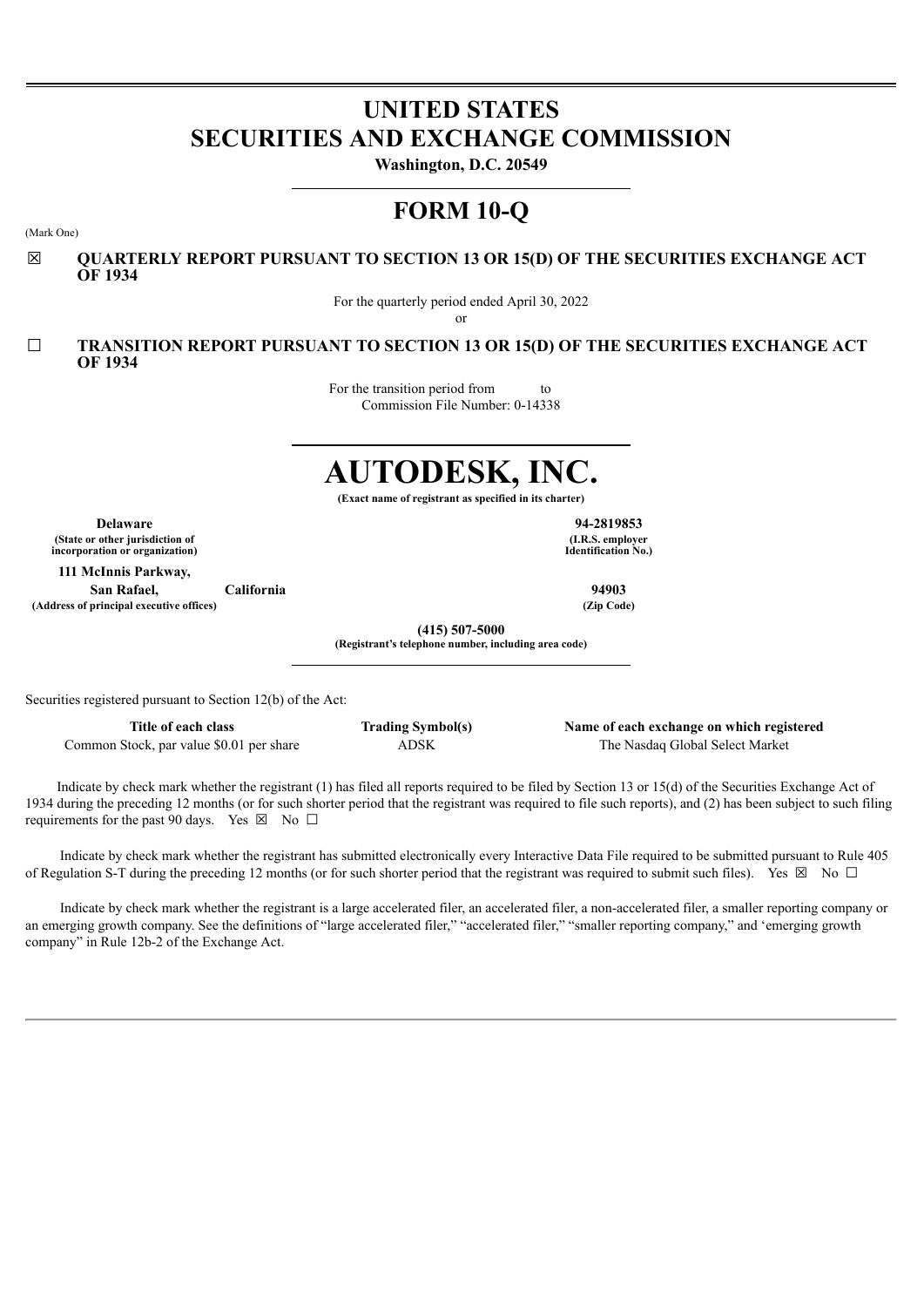| Large accelerated filer | ⊠      |  |
|-------------------------|--------|--|
| Non-accelerated filer   | $\Box$ |  |

Accelerated filer  $□$ 

Smaller reporting company  $\Box$ 

Emerging growth company  $\Box$ 

If an emerging growth company, indicate by check mark if the registrant has elected not to use the extended transition period for complying with any new or revised financial accounting standards provided pursuant to Section 13(a) of the Exchange Act. □

Indicate by check mark whether the registrant is a shell company (as defined by Rule 12b-2 of the Exchange Act). Yes  $\Box$  No  $\boxtimes$ 

As of May 27, 2022, registrant had outstanding 217,272,205 shares of common stock.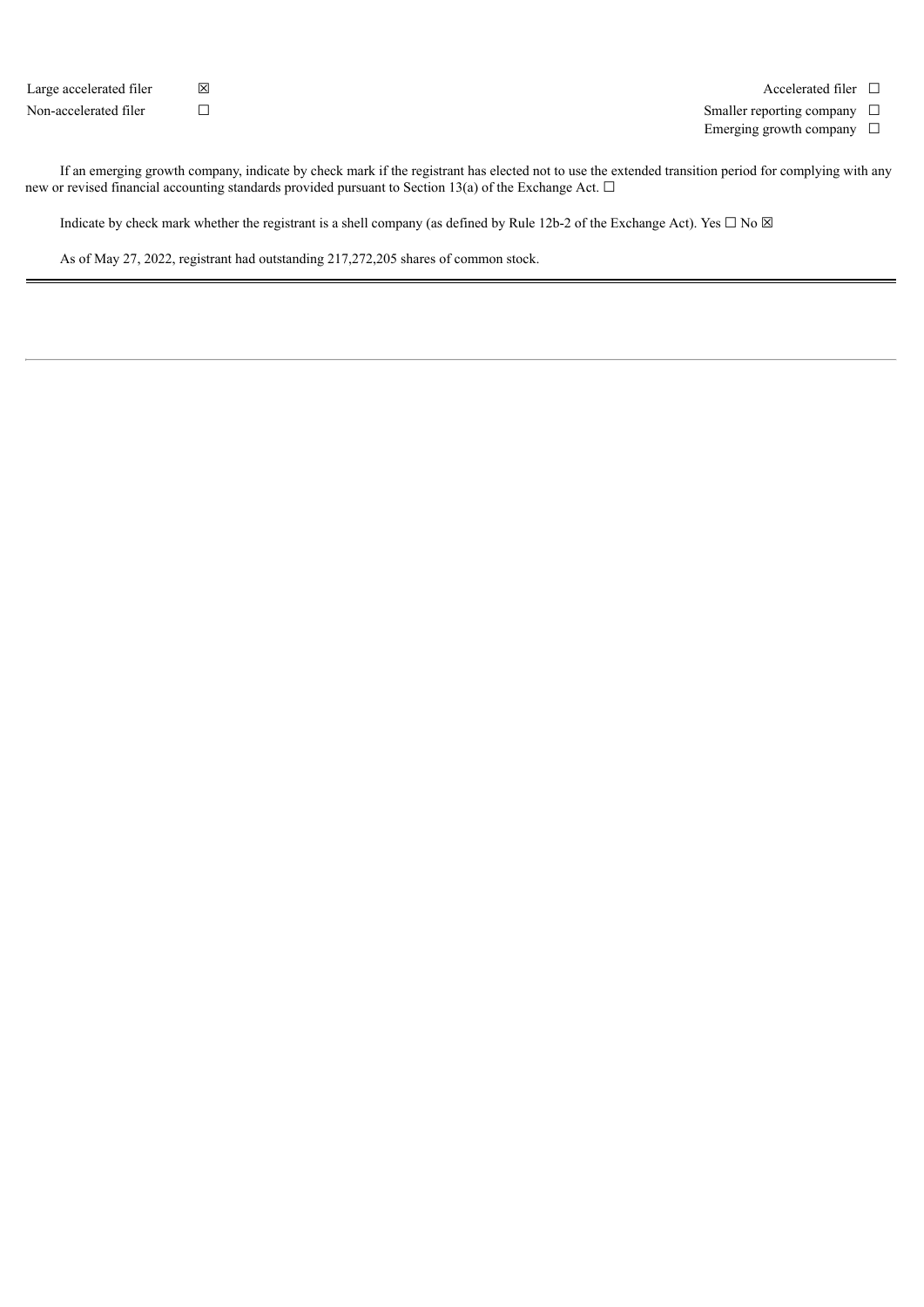## **AUTODESK, INC. FORM 10-Q TABLE OF CONTENTS**

**Page No.**

**PART I. FINANCIAL [INFORMATION](#page-2-0)**

<span id="page-2-0"></span>

| <b>Financial Statements:</b>                                                                                 |                  |
|--------------------------------------------------------------------------------------------------------------|------------------|
| <u>Condensed Consolidated Statements of Operations for the Three Months Ended April 30, 2022 and 2021</u>    | $\overline{4}$   |
| Condensed Consolidated Statements of Comprehensive Income for the Three Months Ended April 30, 2022 and 2021 | $\overline{2}$   |
| Condensed Consolidated Balance Sheets as of April 30, 2022 and January 31, 2022                              | $\underline{6}$  |
| Condensed Consolidated Statements of Cash Flows for the Three Months Ended April 30, 2022 and 2021           | $\overline{1}$   |
| <b>Notes to Condensed Consolidated Financial Statements</b>                                                  | 8                |
| <b>Management's Discussion and Analysis of Financial Condition and Results of Operations</b>                 | 32               |
| <b>Quantitative and Qualitative Disclosures About Market Risk</b>                                            | $\underline{50}$ |
| <b>Controls and Procedures</b>                                                                               | 51               |
| <b>PART II. OTHER INFORMATION</b>                                                                            |                  |
| <b>Legal Proceedings</b>                                                                                     | 52               |
| <b>Risk Factors</b>                                                                                          | 52               |
| <b>Unregistered Sales of Equity Securities and Use of Proceeds</b>                                           | <u>70</u>        |
| <b>Defaults Upon Senior Securities</b>                                                                       | $\underline{70}$ |
| <b>Mine Safety Disclosures</b>                                                                               | $\overline{20}$  |
| <b>Other Information</b>                                                                                     | $\overline{20}$  |
| <b>Exhibits</b>                                                                                              | $\overline{11}$  |
| <b>Signatures</b>                                                                                            | 72               |
|                                                                                                              |                  |
|                                                                                                              |                  |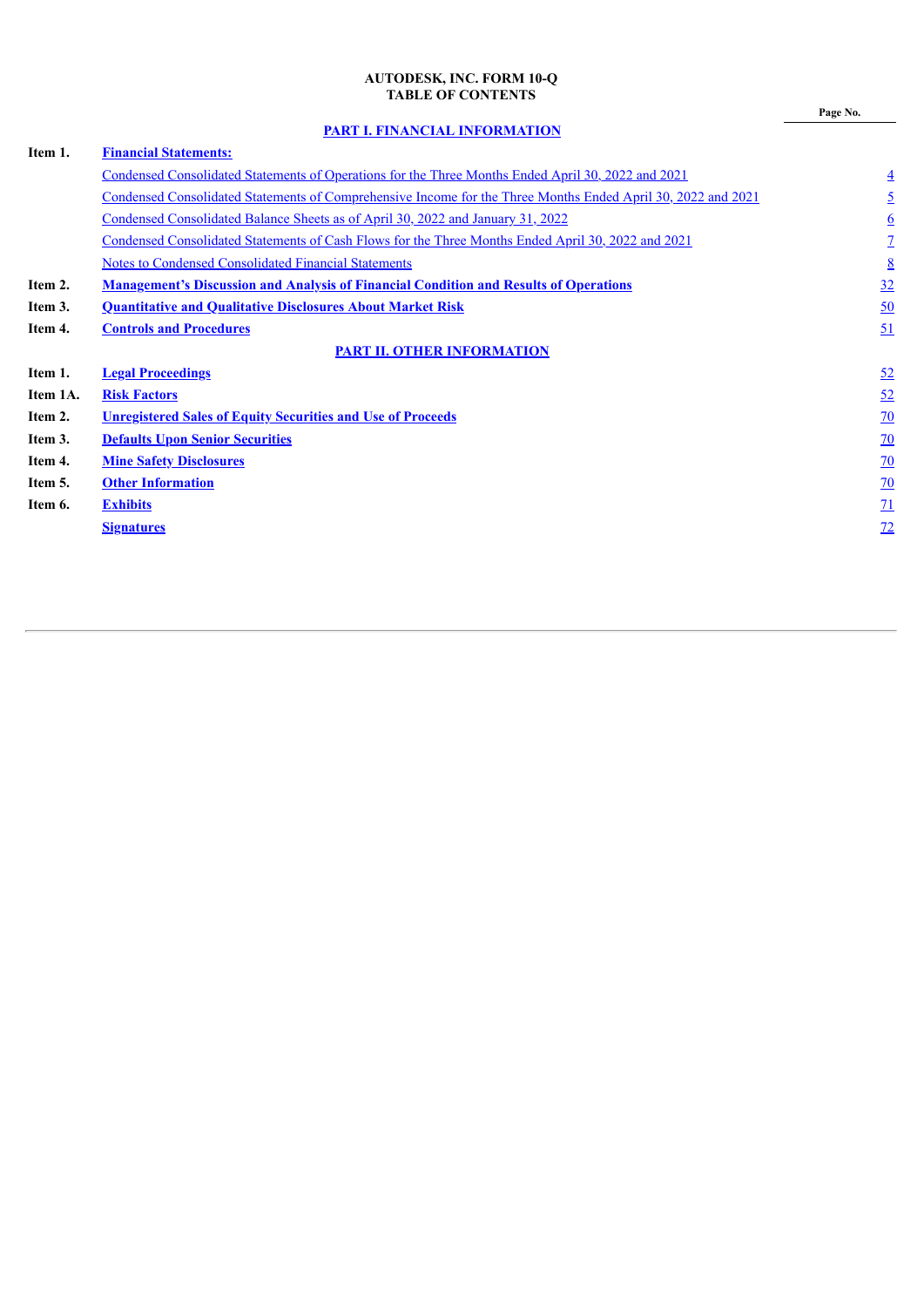## **PART I. FINANCIAL INFORMATION**

## <span id="page-3-1"></span><span id="page-3-0"></span>**ITEM 1. FINANCIAL STATEMENTS**

## **AUTODESK, INC. CONDENSED CONSOLIDATED STATEMENTS OF OPERATIONS** (In millions, except per share data)

(Unaudited)

|                                                                        |             | Three Months Ended April 30, |             |  |  |
|------------------------------------------------------------------------|-------------|------------------------------|-------------|--|--|
|                                                                        | 2022        |                              | 2021        |  |  |
| Net revenue:                                                           |             |                              |             |  |  |
| Subscription                                                           | 1,089<br>\$ | S                            | 927         |  |  |
| Maintenance                                                            |             | 18                           | 19          |  |  |
| Total subscription and maintenance revenue                             | 1,107       |                              | 946         |  |  |
| Other                                                                  |             | 63                           | 43          |  |  |
| Total net revenue                                                      | 1,170       |                              | 989         |  |  |
| Cost of revenue:                                                       |             |                              |             |  |  |
| Cost of subscription and maintenance revenue                           |             | 84                           | 68          |  |  |
| Cost of other revenue                                                  |             | 19                           | 14          |  |  |
| Amortization of developed technologies                                 |             | 14                           | 10          |  |  |
| Total cost of revenue                                                  |             | 117                          | 92          |  |  |
| Gross profit                                                           | 1,053       |                              | 897         |  |  |
| Operating expenses:                                                    |             |                              |             |  |  |
| Marketing and sales                                                    | 419         |                              | 377         |  |  |
| Research and development                                               | 289         |                              | 266         |  |  |
| General and administrative                                             | 120         |                              | 112         |  |  |
| Amortization of purchased intangibles                                  |             | 11                           | $\,$ 8 $\,$ |  |  |
| Total operating expenses                                               | 839         |                              | 763         |  |  |
| Income from operations                                                 | 214         |                              | 134         |  |  |
| Interest and other expense, net                                        |             | (19)                         | (3)         |  |  |
| Income before income taxes                                             |             | 195                          | 131         |  |  |
| (Provision) benefit for income taxes                                   |             | (49)                         | 25          |  |  |
| Net income                                                             | \$          | 146<br>$\mathbf{s}$          | 156         |  |  |
| Basic net income per share                                             | 0.67        | S                            | 0.71        |  |  |
| Diluted net income per share                                           | 0.67        |                              | 0.70        |  |  |
| Weighted average shares used in computing basic net income per share   | 217         |                              | 220         |  |  |
| Weighted average shares used in computing diluted net income per share | 219         |                              | 222         |  |  |

<span id="page-3-2"></span>See accompanying Notes to Condensed Consolidated Financial Statements.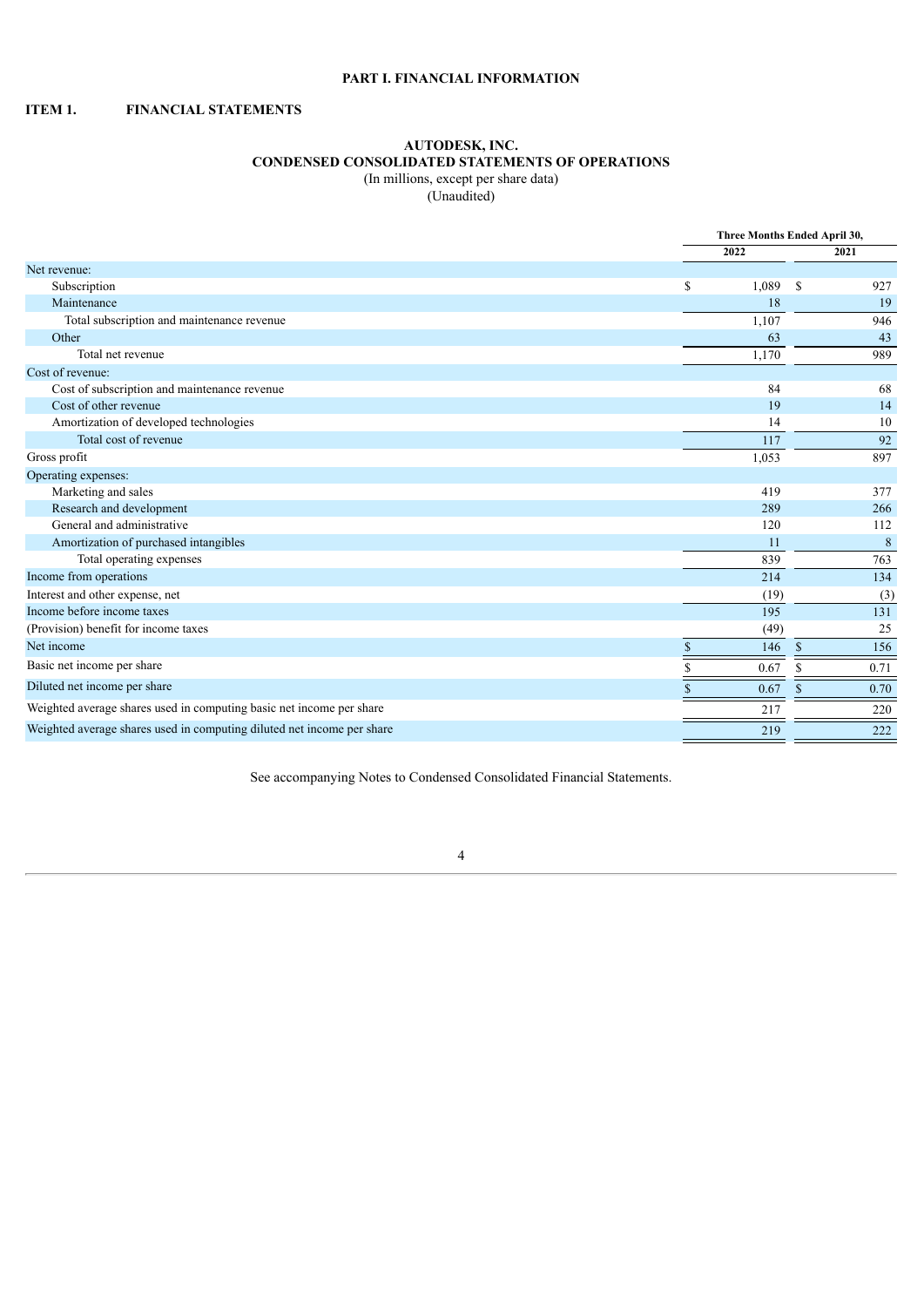## **AUTODESK, INC. CONDENSED CONSOLIDATED STATEMENTS OF COMPREHENSIVE INCOME**

(In millions)

(Unaudited)

| ------------                                                                                                                     |                              |      |
|----------------------------------------------------------------------------------------------------------------------------------|------------------------------|------|
|                                                                                                                                  | Three Months Ended April 30, |      |
|                                                                                                                                  | 2022                         | 2021 |
| Net income                                                                                                                       | 146                          | 156  |
| Other comprehensive (loss) income, net of reclassifications:                                                                     |                              |      |
| Net gain on derivative instruments (net of tax effect of $\$(8)$ and $\$(2)$ , respectively)                                     | 55                           | 10   |
| Change in net unrealized (loss) gain on available-for-sale debt securities (net of tax effect of zero for all periods presented) | [1]                          |      |
| Change in defined benefit pension items (net of tax effect of zero for all periods presented)                                    | (3)                          |      |
| Net change in cumulative foreign currency translation (loss) gain (net of tax effect of zero and \$(2), respectively)            | 75)                          | 10   |
| Total other comprehensive (loss) income                                                                                          | (24)                         | 24   |
| Total comprehensive income                                                                                                       | 122                          | 180  |
|                                                                                                                                  |                              |      |

<span id="page-4-0"></span>See accompanying Notes to Condensed Consolidated Financial Statements.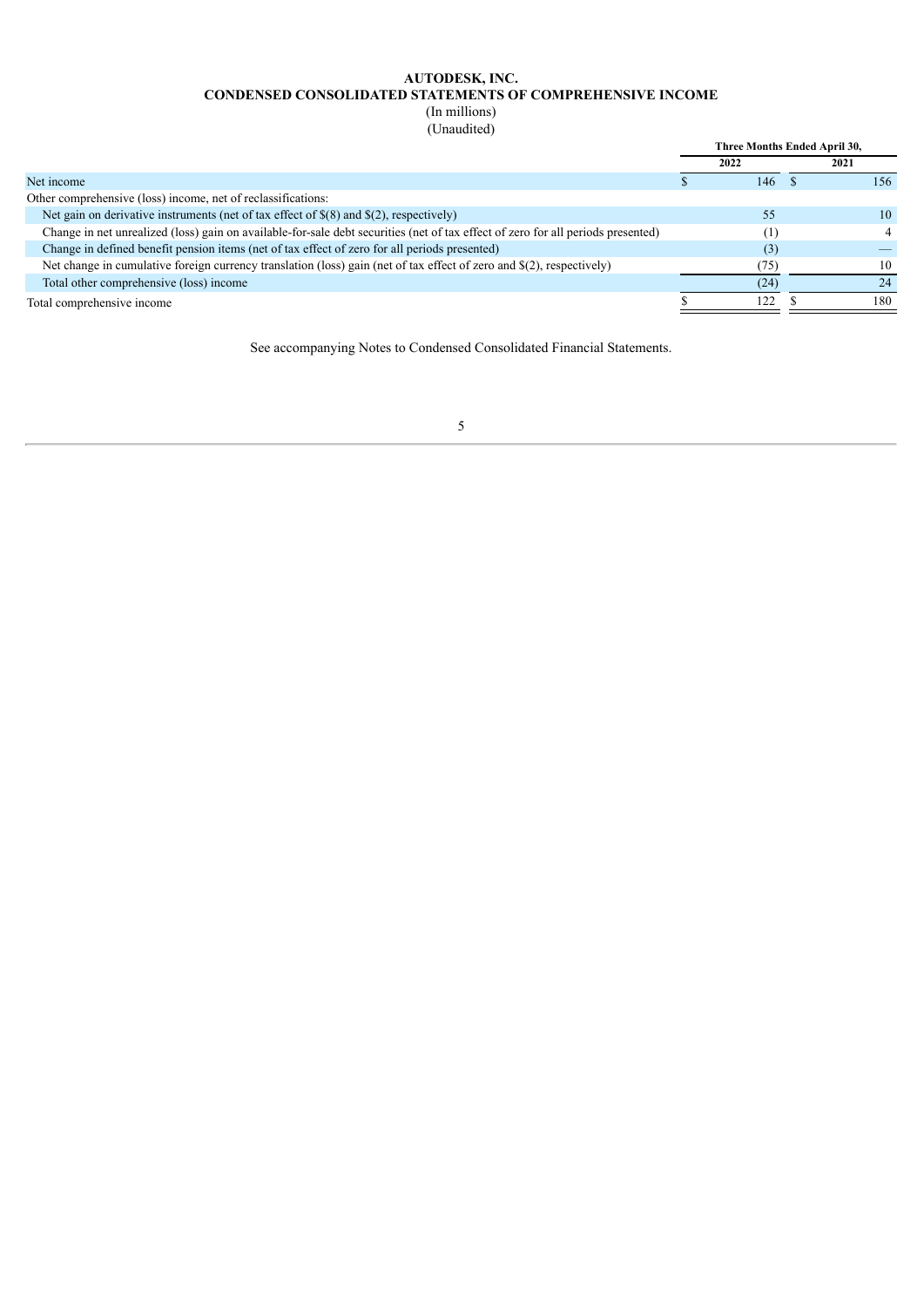## **AUTODESK, INC. CONDENSED CONSOLIDATED BALANCE SHEETS** (In millions)

(Unaudited)

|                                                                         | April 30, 2022 |         |               | <b>January 31, 2022</b> |
|-------------------------------------------------------------------------|----------------|---------|---------------|-------------------------|
| <b>ASSETS</b>                                                           |                |         |               |                         |
| Current assets:                                                         |                |         |               |                         |
| Cash and cash equivalents                                               | $\mathbb{S}$   | 1,518   | $\mathcal{S}$ | 1,528                   |
| Marketable securities                                                   |                | 67      |               | 236                     |
| Accounts receivable, net                                                |                | 384     |               | 716                     |
| Prepaid expenses and other current assets                               |                | 389     |               | 284                     |
| Total current assets                                                    |                | 2,358   |               | 2,764                   |
| Long-term marketable securities                                         |                | 39      |               | 45                      |
| Computer equipment, software, furniture and leasehold improvements, net |                | 162     |               | 162                     |
| Operating lease right-of-use assets                                     |                | 303     |               | 305                     |
| Intangible assets, net                                                  |                | 479     |               | 494                     |
| Goodwill                                                                |                | 3,642   |               | 3,604                   |
| Deferred income taxes, net                                              |                | 759     |               | 741                     |
| Long-term other assets                                                  |                | 519     |               | 492                     |
| <b>Total assets</b>                                                     | $\mathbb{S}$   | 8,261   | $\mathbb{S}$  | 8,607                   |
| <b>LIABILITIES AND STOCKHOLDERS' EQUITY</b>                             |                |         |               |                         |
| Current liabilities:                                                    |                |         |               |                         |
| Accounts payable                                                        | \$             | 135     | \$            | 121                     |
| Accrued compensation                                                    |                | 220     |               | 341                     |
| Accrued income taxes                                                    |                | 50      |               | 30                      |
| Deferred revenue                                                        |                | 2,809   |               | 2,863                   |
| Operating lease liabilities                                             |                | 77      |               | 87                      |
| Current portion of long-term notes payable, net                         |                | 350     |               | 350                     |
| Other accrued liabilities                                               |                | 160     |               | 217                     |
| Total current liabilities                                               |                | 3,801   |               | 4,009                   |
| Long-term deferred revenue                                              |                | 940     |               | 927                     |
| Long-term operating lease liabilities                                   |                | 347     |               | 346                     |
| Long-term income taxes payable                                          |                | 37      |               | 20                      |
| Long-term deferred income taxes                                         |                | 34      |               | 29                      |
| Long-term notes payable, net                                            |                | 2,279   |               | 2,278                   |
| Long-term other liabilities                                             |                | 142     |               | 149                     |
| Stockholders' equity:                                                   |                |         |               |                         |
| Common stock and additional paid-in capital                             |                | 2,972   |               | 2,923                   |
| Accumulated other comprehensive loss                                    |                | (148)   |               | (124)                   |
| Accumulated deficit                                                     |                | (2,143) |               | (1,950)                 |
| Total stockholders' equity                                              |                | 681     |               | 849                     |
| Total liabilities and stockholders' equity                              | $\mathbf S$    | 8,261   | $\mathbf S$   | 8,607                   |

<span id="page-5-0"></span>See accompanying Notes to Condensed Consolidated Financial Statements.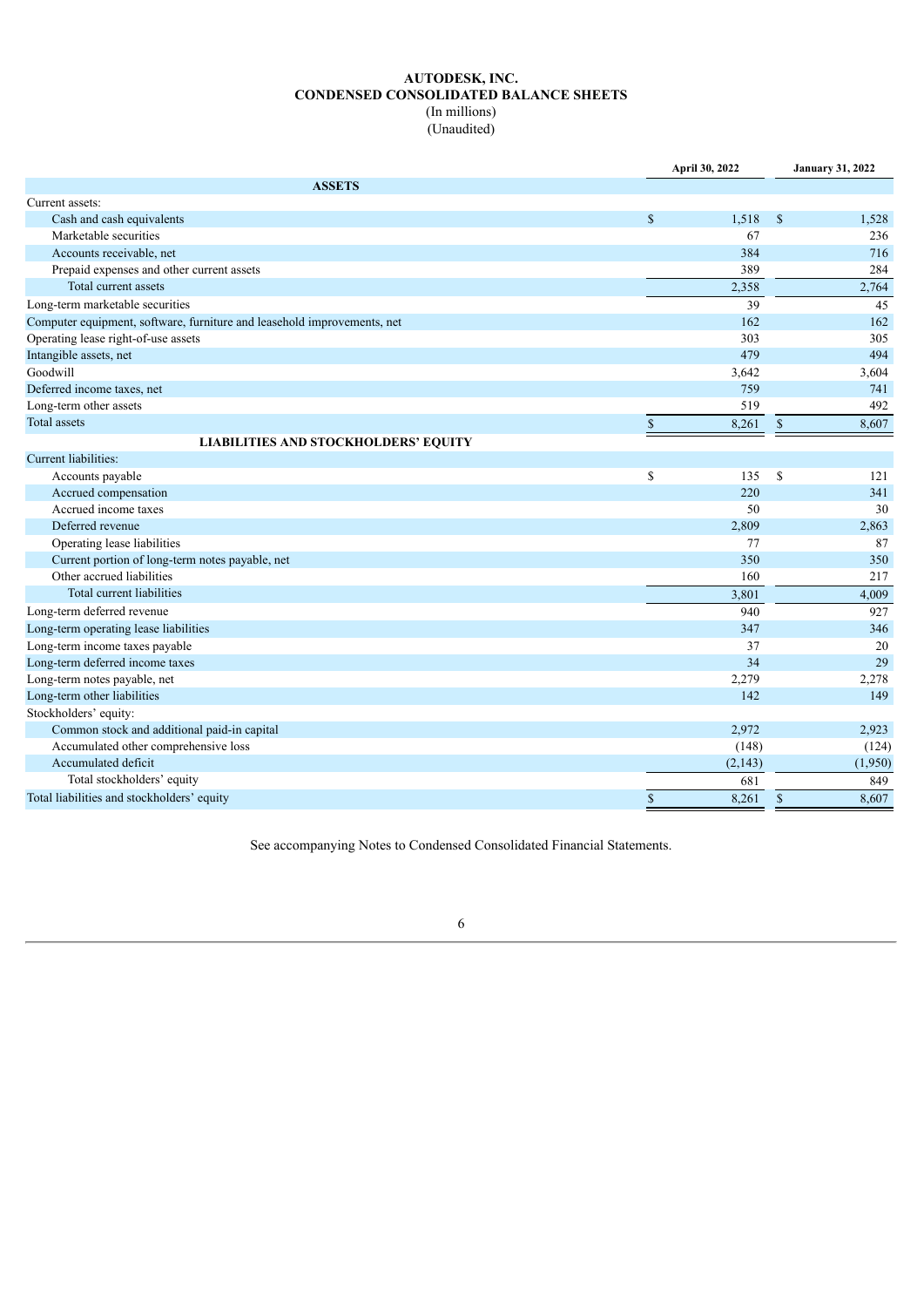## **AUTODESK, INC. CONDENSED CONSOLIDATED STATEMENTS OF CASH FLOWS** (In millions)

(Unaudited)

|                                                                                   |    | Three Months Ended April 30, |               |                |
|-----------------------------------------------------------------------------------|----|------------------------------|---------------|----------------|
|                                                                                   |    | 2022                         |               | 2021           |
| Operating activities:                                                             |    |                              |               |                |
| Net income                                                                        | \$ | 146                          | - \$          | 156            |
| Adjustments to reconcile net income to net cash provided by operating activities: |    |                              |               |                |
| Depreciation, amortization and accretion                                          |    | 38                           |               | 33             |
| Stock-based compensation expense                                                  |    | 152                          |               | 116            |
| Deferred income taxes                                                             |    | (22)                         |               | 19             |
| Lease-related asset impairments                                                   |    | $\overline{2}$               |               |                |
| Other                                                                             |    | 27                           |               | 19             |
| Changes in operating assets and liabilities, net of business combinations:        |    |                              |               |                |
| Accounts receivable                                                               |    | 332                          |               | 324            |
| Prepaid expenses and other assets                                                 |    | (23)                         |               | (126)          |
| Accounts payable and other liabilities                                            |    | (218)                        |               | (182)          |
| Deferred revenue                                                                  |    | (38)                         |               | (28)           |
| Accrued income taxes                                                              |    | 38                           |               | 5              |
| Net cash provided by operating activities                                         |    | 434                          |               | 336            |
| Investing activities:                                                             |    |                              |               |                |
| Purchases of marketable securities                                                |    | (29)                         |               |                |
| Sales and maturities of marketable securities                                     |    | 202                          |               | $\overline{4}$ |
| Capital expenditures                                                              |    | (12)                         |               | (20)           |
| Purchases of developed technologies                                               |    | (4)                          |               | (1)            |
| Business combinations, net of cash acquired                                       |    | (96)                         |               | (1,032)        |
| Other investing activities                                                        |    | (30)                         |               | 9              |
| Net cash provided by (used in) investing activities                               |    | 31                           |               | (1,040)        |
| Financing activities:                                                             |    |                              |               |                |
| Proceeds from issuance of common stock, net of issuance costs                     |    | 67                           |               | 64             |
| Taxes paid related to net share settlement of equity awards                       |    | (70)                         |               | (55)           |
| Repurchases of common stock                                                       |    | (457)                        |               | (151)          |
| Net cash used in financing activities                                             |    | (460)                        |               | (142)          |
| Effect of exchange rate changes on cash and cash equivalents                      |    | (15)                         |               | (3)            |
| Net decrease in cash and cash equivalents                                         |    | (10)                         |               | (849)          |
| Cash and cash equivalents at beginning of period                                  |    | 1,528                        |               | 1,772          |
| Cash and cash equivalents at end of period                                        | S  | 1,518                        | \$            | 923            |
|                                                                                   |    |                              |               |                |
| Supplemental cash flow disclosure:                                                |    |                              |               |                |
| Non-cash financing activities:                                                    |    |                              |               |                |
| Fair value of common stock issued related to business combination                 | \$ | 10                           | <sup>\$</sup> | 3              |

<span id="page-6-0"></span>See accompanying Notes to Condensed Consolidated Financial Statements.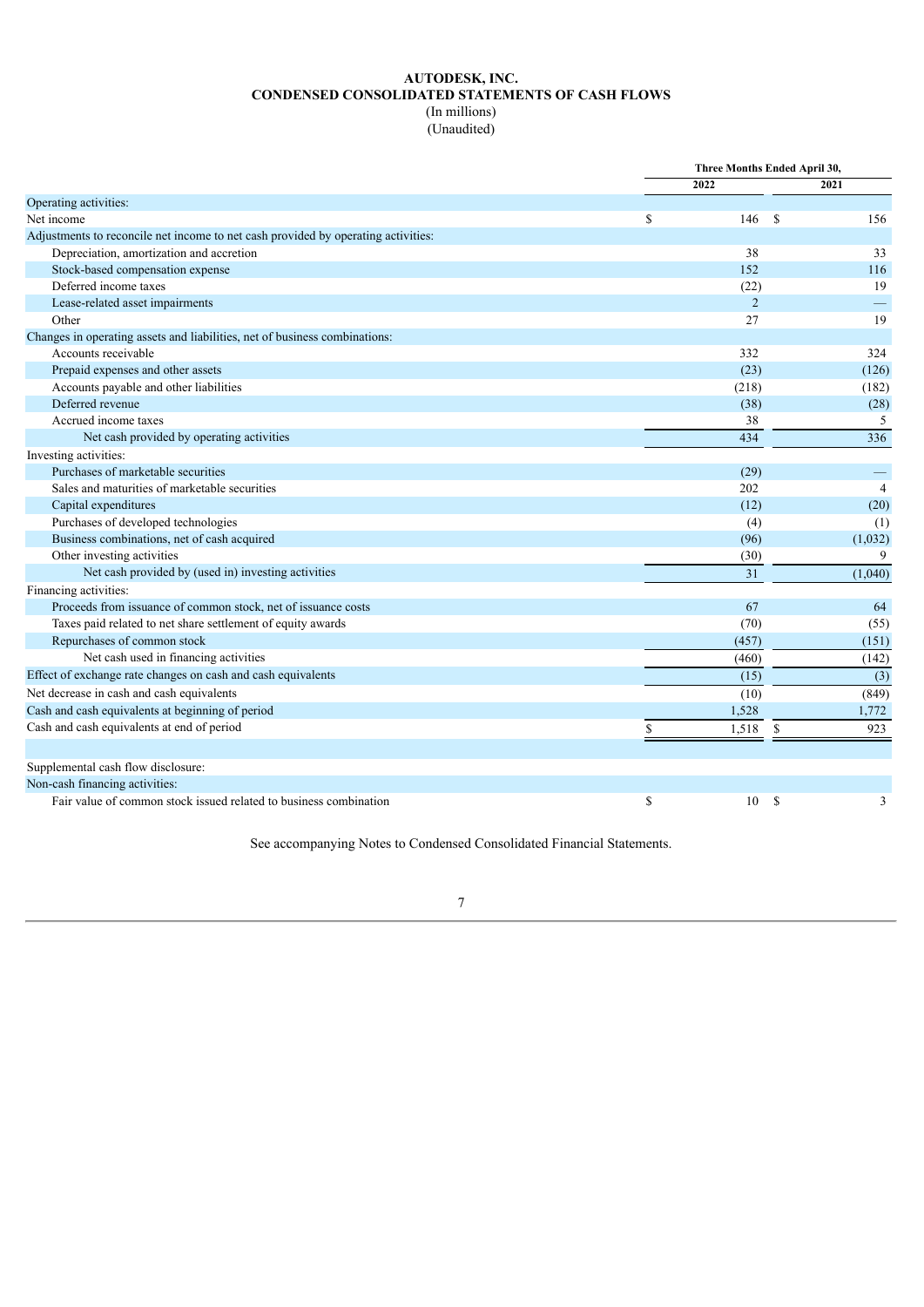## **AUTODESK, INC. NOTES TO CONDENSED CONSOLIDATED FINANCIAL STATEMENTS (UNAUDITED)**

(In millions, except share and per share data, or as otherwise noted)

#### *1*. *Basis of Presentation*

The accompanying unaudited Condensed Consolidated Financial Statements of Autodesk, Inc. ("Autodesk," "we," "us," "our," or the "Company") as of April 30, 2022, and for the three months ended April 30, 2022 and 2021, have been prepared in accordance with U.S. generally accepted accounting principles ("GAAP") for interim financial information along with the instructions to Form 10-Q and Article 10 of Securities and Exchange Commission ("SEC") Regulation S-X. Accordingly, they do not include all of the information and notes required by GAAP for annual financial statements. In management's opinion, Autodesk made all adjustments (consisting of normal, recurring and non-recurring adjustments) during the quarter that were considered necessary for the fair statement of the financial position and operating results of the Company. The preparation of financial statements in conformity with GAAP requires management to make estimates and assumptions that affect reported amounts in the financial statements and accompanying notes. Actual results could differ from those estimates. In addition, the results of operations for the three months ended April 30, 2022, are not necessarily indicative of the results for the entire fiscal year ending January 31, 2023, or for any other period. Further, the balance sheet as of January 31, 2022, has been derived from the audited Consolidated Balance Sheet as of this date. There have been no material changes, other than what is discussed herein, to Autodesk's significant accounting policies as compared to the significant accounting policies disclosed in the Annual Report on Form 10-K for the fiscal year ended January 31, 2022. These unaudited Condensed Consolidated Financial Statements should be read in conjunction with the Consolidated Financial Statements and related notes, together with management's discussion and analysis of financial position and results of operations, contained in Autodesk's Annual Report on Form 10-K for the fiscal year ended January 31, 2022, filed on March 14, 2022.

#### *Change in presentation*

During the quarter ended April 30, 2022, the Company changed its presentation of certain subscription plan offerings in our Condensed Consolidated Statements of Operations. Revenue from subscription plan offerings in which the customer does not utilize the cloud functionality or that do not incorporate substantial cloud functionality, previously recorded in "Subscription" have been reclassified to "Other" and "Maintenance," as applicable. Accordingly, prior period amounts have been reclassified to conform to the current period presentation, in all material respects. These reclassifications did not impact total net revenue*.*

The effect of the change on the Condensed Consolidated Statements of Operations for the three months ended April 30, 2021, was as follows:

|                   |  | <b>As Reported Three</b><br><b>Months Ended April</b><br>30, 2021 | <b>Effect of Change in</b><br>Presentation | <b>As Adjusted Three</b><br><b>Months Ended April</b><br>30, 2021 |  |
|-------------------|--|-------------------------------------------------------------------|--------------------------------------------|-------------------------------------------------------------------|--|
| Net revenue:      |  |                                                                   |                                            |                                                                   |  |
| Subscription      |  | 948                                                               | (21)                                       | 927                                                               |  |
| Other             |  | 22                                                                | 21                                         | 43                                                                |  |
| Total net revenue |  | 989                                                               | $\overline{\phantom{m}}$                   | 989                                                               |  |

In the current fiscal year, the Company changed its rounding presentation to the nearest whole number in millions of reported amounts, except per share data or as otherwise noted. The current year rounding presentation has been applied to all prior year amounts presented and, in certain circumstances, this change may adjust previously reported balances.

#### *2*. *Recently Issued Accounting Standards*

With the exception of those discussed below, there have been no recent changes in accounting pronouncements issued by the Financial Accounting Standards Board ("FASB") or adopted by the Company during the three months ended April 30, 2022, that are applicable to the Company.

#### *Accounting Standards Adopted*

In March 2020, FASB issued Accounting Standards Update ("ASU") No. 2020-04, "Reference Rate Reform (Topic 848): Facilitation of the Effects of Reference Rate Reform on Financial Reporting" ("ASU No. 2020-04"), which provides optional

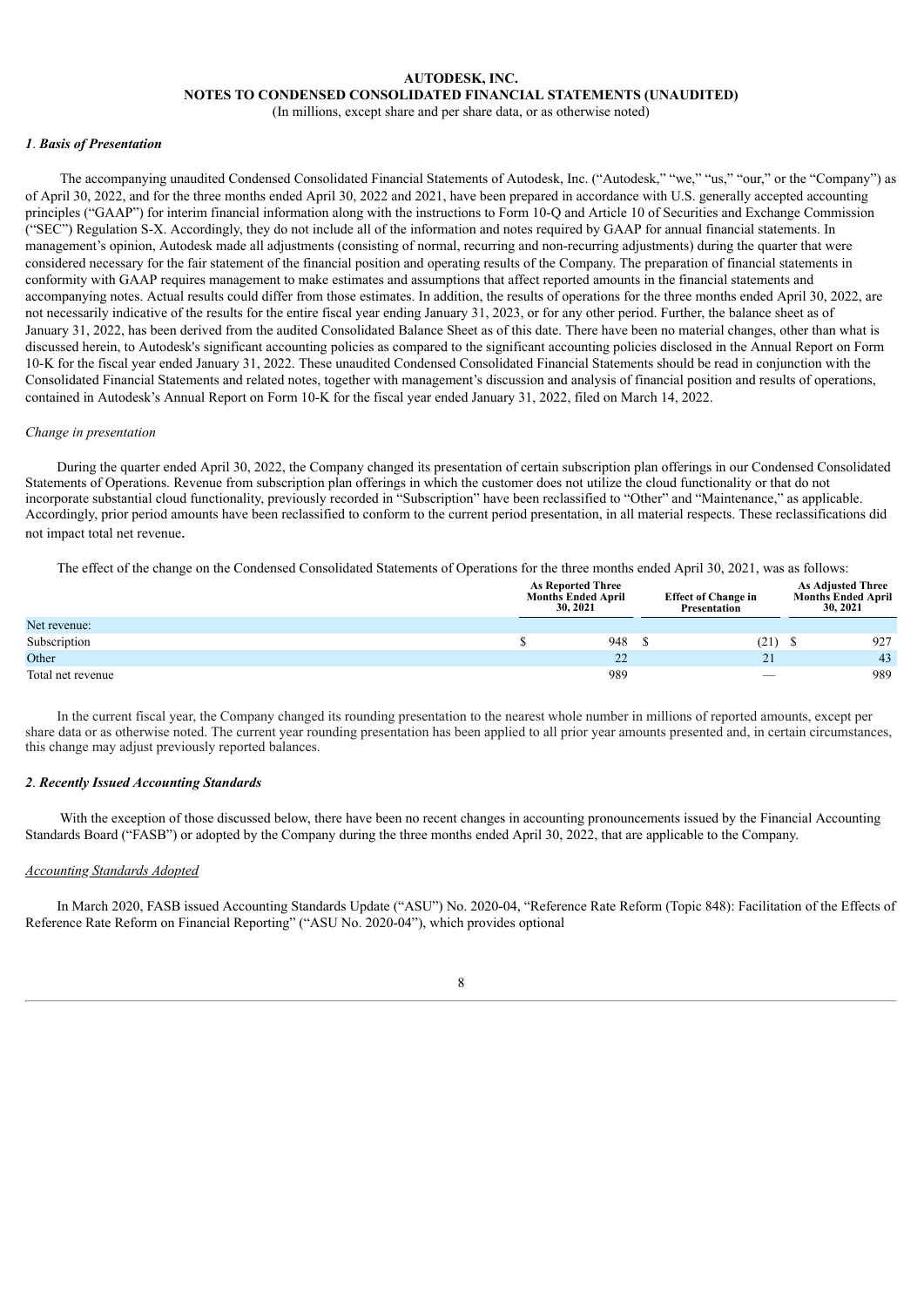expedients and exceptions for applying GAAP to contracts, hedging relationships, and other transactions affected by reference rate reform if certain criteria are met. The amendments apply only to contracts, hedging relationships, and other transactions that reference LIBOR or another reference rate expected to be discontinued because of reference rate reform. The amendments are effective for all entities as of March 12, 2020, through December 31, 2022. The expedients and exceptions provided by the amendments do not apply to contract modifications made and hedging relationships entered into or evaluated after December 31, 2022, except for hedging relationships existing as of December 31, 2022, that an entity has elected certain optional expedients for and that are retained through the end of the hedging relationship. Autodesk will apply the expedients in ASU No. 2020-04 through December 31, 2022. Autodesk does not believe ASU No. 2020-04 will have a material impact on its consolidated financial statements.

#### *3*. *Revenue Recognition*

#### *Revenue Disaggregation*

Autodesk recognizes revenue from the sale of (1) product subscriptions, cloud service offerings, and enterprise business agreements ("EBAs"), (2) renewal fees for existing maintenance plan agreements that were initially purchased with a perpetual software license, and (3) consulting, training, and other goods and services. The three categories are presented as line items on Autodesk's Condensed Consolidated Statements of Operations.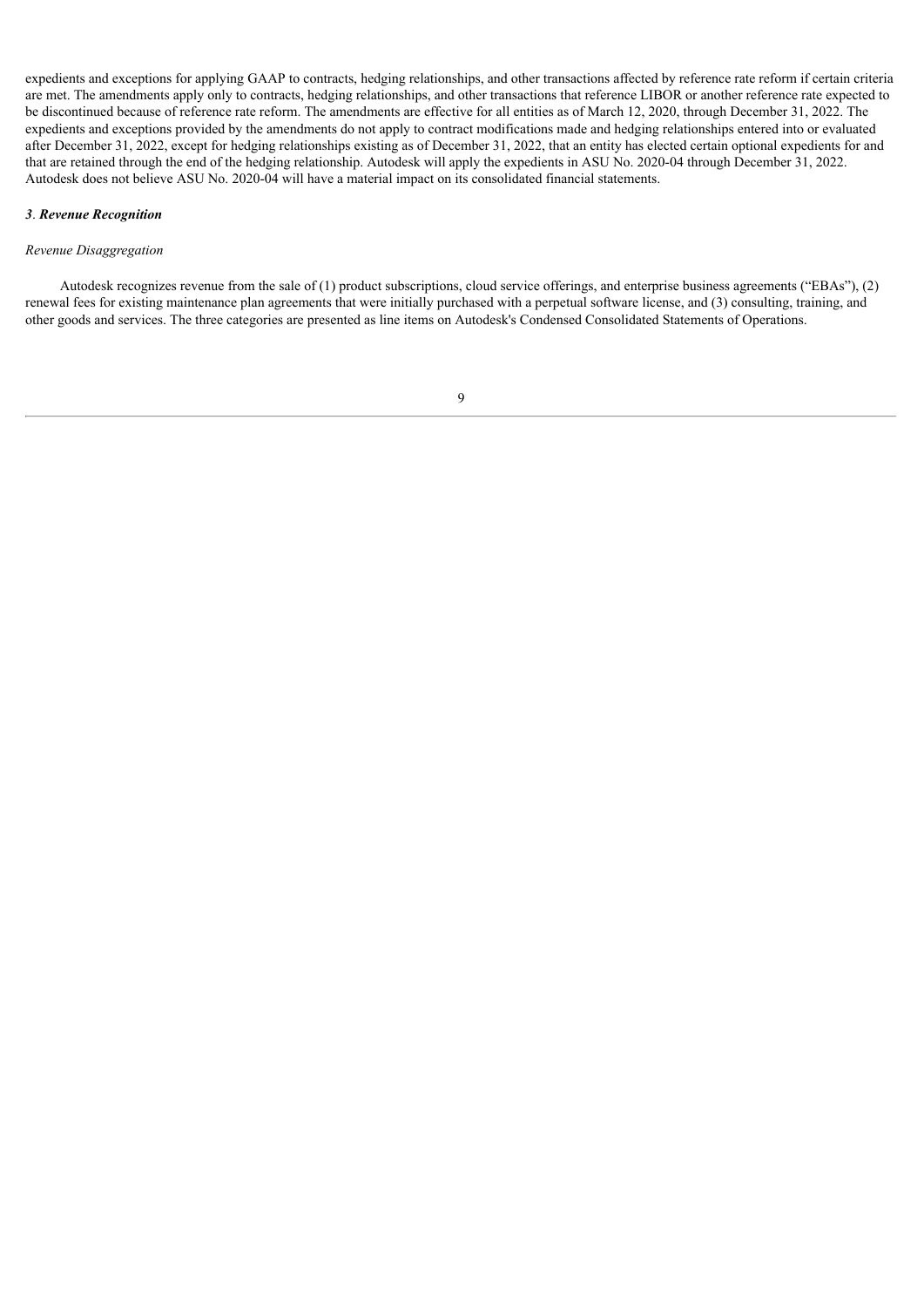Information regarding the components of Autodesk's net revenue from contracts with customers by product family, geographic location, sales channel, and product type is as follows:

|                                            |              | Three Months Ended April 30, |     |  |
|--------------------------------------------|--------------|------------------------------|-----|--|
|                                            | 2022         | 2021                         |     |  |
| Net revenue by product family:             |              |                              |     |  |
| Architecture, Engineering and Construction | S            | 518<br><sup>\$</sup>         | 443 |  |
| AutoCAD and AutoCAD LT                     |              | 346                          | 285 |  |
| Manufacturing                              |              | 225                          | 197 |  |
| Media and Entertainment                    |              | 68                           | 55  |  |
| Other                                      |              | 13                           | 9   |  |
| Total net revenue                          | $\mathbb{S}$ | 1,170<br>$\mathbb{S}$        | 989 |  |
|                                            |              |                              |     |  |
| Net revenue by geographic area:            |              |                              |     |  |
| Americas                                   |              |                              |     |  |
| U.S.                                       | $\mathbb{S}$ | 398<br>$\mathbf{\hat{s}}$    | 324 |  |
| Other Americas                             |              | 86                           | 67  |  |
| <b>Total Americas</b>                      |              | 484                          | 391 |  |
| Europe, Middle East and Africa             |              | 449                          | 383 |  |
| Asia Pacific                               |              | 237                          | 215 |  |
| Total net revenue                          | S            | 1,170<br>-S                  | 989 |  |
|                                            |              |                              |     |  |
| Net revenue by sales channel:              |              |                              |     |  |
| Indirect                                   | $\mathbf S$  | $\mathbb{S}$<br>769          | 661 |  |
| <b>Direct</b>                              |              | 401                          | 328 |  |
| Total net revenue                          | $\mathbf S$  | $\mathbb{S}$<br>1,170        | 989 |  |
|                                            |              |                              |     |  |
| Net revenue by product type:               |              |                              |     |  |
| Design                                     | \$           | 1,004<br>\$                  | 865 |  |
| Make                                       |              | 103                          | 81  |  |
| Other                                      |              | 63                           | 43  |  |

Payments for product subscriptions, industry collections, cloud subscriptions, and maintenance subscriptions are typically due up front with payment terms of 30 to 45 days. Payments on EBAs are typically due in annual installments over the contract term, with payment terms of 30 to 60 days. Autodesk does not have any material variable consideration, such as obligations for returns, refunds, warranties, or amounts due to customers for which significant estimation or judgment is required as of the reporting date.

Total net revenue  $\begin{array}{ccc} 8 & 1,170 & 8 \end{array}$  989

Remaining performance obligations consist of total short-term, long-term, and unbilled deferred revenue. As of April 30, 2022, Autodesk had remaining performance obligations of \$4.68 billion, which represents the total contract price allocated to remaining performance obligations, which are generally recognized over the next three years. We expect to recognize \$3.14 billion or 67% of our remaining performance obligations as revenue during the next 12 months. We expect to recognize the remaining \$1.54 billion or 33% of our remaining performance obligations as revenue thereafter.

The amount of remaining performance obligations may be impacted by the specific timing, duration, and size of customer subscription and support agreements, the specific timing of customer renewals, and foreign currency fluctuations.

#### *Contract Balances*

We receive payments from customers based on a billing schedule as established in our contracts. Contract assets relate to performance completed in advance of scheduled billings. Contract assets were not material as of April 30, 2022. Deferred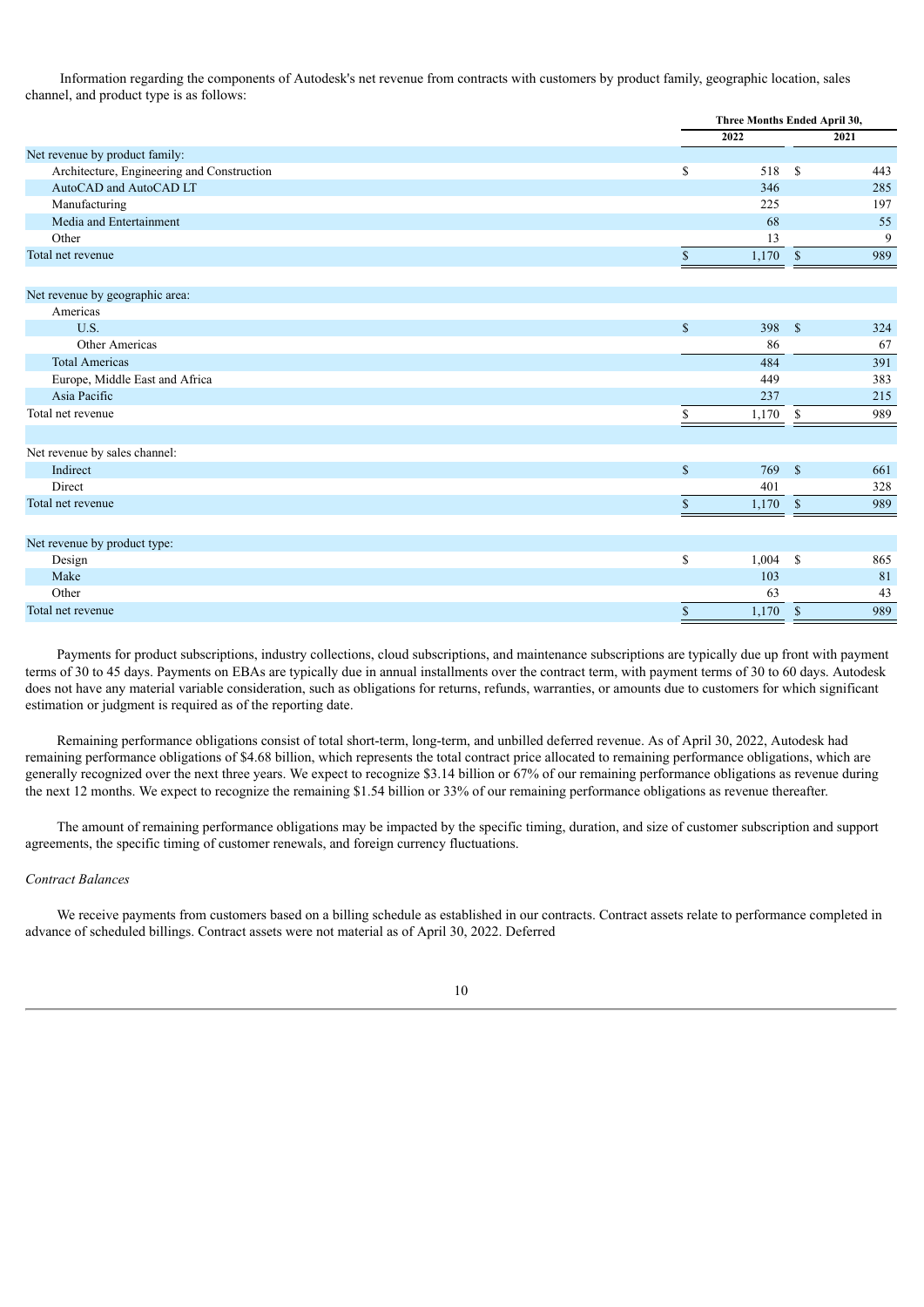revenue relates to billings in advance of performance under the contract. The primary changes in our contract assets and deferred revenues are due to our performance under the contracts and billings.

Revenue recognized during the three months ended April 30, 2022 and 2021, that was included in the deferred revenue balances at January 31, 2022 and 2021, was \$987 million and \$838 million, respectively. The satisfaction of performance obligations typically lags behind payments received under revenue contracts from customers.

#### *4*. *Concentration of Credit Risk*

Autodesk places its cash, cash equivalents, and marketable securities in highly liquid instruments with, and in the custody of, multiple diversified financial institutions globally with high credit ratings, and limits the amounts invested with any one institution, type of security, and issuer. Autodesk's primary commercial banking relationship is with Citigroup Inc. and its global affiliates. Citibank, N.A., an affiliate of Citigroup, is one of the lead lenders and an agent in the syndicate of Autodesk's \$1.5 billion revolving credit facility. See Note 14, "Borrowing Arrangements," in the Notes to Condensed Consolidated Financial Statements for further discussion.

Total sales to the Company's largest distributor Tech Data Corporation and its global affiliates ("Tech Data") accounted for 36% of Autodesk's total net revenue during both the three months ended April 30, 2022 and 2021. The majority of the net revenue from sales to Tech Data is for sales outside of the United States. In addition, Tech Data accounted for 28% and 24% of trade accounts receivable at April 30, 2022, and January 31, 2022, respectively. Ingram Micro Inc. ("Ingram Micro") accounted for 9% and 10% of Autodesk's total net revenue during the three months ended April 30, 2022 and 2021, respectively. No other customer accounted for more than 10% of Autodesk's total net revenue or trade accounts receivable for each of the respective periods.

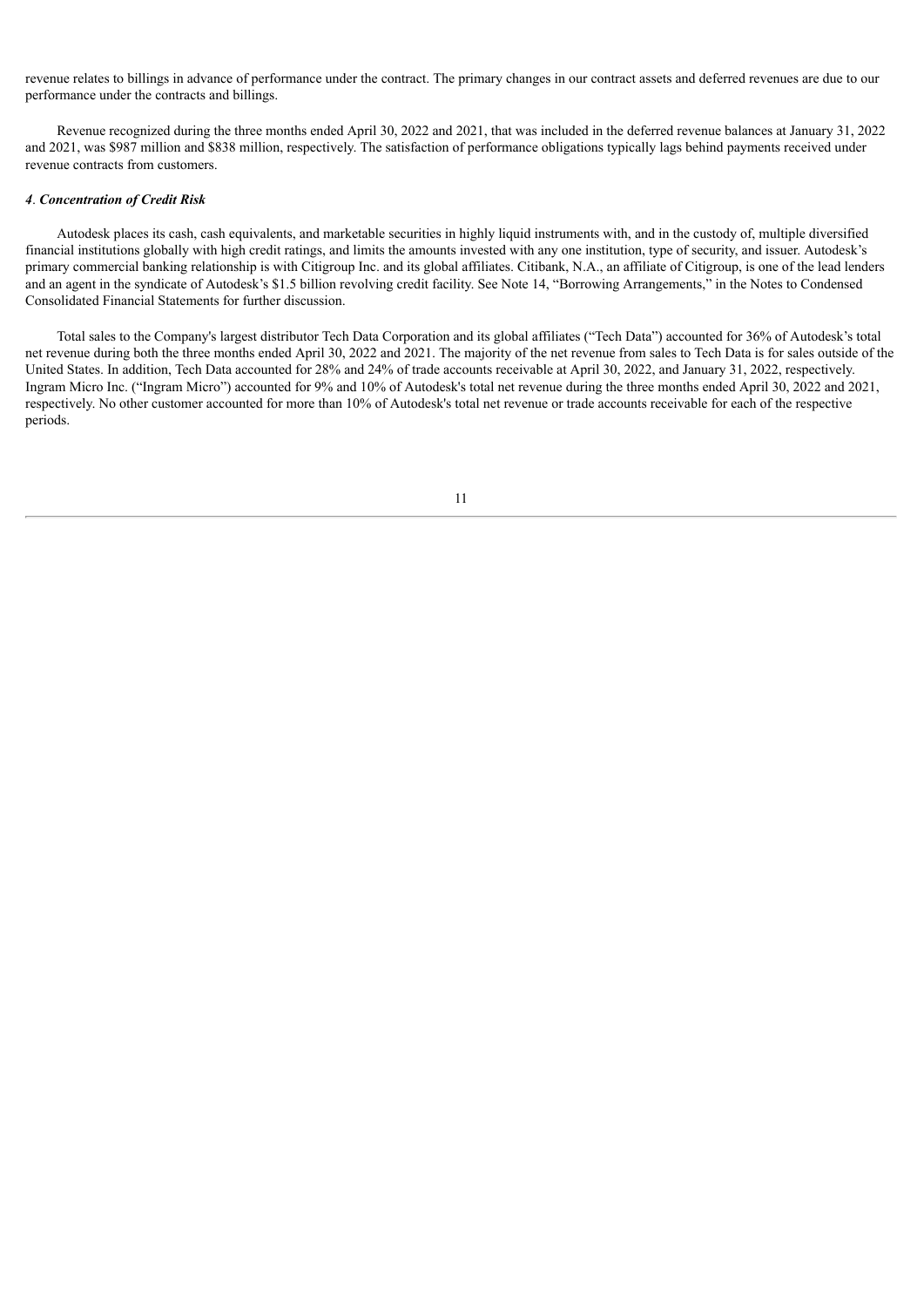#### *5*. *Financial Instruments*

The following tables summarize the Company's financial instruments' by significant investment category as of April 30, 2022, and January 31, 2022:

|                                 | April 30, 2022        |     |                                 |     |                         |  |  |  |                                  |                                   |                   |
|---------------------------------|-----------------------|-----|---------------------------------|-----|-------------------------|--|--|--|----------------------------------|-----------------------------------|-------------------|
|                                 | <b>Amortized Cost</b> |     |                                 |     |                         |  |  |  | <b>Gross Unrealized</b><br>Gains | <b>Gross Unrealized</b><br>Losses | <b>Fair Value</b> |
| Cash equivalents (1):           |                       |     |                                 |     |                         |  |  |  |                                  |                                   |                   |
| Money market funds              | \$                    | 531 | - S<br>$\overline{\phantom{0}}$ | S   | S<br>531                |  |  |  |                                  |                                   |                   |
| Commercial paper                |                       | 117 |                                 |     | 117                     |  |  |  |                                  |                                   |                   |
| U.S. government securities      |                       | 20  |                                 |     | 20                      |  |  |  |                                  |                                   |                   |
| Agency discount notes           |                       | 8   |                                 |     | 8                       |  |  |  |                                  |                                   |                   |
| Other $(2)$                     |                       | 8   |                                 |     | 8                       |  |  |  |                                  |                                   |                   |
| Marketable securities:          |                       |     |                                 |     |                         |  |  |  |                                  |                                   |                   |
| Short-term                      |                       |     |                                 |     |                         |  |  |  |                                  |                                   |                   |
| Corporate debt securities       |                       | 28  |                                 |     | 28                      |  |  |  |                                  |                                   |                   |
| Asset backed securities         |                       | 20  |                                 |     | 20                      |  |  |  |                                  |                                   |                   |
| Certificates of deposit         |                       | 10  |                                 |     | 10                      |  |  |  |                                  |                                   |                   |
| Commercial paper                |                       | 6   |                                 |     | 6                       |  |  |  |                                  |                                   |                   |
| Other $(3)$                     |                       |     | $\overline{2}$                  |     | $\overline{3}$          |  |  |  |                                  |                                   |                   |
| Long-term                       |                       |     |                                 |     |                         |  |  |  |                                  |                                   |                   |
| Corporate debt securities       |                       | 39  |                                 |     | 39                      |  |  |  |                                  |                                   |                   |
| Mutual funds $(4)$ $(5)$        |                       | 78  | 8                               | (1) | 85                      |  |  |  |                                  |                                   |                   |
| Convertible debt securities (5) |                       | 3   |                                 |     | $\overline{\mathbf{3}}$ |  |  |  |                                  |                                   |                   |
| Total                           |                       | 869 | 10                              | (1) | 878<br>ъ                |  |  |  |                                  |                                   |                   |

(1) Included in "Cash and cash equivalents" in the accompanying Condensed Consolidated Balance Sheets. These investments are classified as debt securities.

(2) Consists of custody cash deposits, sovereign bonds, asset backed securities, and certificates of deposit.

 $\mathcal{L}_\text{max}$ 

(3) Consists of common stock and municipal bonds.<br>
(4) See Note 12, "Deferred Compensation" for more<br>
(5) Included in "Prepaid expenses and other current (4) See Note 12, "Deferred Compensation" for more information.

(5) Included in "Prepaid expenses and other current assets" or "Long-term other assets" in the accompanying Condensed Consolidated Balance Sheets.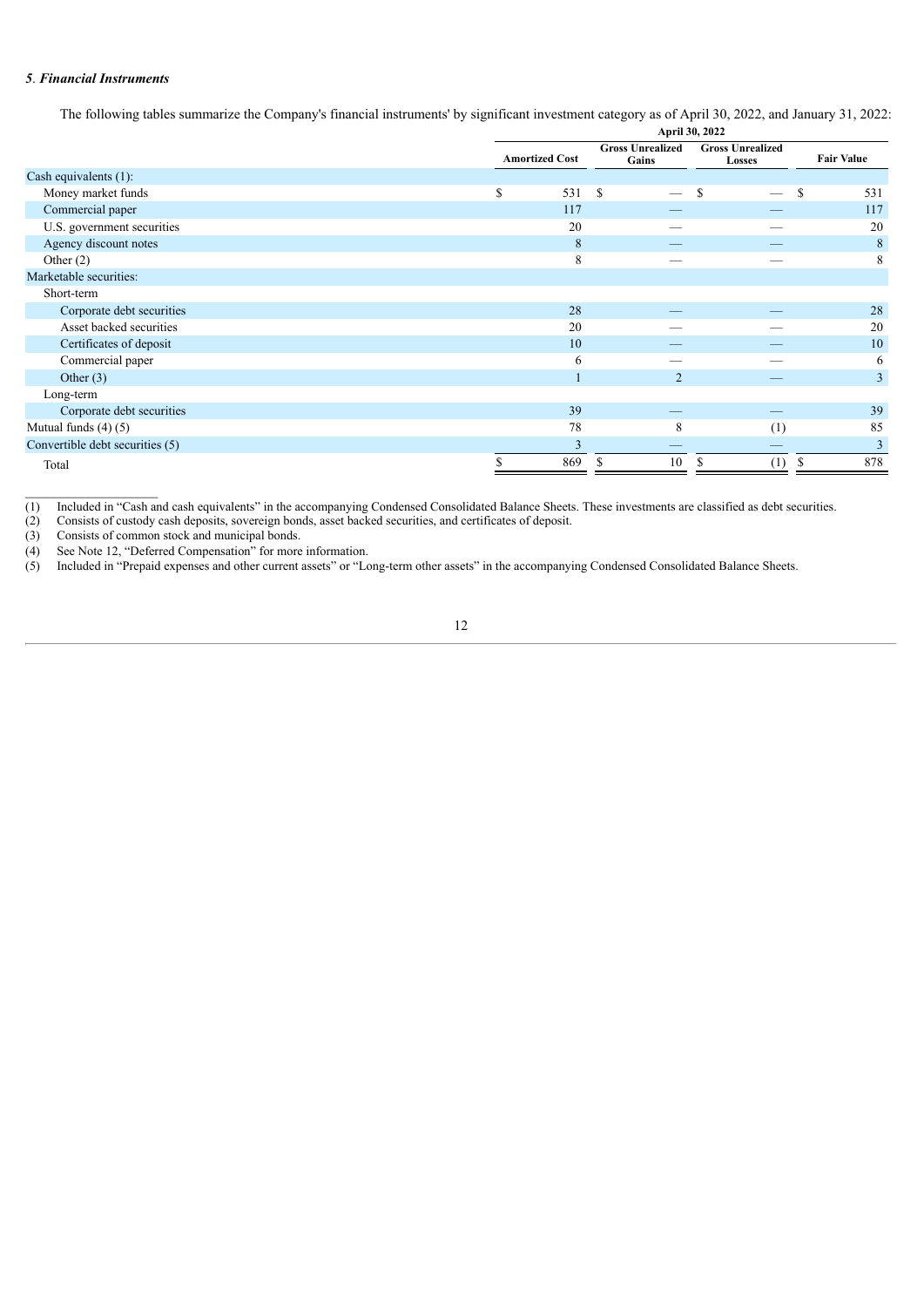|                            | <b>January 31, 2022</b> |                                  |                                      |                      |  |
|----------------------------|-------------------------|----------------------------------|--------------------------------------|----------------------|--|
|                            | <b>Amortized Cost</b>   | <b>Gross Unrealized</b><br>Gains | <b>Gross</b><br>Unrealized<br>Losses | <b>Fair Value</b>    |  |
| Cash equivalents (1):      |                         |                                  |                                      |                      |  |
| Money market funds         | \$<br>302               | S                                | <sup>\$</sup>                        | <sup>\$</sup><br>302 |  |
| Commercial paper           | 55                      |                                  |                                      | 55                   |  |
| U.S government securities  | 25                      |                                  |                                      | 25                   |  |
| Custody cash deposit       | 18                      |                                  |                                      | 18                   |  |
| Corporate debt securities  | 18                      |                                  |                                      | 18                   |  |
| Certificates of deposit    | 6                       |                                  |                                      | 6                    |  |
| Other $(2)$                | $\overline{4}$          | –                                |                                      | 4                    |  |
| Marketable securities:     |                         |                                  |                                      |                      |  |
| Short-term                 |                         |                                  |                                      |                      |  |
| Commercial paper           | 103                     |                                  |                                      | 103                  |  |
| Corporate debt securities  | 61                      |                                  |                                      | 61                   |  |
| Asset backed securities    | 26                      |                                  |                                      | 26                   |  |
| Certificate of deposit     | 14                      |                                  |                                      | 14                   |  |
| U.S. government securities | 13                      |                                  |                                      | 13                   |  |
| Municipal bonds            | 11                      |                                  |                                      | 11                   |  |
| Common Stock               |                         | $\overline{4}$                   |                                      | $\overline{4}$       |  |
| Other $(3)$                | 4                       |                                  |                                      | $\overline{4}$       |  |
| Long-term                  |                         |                                  |                                      |                      |  |
| Corporate debt securities  | 44                      |                                  |                                      | 44                   |  |
| Other $(4)$                |                         |                                  |                                      | $\mathbf{1}$         |  |
| Mutual funds $(5)$ $(6)$   | 74                      | 16                               | (1)                                  | 89                   |  |
| Total                      | \$<br>779               | 20<br>$\mathbb{S}$               | $\mathbb{S}$<br>(1)                  | 798<br>$\mathbb{S}$  |  |

(1) Included in "Cash and cash equivalents" in the accompanying Condensed Consolidated Balance Sheets. These investments are classified as debt securities.<br>
(2) Consists of sovereign bonds and municipal bonds.

Consists of sovereign bonds and municipal bonds.

(3) Consists of sovereign bonds and supranational bonds.

(4) Consists of asset backed securities.

 $\mathcal{L}_\text{max}$ 

(5) See Note 12, "Deferred Compensation" for more information.

(6) Included in "Prepaid expenses and other current assets," or "Long-term other assets," in the accompanying Condensed Consolidated Balance Sheets.

The following table summarizes the fair values of investments classified as marketable debt securities by contractual maturity date as of April 30, 2022:

|                               |  | <b>Fair Value</b> |  |
|-------------------------------|--|-------------------|--|
| Due within 1 year             |  |                   |  |
| Due in 1 year through 5 years |  |                   |  |
| Total                         |  | 104               |  |

As of both April 30, 2022, and January 31, 2022, Autodesk had no material unrealized losses, individually and in the aggregate, for marketable debt securities that are in a continuous unrealized loss position for greater than 12 months. Total unrealized gains for securities with net gains in accumulated other comprehensive income were not material for the three months ended April 30, 2022.

Autodesk monitors all marketable debt securities for potential credit losses by reviewing indicators such as, but not limited to, current credit rating, change in credit rating, credit outlook, and default risk. There were no allowances for credit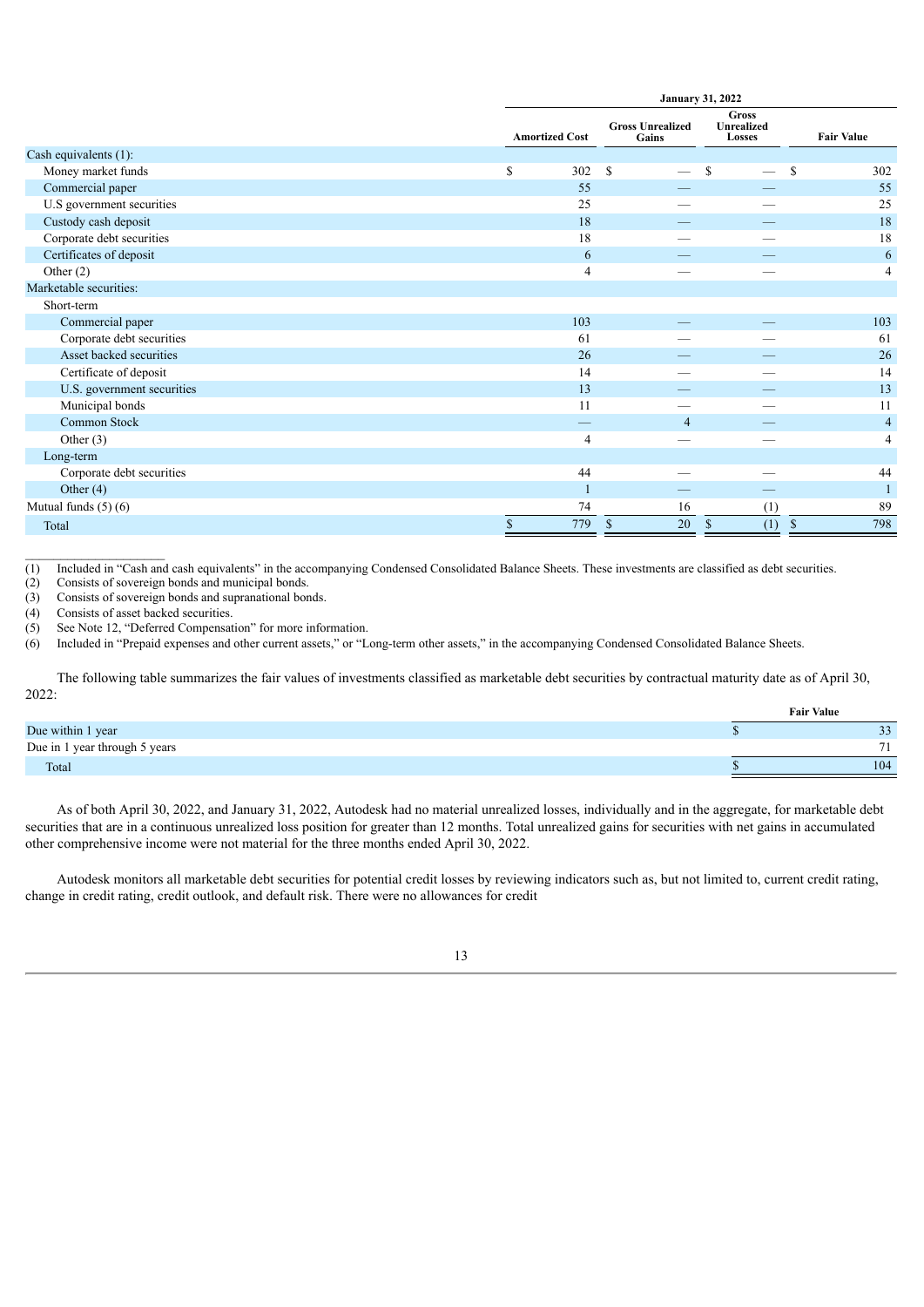losses as of both April 30, 2022, and January 31, 2022. There were no write offs of accrued interest receivables for both the three months ended April 30, 2022 and 2021.

There was no realized gain or loss for the sales or redemptions of marketable debt securities during both the three months ended April 30, 2022 and 2021. Realized gains and losses from the sales or redemptions of marketable debt securities are recorded in "Interest and other expense, net" on the Company's Condensed Consolidated Statements of Operations.

Proceeds from the sale and maturity of marketable debt securities were as follows:

|                            |      |     | Three Months Ended April 30. |      |
|----------------------------|------|-----|------------------------------|------|
|                            | 2022 |     |                              | 2021 |
| Marketable debt securities |      | 202 |                              |      |

#### *Strategic investment equity securities*

As of April 30, 2022, and January 31, 2022, Autodesk had \$157 million and \$134 million, respectively, in direct investments in privately held companies. These strategic investment equity securities do not have readily determined fair values, and Autodesk uses the measurement alternative to account for the adjustment to these investments in a given quarter. If Autodesk determines that an impairment has occurred, Autodesk writes down the investment to its fair value.

Adjustments to the carrying value of our strategic investment equity securities with no readily determined fair values measured using the measurement alternative are included in "Interest and other expense, net" on the Company's Condensed Consolidated Statements of Operations. These adjustments were as follows:

|                                             |      | Three Months Ended April 30, |  |      | <b>Cumulative Amount as of</b> |                |  |  |
|---------------------------------------------|------|------------------------------|--|------|--------------------------------|----------------|--|--|
|                                             | 2022 |                              |  | 2021 |                                | April 30, 2022 |  |  |
| Upward adjustments                          |      |                              |  |      |                                | 23<br>رے       |  |  |
| Negative adjustments, including impairments |      | (2)                          |  | (4   |                                | (79)           |  |  |
| Net adjustments                             |      | (2)                          |  | 3)   |                                | (56)           |  |  |

During the three months ended April 30, 2022, Autodesk recognized no gains on the disposition of strategic investment equity securities. During the three months ended April 30, 2021, Autodesk recognized gains of \$8 million on the disposition of strategic investment equity securities.

#### *Fair Value*

Autodesk applies fair value accounting for certain financial assets and liabilities, which consist of cash equivalents, marketable securities, and other financial instruments, on a recurring basis. The Company defines fair value as the price that would be received from selling an asset or paid to transfer a liability in an orderly transaction between market participants at the measurement date.

The following tables summarize the Company's financial instruments measured at fair value on a recurring basis by significant investment category as of April 30, 2022, and January 31, 2022: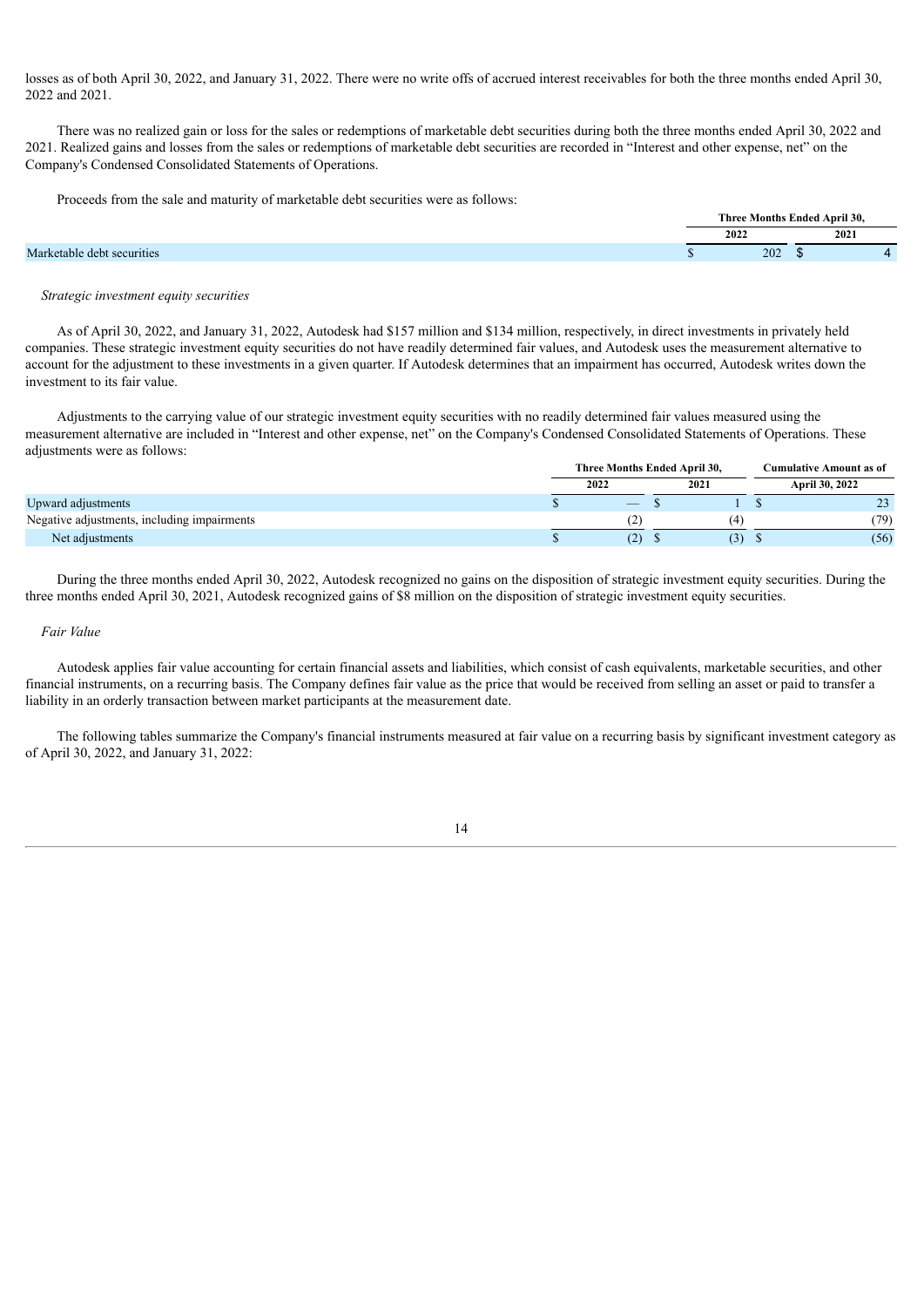|                                         |                           | April 30, 2022 |               |         |                    |               |                |
|-----------------------------------------|---------------------------|----------------|---------------|---------|--------------------|---------------|----------------|
|                                         |                           | Level 1        |               | Level 2 | Level 3            |               | <b>Total</b>   |
| Assets:                                 |                           |                |               |         |                    |               |                |
| Cash equivalents (1):                   |                           |                |               |         |                    |               |                |
| Money market funds                      | $\mathbb{S}$              | 531            | $\mathcal{S}$ |         | <sup>\$</sup>      | $\mathbb{S}$  | 531            |
| Commercial paper                        |                           |                |               | 117     |                    |               | 117            |
| U.S. government securities              |                           |                |               | 20      |                    |               | 20             |
| Agency discount notes                   |                           |                |               | 8       |                    |               | 8              |
| Other $(2)$                             |                           | 3              |               | 5       |                    |               | 8              |
| Marketable securities:                  |                           |                |               |         |                    |               |                |
| Short-term                              |                           |                |               |         |                    |               |                |
| Corporate debt securities               |                           |                |               | 28      |                    |               | 28             |
| Asset backed securities                 |                           |                |               | 20      |                    |               | 20             |
| Certificates of deposit                 |                           |                |               | 10      |                    |               | 10             |
| Commercial paper                        |                           |                |               | 6       |                    |               | 6              |
| Other $(3)$                             |                           | $\overline{2}$ |               |         |                    |               | 3              |
| Long-term                               |                           |                |               |         |                    |               |                |
| Corporate debt securities               |                           |                |               | 39      |                    |               | 39             |
| Long-term other assets:                 |                           |                |               |         |                    |               |                |
| Mutual funds $(4)$ $(5)$                |                           | 85             |               |         |                    |               | 85             |
| Convertible debt securities             |                           |                |               |         | $\overline{3}$     |               | 3              |
| Derivative assets (5):                  |                           |                |               |         |                    |               |                |
| Derivative contract assets              |                           |                |               | 94      |                    |               | 94             |
| Strategic investments derivative assets |                           |                |               |         | $\overline{2}$     |               | $\overline{2}$ |
| Derivative liabilities (6):             |                           |                |               |         |                    |               |                |
| Derivative contract liabilities         |                           |                |               | (20)    |                    |               | (20)           |
| Total                                   | $\boldsymbol{\mathsf{S}}$ | 621            | $\mathcal{S}$ | 328     | $\mathcal{S}$<br>5 | $\mathcal{S}$ | 954            |

(1) Included in "Cash and cash equivalents" in the accompanying Condensed Consolidated Balance Sheets. These investments are classified as debt securities.<br>
(2) Consists of custody cash deposits, sovereign bonds, asset ba

(2) Consists of custody cash deposits, sovereign bonds, asset backed securities, and certificates of deposit.

Consists of common stock and municipal bonds.

 $\mathcal{L}_\text{max}$ 

(4) See Note 12, "Deferred Compensation" for more information.

(5) Included in "Prepaid expenses and other current assets" or "Long-term other assets" in the accompanying Condensed Consolidated Balance Sheets.

(6) Included in "Other accrued liabilities" in the accompanying Condensed Consolidated Balance Sheets.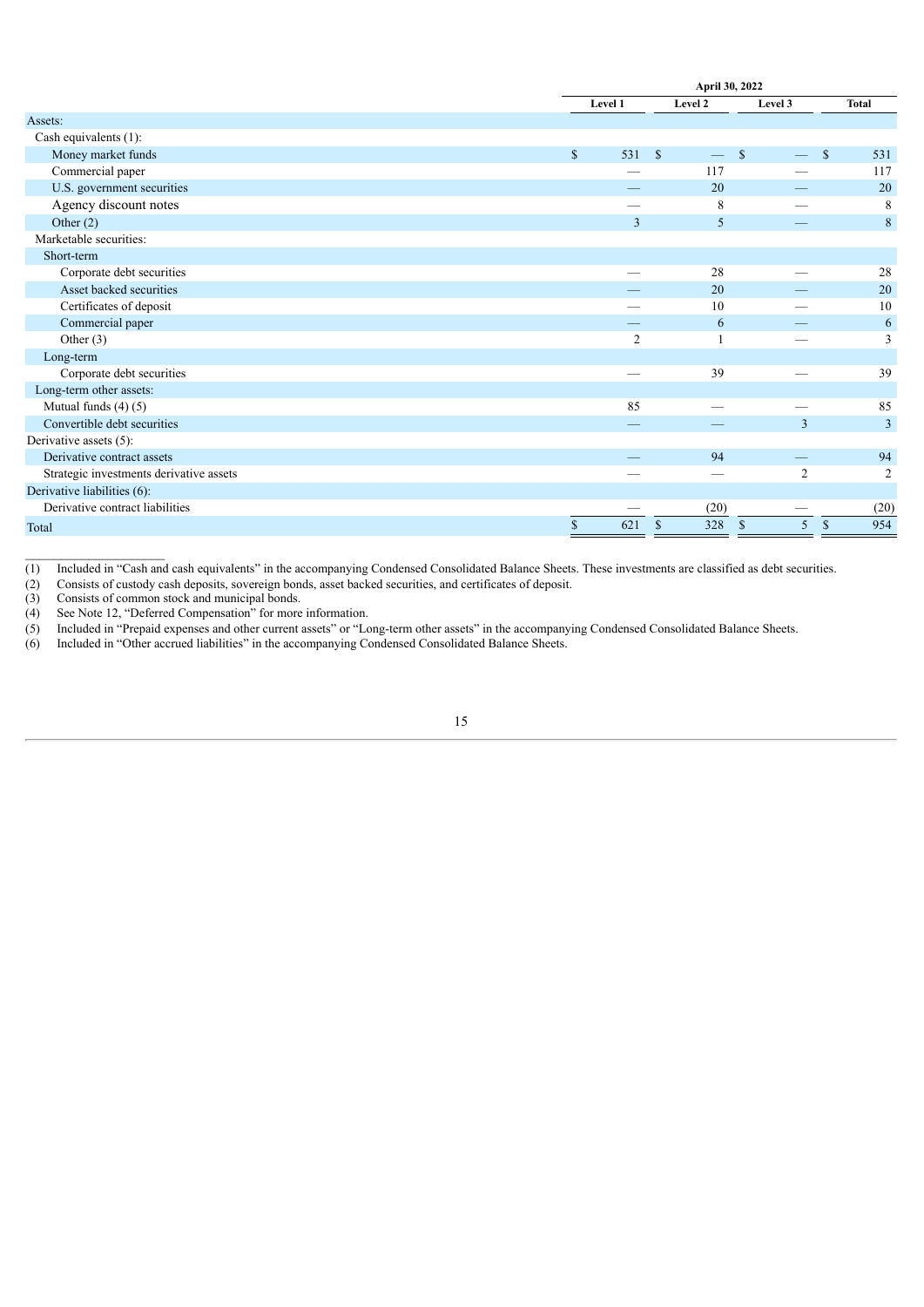|                                     |              | <b>January 31, 2022</b> |                                          |               |                      |  |  |
|-------------------------------------|--------------|-------------------------|------------------------------------------|---------------|----------------------|--|--|
|                                     |              | Level 1                 | Level 2                                  | Level 3       | <b>Total</b>         |  |  |
| Assets:                             |              |                         |                                          |               |                      |  |  |
| Cash equivalents (1):               |              |                         |                                          |               |                      |  |  |
| Money market funds                  | $\mathbb{S}$ | 302                     | $\mathbf{s}$<br>$\overline{\phantom{0}}$ | $\mathcal{S}$ | $\mathbf{s}$<br>302  |  |  |
| Commercial paper                    |              |                         | 55                                       |               | 55                   |  |  |
| U.S government securities           |              |                         | 25                                       |               | 25                   |  |  |
| Custody cash deposit                |              | 18                      |                                          |               | 18                   |  |  |
| Corporate debt securities           |              |                         | 18                                       |               | 18                   |  |  |
| Certificates of deposit             |              |                         | 6                                        |               | 6                    |  |  |
| Other $(2)$                         |              |                         | $\overline{4}$                           |               | $\overline{4}$       |  |  |
| Marketable securities:              |              |                         |                                          |               |                      |  |  |
| Short-term                          |              |                         |                                          |               |                      |  |  |
| Commercial paper                    |              |                         | 103                                      |               | 103                  |  |  |
| Corporate debt securities           |              |                         | 61                                       |               | 61                   |  |  |
| Asset backed securities             |              |                         | 26                                       |               | 26                   |  |  |
| Certificate of deposit              |              |                         | 14                                       |               | 14                   |  |  |
| U.S. government securities          |              |                         | 13                                       |               | 13                   |  |  |
| Municipal bonds                     |              |                         | 11                                       |               | 11                   |  |  |
| Common Stock                        |              | $\overline{4}$          |                                          |               | $\overline{4}$       |  |  |
| Other $(3)$                         |              |                         | $\overline{4}$                           |               | $\overline{4}$       |  |  |
| Long-term                           |              |                         |                                          |               |                      |  |  |
| Corporate debt securities           |              |                         | 44                                       |               | 44                   |  |  |
| Other $(4)$                         |              |                         |                                          |               | $\mathbf{1}$         |  |  |
| Long-term other assets:             |              |                         |                                          |               |                      |  |  |
| Mutual funds (5) (6)                |              | 89                      |                                          |               | 89                   |  |  |
| Derivative assets:                  |              |                         |                                          |               |                      |  |  |
| Derivative contract assets (6)      |              |                         | 18                                       |               | 18                   |  |  |
| Derivative liabilities:             |              |                         |                                          |               |                      |  |  |
| Derivative contract liabilities (7) |              |                         | (11)                                     |               | (11)                 |  |  |
| Total                               | $\mathbb{S}$ | 413                     | $\mathbb{S}$<br>392                      | $\mathbb{S}$  | 805<br>$\mathcal{S}$ |  |  |

(1) Included in "Cash and cash equivalents" in the accompanying Condensed Consolidated Balance Sheets. These investments are classified as debt securities.<br>
(2) Consists of sovereign bonds and municipal bonds.

(2) Consists of sovereign bonds and municipal bonds.<br>
(3) Consists of sovereign bonds and supranational bor

Consists of sovereign bonds and supranational bonds.

(4) Consists of asset backed securities.<br>(5) See Note 12, "Deferred Compensat

See Note 12, "Deferred Compensation" for more information.

(6) Included in "Prepaid expenses and other current assets," or "Long-term other assets," in the accompanying Condensed Consolidated Balance Sheets.

(7) Included in "Other accrued liabilities" in the accompanying Condensed Consolidated Balance Sheets.

A reconciliation of the change in Autodesk's Level 3 items for the three months ended April 30, 2022, is as follows:

|                            | <b>Fair Value Measurements Using</b><br>Significant Unobservable Inputs (Level 3) |                                             |  |       |  |  |  |  |
|----------------------------|-----------------------------------------------------------------------------------|---------------------------------------------|--|-------|--|--|--|--|
|                            | <b>Convertible Debt Securities</b><br><b>Derivative Contract</b>                  |                                             |  | Total |  |  |  |  |
| Balances, January 31, 2022 |                                                                                   | $\hspace{1.0cm} \overbrace{\hspace{1.0cm}}$ |  |       |  |  |  |  |
| Purchases                  |                                                                                   |                                             |  |       |  |  |  |  |
| Balances, April 30, 2022   |                                                                                   |                                             |  |       |  |  |  |  |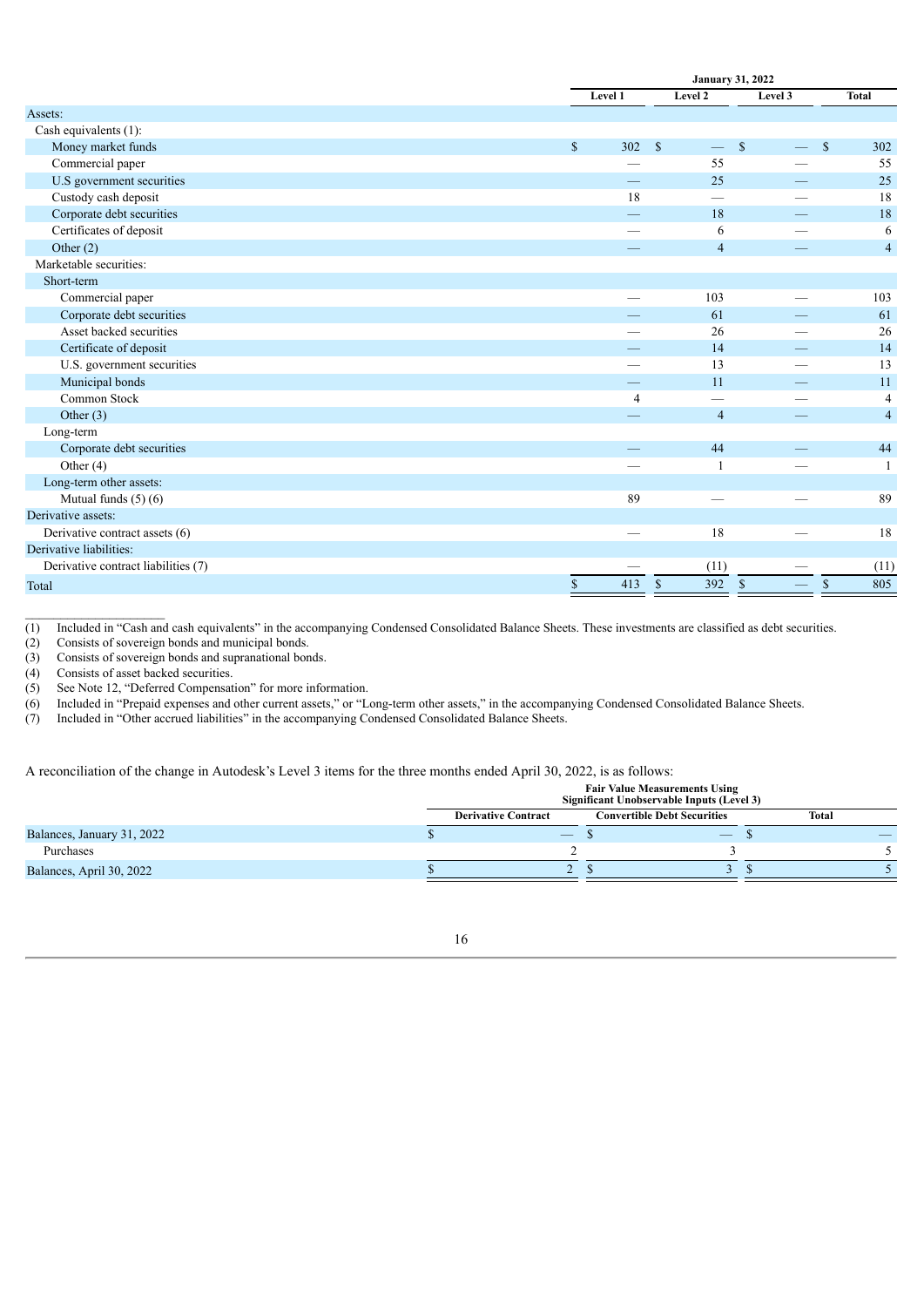#### *6. Equity Compensation*

#### *Restricted Stock Units*

A summary of restricted stock activity for the three months ended April 30, 2022, is as follows:

|                                                     | <b>Unvested</b><br>restricted<br>stock units |      | Weighted<br>average grant<br>date fair value<br>per share |
|-----------------------------------------------------|----------------------------------------------|------|-----------------------------------------------------------|
|                                                     | (in thousands)                               |      |                                                           |
| Unvested restricted stock units at January 31, 2022 | 4,033                                        | - \$ | 251.17                                                    |
| Granted                                             | 2,738                                        |      | 199.16                                                    |
| Vested                                              | (1,018)                                      |      | 256.17                                                    |
| Canceled/Forfeited                                  | (161)                                        |      | 242.48                                                    |
| Performance Adjustment (1)                          | (2)                                          |      | 299.07                                                    |
| Unvested restricted stock units at April 30, 2022   | 5,590                                        |      | 225.12                                                    |

 $\overline{(1)}$  Based on Autodesk's financial results and relative total stockholder return for the fiscal 2022 performance period. The performance stock units were attained at rates ranging from 87% to 113% of the target award.

The fair value of the shares vested during the three months ended April 30, 2022 and 2021, was \$214 million and \$149 million, respectively.

During the three months ended April 30, 2022, Autodesk granted 2,392 thousand restricted stock units. Restricted stock units are not considered outstanding stock at the time of grant, as the holders of these units are not entitled to any of the rights of a stockholder, including voting rights.

Autodesk recorded stock-based compensation expense related to restricted stock units of \$117 million and \$90 million during the three months ended April 30, 2022 and 2021, respectively.

During the three months ended April 30, 2022, Autodesk granted 231 thousand performance stock units for which the ultimate number of shares earned is determined based on the achievement of performance criteria at the end of the stated service and performance period. The performance criteria for the performance stock units are based on revenue and free cash flow goals adopted by the Compensation and Human Resource Committee and total stockholder return compared against companies in the S&P North American Technology Software Index with a market capitalization over \$2.0 billion ("Relative TSR"). The fair value of the performance stock units is expensed using the accelerated attribution method over the three-year vesting period and have the following vesting schedule:

- Up to one third of the performance stock units may vest following year one, depending upon the achievement of the performance criteria for fiscal 2023 as well as 1-year Relative TSR (covering year one).
- Up to one third of the performance stock units may vest following year two, depending upon the achievement of the performance criteria for year two as well as 2-year Relative TSR (covering years one and two).
- Up to one third of the performance stock units may vest following year three, depending upon the achievement of the performance criteria for year three as well as 3-year Relative TSR (covering years one, two and three).

The performance criteria for the performance stock units vested during the three months ended April 30, 2022, was based on revenue and free cash flow goals adopted by the Compensation and Human Resource Committee.

Additionally, during the three months ended April 30, 2022, Autodesk granted 115 thousand performance stock units, as part of a program offering certain employees the option to receive equity in lieu of the opportunity to receive an annual cash incentive award. The ultimate number of shares earned is determined based on the achievement of performance criteria at the end of the stated service and performance period. The performance criteria for the performance stock units are based on revenue and Non-GAAP income from operations targets adopted by the Compensation and Human Resource Committee. The fair value of these performance stock units is expensed using the accelerated attribution method over the one-year vesting period.

Performance stock units are not considered outstanding stock at the time of grant, as the holders of these units are not entitled to any of the rights of a stockholder, including voting rights.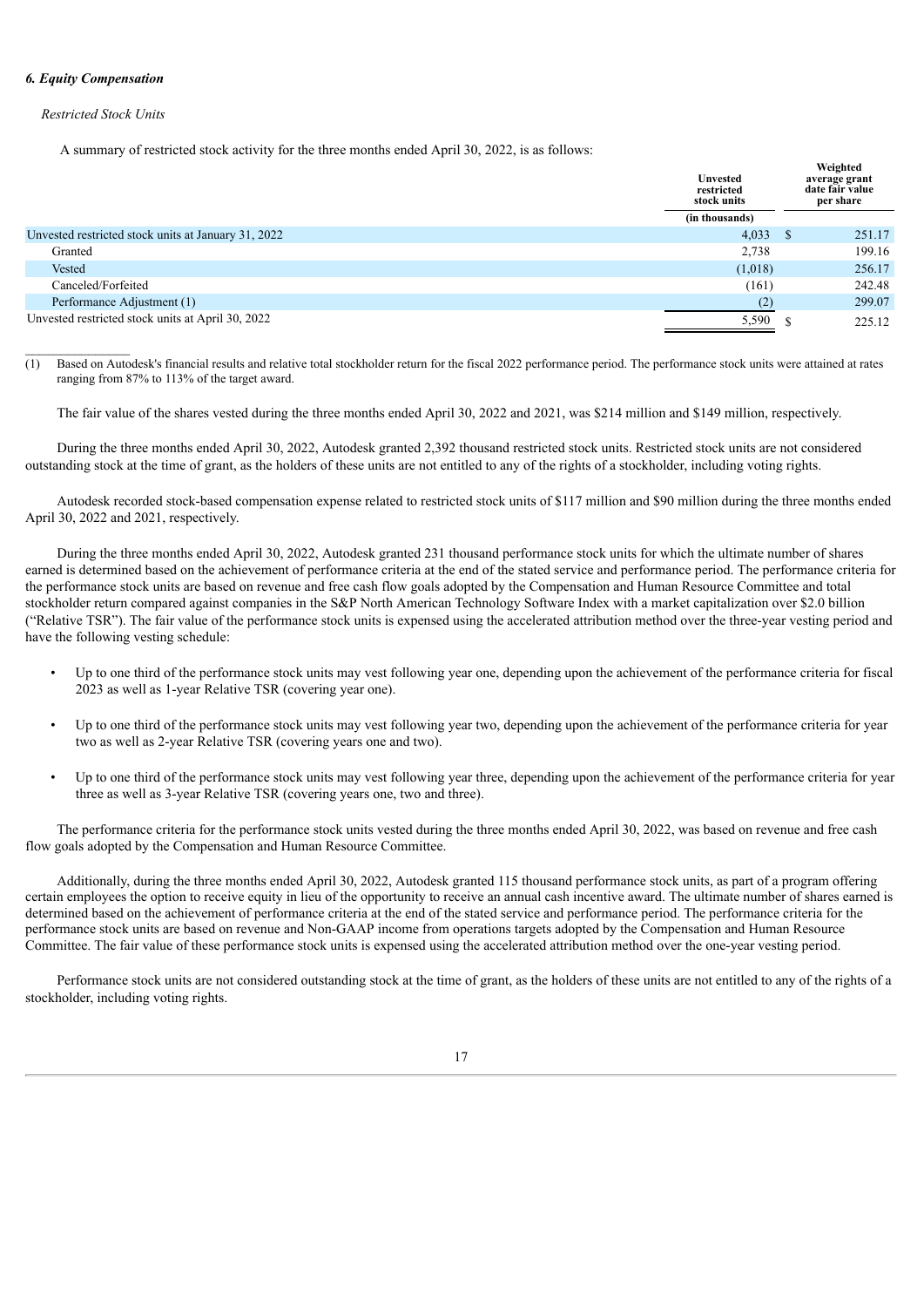Autodesk recorded stock-based compensation expense related to performance stock units of \$15 million and \$12 million for the three months ended April 30, 2022 and 2021, respectively.

#### *Common Stock*

Autodesk agreed to issue a fixed amount of \$5 million in common stock at a future date to certain employees in connection with a fiscal 2021 acquisition. Issuance of the common stock is dependent on the respective employees' continued employment through the vesting period. The number of shares to be issued will be determined based on the closing price of Autodesk's common stock at the issuance date. During fiscal 2022, Autodesk issued 8,300 shares at an aggregate fair value of \$3 million. Remaining shares to be issued are estimated to be 11 thousand based on the closing price of Autodesk's common stock on April 29, 2022, the last trading day of the fiscal quarter. The awards are accounted for as liability-classified awards and are recognized as compensation expense using the straight-line method over the vesting period.

Autodesk issued 73,632 shares of restricted common stock to certain employees in connection with a fiscal 2021 acquisition. These shares of restricted common stock are subject to forfeiture by the employee if employment terminates prior to the three-year employment period. The fair value of the restricted common stock is recorded as compensation for post-acquisition services and recognized as expense using the straight-line method over the three-year repurchase period.

Autodesk issued 9,277 shares of restricted common stock to certain employees in connection with a fiscal 2022 acquisition. These shares of restricted common stock were recorded as "Prepaid expenses and other current assets" and "Long-term other assets" on our Condensed Consolidated Balance Sheets and will be amortized to stock-based compensation expense for post-acquisition services using the straight-line method over the two-year vesting period.

Autodesk agreed to issue a fixed amount of \$13 million in shares of common stock to certain employees in connection with a fiscal 2022 acquisition. Issuance of the common stock is dependent on the respective employees' continued employment through the vesting period. The number of shares to be issued will be determined based on the volume weighted average closing price ("VWAP") of Autodesk's common stock for the ninety consecutive trading day period ending on the release date. Shares to be issued are estimated to be 58 thousand based on the VWAP of Autodesk's common stock for the ninety consecutive trading day period ending on April 29, 2022, the last trading day of the fiscal quarter. The awards are accrued as liability-classified awards and are recognized as compensation expense using the straight-line method over the vesting period.

Autodesk agreed to issue a fixed amount of \$11 million in common stock at a future date to certain employees in connection with other fiscal 2022 acquisitions. Issuance of the common stock is dependent on the respective employees' continued employment through the vesting period. The number of shares to be issued will be determined based on the VWAP of Autodesk's common stock at the issuance date. Shares to be issued are estimated to be 48 thousand based on the closing price of Autodesk's common stock on April 29, 2022, the last trading day of the fiscal quarter. The awards are accounted for as liability-classified awards and are recognized as compensation expense using the straight-line method over the vesting period. Additionally, Autodesk issued 12,782 shares of restricted common stock to certain employees in connection with these fiscal 2022 acquisitions. These shares of restricted common stock were recorded as "Prepaid expenses and other current assets" and "Long-term other assets" on our Condensed Consolidated Balance Sheets and will be amortized to stock-based compensation expense for post-acquisition services using the straight-line method over the vesting period.

Autodesk issued 40,289 shares of restricted common stock to certain employees in connection with a fiscal 2023 acquisition. These shares of restricted common stock were recorded as "Prepaid expenses and other current assets" and "Long-term other assets" on our Condensed Consolidated Balance Sheets and will be amortized to stock-based compensation expense for post-acquisition services using the straight-line method over the two-year vesting period. Additionally, Autodesk agreed to issue a fixed amount of \$5 million in common stock at a future date to certain employees in connection with a fiscal 2023 acquisition. Issuance of the common stock is dependent on the respective employees' continued employment through the vesting period. The number of shares to be issued will be determined based on the VWAP of Autodesk's common stock at the issuance date. Shares to be issued are estimated to be 22 thousand based on the closing price of Autodesk's common stock on April 29, 2022, the last trading day of the fiscal quarter. The awards are accounted for as liability-classified awards and are recognized as compensation expense using the straight-line method over the vesting period. See Note 8, "Acquisitions," for further information.

Autodesk recorded stock-based compensation expense related to common stock shares of \$10 million and \$3 million for the three months ended April 30, 2022 and 2021, respectively.

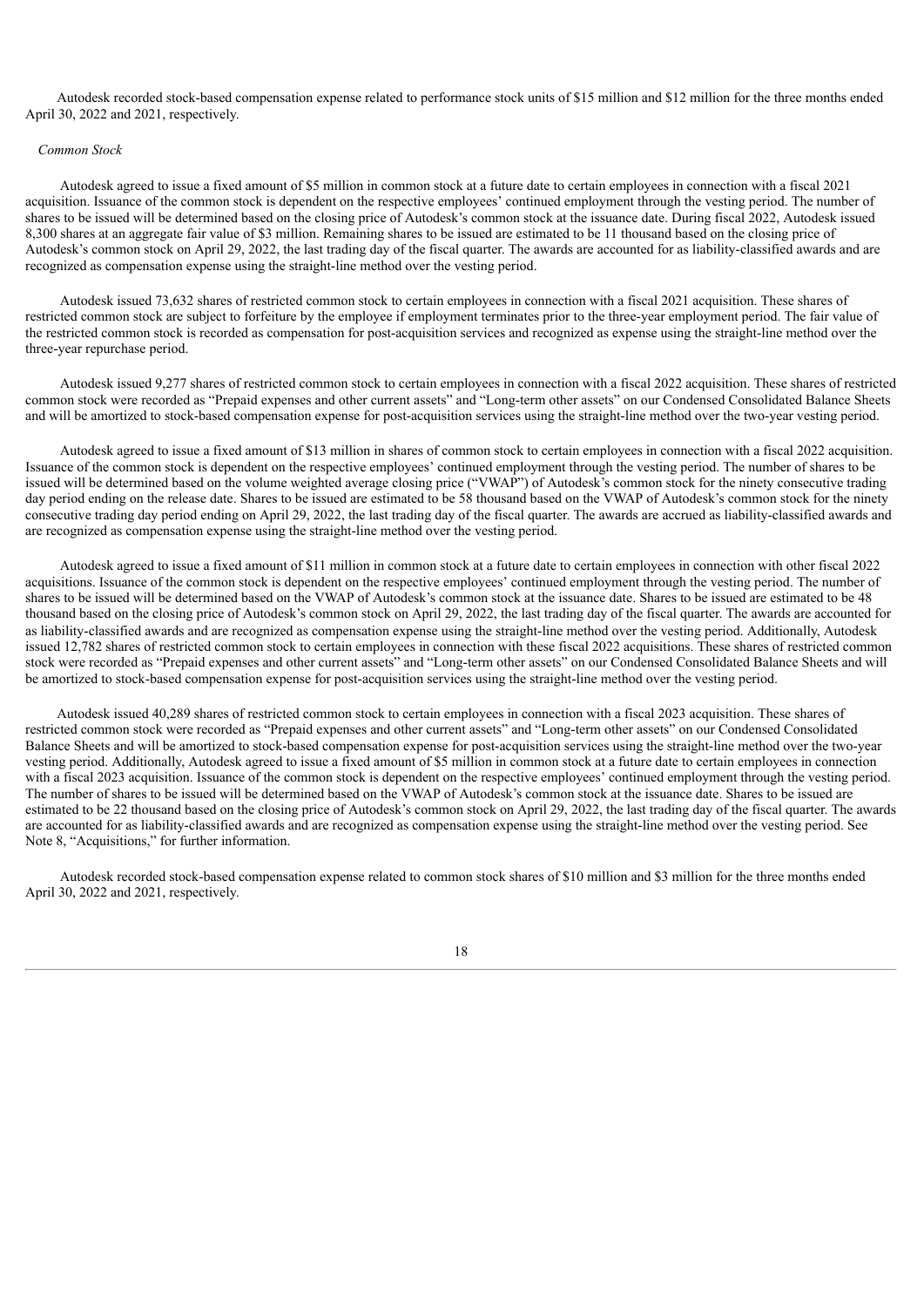## *1998 Employee Qualified Stock Purchase Plan ("ESPP")*

Under Autodesk's ESPP, which was approved by stockholders in 1998, eligible employees may purchase shares of Autodesk's common stock at their discretion using up to 15% of their eligible compensation, subject to certain limitations, at 85% of the lower of Autodesk's closing price (fair market value) on the offering date or the exercise date. The offering period for ESPP awards consists of four, six-month exercise periods within a 24-month offering period.

A summary of the ESPP activity for the three months ended April 30, 2022 and 2021, is as follows:

|                                                                             | Three Months Ended April 30, |              |  |        |
|-----------------------------------------------------------------------------|------------------------------|--------------|--|--------|
|                                                                             |                              | 2022         |  | 2021   |
| Issued shares (in thousands)                                                |                              | $37^{\circ}$ |  | 490    |
| Average price of issued shares                                              |                              | 173.83       |  | 128.02 |
| Weighted average grant date fair value of shares granted under the ESPP (1) |                              | 69.19        |  | 91.17  |

(1) Calculated as of the award grant date using the Black-Scholes Merton ("BSM") option pricing model.

During the three months ended April 30, 2022, Autodesk reset the price for certain offering dates in connection with Autodesk's ESPP as Autodesk's closing stock price for the respective offering dates was above the closing stock price on March 31, 2022, which triggered a new 24-month offering period through March 31, 2024, resulting in modification expense of approximately \$18 million to be recognized over the new offering period.

#### *Stock-based Compensation Expense*

The following table summarizes stock-based compensation expense for the three months ended April 30, 2022 and 2021, respectively, as follows:

|                                                                                         | Three Months Ended April 30, |      |  |      |  |
|-----------------------------------------------------------------------------------------|------------------------------|------|--|------|--|
|                                                                                         |                              | 2022 |  | 2021 |  |
| Cost of subscription and maintenance revenue                                            |                              | 8.   |  |      |  |
| Cost of other revenue                                                                   |                              |      |  |      |  |
| Marketing and sales                                                                     |                              | 62   |  | 48   |  |
| Research and development                                                                |                              | 59   |  | 47   |  |
| General and administrative                                                              |                              | 23   |  | 14   |  |
| Stock-based compensation expense related to stock awards and ESPP purchases             |                              | 55   |  | 116  |  |
| Tax expense (benefit)                                                                   |                              |      |  | (16) |  |
| Stock-based compensation expense related to stock awards and ESPP purchases, net of tax |                              | 161  |  | 100  |  |

#### *Stock-based Compensation Expense Assumptions*

Autodesk determines the grant date fair value of its share-based payment awards using a BSM option pricing model or the quoted stock price on the date of grant, unless the awards are subject to market conditions, in which case Autodesk uses the Monte Carlo simulation model. The Monte Carlo simulation model uses multiple input variables to estimate the probability that market conditions will be achieved. Autodesk uses the following assumptions to estimate the fair value of stock-based awards:

|                                                  | Three Months Ended April 30, 2022 |                 | Three Months Ended April 30, 2021 |                 |
|--------------------------------------------------|-----------------------------------|-----------------|-----------------------------------|-----------------|
| <b>Performance Stock</b><br><b>ESPP</b><br>Units |                                   |                 | <b>Performance Stock</b><br>Units | <b>ESPP</b>     |
| Range of expected volatility                     | $39.4 - 40.7\%$                   | $38.3 - 42.7\%$ | 36.9%                             | $36.5 - 41.8\%$ |
| Range of expected lives (in years)               | N/A                               | $0.5 - 2.0$     | N/A                               | $0.5 - 2.0$     |
| Expected dividends                               | $-$ %                             | $-\%$           | $-$ %                             | $-$ %           |
| Range of risk-free interest rates                | $1.2 - 1.6\%$                     | $0.9 - 1.9\%$   | $0.1\%$                           | $0.1 - 0.2\%$   |

Autodesk estimates expected volatility for stock-based awards based on the average of the following two measures: (1) a measure of historical volatility in the trading market for the Company's common stock, and (2) the implied volatility of traded forward call options to purchase shares of the Company's common stock. The expected volatility for performance stock units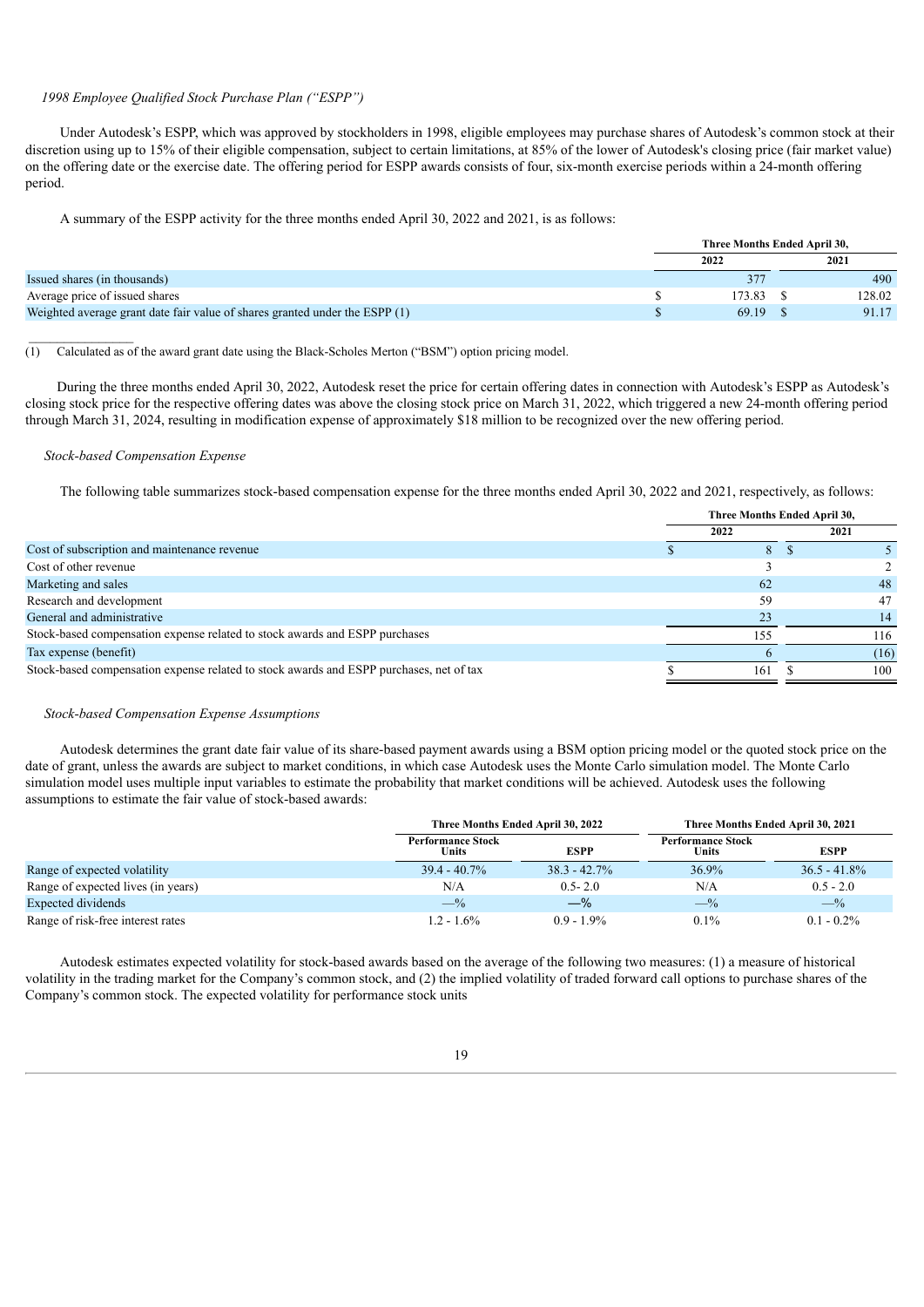subject to market conditions includes the expected volatility of Autodesk's peer companies within the S&P North American Technology Software Index with a market capitalization over \$2.0 billion, depending on the award type.

The range of expected lives of ESPP awards are based upon the four six-month exercise periods within a 24-month offering period.

Autodesk does not currently pay, and does not anticipate paying in the foreseeable future, any cash dividends. Consequently, an expected dividend yield of zero is used in the BSM option pricing model and the Monte Carlo simulation model.

The risk-free interest rate used in the BSM option pricing model and the Monte Carlo simulation model for stock-based awards is the historical yield on U.S. Treasury securities with equivalent remaining lives.

Autodesk recognizes expense only for the stock-based awards that ultimately vest. Autodesk accounts for forfeitures of our stock-based awards as those forfeitures occur.

#### *7. Income Tax*

Autodesk had income tax expense of \$49 million, relative to pre-tax income of \$195 million for the three months ended April 30, 2022, and income tax benefit of \$25 million, relative to pre-tax income of \$131 million for the three months ended April 30, 2021. Income tax expense for the three months ended April 30, 2022, reflects an increase in tax expense relating to stock-based compensation and final U.S. foreign tax credit regulations enacted in fiscal 2023, offset by a U.S. foreign derived intangible income benefit driven by the capitalization of research and development expenditures starting in fiscal 2023 as required by the U.S. Tax Cuts and Jobs Act ("Tax Act"). In addition, fiscal 2022 included a non-recurring discrete tax benefit relating to the Supreme Court decision in India on the taxability of software license payments to nonresidents.

Autodesk regularly assesses the need for a valuation allowance against its deferred tax assets. In making that assessment, Autodesk considers both positive and negative evidence related to the likelihood of realization of the deferred tax assets to determine, based on the weight of available evidence, whether it is more likely than not that some or all of the deferred tax assets will not be realized. We have maintained a valuation allowance on our Netherlands, Canada, Australia, California, Michigan, and U.S. capital loss deferred tax assets as it is more likely than not that some or all of the deferred tax assets will not be realized.

As of April 30, 2022, the Company had \$212 million of gross unrecognized tax benefits, of which \$34 million would reduce our valuation allowance, if recognized. The remaining \$178 million would impact the effective tax rate, if recognized. It is possible that the amount of unrecognized tax benefits will decrease in the next 12 months for an audit settlement of approximately \$7 million.

#### *8***.** *Acquisitions*

The results of operations for the following acquisitions are included in the accompanying Condensed Consolidated Statements of Operations since the acquisition date. Pro forma results of operations have not been presented because the effects of the acquisition are not material to Autodesk's Condensed Consolidated Financial Statements.

During the three months ended April 30, 2022, Autodesk completed two business combinations. The acquisition-date fair value of the consideration transferred totaled \$114 million, which consisted of \$96 million of cash, 40,289 shares of Autodesk's restricted common stock at an aggregate fair value of \$10 million, and Autodesk will issue a fixed amount of \$5 million in common stock at future dates to certain employees. Of the total consideration transferred, \$97 million is considered purchase consideration. Of the remaining amount, \$10 million was recorded in "Prepaid expenses and other current assets" and "Long-term other assets" on our Condensed Consolidated Balance Sheets and will be amortized to stock-based compensation expense using the straight-line method over the vesting period, \$5 million was accounted for as liability-classified awards and will be recognized as compensation expense using the straight-line method over the vesting period and \$2 million was recorded as stock-based compensation expense during the fiscal quarter ended April 30, 2022. The 40,289 shares of restricted common stock are subject to forfeiture until the second anniversary of the acquisition closing date. The shares are released on the first and second anniversaries, 40% and 60%, respectively, subject to continued employment. Issuance of the \$5 million fixed value in common stock is dependent on the respective employees' continued employment and vests 40% and 60% on the first and second anniversaries of the closing date, respectively. The number of shares will be determined based on the VWAP of Autodesk's common stock for the ninety consecutive trading day period ending on the release date. The number of shares is

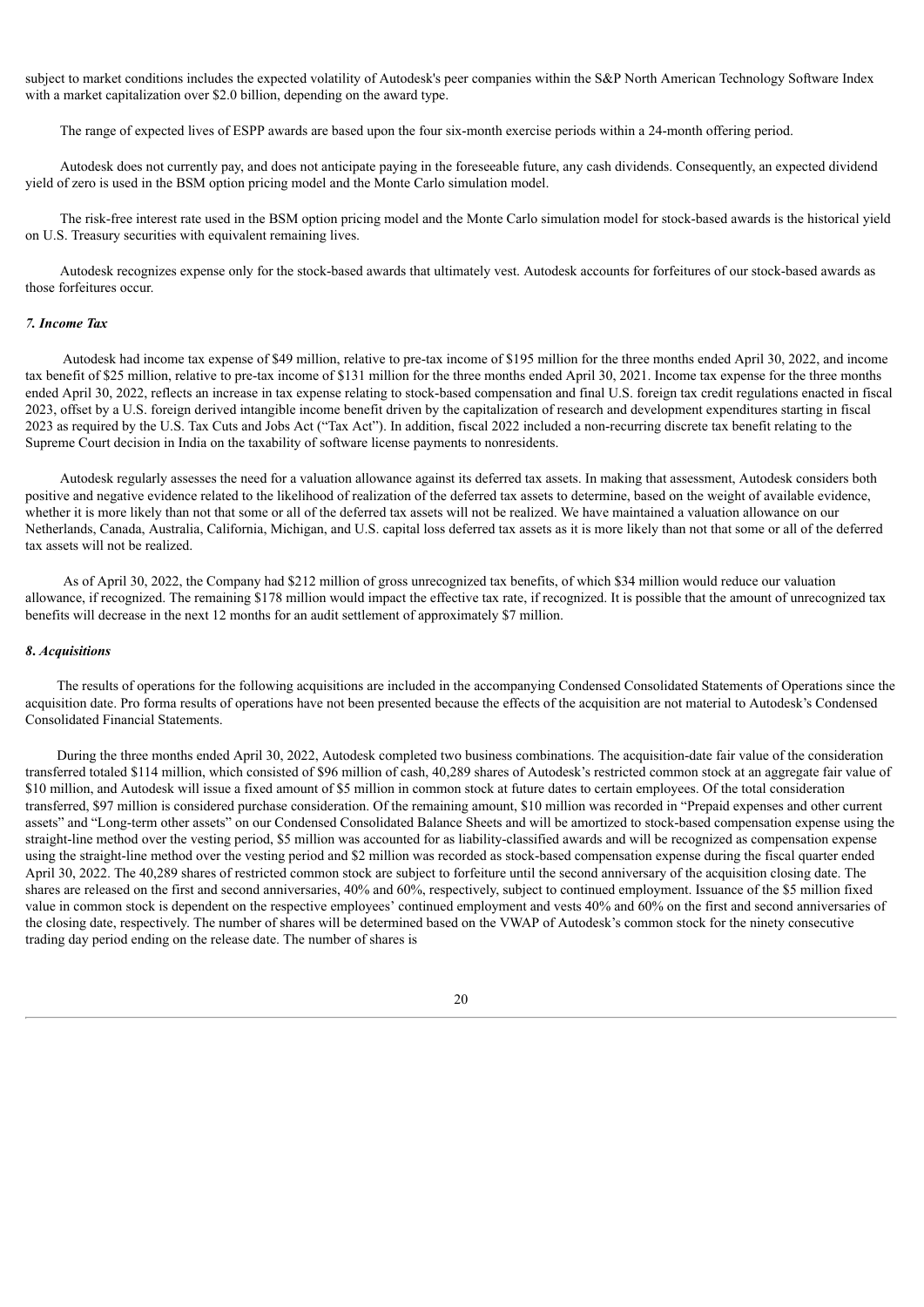estimated to be 22,000 based on the VWAP of Autodesk's common stock for the ninety consecutive trading day period ending April 29, 2022, the last trading day of the fiscal quarter. See also Note 6, "Equity Compensation".

#### *Purchase Price Allocation*

The acquisitions were accounted for as business combinations, and Autodesk recorded the tangible and intangible assets acquired and liabilities assumed based on their estimated fair values at the date of each respective acquisition. The fair values assigned to the identifiable intangible assets acquired were based on estimates and assumptions determined by management. Autodesk recorded the excess of consideration transferred over the aggregate fair values as goodwill. The goodwill recorded was primarily attributable to synergies expected to arise after the respective acquisition. Goodwill of \$43 million is deductible for U.S. income tax purposes. The transaction costs related to the acquisitions were not material.

The following table summarizes the fair value of the assets acquired and liabilities assumed by major class for the business combinations that were completed during the three months ended April 30, 2022:

|                                                 | <b>Aggregated Total</b> |
|-------------------------------------------------|-------------------------|
| Developed technologies                          |                         |
| Customer relationships                          |                         |
| Goodwill                                        | 85                      |
| Deferred revenue and long-term deferred revenue | (2)                     |
| Long-term deferred income taxes                 |                         |
| Net tangible assets                             |                         |
| Total                                           | 97                      |

For the business combinations, the allocation of purchase price consideration to certain assets and liabilities as well as the final amount of purchase consideration is not yet finalized. For the items not yet finalized, Autodesk's estimates and assumptions are subject to change within the measurement period (up to one year from the acquisition date). The primary areas of the preliminary purchase price allocation that are not yet finalized are amounts for intangible assets, tax assets and liabilities, deferred revenue, and residual goodwill.

#### *9*. *Intangible Assets, Net*

 $\mathcal{L}_\text{max}$ 

The following tables summarize the Company's intangible assets, net, as of April 30, 2022, and January 31, 2022:

| <b>April 30, 2022</b>               |                             |          |            |            |
|-------------------------------------|-----------------------------|----------|------------|------------|
| <b>Gross Carrying</b><br>Amount (1) | Accumulated<br>Amortization |          | <b>Net</b> |            |
| 661                                 |                             |          |            | 283        |
| 855                                 |                             | (674)    |            | 181        |
| 116                                 |                             | (101)    |            | 15         |
| 1,632                               |                             | (1, 153) |            | 479        |
|                                     |                             |          |            | $(378)$ \$ |

(1) Includes the effects of foreign currency translation.

|                         | <b>January 31, 2022</b>             |       |                             |            |            |     |
|-------------------------|-------------------------------------|-------|-----------------------------|------------|------------|-----|
|                         | <b>Gross Carrying</b><br>Amount (1) |       | Accumulated<br>Amortization |            | <b>Net</b> |     |
| Customer relationships  |                                     | 667   |                             | $(375)$ \$ |            | 292 |
| Developed technologies  |                                     | 847   |                             | (661)      |            | 186 |
| Trade names and patents |                                     | 116   |                             | (100)      |            | 16  |
| Total intangible assets |                                     | 1,630 |                             | (1,136)    |            | 494 |

(1) Includes the effects of foreign currency translation.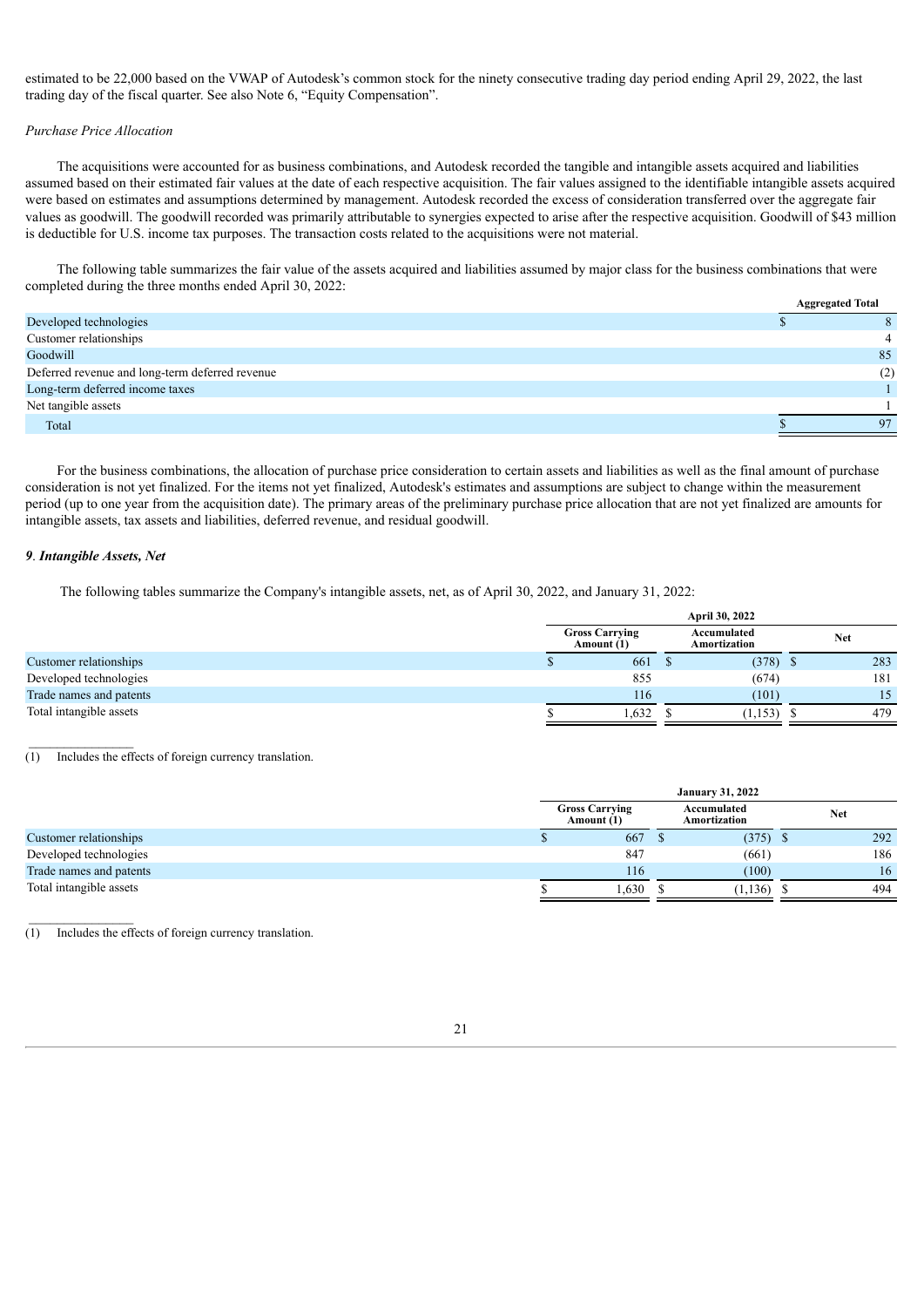#### *10. Cloud Computing Arrangements*

Autodesk enters into certain cloud-based software hosting arrangements that are accounted for as service contracts. Costs incurred for these arrangements are capitalized for application development activities, if material, and immediately expensed for preliminary project activities and postimplementation activities. Autodesk amortizes the capitalized development costs straight-line over the fixed, non-cancellable term of the associated hosting arrangement plus any reasonably certain renewal periods. The capitalized costs are included in "Prepaid expenses and other current assets" and "Long-term other assets" on our Condensed Consolidated Balance Sheets. Capitalized costs were \$143 million and \$128 million at April 30, 2022, and January 31, 2022, respectively. Accumulated amortization was \$21 million and \$17 million at April 30, 2022, and January 31, 2022, respectively. Amortization expense for the three months ended April 30, 2022 and 2021, was \$4 million and \$1 million, respectively.

#### *11*. *Goodwill*

Goodwill consists of the excess of the consideration transferred over the fair value of net assets acquired in business combinations. The following table summarizes the changes in the carrying amount of goodwill for the three months ended April 30, 2022, (in millions):

| Balance as of January 31, 2022                                                | 3,753 |
|-------------------------------------------------------------------------------|-------|
| Less: accumulated impairment losses as of January 31, 2022                    | (149) |
| Net balance as of January 31, 2022                                            | 3,604 |
| Additions arising from acquisitions during the period                         | 85    |
| Effect of foreign currency translation and measurement period adjustments (1) | (47)  |
| Balance as of April 30, 2022                                                  | 3.642 |
|                                                                               |       |

(1) Measurement period adjustments reflect revisions made to the Company's preliminary determination of estimated fair value of assets and liabilities assumed.

#### *12. Deferred Compensation*

 $\mathcal{L}_\text{max}$ 

At April 30, 2022, Autodesk had investments in debt and equity securities that are held in a rabbi trust under non-qualified deferred compensation plans and a corresponding deferred compensation liability totaling \$85 million. Of this amount, \$7 million was classified as current and \$78 million was classified as non-current in the Condensed Consolidated Balance Sheets. Of the \$89 million related to the investments in a rabbi trust as of January 31, 2022, \$7 million was classified as current and \$82 million was classified as non-current. The current and non-current asset portions of the investments in debt and equity securities that are held in a rabbi trust under non-qualified deferred compensation plans are recorded in the Condensed Consolidated Balance Sheets under "Prepaid expenses and other current assets" and "Long-term other assets," respectively. The current and non-current portions of the liability are recorded in the Condensed Consolidated Balance Sheets under "Accrued compensation" and "Long-term other liabilities," respectively.

#### *Costs to obtain a contract with a customer*

Sales commissions earned by our internal sales personnel and our reseller partners are considered incremental and recoverable costs of obtaining a contract with a customer. The ending balance of assets recognized from costs to obtain a contract with a customer was \$125 million as of April 30, 2022, and \$139 million as of January 31, 2022. These assets are recorded in "Prepaid expenses and other current assets" and "Long-term other assets" in the Condensed Consolidated Balance Sheets. Amortization expense related to assets recognized from costs to obtain a contract with a customer was \$34 million and \$26 million during the three months ended April 30, 2022 and 2021, respectively. Autodesk did not recognize any contract cost impairment losses during both the three months ended April 30, 2022 and 2021.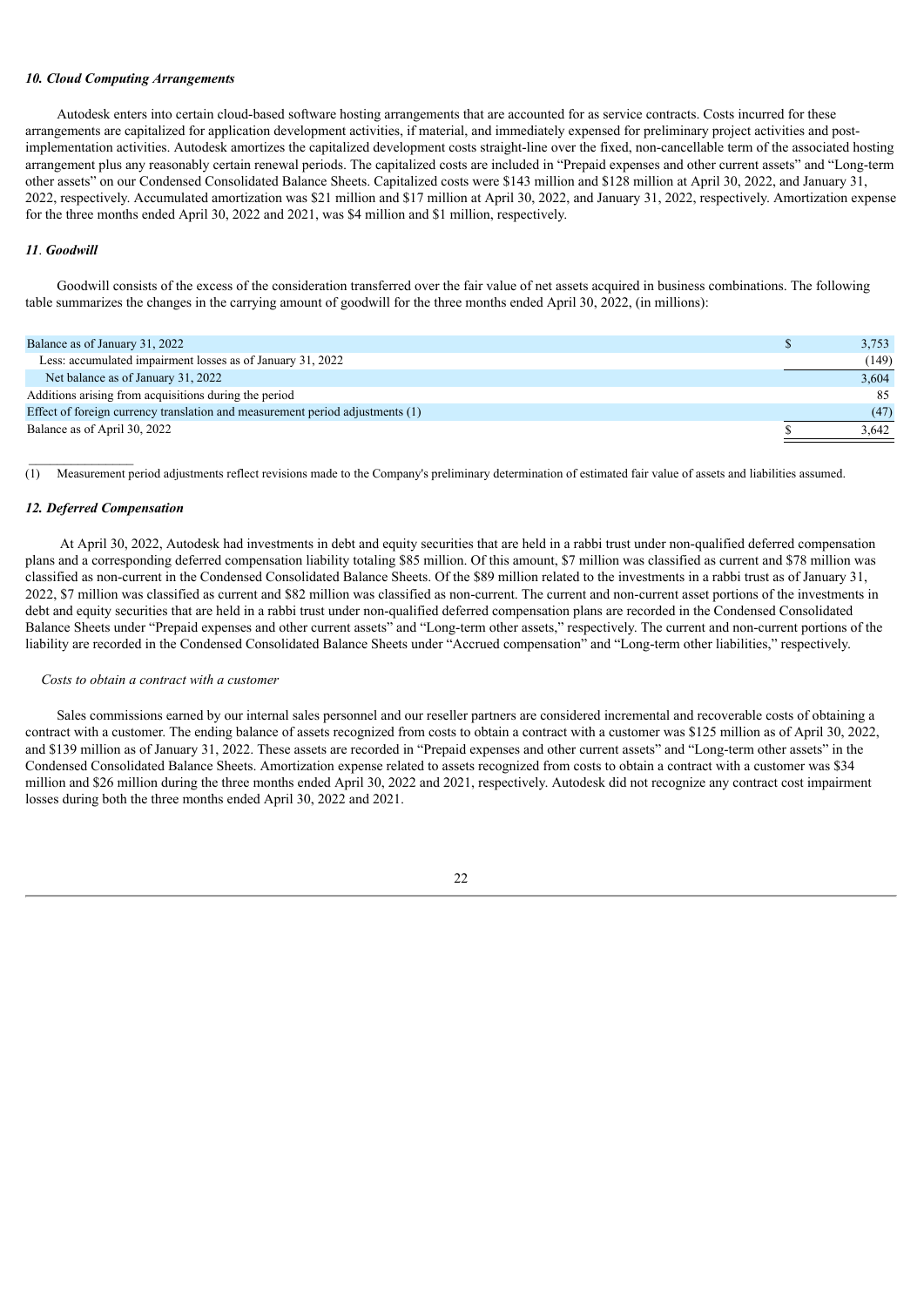#### *13. Computer Equipment, Software, Leasehold Improvements, and Furniture, Net*

Computer equipment, software, leasehold improvements, and furniture and equipment and the related accumulated depreciation were as follows:

|                                                                                       | April 30, 2022 | <b>January 31, 2022</b> |       |  |
|---------------------------------------------------------------------------------------|----------------|-------------------------|-------|--|
| Computer hardware, at cost                                                            | 138            |                         | 137   |  |
| Computer software, at cost                                                            | 55             |                         | 55    |  |
| Leasehold improvements, land and buildings, at cost                                   | 356            |                         | 351   |  |
| Furniture and equipment, at cost                                                      | 93             |                         | 93    |  |
|                                                                                       | 642            |                         | 636   |  |
| Less: Accumulated depreciation                                                        | (480)          |                         | (474) |  |
| Computer hardware, software, leasehold improvements, and furniture and equipment, net | 162            |                         | 162   |  |

#### *14. Borrowing Arrangements*

In October 2021, Autodesk issued \$1.0 billion aggregate principal amount of 2.4% notes due December 15, 2031 ("2021 Notes"). Net of a discount of \$3 million and issuance costs of \$9 million, Autodesk received net proceeds of \$988 million from issuance of the 2021 Notes. Both the discount and issuance costs are being amortized to interest expense over the term of the 2021 Notes using the effective interest method. The 2021 Notes were designated as sustainability bonds, the net proceeds of which are used to fund environmentally and socially responsible projects in the following areas: eco-efficient products, production technologies, and processes, sustainable water and wastewater management, renewable energy  $\&$  energy efficiency, green buildings, pollution prevention and control, and socioeconomic advancement and empowerment.

In September 2021, the Company entered into an Amended and Restated Credit Agreement (the "Credit Agreement") by and among the Company, the lenders party thereto and Citibank, N.A. ("Citibank"), as administrative agent, which provides for an unsecured revolving loan facility in the aggregate principal amount of \$1.5 billion, with an option to be increased up to \$2.0 billion. The revolving credit facility is available for working capital or other business needs. The Credit Agreement contains customary covenants that could, among other things, restrict the imposition of liens on Autodesk's assets, and restrict Autodesk's ability to incur additional indebtedness or make dispositions of assets if Autodesk fails to maintain compliance with the financial covenants. The Credit Agreement requires the Company to maintain a maximum leverage ratio of Consolidated Covenant Debt to Consolidated EBITDA (each as defined in the Credit Agreement) no greater than 3.50:1.00 during the term of the credit facility, subject to adjustment following the consummation of certain acquisitions up to 4.00:1.00 for up to four consecutive fiscal quarters. At April 30, 2022, Autodesk was in compliance with the Credit Agreement covenants. Revolving loans under the Credit Agreement will bear interest, at the Company's option, at either (i) a per annum rate equal to the Base Rate (as defined in the Credit Agreement) plus a margin of between 0.000% and 0.375%, depending on the Company's Public Debt Rating (as defined in the Credit Agreement), or (ii) a per annum rate equal to the rate at which dollar deposits are offered in the London interbank market, plus a margin of between 0.785% and 1.375%, depending on Company's Public Debt Rating. The Credit Agreement includes customary provisions to provide for the eventual replacement of LIBOR as a benchmark interest rate. The interest rates for the revolving credit facility are subject to upward or downward adjustments, on an annual basis, if the Company achieves, or fails to achieve, certain sustainability-linked targets based on two key performance indicator metrics: (i) the amount of scope 1 and 2 greenhouse gas emissions from the global operations of the Company and its subsidiaries during a fiscal year less qualified emissions reduction instruments and (ii) the percentage of employees of the Company and its subsidiaries identifying as female working in technical roles. The maturity date on the Credit Agreement is September 30, 2026. At April 30, 2022, Autodesk had no outstanding borrowings under the Credit Agreement.

In January 2020, Autodesk issued \$500 million aggregate principal amount of 2.85% notes due January 15, 2030 ("2020 Notes"). Net of a discount of \$1 million and issuance costs of \$5 million, Autodesk received net proceeds of \$494 million from issuance of the 2020 Notes. Both the discount and issuance costs are being amortized to interest expense over the term of the 2020 Notes using the effective interest method. The proceeds of the 2020 Notes were used for the repayment of \$450 million of debt due June 15, 2020, and the remainder is available for general corporate purposes.

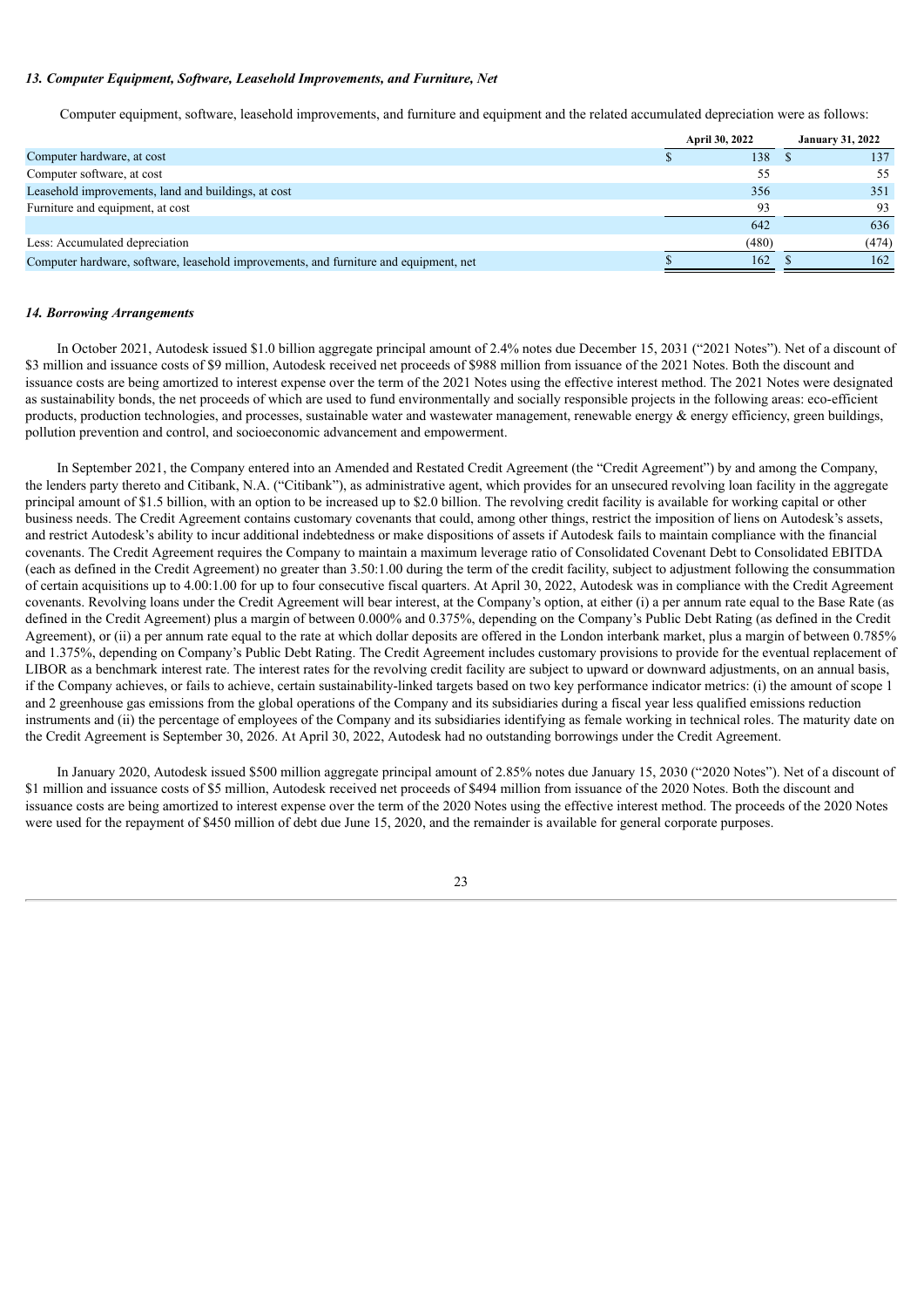In June 2017, Autodesk issued \$500 million aggregate principal amount of 3.5% notes due June 15, 2027 (the "2017 Notes"). Net of a discount of \$3 million and issuance costs of \$5 million, Autodesk received net proceeds of \$492 million from issuance of the 2017 Notes. Both the discount and issuance costs are being amortized to interest expense over the term of the 2017 Notes using the effective interest method. The proceeds of the 2017 Notes have been used for the repayment of \$400 million of debt due December 15, 2017, and the remainder is available for general corporate purposes.

In June 2015, Autodesk issued \$300 million aggregate principal amount of 4.375% notes due June 15, 2025 ("2015 Notes"). Net of a discount of \$1 million, and issuance costs of \$3 million, Autodesk received net proceeds of \$296 million from issuance of the 2015 Notes. Both the discount and issuance costs are being amortized to interest expense over the respective term of the 2015 Notes using the effective interest method. The proceeds of the 2015 Notes are available for general corporate purposes.

In December 2012, Autodesk issued \$350 million aggregate principal amount of 3.6% notes due December 15, 2022 ("2012 Notes"). Autodesk received net proceeds of \$347 million from issuance of the 2012 Notes, net of aggregate total discount and issuance costs of \$3 million. Both the discount and issuance costs are being amortized to interest expense over the respective terms of the 2012 Notes using the effective interest method. The proceeds of the 2012 Notes are available for general corporate purposes.

The 2021 Notes, 2020 Notes, 2017 Notes, 2015 Notes and the 2012 Notes may all be redeemed at any time, subject to a make whole premium. In addition, upon the occurrence of certain change of control triggering events, Autodesk may be required to repurchase all the aforementioned notes, at a price equal to 101% of their principal amount, plus accrued and unpaid interest to the date of repurchase. All notes contain restrictive covenants that limit Autodesk's ability to create certain liens, to enter into certain sale and leaseback transactions and to consolidate or merge with, or convey, transfer, or lease all or substantially all of its assets, subject to important qualifications and exceptions.

Based on the quoted market prices, the approximate fair value of the notes as of April 30, 2022, were as follows:

|            | <b>Aggregate Principal</b><br>Amount | Fair value |
|------------|--------------------------------------|------------|
| 2012 Notes | 350                                  | 350<br>D   |
| 2015 Notes | 300                                  | 305        |
| 2017 Notes | 500                                  | 486        |
| 2020 Notes | 500                                  | 443        |
| 2021 Notes | 000.1                                | 836        |

The expected future principal payments for all borrowings as of April 30, 2022, were as follows (in millions):

| Fiscal year ending          |                          |
|-----------------------------|--------------------------|
| 2023 (remainder)            | 350                      |
| 2024                        | $\overline{\phantom{a}}$ |
| 2025                        |                          |
| 2026                        | 300                      |
| 2027                        |                          |
| Thereafter                  | 2,000                    |
| Total principal outstanding | 2,650                    |

#### *15*. *Leases*

Autodesk has operating leases for real estate, vehicles, and certain equipment. Leases have remaining lease terms of less than 1 year to 68 years, some of which include options to extend the lease with renewal terms from 1 year to 10 years and some of which include options to terminate the leases from less than 1 year to 8 years. Options to extend or terminate the lease are considered in determining the lease term when it is reasonably certain that the option will be exercised. Payments under our lease arrangements are primarily fixed; however, certain lease agreements contain variable payments, which are expensed as incurred and not included in the operating lease assets and liabilities. These amounts include payments affected by the Consumer Price Index, payments for common area maintenance that are subject to annual reconciliation, and payments for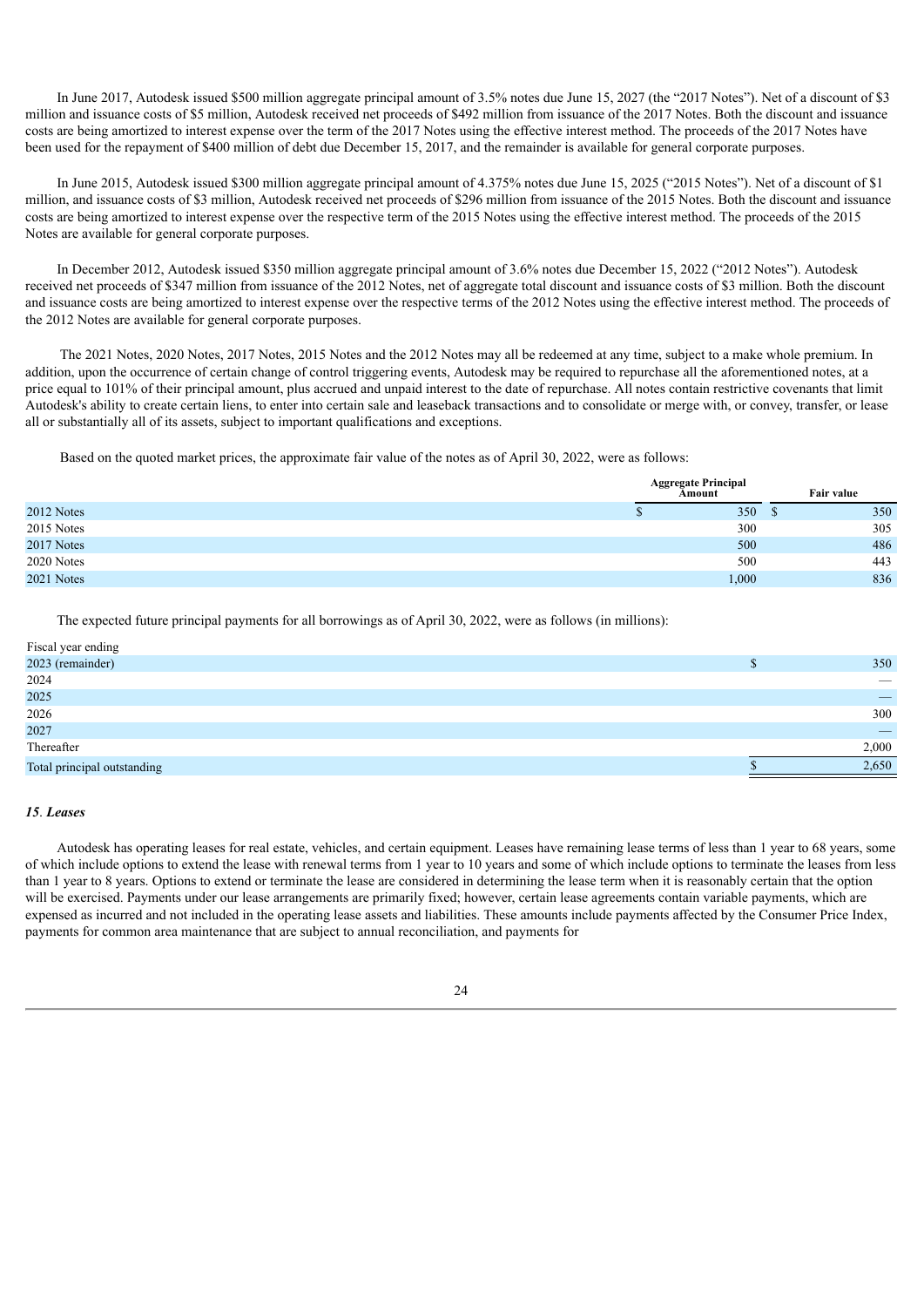maintenance and utilities. The Company's leases do not contain residual value guarantees or material restrictive covenants. Short-term leases are recognized in the Condensed Consolidated Statements of Operations on a straight-line basis over the lease term. Short-term lease expense was not material for the periods presented. Changes in operating lease right-of-use assets and operating lease liabilities are presented net in the "accounts payable and other liabilities" line in the Condensed Consolidated Statements of Cash Flows with the exception of "Lease-related asset impairments" which is presented in "Adjustments to reconcile net income to net cash provided by operating activities".

During the three months ended April 30, 2022, Autodesk recorded total operating lease right-of-use assets impairment charges of \$2 million. Autodesk did not recognize any charges during the three months ended April 30, 2021. Autodesk assessed the asset groupings for disaggregation based on the proposed changes in use of the facilities. For asset groups where impairment was triggered, Autodesk utilized an income approach to value the asset groups by developing discounted cash flow models. The significant assumptions used in the discounted cash flow models for each of the asset groups included projected sublease income over the remaining lease terms, expected downtime prior to the commencement of future subleases, expected lease incentives offered to future tenants, and discount rates that reflected the level of risk associated with these future cash flows. These significant assumptions are considered Level 1 and Level 2 inputs in accordance with the fair value hierarchy described in Note 1, "Business and Summary of Significant Accounting Policies" in the Notes to Consolidated Financial Statements in our Form 10-K for the fiscal year ended January 31, 2022. The operating lease right-of-use asset charges are included in "general and administrative" in the Company's Condensed Consolidated Statements of Operations.

The components of lease cost were as follows:

|                      | Three Months Ended April 30, 2022                     |              |                          |  |                                   |               |                                    |  |                                      |  |              |    |
|----------------------|-------------------------------------------------------|--------------|--------------------------|--|-----------------------------------|---------------|------------------------------------|--|--------------------------------------|--|--------------|----|
|                      | Cost of<br>subscription and<br>maintenance<br>revenue |              | Cost of other<br>revenue |  | <b>Marketing and</b><br>sales     |               | <b>Research and</b><br>development |  | <b>General and</b><br>administrative |  | Total        |    |
| Operating lease cost | 2 <sup>1</sup>                                        | <sup>S</sup> |                          |  | 10                                | <sup>\$</sup> |                                    |  | 3                                    |  |              | 23 |
| Variable lease cost  |                                                       |              |                          |  |                                   |               |                                    |  |                                      |  |              |    |
|                      |                                                       |              |                          |  | Three Months Ended April 30, 2021 |               |                                    |  |                                      |  |              |    |
|                      | Cost of<br>subscription and<br>maintenance<br>revenue |              | Cost of other<br>revenue |  | Marketing and<br>sales            |               | <b>Research and</b><br>development |  | <b>General and</b><br>administrative |  | <b>Total</b> |    |
| Operating lease cost |                                                       | $\mathbf S$  |                          |  | 11                                |               | 8                                  |  | 4                                    |  |              | 25 |
| Variable lease cost  |                                                       |              |                          |  | ◠                                 |               | ◠                                  |  |                                      |  |              |    |

Supplemental operating cash flow information related to leases is as follows:

|                                                                                                 | Three Months Ended April 30. |      |
|-------------------------------------------------------------------------------------------------|------------------------------|------|
|                                                                                                 | 2022                         | 2021 |
| Cash paid for operating leases included in operating cash flows (1)                             | 34                           |      |
| Non-cash operating lease liabilities arising from obtaining operating lease right-of-use assets |                              |      |

(1) Includes \$5 million in variable lease payments for both the three months ended April 30, 2022 and 2021, not included in "Operating lease liabilities" and "Long-term operating lease liabilities" on the Condensed Consolidated Balance Sheets.

The weighted average remaining lease term for operating leases is 6.7 and 6.9 years at April 30, 2022, and January 31, 2022, respectively. The weighted average discount rate was 2.37% and 2.46% at April 30, 2022, and January 31, 2022, respectively.

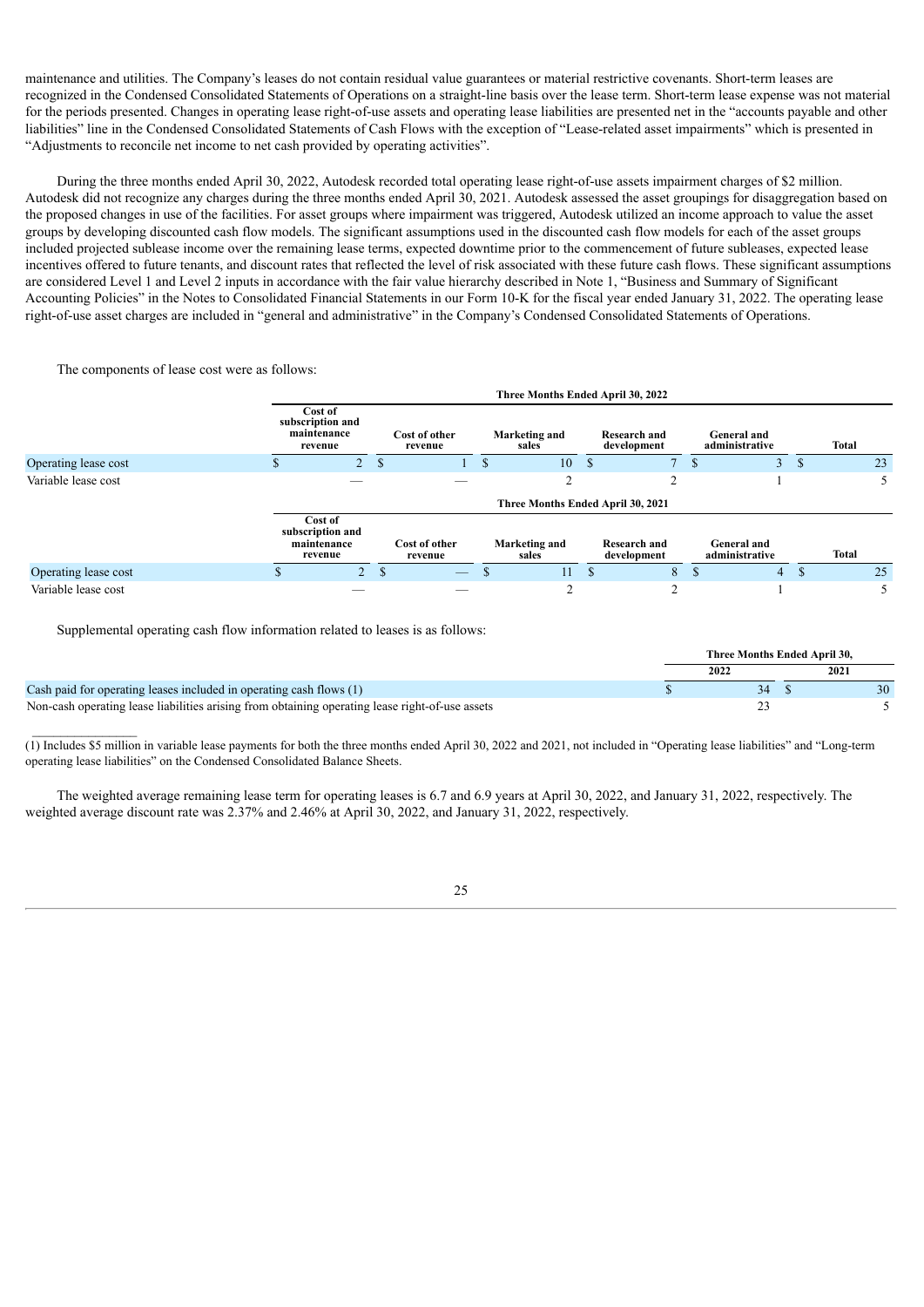Maturities of operating lease liabilities were as follows:

| Fiscal year ending                           |     |
|----------------------------------------------|-----|
| 2023 (remainder)                             | 65  |
| 2024                                         | 92  |
| 2025                                         | 72  |
| 2026                                         | 60  |
| 2027                                         | 42  |
| Thereafter                                   | 126 |
|                                              | 457 |
| Less imputed interest                        | 33  |
| Present value of operating lease liabilities | 424 |
|                                              |     |

As of April 30, 2022, Autodesk had additional operating lease minimum lease payments of \$2 million for executed leases that have not yet commenced, primarily for office locations.

As of April 30, 2022, Autodesk executed a sublease for certain office space to a third party, classified as an operating lease, that has not yet commenced. The sublease has a remaining lease terms of 9.5 years.

## *16. Derivative Instruments*

The fair values of derivative instruments in Autodesk's Condensed Consolidated Balance Sheets were as follows as of April 30, 2022, and January 31, 2022:

|                                                           |                                                                         |  | <b>Fair Value at</b> |                         |    |  |  |
|-----------------------------------------------------------|-------------------------------------------------------------------------|--|----------------------|-------------------------|----|--|--|
|                                                           | <b>Balance Sheet Location</b>                                           |  | April 30, 2022       | <b>January 31, 2022</b> |    |  |  |
| Derivative Assets                                         |                                                                         |  |                      |                         |    |  |  |
| Foreign currency contracts designated as cash flow hedges | Prepaid expenses and other current<br>assets                            |  | 75                   | - \$                    | 12 |  |  |
| Derivatives not designated as hedging instruments         | Prepaid expenses and other current<br>assets and long-term other assets |  | 21                   |                         | 6  |  |  |
| Total derivative assets                                   |                                                                         |  | 96                   |                         | 18 |  |  |
| Derivative Liabilities                                    |                                                                         |  |                      |                         |    |  |  |
| Foreign currency contracts designated as cash flow hedges | Other accrued liabilities                                               |  | 15                   |                         |    |  |  |
| Derivatives not designated as hedging instruments         | Other accrued liabilities                                               |  |                      |                         | 4  |  |  |
| Total derivative liabilities                              |                                                                         |  | 20                   |                         |    |  |  |

The effects of derivatives designated as hedging instruments on Autodesk's Condensed Consolidated Statements of Operations were as follows for the three months ended April 30, 2022 and 2021 (amounts presented include any income tax effects):

|                                                                                                                           | Three Months Ended April 30, |      |
|---------------------------------------------------------------------------------------------------------------------------|------------------------------|------|
|                                                                                                                           | 2022                         | 2021 |
| Amount of gain (loss) recognized in accumulated other comprehensive income, net of tax, (effective portion)               | 55                           |      |
| Amount and location of gain (loss) reclassified from accumulated other comprehensive loss into income (effective portion) |                              |      |
| Net revenue                                                                                                               | 6 \$                         | (5)  |
| Cost of revenue                                                                                                           |                              |      |
| Operating expenses                                                                                                        | (3)                          |      |
| Total                                                                                                                     |                              | (4)  |
|                                                                                                                           |                              |      |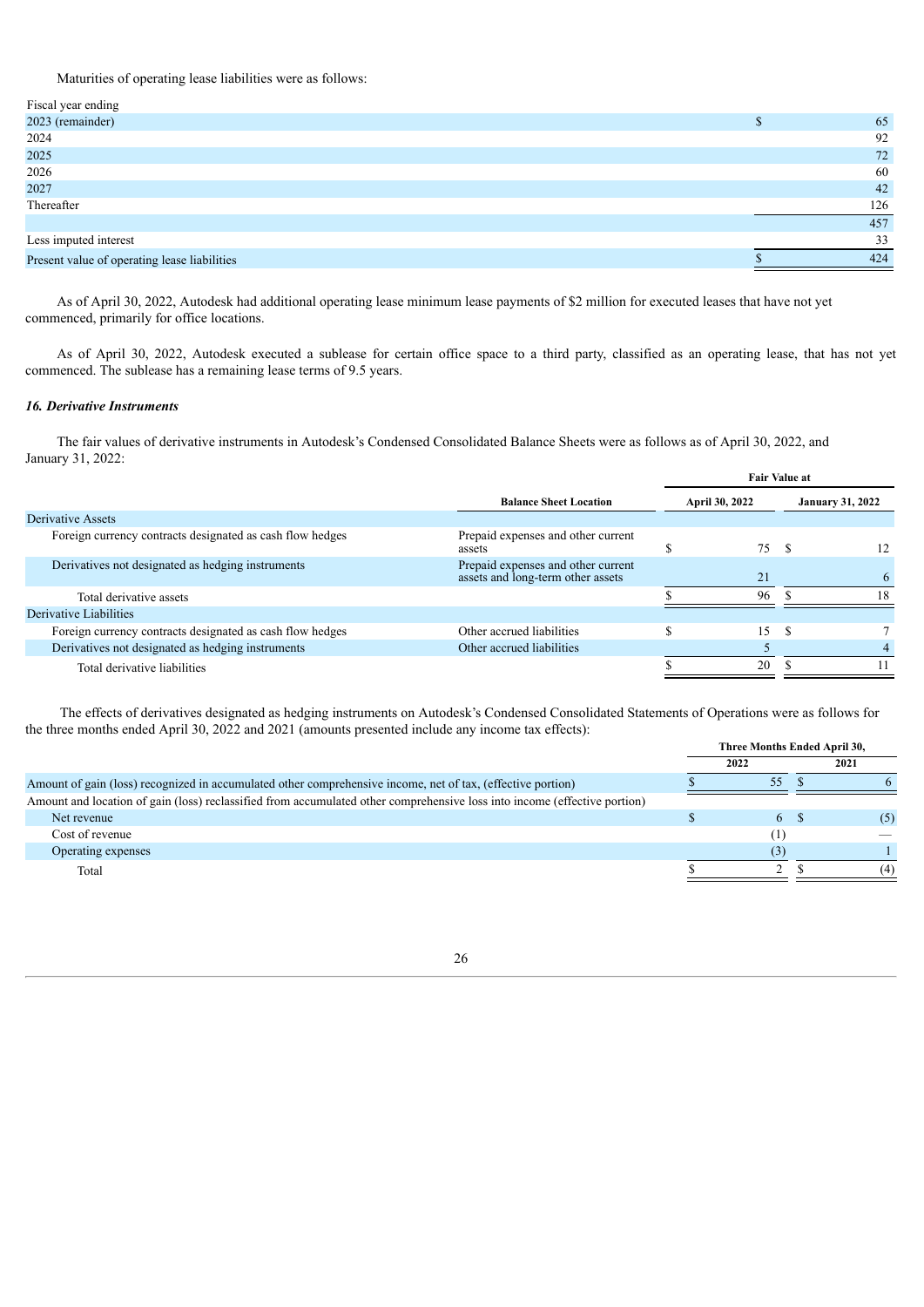The amount and location of gain recognized in net income of derivatives not designated as hedging instruments on Autodesk's Condensed Consolidated Statements of Operations were as follows for the three months ended April 30, 2022 and 2021, (amounts presented include any income tax effects):

| 2022                                       | 2021 |
|--------------------------------------------|------|
| 24<br>terest and other expense, net<br>Int |      |

#### *Foreign currency contracts designated as cash flow hedges*

Autodesk uses foreign currency contracts to reduce the exchange rate impact on a portion of the net revenue or operating expense of certain anticipated transactions. These currency collars and forward contracts are designated and documented as cash flow hedges. The notional amounts of these contracts are presented net settled and were \$896 million at April 30, 2022, and \$1.08 billion at January 31, 2022. Outstanding contracts are recognized as either assets or liabilities on the Company's Condensed Consolidated Balance Sheet at fair value. The majority of the net gain of \$79 million remaining in "Accumulated other comprehensive loss" as of April 30, 2022, is expected to be recognized into earnings within the next 24 months.

The location and amount of gain or loss recognized in income on cash flow hedges together with the total amount of income or expense presented in the Company's Condensed Consolidated Statements of Operations where the effects of the hedge are recorded were as follows for the three months ended April 30, 2022 and 2021:

|                                                                                                                       | Three Months Ended April 30, 2022 |                                    |             |             |               |                                                       |                           |     |                                    |     |                               |     |
|-----------------------------------------------------------------------------------------------------------------------|-----------------------------------|------------------------------------|-------------|-------------|---------------|-------------------------------------------------------|---------------------------|-----|------------------------------------|-----|-------------------------------|-----|
|                                                                                                                       |                                   |                                    | Net revenue |             |               | <b>Cost of revenue</b>                                | <b>Operating expenses</b> |     |                                    |     |                               |     |
|                                                                                                                       |                                   | Subscription<br>revenue<br>revenue |             | Maintenance |               | Cost of<br>subscription and<br>maintenance<br>revenue | Marketing and<br>sales    |     | <b>Research and</b><br>development |     | General and<br>administrative |     |
| Total amounts of income and expense line items<br>presented in the condensed consolidated<br>statements of operations | \$                                | 1,089                              | \$          | 18          | <sup>\$</sup> | 84                                                    | <sup>\$</sup>             | 419 | S                                  | 289 | S                             | 120 |
| (Loss) on cash flow hedging relationships in<br>Subtopic ASC 815-20                                                   |                                   |                                    |             |             |               |                                                       |                           |     |                                    |     |                               |     |
| Foreign exchange contracts                                                                                            |                                   |                                    |             |             |               |                                                       |                           |     |                                    |     |                               |     |
| Amount of gain (loss) reclassified from<br>accumulated other comprehensive<br>income into income                      | J.                                | 6                                  | \$.         |             |               | (1)                                                   | S                         | (2) | D                                  |     |                               | (1) |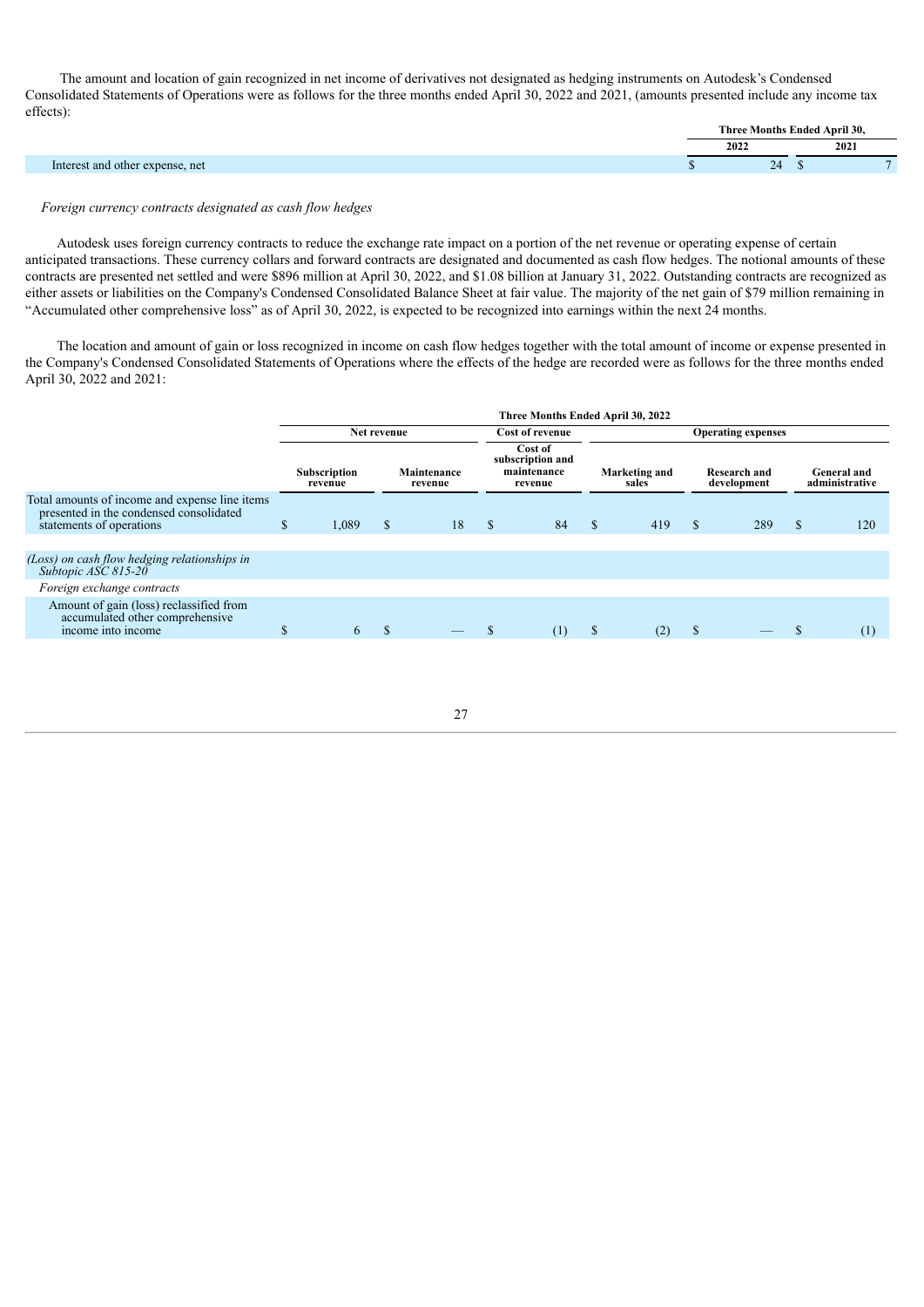| Three Months Ended April 30, 2021 |                    |                             |    |                        |                    |                                                    |       |               |     |                                    |                                      |
|-----------------------------------|--------------------|-----------------------------|----|------------------------|--------------------|----------------------------------------------------|-------|---------------|-----|------------------------------------|--------------------------------------|
|                                   | <b>Net Revenue</b> |                             |    |                        |                    | <b>Operating expenses</b>                          |       |               |     |                                    |                                      |
|                                   |                    |                             |    |                        | Cost of<br>revenue |                                                    | sales |               |     |                                    | <b>General</b> and<br>administrative |
| D                                 | 927                | \$                          | 19 | \$                     | 68                 | <sup>\$</sup>                                      | 377   | \$            | 266 | S                                  | 112                                  |
|                                   |                    |                             |    |                        |                    |                                                    |       |               |     |                                    |                                      |
|                                   |                    |                             |    |                        |                    |                                                    |       |               |     |                                    |                                      |
|                                   |                    |                             |    |                        |                    |                                                    |       |               |     |                                    |                                      |
| \$.                               | (5)                | \$                          |    |                        |                    |                                                    |       | \$.           |     |                                    |                                      |
|                                   |                    | Subscription<br>Revenue (1) |    | Maintenance<br>Revenue |                    | Cost of revenue<br>subscription and<br>maintenance |       | Marketing and |     | <b>Research and</b><br>development |                                      |

(1) During the quarter ended April 30, 2022, the Company changed its presentation of certain subscription plan offerings in our Condensed Consolidated Statement of Operations. Accordingly, prior period amounts have been reclassified to conform to the current period presentation in all material respects. See Note 1, "Basis of Presentation," for further information.

#### *Derivatives not designated as hedging instruments*

Autodesk uses foreign currency contracts that are not designated as hedging instruments to reduce the exchange rate risk associated primarily with foreign currency denominated receivables, payables, and cash. The notional amounts of these foreign currency contracts are presented net settled and were \$408 million at April 30, 2022, and \$542 million at January 31, 2022.

#### *17. Commitments and Contingencies*

 $\mathcal{L}_\text{max}$ 

#### *Guarantees and Indemnifications*

In the normal course of business, Autodesk provides indemnifications of varying scopes, including limited product warranties and indemnification of customers against claims of intellectual property infringement made by third parties arising from the use of its products or services. Autodesk accrues for known indemnification issues if a loss is probable and can be reasonably estimated. Historically, costs related to these indemnifications have not been significant, and because potential future costs are highly variable, Autodesk is unable to estimate the maximum potential impact of these indemnifications on its future results of operations.

In connection with the purchase, sale, or license of assets or businesses with third parties, Autodesk has entered into or assumed customary indemnification agreements related to the assets or businesses purchased, sold, or licensed. Historically, costs related to these indemnifications have not been significant, and because potential future costs are highly variable, Autodesk is unable to estimate the maximum potential impact of these indemnifications on its future results of operations.

As permitted under Delaware law, Autodesk has agreements whereby it indemnifies its officers and directors for certain events or occurrences while the officer or director is, or was, serving at Autodesk's request in such capacity. The maximum potential amount of future payments Autodesk could be required to make under these indemnification agreements is unlimited; however, Autodesk has directors' and officers' liability insurance coverage that is intended to reduce its financial exposure and may enable Autodesk to recover a portion of any future amounts paid. Autodesk believes the estimated fair value of these indemnification agreements in excess of applicable insurance coverage is minimal.

#### *Legal Proceedings*

Autodesk is involved in a variety of claims, suits, investigations, inquiries, and proceedings in the normal course of business including claims of alleged infringement of intellectual property rights, commercial, employment, tax, prosecution of unauthorized use, business practices, and other matters. Autodesk routinely reviews the status of each significant matter and assesses its potential financial exposure. If the potential loss from any matter is considered probable and the amount can be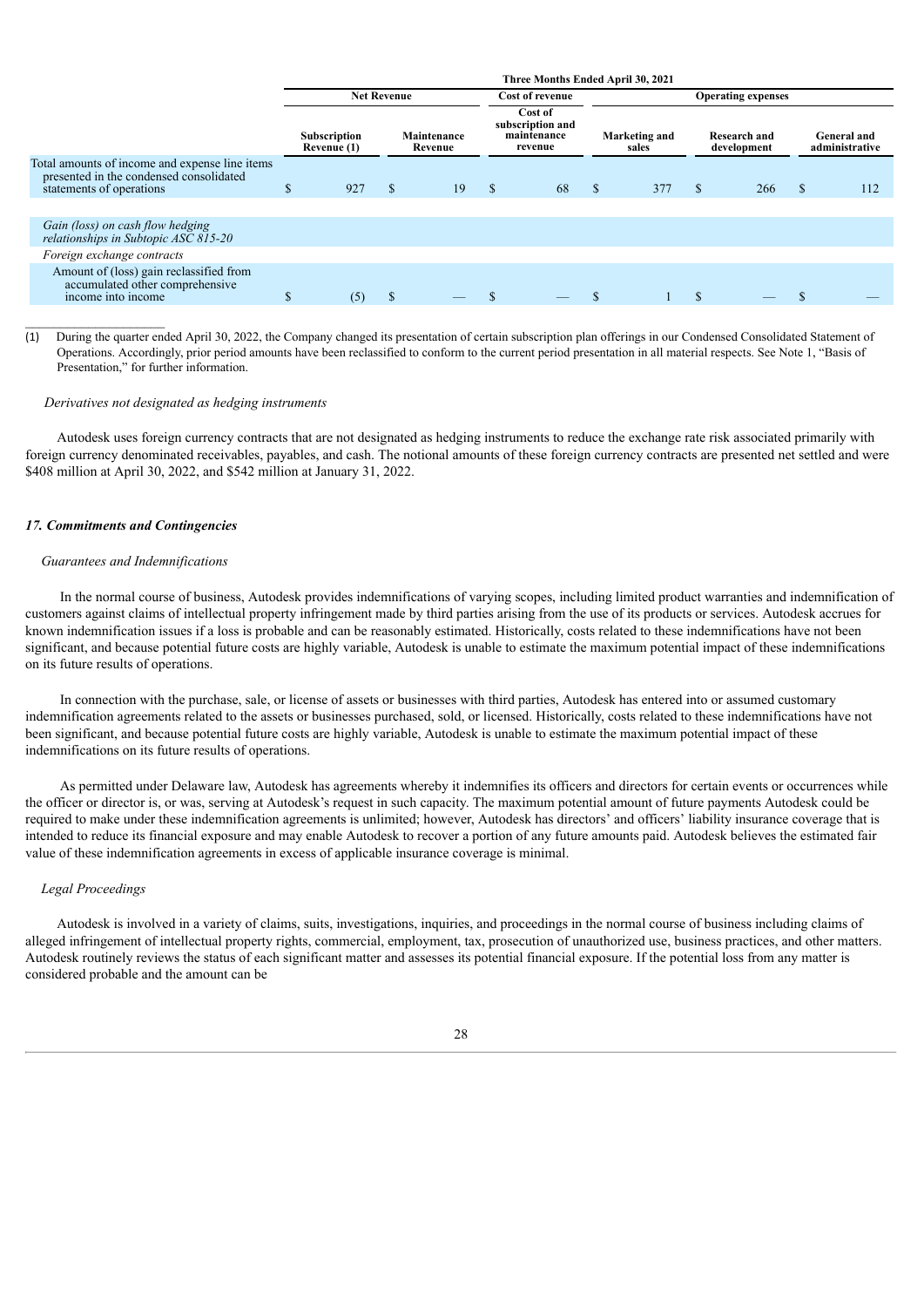reasonably estimated, Autodesk records a liability for the estimated loss. Because of inherent uncertainties related to these legal matters, Autodesk bases its loss accruals on the best information available at the time. As additional information becomes available, Autodesk reassesses its potential liability and may revise its estimates. In the Company's opinion, resolution of pending matters is not expected to have a material adverse impact on its consolidated results of operations, cash flows, or its financial position. Given the unpredictable nature of legal proceedings, there is a reasonable possibility that an unfavorable resolution of one or more such proceedings could in the future materially affect the Company's results of operations, cash flows, or financial position in a particular period, however, based on the information known by the Company as of the date of this filing and the rules and regulations applicable to the preparation of the Company's financial statements, any such amount is either immaterial or it is not possible to provide an estimated amount of any such potential loss.

## *18. Stockholders' Equity*

Changes in stockholders' equity by component, net of tax, as of April 30, 2022, are as follows:

|                                                | Common stock and additional<br>paid-in capital |        | <b>Accumulated other</b> |    |                            | <b>Total stockholders'</b> |
|------------------------------------------------|------------------------------------------------|--------|--------------------------|----|----------------------------|----------------------------|
|                                                | <b>Shares</b>                                  | Amount | comprehensive loss       |    | <b>Accumulated deficit</b> | equity                     |
| Balances, January 31, 2022                     | 218                                            | 2.923  | (124)                    | -8 | $(1,950)$ \$               | 849                        |
| Common shares issued under stock plans         |                                                | (10)   |                          |    |                            | (10)                       |
| Stock-based compensation expense               |                                                | 146    |                          |    |                            | 146                        |
| Shares issued related to business combination  |                                                | 10     |                          |    |                            | 10                         |
| Net income                                     |                                                |        |                          |    | 146                        | 146                        |
| Other comprehensive loss                       |                                                |        | (24)                     |    |                            | (24)                       |
| Repurchase and retirement of common shares (1) | (2)                                            | (97)   |                          |    | (339)                      | (436)                      |
| Balances, April 30, 2022                       | 217                                            | 2.972  | (148)                    |    | (2,143)                    | 681                        |

(1) During the three months ended April 30, 2022, Autodesk repurchased 2,058 thousand shares at an average repurchase price of \$211.71 per share. At April 30, 2022, 6 million shares remained available for repurchase under the repurchase program approved by the Board of Directors.

Changes in stockholders' equity by component, net of tax, as of April 30, 2021, are as follows:

|                                                | Common stock and additional<br>paid-in capital |  |        | Accumulated other  |            | Accumulated |              |        | <b>Total stockholders'</b> |
|------------------------------------------------|------------------------------------------------|--|--------|--------------------|------------|-------------|--------------|--------|----------------------------|
|                                                | <b>Shares</b>                                  |  | Amount | comprehensive loss |            | deficit     |              | equity |                            |
| Balances, January 31, 2021                     | 220                                            |  | 2,579  |                    | $(126)$ \$ |             | $(1,488)$ \$ |        | 965                        |
| Common shares issued under stock plans         |                                                |  | Q      |                    |            |             |              |        | 9                          |
| Stock-based compensation expense               |                                                |  | 114    |                    |            |             |              |        | 114                        |
| Shares issued related to business combination  |                                                |  |        |                    |            |             |              |        |                            |
| Net income                                     |                                                |  |        |                    |            |             | 156          |        | 156                        |
| Other comprehensive income                     |                                                |  |        |                    | 24         |             |              |        | 24                         |
| Repurchase and retirement of common shares (1) | $\left(1\right)$                               |  | (66)   |                    |            |             | (77)         |        | (143)                      |
| Balances, April 30, 2021                       | 220                                            |  | 2,639  |                    | (102)      |             | (1, 409)     |        | 1.128                      |

(1) During the three months ended April 30, 2021, Autodesk repurchased 515 thousand shares at an average repurchase price of \$276.96 per share. At April 30, 2021, 12 million shares remained available for repurchase under the repurchase program approved by the Board of Directors.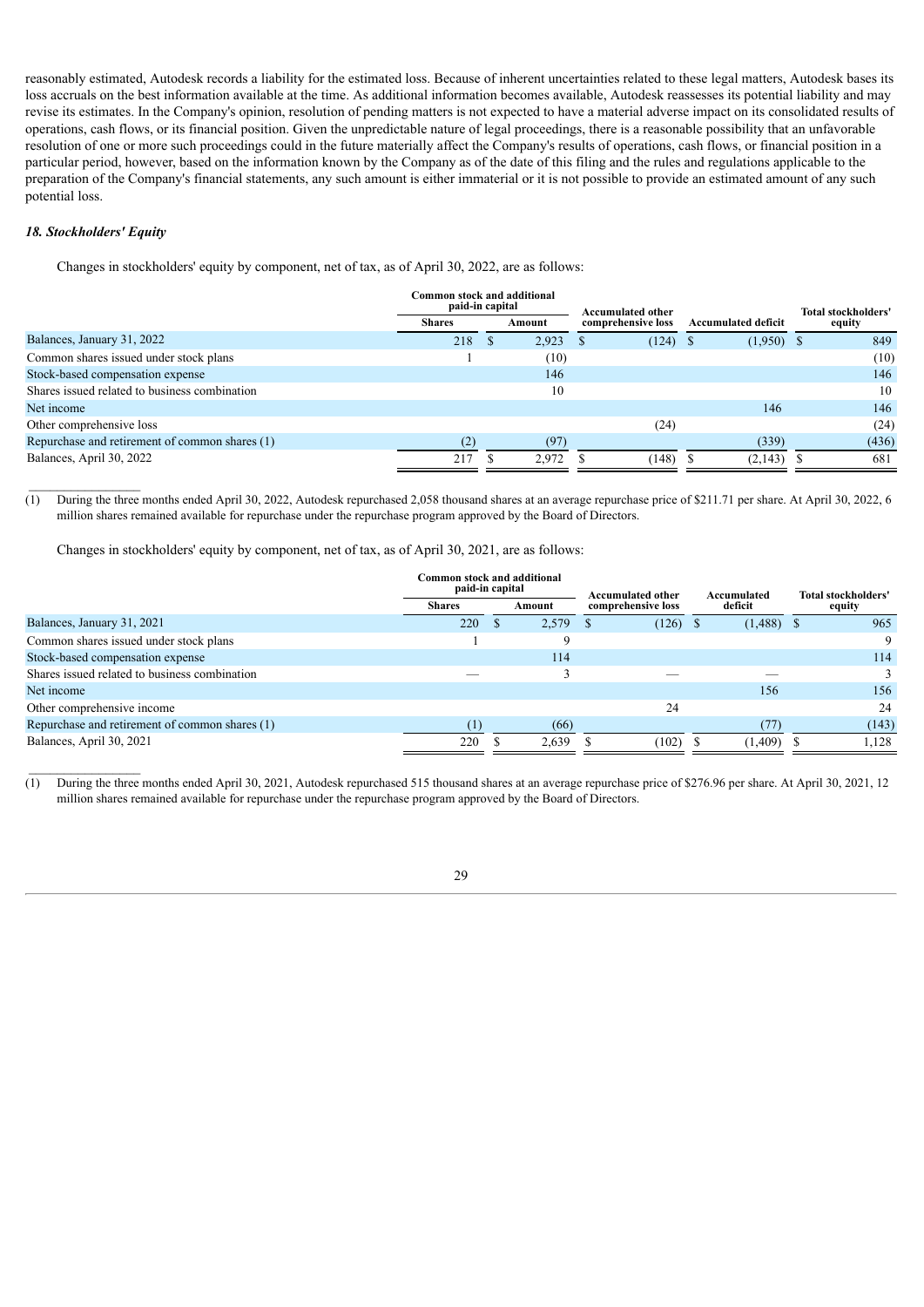## *19. Accumulated Other Comprehensive Loss*

Accumulated other comprehensive loss, net of taxes, consisted of the following at April 30, 2022:

|                                                                      | <b>Net Unrealized</b><br>Gains (Losses)<br>on Derivative<br>Instruments | <b>Net Unrealized</b><br><b>Gains (Losses)</b><br>on Available-for-<br><b>Sale Debt</b><br><b>Securities</b> | <b>Defined Benefit</b><br>Pension<br>Components | Foreign<br>Currencv<br>Translation<br><b>Adjustments</b> | Total |
|----------------------------------------------------------------------|-------------------------------------------------------------------------|--------------------------------------------------------------------------------------------------------------|-------------------------------------------------|----------------------------------------------------------|-------|
| Balances, January 31, 2022                                           | 24                                                                      | 18                                                                                                           | $(16)$ \$                                       | $(150)$ \$                                               | (124) |
| Other comprehensive income (loss) before reclassifications           | 65                                                                      | $^{(1)}$                                                                                                     |                                                 | (75)                                                     | (11)  |
| Pre-tax gains reclassified from accumulated other comprehensive loss | (2)                                                                     |                                                                                                              | (3)                                             |                                                          | (5)   |
| Tax effects                                                          | (8)                                                                     |                                                                                                              |                                                 |                                                          | (8)   |
| Net current period other comprehensive income (loss)                 | 55                                                                      |                                                                                                              | (3)                                             | (75)                                                     | (24)  |
| Balances, April 30, 2022                                             | 79                                                                      |                                                                                                              | (19)                                            | (225)                                                    | (148) |

Accumulated other comprehensive loss, net of taxes, consisted of the following at April 30, 2021:

| (126) |
|-------|
| 24    |
|       |
| (4)   |
| 24    |
| (102) |
|       |

Reclassifications related to gains and losses on available-for-sale debt securities are included in "Interest and other expense, net." Refer to Note 5, "Financial Instruments," for the amount and location of reclassifications related to derivative instruments. Reclassifications of the defined benefit pension components of net periodic benefit cost are included in "Interest and other expense, net."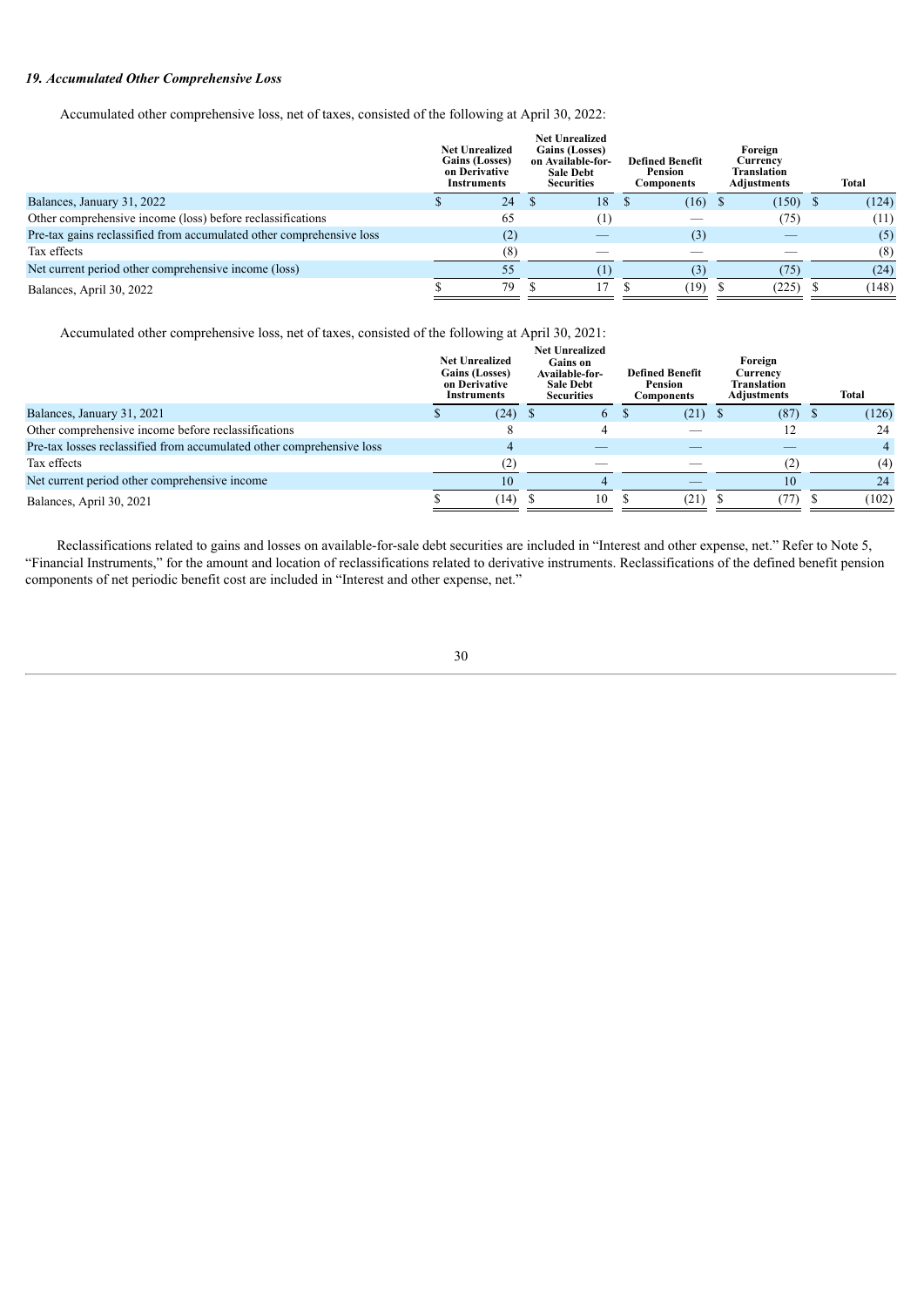#### *20*. *Net Income Per Share*

Basic net income per share is computed using the weighted average number of shares of common stock outstanding for the period. Diluted net income per share is computed using the weighted average number of shares of common stock outstanding for the period and potentially dilutive common shares, including the effect of restricted stock units, performance share awards, and stock options using the treasury stock method. The following table sets forth the computation of the numerators and denominators used in the basic and diluted net income per share amounts:

|                                                                    | Three Months Ended April 30, |  |      |
|--------------------------------------------------------------------|------------------------------|--|------|
|                                                                    | 2022                         |  | 2021 |
| Numerator:                                                         |                              |  |      |
| Net income                                                         | 146                          |  | 156  |
| Denominator:                                                       |                              |  |      |
| Denominator for basic net income per share—weighted average shares | 217                          |  | 220  |
| Effect of dilutive securities                                      |                              |  |      |
| Denominator for dilutive net income per share                      | 219                          |  | 222  |
| Basic net income per share                                         | 0.67                         |  | 0.71 |
| Diluted net income per share                                       | 0.67                         |  | 0.70 |
|                                                                    |                              |  |      |

The computation of diluted net income per share does not include shares that are anti-dilutive under the treasury stock method because their exercise prices are higher than the average market value of Autodesk's stock during the periods. For the three months ended April 30, 2022 and 2021, there were 531 thousand and 410 thousand potentially anti-dilutive shares excluded from the computation of diluted net income per share, respectively.

#### *21. Segments*

 $\mathcal{L}_\text{max}$ 

Autodesk operates in one operating segment and accordingly, all required financial segment information is included in the condensed consolidated financial statements. Operating segments are defined as components of an enterprise for which separate financial information is evaluated regularly by the chief operating decision makers ("CODM") in deciding how to allocate resources and assess performance. Autodesk reports segment information based on the "management" approach. The management approach designates the internal reporting used by management for making decisions, allocating resources, and assessing performance as the source of the Company's reportable segments. The Company's CODM allocates resources and assesses the operating performance of the Company as a whole.

Information regarding Autodesk's long-lived assets by geographic area is as follows:

|                                 | April 30, 2022 |     | <b>January 31, 2022</b> |
|---------------------------------|----------------|-----|-------------------------|
| Long-lived assets $(1)$ :       |                |     |                         |
| Americas                        |                |     |                         |
| U.S.                            | 336            | - 8 | 323                     |
| Other Americas                  | 18             |     | 20                      |
| <b>Total Americas</b>           | 354            |     | 343                     |
| Europe, Middle East, and Africa | 83             |     | 92                      |
| Asia Pacific                    | 28             |     | 32                      |
| Total long-lived assets         | 465            |     | 467                     |

<span id="page-30-0"></span>(1) Long-lived assets exclude deferred tax assets, marketable securities, goodwill, and intangible assets.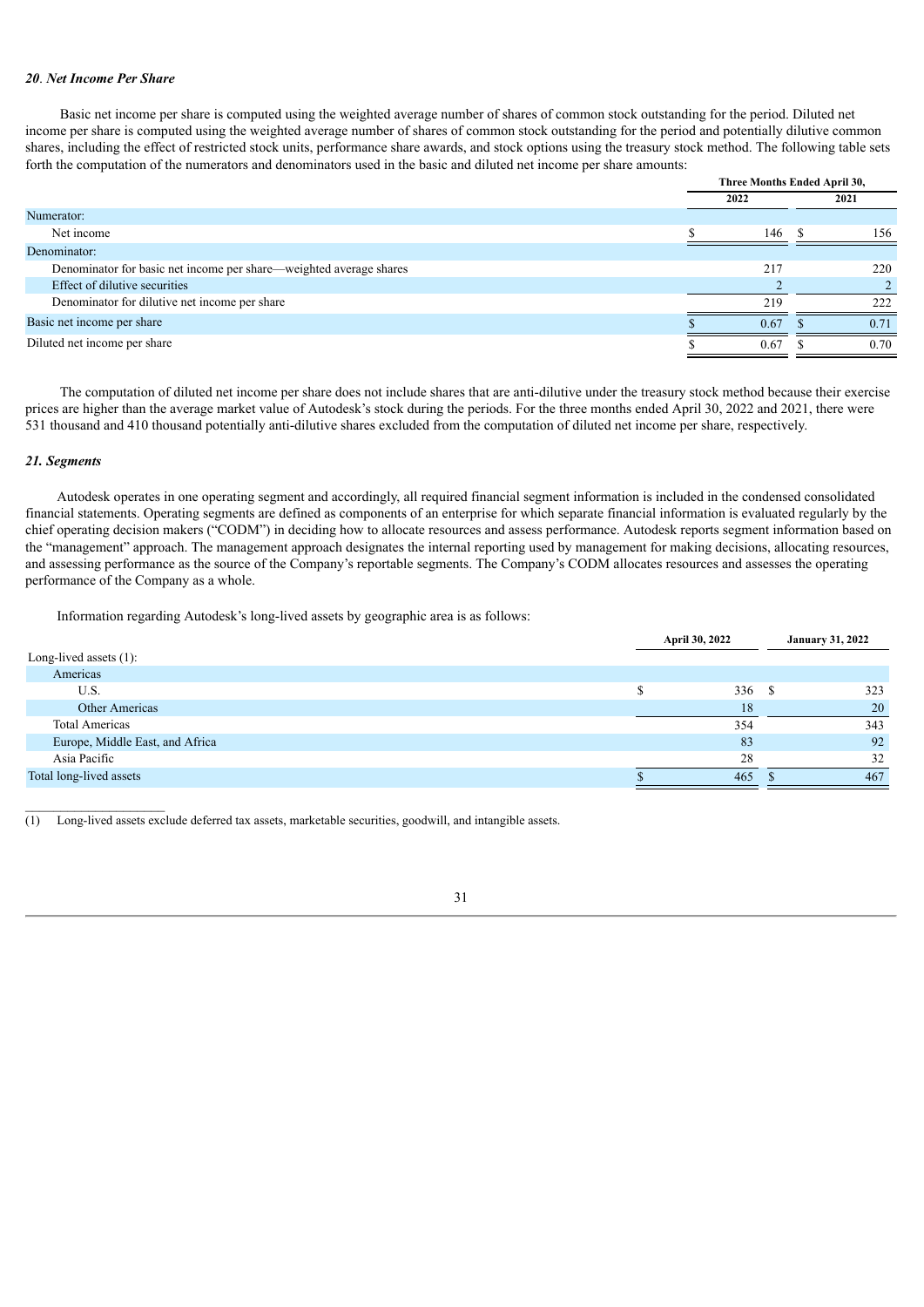#### **ITEM 2. MANAGEMENT'S DISCUSSION AND ANALYSIS OF FINANCIAL CONDITION AND RESULTS OF OPERATIONS**

The discussion in our MD&A and elsewhere in this Form 10-O contains trend analyses and other forward-looking statements within the meaning of Section 27A of the Securities Act of 1933 and Section 21E of the Securities Exchange Act of 1934. Forward-looking statements are any statements that look to future events and consist of, among other things, our business strategies, including those discussed in "Strategy," "Overview of the Three Months Ended April 30, 2022," and in "Results of Operations-Overview." Examples of such forward-looking statements may relate to items such as future net revenue, operating expenses, recurring revenue, net revenue retention rate, cash flow, remaining performance obligations, and other future financial results (by product type and geography), the effectiveness of our efforts to successfully manage transitions to new markets; our ability to increase our subscription base; expected market trends, including the growth of cloud and mobile computing; the availability of credit; the effect of unemployment; the effects of global economic conditions, including from an economic downturn or recession in the United States or in other countries around the world; the effects of revenue recognition; the effects of recently issued accounting standards; expected trends in certain financial metrics, including expenses; expectations regarding our cash needs; the effects of fluctuations in exchange rates and our hedging activities on our financial results; our ability to successfully expand adoption of our products; our ability to gain market acceptance of new business and sales initiatives; the impact of past acquisitions, including our integration efforts and expected synergies; the impact of economic volatility and geopolitical activities in certain countries, particularly emerging economy countries; the timing and amount of purchases under our stock buy-back plan; and the effects of potential non-cash charges on our financial results and the resulting effect on our financial results. In addition, forward-looking statements also consist of statements involving expectations regarding product capability and acceptance, statements regarding our liquidity and short-term and long-term cash requirements, as well as statements involving trend analyses and statements including such words as "may," "believe," "could," "anticipate," "would," "might," "plan," "expect," and similar expressions or the negative of these terms or other comparable terminology. These forward-looking statements speak only as of the date of this Quarterly Report on Form 10-Q and are subject to business and economic risks. As such, our actual results could differ materially from those set forth in the forward-looking statements as a result of a number of factors, including those set forth below in Part II, Item 1A, "Risk Factors," and in our other reports filed with the U.S. Securities and Exchange Commission. We assume no obligation to update the forward-looking statements to reflect events that occur or circumstances *that exist after the date on which they were made, except as required by law.*

#### **Note: A glossary of terms used in this Form 10-Q appears at the end of this Item 2.**

#### **Strategy**

Autodesk is changing how the world is designed and made. Our technology spans architecture, engineering, construction, product design, manufacturing, media and entertainment, empowering innovators everywhere to solve challenges big and small. From greener buildings to smarter products to more mesmerizing blockbusters, Autodesk technology helps our customers to design and make a better world for all.

Our strategy is to build enduring relationships with customers, delivering innovative technology that provides valuable automation and insight into their design and make processes. To drive execution of our strategy, we are focused on three strategic priorities: deliver a world-class customer experience, catalyze our customers' digital transformation, and establish an industry-leading platform for Design and Make.

We equip and inspire our users with the tailored tools, services, and access they need for success today and tomorrow. At every step, we help users harness the power of data to build upon their ideas and explore new ways of imagining, collaborating, and creating to achieve better outcomes for their customers, for society, and for the world. And because creativity can't flourish in silos, we connect what matters - from steps in a project to collaborators on a unified platform.

Autodesk was founded during the platform transition from mainframe computers and engineering workstations to personal computers. We have developed and sustained a compelling value proposition based upon software for the personal computer. Just as the transition from mainframes to personal computers transformed the hardware industry, the software industry has undergone a transition from developing and selling perpetual licenses and onpremises products to subscriptions and cloud-enabled technologies.

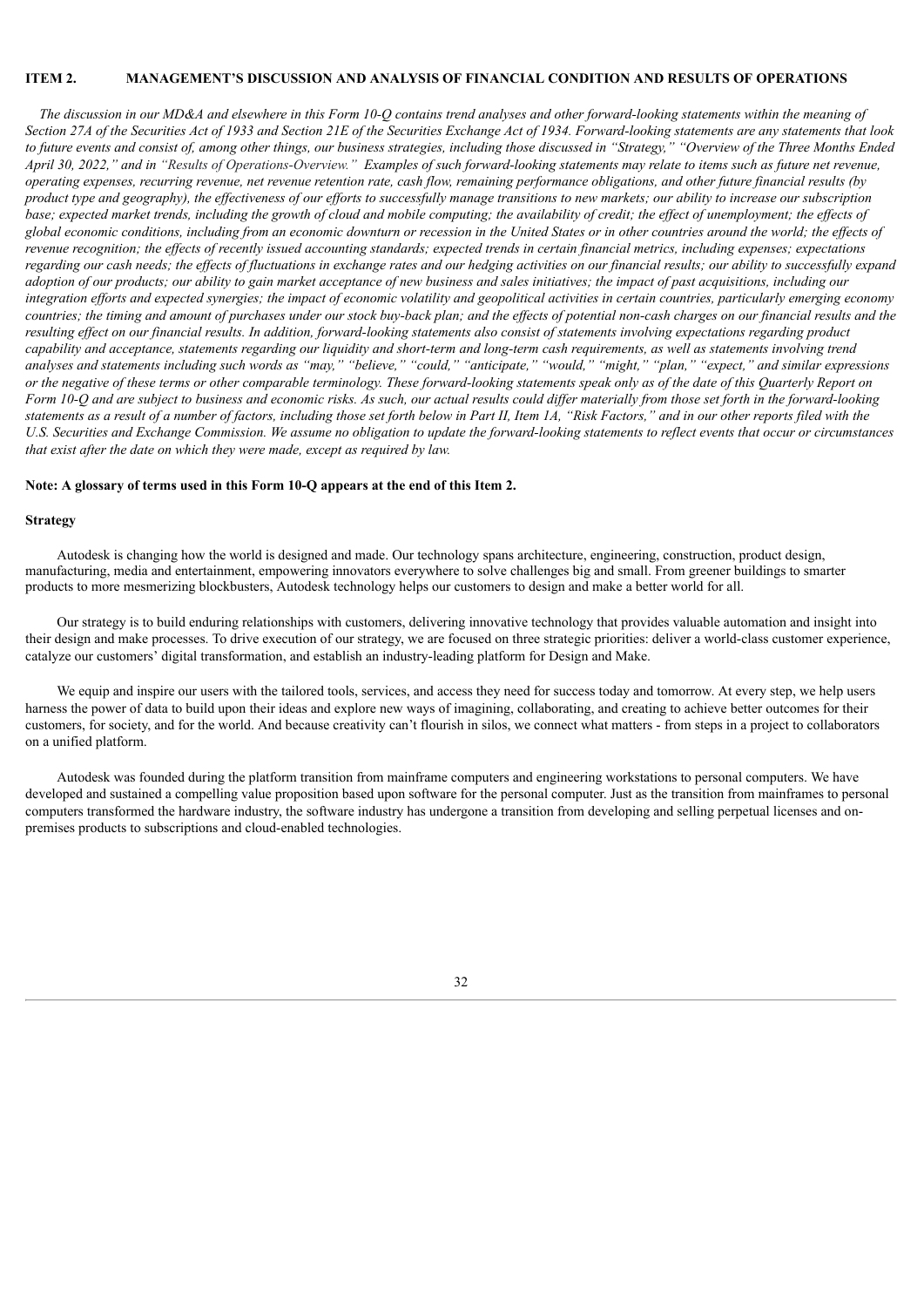#### *Product Evolution*

We offer subscriptions for individual products and Industry Collections, enterprise business arrangements ("EBAs"), and cloud service offerings (collectively referred to as "subscription plans"). Subscription plans are designed to give our customers more flexibility with how they use our offerings and to attract a broader range of customers, such as project-based users and small businesses.

Our subscription plans currently represent a hybrid of desktop software and cloud functionality, which provides a device-independent, collaborative design workflow for designers and their stakeholders. Our cloud offerings, for example, BIM 360, Fusion 360, ShotGrid, AutoCAD web app, and AutoCAD mobile app, provide tools, including mobile and collaboration capabilities, to streamline design, collaboration, building and manufacturing, and data management processes. We believe that customer adoption of these latest offerings will continue to grow as customers across a range of industries begin to take advantage of the scalable computing power and flexibility provided through these services.

Industry Collections provide our customers with access to a broader selection of Autodesk solutions and services, simplifying the customers' ability to benefit from a complete set of tools for their industry.

To support our strategic priority of digital transformation in Architecture, Engineering, and Construction ("AEC"), we are strengthening the foundation of our AEC solutions with both organic and inorganic investments. In fiscal 2023, we acquired a cloud-connected, extended reality (XR) platform which enables AEC professionals to present, collaborate and review projects together in immersive and interactive experiences, from anywhere and at any time. This acquisition enables Autodesk to meet increasing needs for augmented reality (AR) and virtual reality (VR) technology advancements within the AEC industry and further support AEC customers throughout the project delivery lifecycle. In fiscal 2022, we acquired Storm UK Holdco Limited, the parent of Innovyze, Inc. ("Innovyze"), which provides water infrastructure software. Combining Innovyze's hydraulic modeling, simulation, asset performance management and operational analytics solutions with Autodesk's design and analysis solutions (including Autodesk Civil 3D, Autodesk InfraWorks, and the Autodesk Construction Cloud) enables us to deliver end-to-end, cloud-based solutions for our water infrastructure customers that drive efficiency and sustainability. Other acquisitions in fiscal 2022 include a cloud-based estimating solution that enables construction teams to create estimates, perform digital takeoffs, generate detailed reports and proposals and manage bid-day processes.

In manufacturing, our strategy is to combine organic and acquired software in existing and adjacent verticals to create end-to-end, cloud-based solutions for our customers that drive efficiency and sustainability. We continue to attract both global manufacturing leaders and disruptive startups with our generative design and cloud-based Fusion 360 that converges the process of design with manufacturing. In the first fiscal quarter of 2023, we acquired a maker of software for optimizing manufacturing processes with automation and digitization from the shop floor upward that provides a real-time system of record for data collection, management, and analysis. In fiscal 2022, we acquired Upchain, an instant-on, cloud-based data management technology that allows product design and manufacturing customers to collaborate in the cloud across their value chains and bring products to market faster.

Our strategy includes improving our product functionality and expanding our product offerings through internal development as well as through the acquisition of products, technology, and businesses. Acquisitions often increase the speed at which we can deliver product functionality to our customers; however, they entail cost and integration challenges and may, in certain instances, negatively impact our operating margins. We continually review these factors in making decisions regarding acquisitions. We currently anticipate that we will continue to acquire products, technology, and businesses as compelling opportunities become available.

#### *Global Reach*

We sell our products and services globally, through a combination of indirect and direct channels. Our indirect channels include value added resellers, direct market resellers, distributors, computer manufacturers, and other software developers. Our direct channels include internal sales resources dedicated to selling in our largest accounts, our highly specialized solutions, and business transacted through our online Autodesk branded store. See Note 3, "Revenue Recognition" in the Notes to the Condensed Consolidated Financial Statements for further detail on the results of our indirect and direct channel sales for the three months ended April 30, 2022 and 2021.

We anticipate that our channel mix will continue to change as we scale our online Autodesk branded store business and our largest accounts shift towards direct-only business models. However, we expect our indirect channel will continue to transact and support the majority of our customers and revenue. We employ a variety of incentive programs and promotions to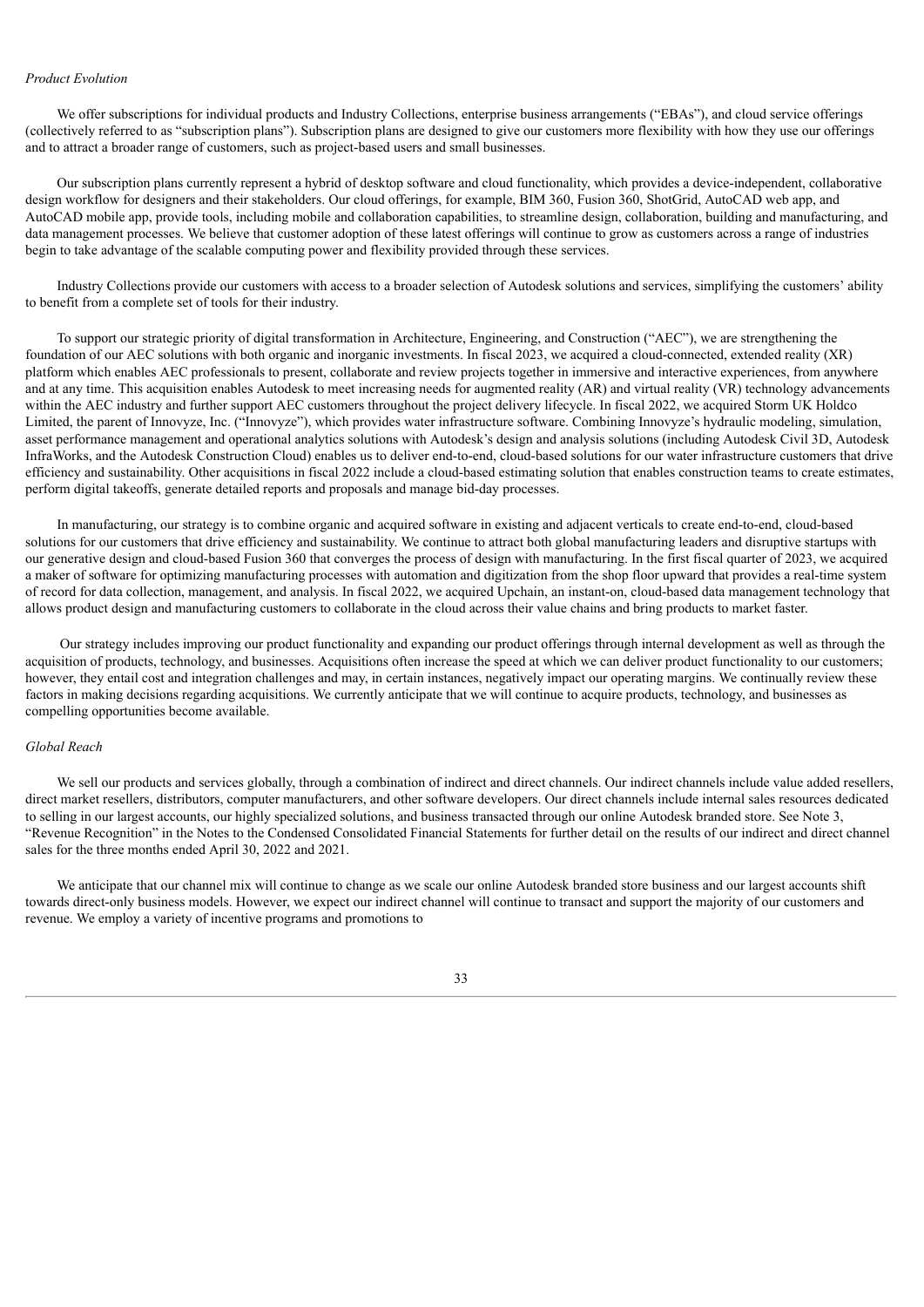align our direct and indirect channels with our business strategies. In addition, we have a worldwide user group organization and we have created online user communities dedicated to the exchange of information related to the use of our products.

One of our key strategies is to maintain an open-architecture design of our software products to facilitate third-party development of complementary products and industry-specific software solutions. This approach enables customers and third parties to customize solutions for a wide variety of highly specific uses. We offer several programs that provide strategic investment funding, technological platforms, user communities, technical support, forums, and events to developers who develop add-on applications for our products. For example, we have established the Autodesk Forge developer platform to support innovators that build solutions to facilitate the development of a single connected ecosystem for the future of how things are designed, made, and used as well as support ideas that push the boundaries of 3D printing.

In addition to the competitive advantages afforded by our technology, our large global network of distributors, resellers, third-party developers, customers, educators, educational institutions, learning partners, and students is a key competitive advantage which has been cultivated over an extensive period. This network of partners and relationships provides us with a broad and deep reach into volume markets around the world. Our distributor and reseller network is extensive and provides our customers with the resources to purchase, deploy, learn, and support our solutions quickly and easily. We have a significant number of registered third-party developers who create products that work well with our solutions and extend them for a variety of specialized applications.

#### *Impact at Autodesk*

Autodesk is committed to advancing a more sustainable, resilient, and equitable world. We don't believe in waiting for progress, we believe in making it. We take action as a business and to support our employees, customers, and communities in our collective opportunity to design and make a better world for all.

We focus our efforts to advance positive outcomes across three primary areas: energy and materials, health and resilience, and work and prosperity. These impact opportunity areas are derived from the UN Sustainable Development Goals ("SDGs") and have been focused through a multi-pronged process to align the top needs of our stakeholders, the important issues of our business, and the areas we are best placed to accelerate positive impact at scale.

These opportunities manifest as outcomes through how our customers leverage our technology to design and make net-zero carbon buildings, resilient infrastructure, more sustainable products, and a thriving workforce. We realize these opportunities in our business through our 100% renewable and netzero greenhouse gas operations and inclusive culture. We advance these opportunities with industry innovators through collaboration, grants, software donations, and training.

The Autodesk Foundation (the "Foundation"), a privately funded 501(c)(3) charity organization established and solely funded by us, leads our philanthropic efforts. The purpose of the Foundation is twofold: to support employees to make a better world by matching employees' volunteer time and/or donations to nonprofit organizations; and to support organizations and individuals using design to drive positive social and environmental impact. On our behalf, the Foundation also administers a discounted software donation program to nonprofit organizations, social and environmental entrepreneurs, and others who are developing design solutions that will shape a more sustainable future.

Additional information about our environmental, social, and governance program is available in our annual impact report on our website at www.autodesk.com. Information contained on or accessible through our website is not part of or incorporated by reference into this report.

#### *Assumptions Behind Our Strategy*

Our strategy depends upon a number of assumptions, including: making our technology available to mainstream markets; leveraging our large global network of distributors, resellers, third-party developers, customers, educators, educational institutions, learning partners, and students; improving the performance and functionality of our products; and adequately protecting our intellectual property. If the outcome of any of these assumptions differs from our expectations, we may not be able to implement our strategy, which could potentially adversely affect our business. For further discussion regarding these and related risks see Part II, Item 1A, "Risk Factors."

#### **Critical Accounting Policies and Estimates**

Our Condensed Consolidated Financial Statements are prepared in conformity with U.S. generally accepted accounting principles ("GAAP"). In preparing our Condensed Consolidated Financial Statements, we make assumptions, judgments, and

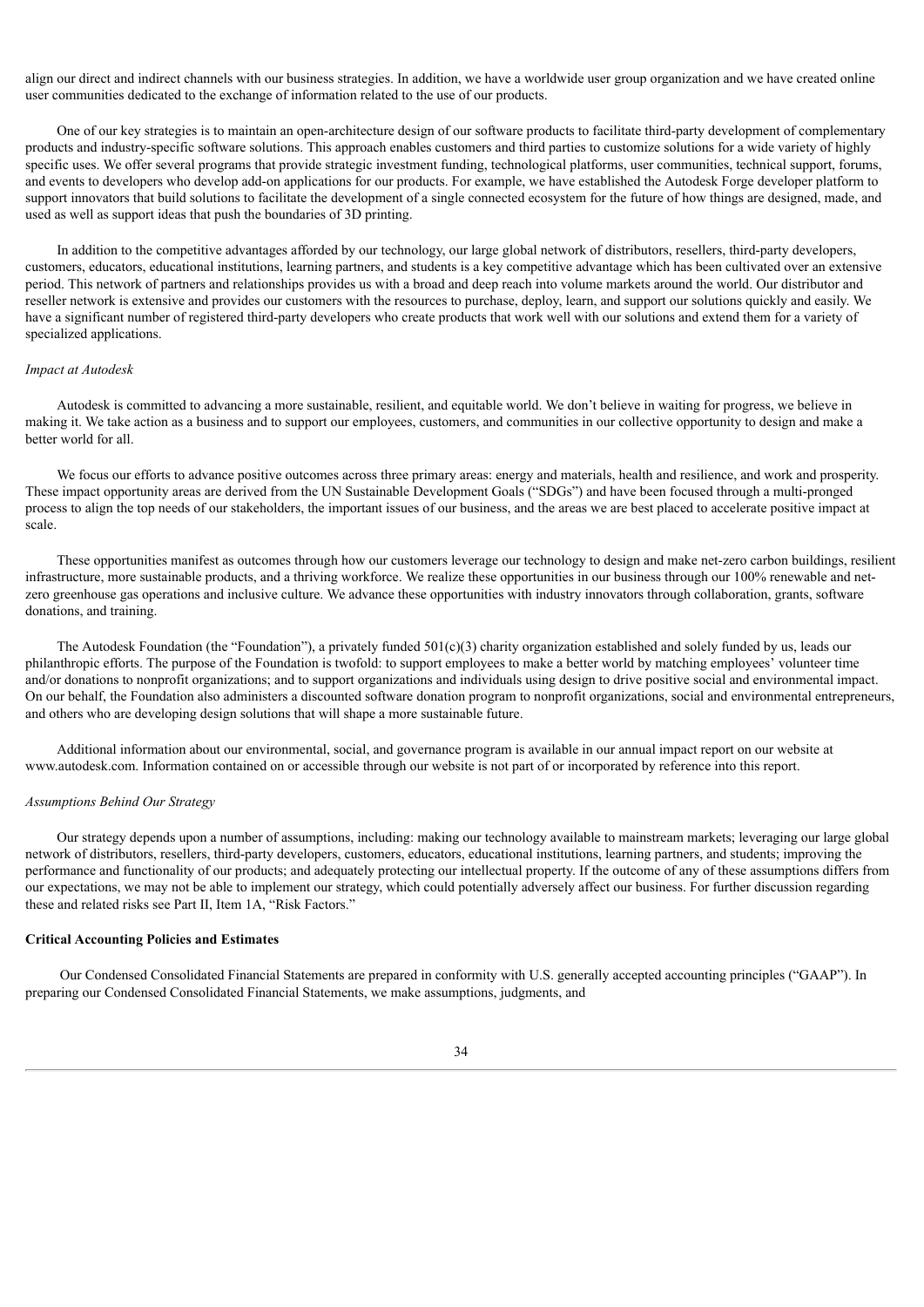estimates that can have a significant impact on amounts reported in our Condensed Consolidated Financial Statements. We evaluate our estimates and assumptions on an ongoing basis. We base our assumptions, judgments, and estimates on historical experience and various other factors that we believe to be reasonable under the circumstances. Actual results could differ materially from these estimates under different assumptions or conditions. Our significant accounting policies are described in Note 1, "Business and Summary of Significant Accounting Policies," in the Notes to Consolidated Financial Statements in our Form 10-K for the fiscal year ended January 31, 2022.

An accounting policy is deemed to be critical if it requires an accounting estimate to be made based on assumptions about matters that are highly uncertain at the time the estimate is made, if different estimates reasonably could have been used, or if changes in the estimate that are reasonably possible could materially impact the financial statements. We highlighted those policies that involve a higher degree of judgment and complexity with further discussion in Item 7, "Management's Discussion and Analysis of Financial Condition and Results of Operations," in our Form 10-K. There have been no material changes to our critical accounting policies and estimates during the three months ended April 30, 2022, as compared to those disclosed in our Form 10-K for the fiscal year ended January 31, 2022. We believe these policies are the most critical to aid in fully understanding and evaluating our financial condition and results of operations.

#### **Overview of the Three Months Ended April 30, 2022**

- Total net revenue increased 18% to \$1,170 million for the three months ended April 30, 2022 compared to the same period in the prior fiscal year.
- Recurring revenue as a percentage of net revenue was 98% for both the three months ended April 30, 2022 and 2021.
- Net revenue retention rate ("NR3") was within the range of 100% and 110% as of both April 30, 2022 and 2021.
- Deferred revenue was \$3.75 billion, a decrease of 1% compared to the fourth quarter in the prior fiscal year.
- Remaining performance obligations (short-term and long-term deferred revenue plus unbilled deferred revenue) ("RPO") was \$4.68 billion, a decrease of 1% compared to the fourth quarter in the prior fiscal year.
- Current remaining performance obligations were \$3.14 billion, an increase of less than 1% compared to the fourth quarter in the prior fiscal year.

#### *Revenue Analysis*

Net revenue increased during the three months ended April 30, 2022, as compared to the same period in the prior fiscal year, primarily due to a 17% increase in subscription revenue, partially offset by a 5% decrease in maintenance revenue.

For further discussion of the drivers of these results, see below under the heading "Results of Operations."

We rely significantly upon major distributors and resellers in both the U.S. and international regions, including Tech Data Corporation and its global affiliates (collectively, "Tech Data") and Ingram Micro Inc. ("Ingram Micro"). Total sales to Tech Data accounted for 36% of our total net revenue for both the three months ended April 30, 2022 and 2021. Ingram Micro accounted for 9% and 10% of Autodesk's total net revenue for the three months ended April 30, 2022 and 2021, respectively. Our customers through Tech Data and Ingram Micro are the resellers and end users who purchase our software subscriptions and services. Should any of our agreements with Tech Data or Ingram Micro be terminated for any reason, we believe the resellers and end users who currently purchase our products through Tech Data or Ingram Micro would be able to continue to do so under substantially the same terms from one of our many other distributors without substantial disruption to our revenue. Consequently, we believe our business is not substantially dependent on Tech Data or Ingram Micro.

#### *Recurring Revenue and Net Revenue Retention Rate*

In order to help better understand our financial performance, we use several key performance metrics including recurring revenue and NR3. These metrics are key performance metrics and should be viewed independently of revenue and deferred revenue as these metrics are not intended to be combined with those items. We use these metrics to monitor the strength of our recurring business. We believe these metrics are useful to investors because they can help in monitoring the long-term health of our business. Our determination and presentation of these metrics may differ from that of other companies. The presentation of these metrics is meant to be considered in addition to, not as a substitute for or in isolation from, our financial measures prepared in accordance with GAAP. Please refer to the Glossary of Terms for the definitions of these metrics.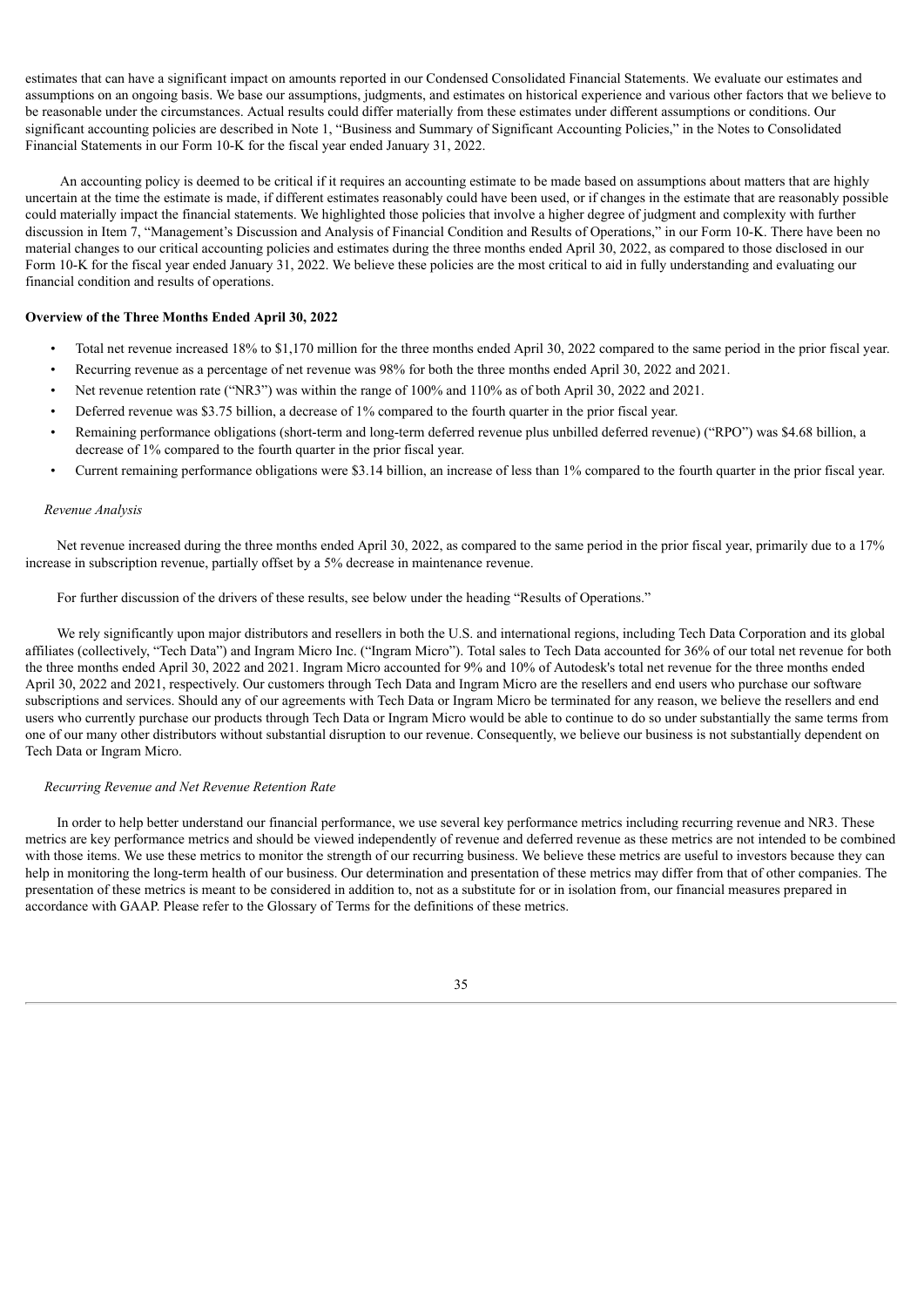The following table outlines our recurring revenue metric for the three months ended April 30, 2022 and 2021:

|                                       |                                             | Change compared to<br>prior fiscal vear |               |     |                                             |  |      |  |  |  |
|---------------------------------------|---------------------------------------------|-----------------------------------------|---------------|-----|---------------------------------------------|--|------|--|--|--|
| (In millions, except percentage data) | <b>Three Months Ended</b><br>April 30, 2022 |                                         | $\frac{0}{0}$ |     | <b>Three Months Ended</b><br>April 30, 2021 |  |      |  |  |  |
| Recurring revenue $(1)$ $(2)$         |                                             | .144                                    |               |     | 18 %                                        |  | 973  |  |  |  |
| As a percentage of net revenue        |                                             | 98 %                                    |               | N/A | N/A                                         |  | 98 % |  |  |  |

(1) The acquisition of a business may cause variability in the comparison of recurring revenue in this table above and recurring revenue derived from the revenue reported in the Condensed Consolidated Statements of Operations.

(2) The prior period amount has been adjusted to conform to the current period presentation for a change in presentation of certain subscription plan offerings.

NR3 was within the range of 100% and 110% as of both April 30, 2022 and 2021.

#### *Foreign Currency Analysis*

 $\frac{1}{2}$  , where  $\frac{1}{2}$  , where  $\frac{1}{2}$ 

We generate a significant amount of our revenue in the United States, Japan, Germany, Finland and the United Kingdom.

The following table shows the impact of foreign exchange rate changes on our net revenue and total spend:

|             |                                                    | Three Months Ended April 30, 2022                                                  |                                                                                  |  |  |
|-------------|----------------------------------------------------|------------------------------------------------------------------------------------|----------------------------------------------------------------------------------|--|--|
|             | Percent<br>change compared to<br>prior fiscal year | <b>Constant Currency</b><br>percent<br>change compared to<br>prior fiscal year (1) | <b>Positive/Negative/Neutral</b><br>impact from foreign<br>exchange rate changes |  |  |
| Net revenue | 18 %                                               | $17\%$                                                                             | Positive                                                                         |  |  |
| Total spend | $12\%$                                             | $12\%$                                                                             | Neutral                                                                          |  |  |

#### (1) Please refer to the Glossary of Terms for the definitions of our constant currency growth rates.

Changes in the value of the U.S. dollar may have a significant effect on net revenue, total spend, and income from operations in future periods. We use foreign currency contracts to reduce the exchange rate effect on a portion of the net revenue of certain anticipated transactions but do not attempt to completely mitigate the impact of fluctuations of such foreign currency against the U.S. dollar.

#### *Remaining Performance Obligations*

RPO represents deferred revenue and contractually stated or committed orders under early renewal and multi-year billing plans for subscription, services, license, and maintenance for which the associated deferred revenue has not yet been recognized. Unbilled deferred revenue is not included as a receivable or deferred revenue on our Condensed Consolidated Balance Sheets. See Note 3, "Revenue Recognition," for more details on Autodesk's performance obligations.

| (in millions)             | April 30, 2022 |  | <b>January 31, 2022</b> |  |  |
|---------------------------|----------------|--|-------------------------|--|--|
| Deferred revenue          | 3.749          |  | 3,790                   |  |  |
| Unbilled deferred revenue | 934            |  | 949                     |  |  |
| <b>RPO</b>                | 4.683          |  | 4,739                   |  |  |

RPO consisted of the following:

| (in millions)   | April 30, 2022 |       |  | <b>January 31, 2022</b> |  |  |
|-----------------|----------------|-------|--|-------------------------|--|--|
| Current RPO     |                | 3,142 |  | 3,141                   |  |  |
| Non-current RPO |                | 1.541 |  | .598                    |  |  |
| <b>RPO</b>      |                | 4.683 |  | 4,739                   |  |  |
|                 |                |       |  |                         |  |  |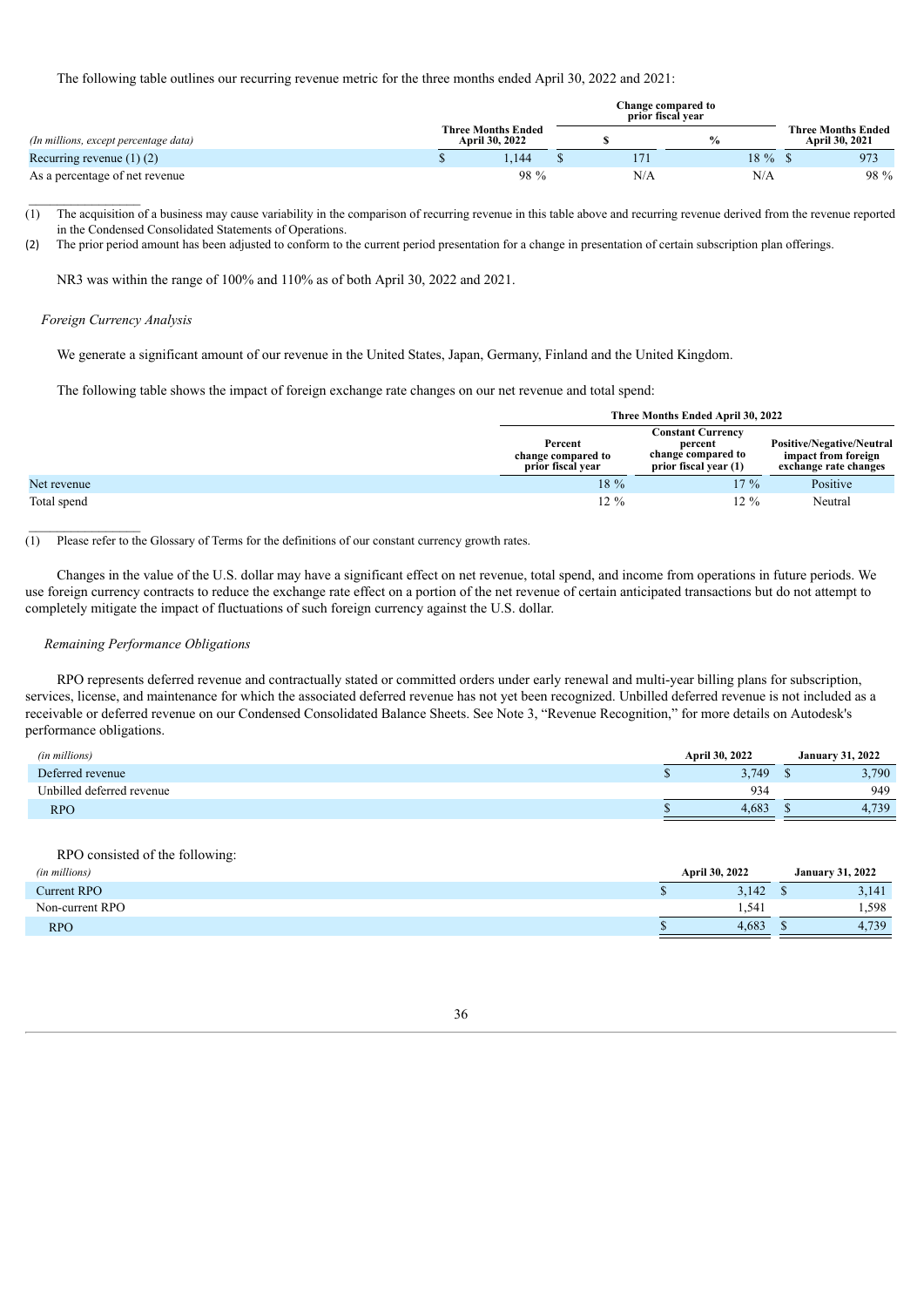We expect that the amount of RPO will change from quarter to quarter for several reasons, including the specific timing, duration, and size of customer subscription and support agreements, the specific timing of customer renewals, and foreign currency fluctuations. Historically, we have had increased EBA sales activity in our fourth fiscal quarter and this seasonality may affect the relative value of our billings, RPO, and collections in the fourth and first fiscal quarters.

#### *Balance Sheet and Cash Flow Items*

At April 30, 2022, we had \$1.62 billion in cash, cash equivalents, and marketable securities. Our cash flow from operations increased to \$434 million for the three months ended April 30, 2022, compared to \$336 million for the three months ended April 30, 2021. We repurchased 2,058 thousand shares of our common stock for \$436 million during the three months ended April 30, 2022. Comparatively, we repurchased 1 million shares of our common stock for \$143 million during the three months ended April 30, 2021. See further discussion regarding the balance sheet and cash flow activities under the heading "Liquidity and Capital Resources."

#### **Results of Operations**

#### *Overview*

We believe our investment in cloud products and a subscription business model, backed by a strong balance sheet, give us a robust foundation to successfully navigate complex geopolitical and global macro-economic challenges. However, supply chain disruption and resulting inflationary pressures, a global labor shortage, the ebb and flow of COVID-19, including in specific geographies, the war in Ukraine, and foreign exchange rate fluctuations, may impact our outlook. The extent of the impact of these risks on our business in the remainder of fiscal 2023 and beyond will depend on several factors, some of which are out of our control, and which are discussed in Part II, Item 1A, "Risk Factors."

The COVID-19 pandemic has spurred changes in the way we work as we move to a more hybrid workforce resulting in an evaluation of our office space needs. Accordingly, we are reducing our facilities portfolio worldwide and incurred charges associated with our operating leases for real estate during the three months ended April 30, 2022. See Note 15, "Leases" in the Notes to Condensed Consolidated Financial Statements for more information. Optimizing our facilities costs will allow us to better deploy capital to further our strategy and drive growth. However, there is no guarantee that we will realize any anticipated benefits to our business, including any cost savings or operational efficiencies, or that our impairment charges would be limited to that amount.

### *Net Revenue*

### *Net Revenue by Income Statement Presentation*

Subscription revenue consists of our term-based product subscriptions, cloud service offerings, and flexible EBAs. Revenue from these arrangements is predominately recognized ratably over the contract term commencing with the date our service is made available to customers and when all other revenue recognition criteria have been satisfied.

Maintenance revenue consists of renewal fees for existing maintenance plan agreements that were initially purchased with a perpetual software license. Under our maintenance plan, customers are eligible to receive unspecified upgrades, when and if available, and technical support. We recognize maintenance revenue ratably over the term of the agreements, which is generally one year.

Other revenue consists of revenue from consulting, training, and other products and services, and is recognized as the products are delivered and services are performed.

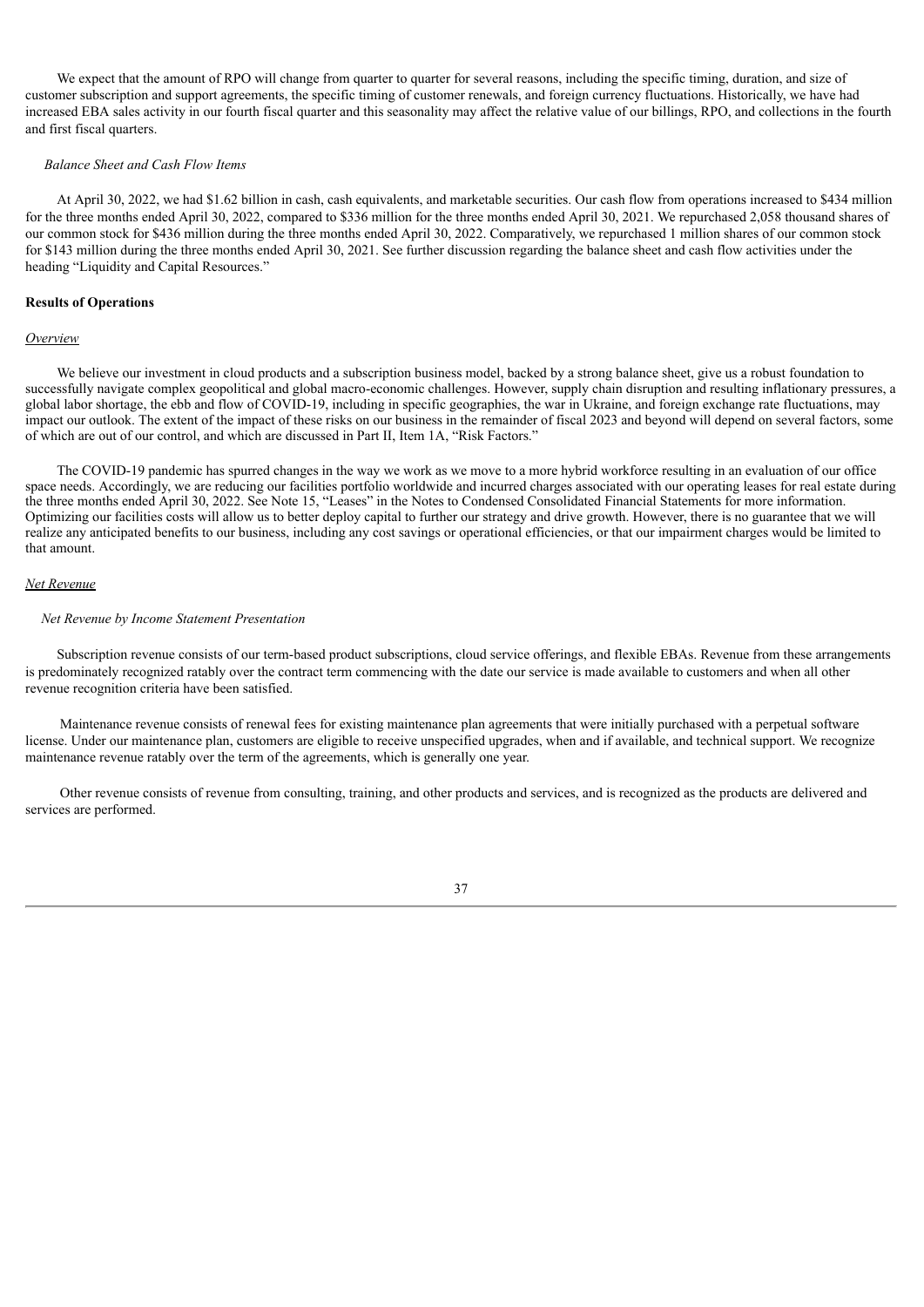|                                            | <b>Three</b><br><b>Months</b><br>Ended |       | <b>Three</b><br><b>Change Compared to Prior</b><br><b>Months</b><br>Ended<br><b>Fiscal Year</b> |                   |                                                                                                                                                                                        |
|--------------------------------------------|----------------------------------------|-------|-------------------------------------------------------------------------------------------------|-------------------|----------------------------------------------------------------------------------------------------------------------------------------------------------------------------------------|
| (In millions, except percentages)          | April 30,<br>2022                      |       | $\%$                                                                                            | April 30,<br>2021 | <b>Management comments</b>                                                                                                                                                             |
| Net Revenue $(1)$ :                        |                                        |       |                                                                                                 |                   |                                                                                                                                                                                        |
| Subscription                               | \$1,089                                | \$162 | 17%                                                                                             | \$927             | Increase due to growth across subscription types,<br>led by product subscription renewal revenue. Also<br>contributing to the growth was an increase in<br>revenue from EBA offerings. |
| Maintenance                                | 18                                     |       | $(5)\%$                                                                                         | 19                |                                                                                                                                                                                        |
| Total subscription and maintenance revenue | 1,107                                  | 161   | 17%                                                                                             | 946               |                                                                                                                                                                                        |
| Other                                      | 63                                     | 20    | 47%                                                                                             | 43                |                                                                                                                                                                                        |
|                                            | \$1,170                                | \$181 | 18%                                                                                             | \$989             |                                                                                                                                                                                        |

 $(1)$  Prior periods amounts have been reclassified to conform to the current period presentation in all material respects. See Note 1, "Basis of Presentation" in the Notes to the Condensed Consolidated Financial Statements for the change in presentation of certain subscription plan offerings in our Condensed Consolidated Statement of Operations.

# *Net Revenue by Product Family*

 $\mathcal{L}_\text{max}$ 

Our product offerings are focused in four primary product families: Architecture, Engineering and Construction ("AEC"), AutoCAD and AutoCAD LT, Manufacturing ("MFG"), and Media and Entertainment ("M&E").

| <b>Three</b><br><b>Months</b><br>Ended | Change compared to<br>prior fiscal vear |      | Three<br><b>Months</b><br>Ended |                                                                                         |
|----------------------------------------|-----------------------------------------|------|---------------------------------|-----------------------------------------------------------------------------------------|
| April 30,<br>2022                      | э                                       | $\%$ | April 30, 2021                  | <b>Management comments</b>                                                              |
|                                        |                                         |      |                                 |                                                                                         |
| \$518                                  | \$75                                    | 17%  | \$443                           | Increase due to growth in revenue from AEC Collections,<br>EBAs, Innovyze, and Revit.   |
| 346                                    | 61                                      | 21%  | 285                             | Increase due to growth in revenue from both AutoCAD<br>and AutoCAD LT.                  |
| 225                                    | 28                                      | 14%  | 197                             | Increase due to growth in revenue from MFG Collections,<br>Fusion 360, Vault, and EBAs. |
| 68                                     | 13                                      | 24%  | 55                              | Increase due to growth in revenue from Maya, 3DS Max,<br>and EBAs.                      |
| 13                                     | 4                                       | 44%  | 9                               |                                                                                         |
| \$1,170                                | \$181                                   | 18%  | \$989                           |                                                                                         |
|                                        |                                         |      |                                 |                                                                                         |

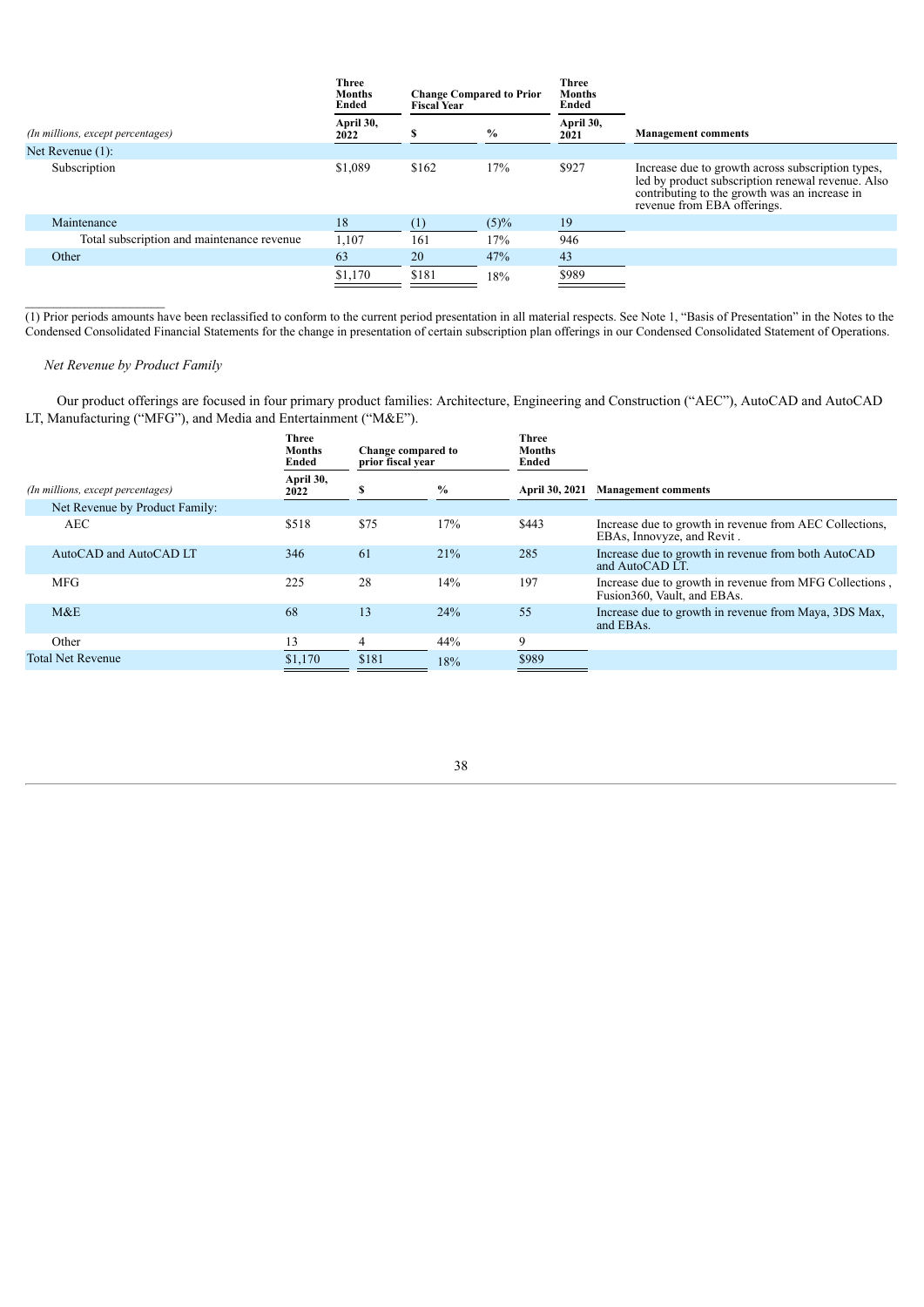# *Net Revenue by Geographic Area*

|                |              |                                                                      |        | Constant currency change<br>compared to prior fiscal<br>year |  | <b>Three Months</b><br>Ended April 30, |      |      |  |      |  |
|----------------|--------------|----------------------------------------------------------------------|--------|--------------------------------------------------------------|--|----------------------------------------|------|------|--|------|--|
| April 30, 2022 |              |                                                                      |        |                                                              |  |                                        | $\%$ | $\%$ |  | 2021 |  |
|                |              |                                                                      |        |                                                              |  |                                        |      |      |  |      |  |
|                |              |                                                                      |        |                                                              |  |                                        |      |      |  |      |  |
|                | <sup>S</sup> | 74                                                                   | $23\%$ |                                                              |  | 324                                    |      |      |  |      |  |
|                |              | 19                                                                   | 28 %   | $\ast$                                                       |  | 67                                     |      |      |  |      |  |
|                |              | 93                                                                   | $24\%$ | $23\%$                                                       |  | 391                                    |      |      |  |      |  |
|                |              | -66                                                                  | $17\%$ | $15\%$                                                       |  | 383                                    |      |      |  |      |  |
|                |              | 22                                                                   | $10\%$ | $12\%$                                                       |  | 215                                    |      |      |  |      |  |
|                |              | 181                                                                  | 18 %   | $17\%$                                                       |  | 989                                    |      |      |  |      |  |
|                |              | <b>Three Months Ended</b><br>398<br>86<br>484<br>449<br>237<br>1,170 |        | <b>Change compared to</b><br>prior fiscal year               |  |                                        |      |      |  |      |  |

\* Constant currency data not provided at this level.

 $\mathcal{L}_\text{max}$ 

We believe that international revenue will continue to comprise a majority of our net revenue. Unfavorable economic conditions, including as a result of the COVID-19 pandemic or in connection with the significant military action against Ukraine launched by Russia (and any related political or economic responses and counter-responses or otherwise by various global actors or the general effect on the global economy), in the countries that contribute a significant portion of our net revenue, including in emerging economies such as Brazil, India, and China, may have an adverse effect on our business in those countries and our overall financial performance. Changes in the value of the U.S. dollar relative to other currencies have significantly affected, and could continue to significantly affect, our financial results for a given period even though we hedge a portion of our current and projected revenue. Increases to the levels of political and economic unpredictability or protectionism in the global market may impact our future financial results.

### *Net Revenue by Sales Channel*

|                                   | <b>Three Months</b><br>Ended |  |     | Change compared to<br>prior fiscal year |  | <b>Three</b><br><b>Months</b><br>Ended |                                                                                                 |
|-----------------------------------|------------------------------|--|-----|-----------------------------------------|--|----------------------------------------|-------------------------------------------------------------------------------------------------|
| (In millions, except percentages) | April 30, 2022               |  |     | $\frac{0}{0}$                           |  | April 30,<br>2021                      | <b>Management Comments</b>                                                                      |
| Net Revenue by Sales Channel:     |                              |  |     |                                         |  |                                        |                                                                                                 |
| Indirect                          | 769                          |  | 108 | $16\%$ \$                               |  | 661                                    | Increase due to growth in subscription revenue, led by<br>product subscription renewal revenue. |
| Direct                            | 401                          |  | 73  | $22\%$                                  |  | 328                                    | Increase due to an increase in EBAs and our online<br>Autodesk branded store.                   |
| <b>Total Net Revenue</b>          | 1.170                        |  | 181 | 18 %                                    |  | 989                                    |                                                                                                 |

### *Net Revenue by Product Type*

|                                   |   | <b>Three Months Ended</b> |  |      | Change compared to<br>prior fiscal vear |                | <b>Three Months Ended</b> |                                                                                                         |
|-----------------------------------|---|---------------------------|--|------|-----------------------------------------|----------------|---------------------------|---------------------------------------------------------------------------------------------------------|
| (In millions, except percentages) |   | April 30, 2022            |  | $\%$ |                                         | April 30, 2021 |                           | <b>Management Comments</b>                                                                              |
| Net Revenue by Product Type:      |   |                           |  |      |                                         |                |                           |                                                                                                         |
| Design                            | J | 1.004                     |  | 139  | $16 \%$ \$                              |                | 865                       | Increase due to growth in AEC $& MFG$<br>collections, AutoCAD Family, EBA offerings,<br>and AutoCAD LT. |
| Make                              |   | 103                       |  | 22   | $27\%$                                  |                | 81                        | Increase primarily due to growth in revenue<br>from Plangrid, Fusion 360, and BIM 360<br>products.      |
| Other                             |   | 63                        |  | 20   | 47 $%$                                  |                | 43                        |                                                                                                         |
| <b>Total Net Revenue</b>          |   | 1,170                     |  | 181  | 18 %                                    |                | 989                       |                                                                                                         |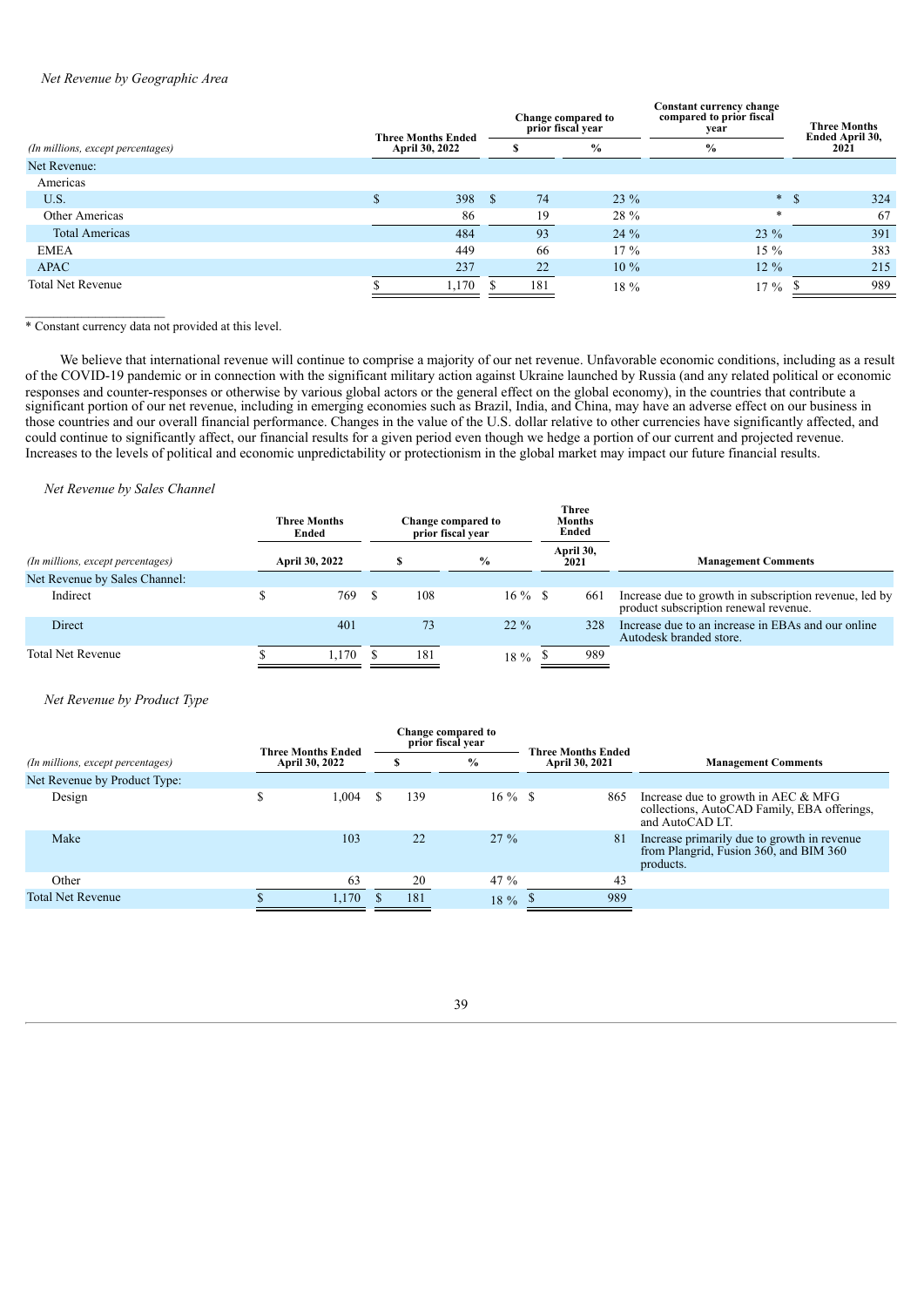# *Cost of Revenue and Operating Expenses*

Cost of subscription and maintenance revenue includes the labor costs of providing product support to our subscription and maintenance customers, SaaS vendor costs and allocated IT costs, facilities costs, professional services fees related to operating our network and cloud infrastructure, royalties, depreciation expense and operating lease payments associated with computer equipment, data center costs, salaries, related expenses of network operations, stock-based compensation expense, and gains and losses on our operating expense cash flow hedges.

Cost of other revenue includes labor costs associated with product setup, costs of consulting and training services contracts, and collaborative project management services contracts. Cost of other revenue also includes stock-based compensation expense, overhead charges, allocated IT and facilities costs, professional services fees, and gains and losses on our operating expense cash flow hedges.

Cost of revenue, at least over the near term, is affected by labor costs, hosting costs for our cloud offerings, the volume and mix of product sales, fluctuations in consulting costs, amortization of developed technology, new customer support offerings, royalty rates for licensed technology embedded in our products, stock-based compensation expense, and gains and losses on our operating expense cash flow hedges.

Marketing and sales expenses include salaries, bonuses, benefits, and stock-based compensation expense for our marketing and sales employees, the expense of travel, entertainment, and training for such personnel, sales and dealer commissions, and the costs of programs aimed at increasing revenue, such as advertising, trade shows and expositions, and various sales and promotional programs. Marketing and sales expenses also include SaaS vendor costs and allocated IT costs, payment processing fees, the cost of supplies and equipment, gains and losses on our operating expense cash flow hedges, facilities costs, and labor costs associated with sales and order management.

Research and development expenses, which are expensed as incurred, consist primarily of salaries, bonuses, benefits, and stock-based compensation expense for research and development employees, the expense of travel, entertainment, and training for such personnel, professional services such as fees paid to software development firms and independent contractors, SaaS vendor costs and allocated IT costs, gains and losses on our operating expense cash flow hedges, and facilities costs.

General and administrative expenses include salaries, bonuses, benefits, and stock-based compensation expense for our CEO, finance, human resources, and legal employees, as well as professional fees for legal and accounting services, SaaS vendor costs and net IT costs, certain foreign business taxes, gains and losses on our operating expense cash flow hedges, expense of travel, entertainment, and training, facilities costs, acquisition-related costs, and the cost of supplies and equipment.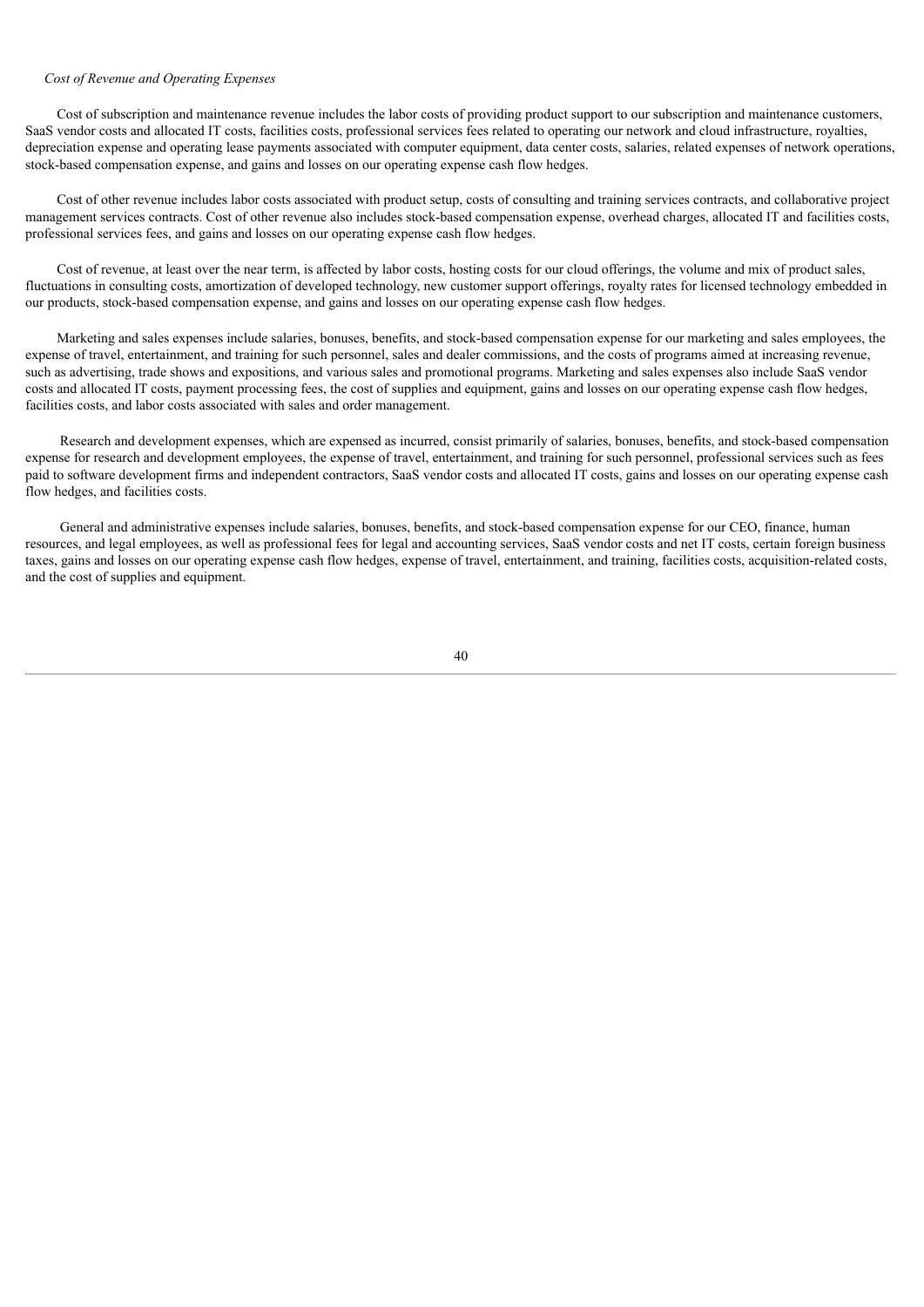|                                           | <b>Three</b><br><b>Months</b><br><b>Ended</b> |                    | prior fiscal vear | Change compared to |                   | <b>Three</b><br><b>Months</b><br><b>Ended</b> |                                                                                                                                                                                                          |
|-------------------------------------------|-----------------------------------------------|--------------------|-------------------|--------------------|-------------------|-----------------------------------------------|----------------------------------------------------------------------------------------------------------------------------------------------------------------------------------------------------------|
| (In millions, except percentages)         | April 30, 2022                                | $\frac{0}{0}$<br>s |                   |                    | April 30,<br>2021 |                                               | <b>Management comments</b>                                                                                                                                                                               |
| Cost of revenue:                          |                                               |                    |                   |                    |                   |                                               |                                                                                                                                                                                                          |
| Subscription and maintenance              | \$<br>84                                      | <sup>\$</sup>      | 16                | $24 \%$ \$         |                   | 68                                            | Increase primarily due to an increase in cloud hosting costs and<br>employee-related costs driven by higher headcount as well as an<br>increase in stock-based compensation expense.                     |
| Other                                     | 19                                            |                    | 5                 | $36\%$             |                   | 14                                            | Increase primarily due to an increase in employee-related costs driven<br>by higher headcount as well as an increase in stock-based compensation<br>expense.                                             |
| Amortization of developed<br>technologies | 14                                            |                    | 4                 | 40 %               |                   | 10                                            | Increase due to growth in amortization expense from acquired developed<br>technologies as a result of our acquisitions in the remainder of fiscal<br>2022 and the first quarter of fiscal 2023.          |
| Total cost of revenue                     | 117                                           | \$                 | 25                | 27%                | <sup>\$</sup>     | 92                                            |                                                                                                                                                                                                          |
|                                           |                                               |                    |                   |                    |                   |                                               |                                                                                                                                                                                                          |
| Operating expenses:                       |                                               |                    |                   |                    |                   |                                               |                                                                                                                                                                                                          |
| Marketing and sales                       | \$<br>419                                     | <sup>\$</sup>      | 42                | $11\%$ \$          |                   | 377                                           | Increase primarily due to an increase in employee-related costs driven<br>by higher headcount and sales commission expense, stock-based<br>compensation expense, and an increase in cloud hosting costs. |
| Research and development                  | 289                                           |                    | 23                | 9%                 |                   | 266                                           | Increase primarily due to an increase in stock-based compensation<br>expense, an increase in employee-related costs due to higher headcount,<br>professional fees, and cloud hosting costs.              |
| General and administrative                | 120                                           |                    | 8                 | $7\frac{9}{6}$     |                   | 112                                           | Increase primarily due to an increase in professional fees as well as an<br>increase in cloud hosting costs.                                                                                             |
| Amortization of purchased<br>intangibles  | 11                                            |                    | $\overline{3}$    | 38 %               |                   |                                               | Increase due to growth in amortization expense from acquired<br>intangibles as a result of our acquisitions in the remainder of fiscal 2022<br>and the first quarter of fiscal 2023.                     |
| Total operating expenses                  | 839                                           | \$                 | 76                | $10\%$             | <sup>\$</sup>     | 763                                           |                                                                                                                                                                                                          |
|                                           |                                               |                    |                   |                    |                   |                                               |                                                                                                                                                                                                          |

The following table highlights our expectation for the absolute dollar change and percent of revenue change between the second quarter of fiscal 2023, as compared to the second quarter of fiscal 2022:

|                                       | Absolute dollar impact | Percent of net revenue impact |
|---------------------------------------|------------------------|-------------------------------|
| Cost of revenue                       | Increase               | Flat                          |
| Marketing and sales                   | Increase               | Decrease                      |
| Research and development              | Increase               | Flat                          |
| General and administrative            | Increase               | Flat                          |
| Amortization of purchased intangibles | Decrease               | Flat                          |

## *Interest and Other Expense, Net*

The following table sets forth the components of interest and other expense, net:

|                                      | Three Months Ended April 30, |      |  |      |  |  |  |
|--------------------------------------|------------------------------|------|--|------|--|--|--|
| (in millions)                        |                              | 2022 |  | 2021 |  |  |  |
| Interest and investment expense, net |                              | (29) |  | (10) |  |  |  |
| Gain on foreign currency             |                              | 10   |  |      |  |  |  |
| Gain on strategic investments        |                              |      |  |      |  |  |  |
| Other income                         |                              |      |  |      |  |  |  |
| Interest and other expense, net      |                              | (19) |  | (3)  |  |  |  |

Interest and other expense, net, increased by \$16 million during the three months ended April 30, 2022, as compared to the same period in the prior fiscal year. The increase in the three months ended April 30, 2022, as compared to the same period

| ٠ |  |
|---|--|
|   |  |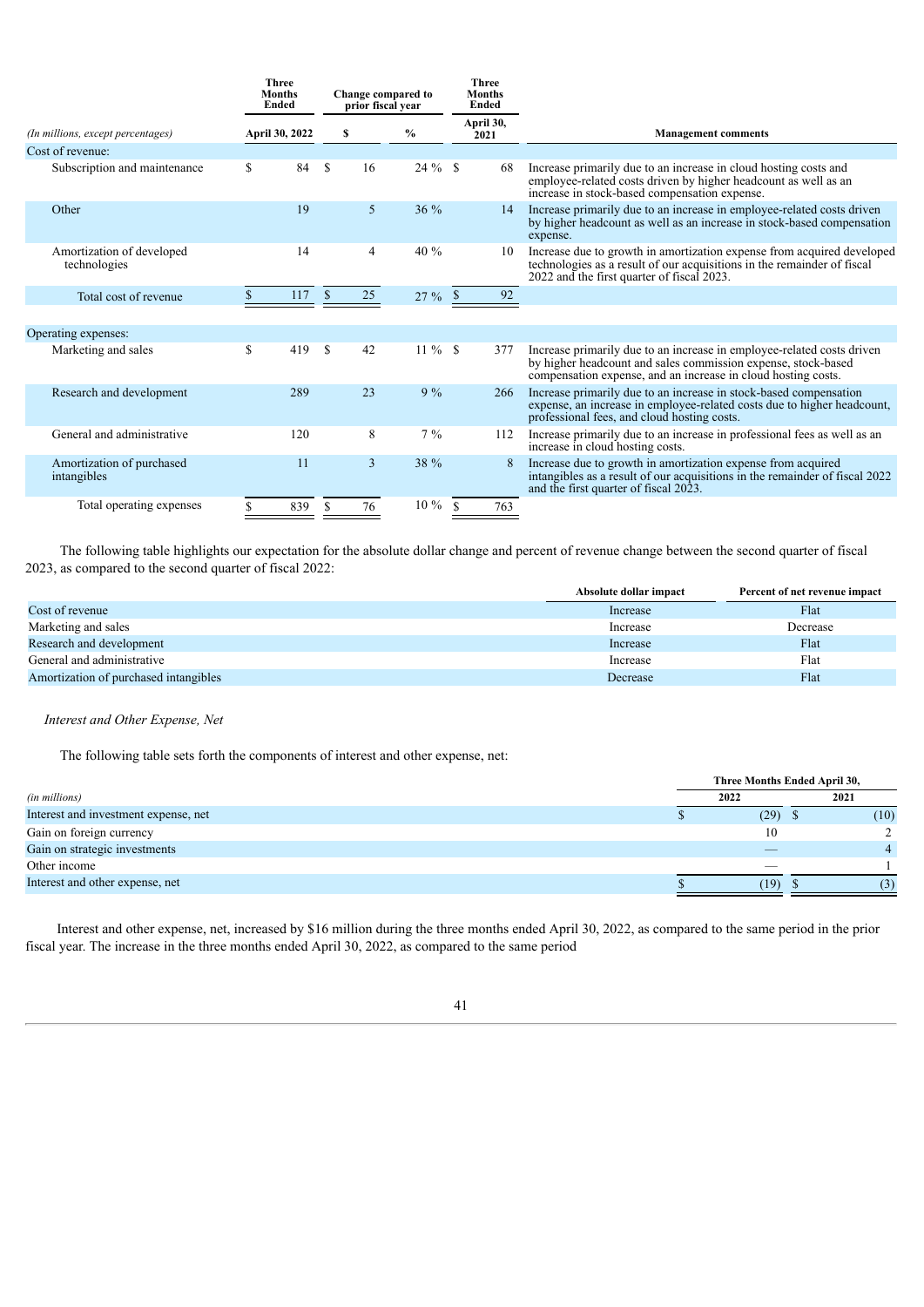in the prior fiscal year was primarily due to mark-to-market losses in the current period, compared to gains in the prior period, on debt and equity securities held in a rabbi trust under non-qualified deferred compensation plans and an increase in interest expense as a result of the issuance of debt in fiscal year 2022 partially offset by an increase in gains on foreign currency due to foreign currency exchange rate fluctuations.

Interest expense and investment income fluctuates based on average cash, marketable securities, debt balances, average maturities, and interest rates.

Gains and losses on foreign currency are primarily due to the impact of re-measuring foreign currency transactions and net monetary assets into the functional currency of the corresponding entity. The amount of the gain or loss on foreign currency is driven by the volume of foreign currency transactions and the foreign currency exchange rates for the period.

# *Provision for Income Taxes*

We account for income taxes and the related accounts under the liability method. Deferred tax liabilities and assets are determined based on the difference between the financial statement and tax bases of assets and liabilities, using enacted rates expected to be in effect during the year in which the basis differences reverse.

We had an income tax expense of \$49 million, relative to pre-tax income of \$195 million for the three months ended April 30, 2022, and an income tax benefit of \$25 million, relative to pre-tax income of \$131 million for the three months ended April 30, 2021. Income tax expense for the three months ended April 30, 2022, reflects an increase in tax expense relating to stock-based compensation and the final U.S. foreign tax credit regulations enacted in fiscal 2023, offset by a U.S. foreign derived intangible income benefit driven by the capitalization of research and development expenditures starting in fiscal 2023 as required by the Tax Act. In addition, fiscal year 2022 included a non-recurring discrete tax benefit relating to the Supreme Court decision in India on the taxability of software license payments to nonresidents.

Tax Act enacted on December 22, 2017, eliminates the option to deduct research and development expenditures and requires taxpayers to capitalize and amortize such expenditures over five or fifteen years beginning in fiscal 2023. Although Congress is considering legislation that would defer the capitalization and amortization requirement, there is no assurance that the provision will be repealed or otherwise modified. If the requirement is not modified, the Company may recognize an increase to cash taxes.

We regularly assess the need for a valuation allowance against our deferred tax assets. In making that assessment, we consider both positive and negative evidence related to the likelihood of realization of the deferred tax assets to determine, based on the weight of available evidence, whether it is more likely than not that some or all of the deferred tax assets will not be realized. We have maintained a valuation allowance on our Netherlands, Canada, Australia, California, Michigan, and U.S. capital loss deferred tax assets as it is more likely than not that some or all of the deferred tax assets will not be realized.

As we continually strive to optimize our overall business model, tax planning strategies may become feasible and prudent allowing us to realize many of the deferred tax assets that are offset by a valuation allowance; therefore, we will continue to evaluate the ability to utilize the deferred tax assets each quarter, both in the U.S. and in foreign jurisdictions, based on all available evidence, both positive and negative.

As of April 30, 2022, we had \$212 million of gross unrecognized tax benefits, of which \$34 million would reduce our valuation allowance, if recognized. The remaining \$178 million would impact the effective tax rate, if recognized. It is possible that the amount of unrecognized tax benefits will decrease in the next 12 months for an audit settlement of approximately \$7 million.

We anticipate that the U.S. Department of Treasury will continue to interpret or issue guidance on how provisions of the Tax Act will be applied or otherwise administered. As future guidance is issued, we may make adjustments to the amounts that we have previously recorded that may materially impact our financial statements.

Our future effective annual tax rate may be materially impacted by the amount of benefits and charges from tax amounts associated with our foreign earnings that are taxed at rates different from the federal statutory rate, changes in valuation allowances, level of profit before tax, accounting for uncertain tax positions, business combinations, closure of statute of limitations or settlement of tax audits, and changes in tax laws including impacts of the Tax Act. A significant amount of our earnings is generated by our Europe and Asia Pacific subsidiaries. Our future effective tax rates may be adversely affected to the extent earnings are lower than anticipated in countries where we have lower statutory tax rates.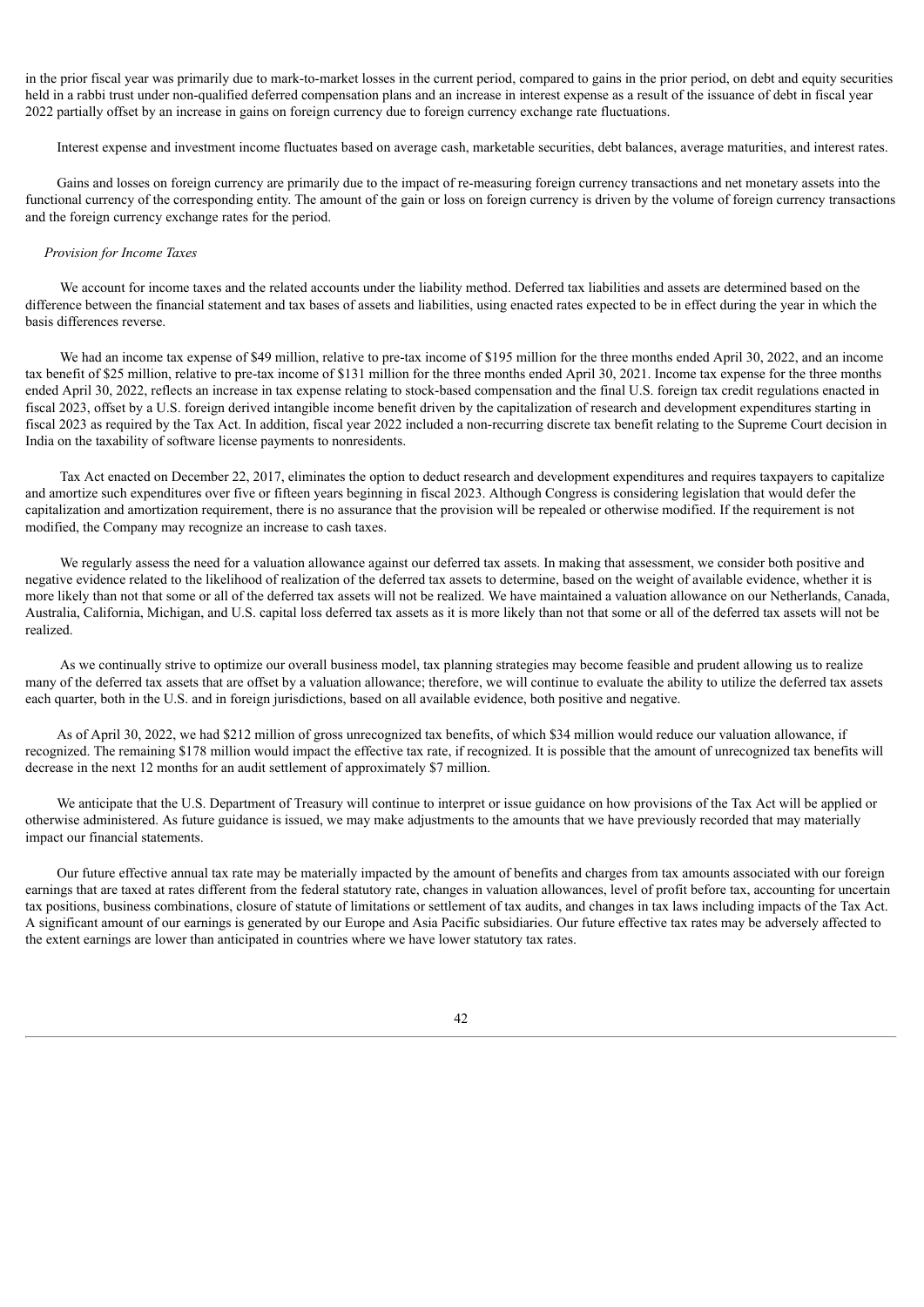On June 29, 2020, California enacted Assembly Bill No. 85, suspending utilization of net operating losses and limiting R&D credits utilization against California taxable income in excess of \$5.0 million for the remaining 2 years. On February 9, 2022, California enacted Senate Bill No. 113 which reinstated the ability to utilize net operating loss and R&D credits against all income without limitation for fiscal 2023 and later years.

# **Other Financial Information**

In addition to our results determined under GAAP discussed above, we believe the following non-GAAP measures are useful to investors in evaluating our operating performance. For the three months ended April 30, 2022 and 2021, our gross profit, income from operations, operating margin, net income, and diluted net income per share on a GAAP and non-GAAP basis were as follows (in millions except for operating margin and per share data):

|                                       |    | Three Months Ended April 30, |               |        |  |  |
|---------------------------------------|----|------------------------------|---------------|--------|--|--|
|                                       |    | 2022                         |               | 2021   |  |  |
|                                       |    |                              | (Unaudited)   |        |  |  |
| Gross profit                          | \$ | 1,053                        | S             | 897    |  |  |
| Non-GAAP gross profit                 |    | 1,077                        | \$.           | 914    |  |  |
| Income from operations                | S  | 214                          | \$.           | 134    |  |  |
| Non-GAAP income from operations       |    | 397                          |               | 280    |  |  |
| Operating margin                      |    | $18\%$                       |               | $14\%$ |  |  |
| Non-GAAP operating margin             |    | 34%                          |               | 28 %   |  |  |
| Net income                            |    | 146                          | <sup>\$</sup> | 156    |  |  |
| Non-GAAP net income                   |    | 314                          | £.            | 229    |  |  |
| GAAP diluted net income per share     | S  | 0.67                         | <b>S</b>      | 0.70   |  |  |
| Non-GAAP diluted net income per share | S  | 1.43                         | \$.           | 1.03   |  |  |

For our internal budgeting and resource allocation process and as a means to provide consistency in period-to-period comparisons, we use non-GAAP measures to supplement our condensed consolidated financial statements presented on a GAAP basis. These non-GAAP measures do not include certain items that may have a material impact upon our reported financial results. We also use non-GAAP measures in making operating decisions because we believe those measures provide meaningful supplemental information regarding our earning potential and performance for management by excluding certain benefits, credits, expenses, and charges that may not be indicative of our core business operating results. For the reasons set forth below, we believe these non-GAAP financial measures are useful to investors both because (1) they allow for greater transparency with respect to key metrics used by management in its financial and operational decision-making and (2) they are used by our institutional investors and the analyst community to help them analyze the health of our business. This allows investors and others to better understand and evaluate our operating results and future prospects in the same manner as management, compare financial results across accounting periods and to those of peer companies, and to better understand the long-term performance of our core business. We also use some of these measures for purposes of determining company-wide incentive compensation.

There are limitations in using non-GAAP financial measures because non-GAAP financial measures are not prepared in accordance with GAAP and may be different from non-GAAP financial measures used by other companies. The non-GAAP financial measures included above are limited in value because they exclude certain items that may have a material impact upon our reported financial results. In addition, they are subject to inherent limitations as they reflect the exercise of judgments by management about which charges are excluded from the non-GAAP financial measures. We compensate for these limitations by analyzing current and future results on a GAAP basis as well as a non-GAAP basis and also by providing GAAP measures in our public disclosures. The presentation of non-GAAP financial information is meant to be considered in addition to, not as a substitute for or in isolation from, the directly comparable financial measures prepared in accordance with GAAP. We urge investors to review the reconciliation of our non-GAAP financial measures to the comparable GAAP financial measures included below, and not to rely on any single financial measure to evaluate our business.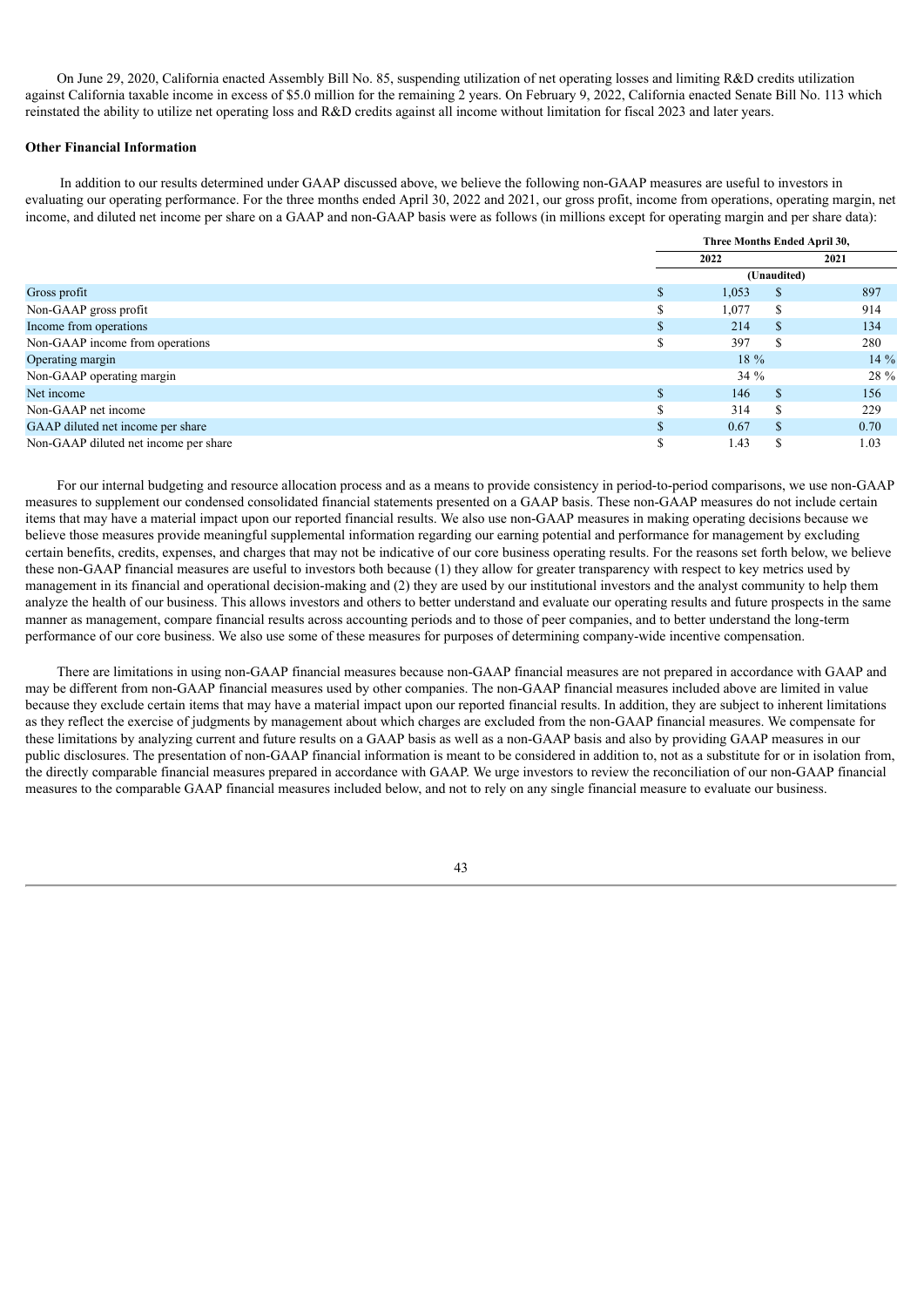# **Reconciliation of GAAP Financial Measures to Non-GAAP Financial Measures**

(In millions except for operating margin and per share data):

|                                                     |              | Three Months Ended April 30, |    |       |  |  |
|-----------------------------------------------------|--------------|------------------------------|----|-------|--|--|
|                                                     |              | 2022                         |    | 2021  |  |  |
|                                                     |              | (Unaudited)                  |    |       |  |  |
| Gross profit                                        | $\mathbb{S}$ | 1,053                        | \$ | 897   |  |  |
| Stock-based compensation expense                    |              | 11                           |    | 7     |  |  |
| Amortization of developed technologies              |              | 13                           |    | 10    |  |  |
| Non-GAAP gross profit                               | \$           | 1,077                        | \$ | 914   |  |  |
|                                                     |              |                              |    |       |  |  |
| Income from operations                              | \$           | 214                          | \$ | 134   |  |  |
| Stock-based compensation expense                    |              | 155                          |    | 116   |  |  |
| Amortization of developed technologies              |              | 13                           |    | 10    |  |  |
| Amortization of purchased intangibles               |              | 11                           |    | 8     |  |  |
| Acquisition-related costs                           |              | 3                            |    | 12    |  |  |
| Lease-related asset impairments and other charges   |              |                              |    |       |  |  |
| Non-GAAP income from operations                     | \$           | 397                          | \$ | 280   |  |  |
|                                                     |              |                              |    |       |  |  |
| Operating margin                                    |              | 18 %                         |    | 14 %  |  |  |
| Stock-based compensation expense                    |              | 13 %                         |    | 12 %  |  |  |
| Amortization of developed technologies              |              | $1\%$                        |    | $1\%$ |  |  |
| Amortization of purchased intangibles               |              | $1\%$                        |    | $1\%$ |  |  |
| Acquisition-related costs                           |              | $-$ %                        |    | $1\%$ |  |  |
| Non-GAAP operating margin (1)                       |              | 34 %                         |    | 28 %  |  |  |
|                                                     |              |                              |    |       |  |  |
| Net income                                          | \$           | 146                          | \$ | 156   |  |  |
| Stock-based compensation expense                    |              | 155                          |    | 116   |  |  |
| Amortization of developed technologies              |              | 13                           |    | 10    |  |  |
| Amortization of purchased intangibles               |              | 11                           |    | 8     |  |  |
| Acquisition-related costs                           |              | $\overline{3}$               |    | 12    |  |  |
| Lease-related asset impairments and other charges   |              |                              |    |       |  |  |
| Gain on strategic investments and dispositions, net |              |                              |    | (4)   |  |  |
| Discrete tax provision items                        |              | (8)                          |    | (56)  |  |  |
| Income tax effect of non-GAAP adjustments           |              | (7)                          |    | (13)  |  |  |
| Non-GAAP net income                                 | \$           | 314                          | \$ | 229   |  |  |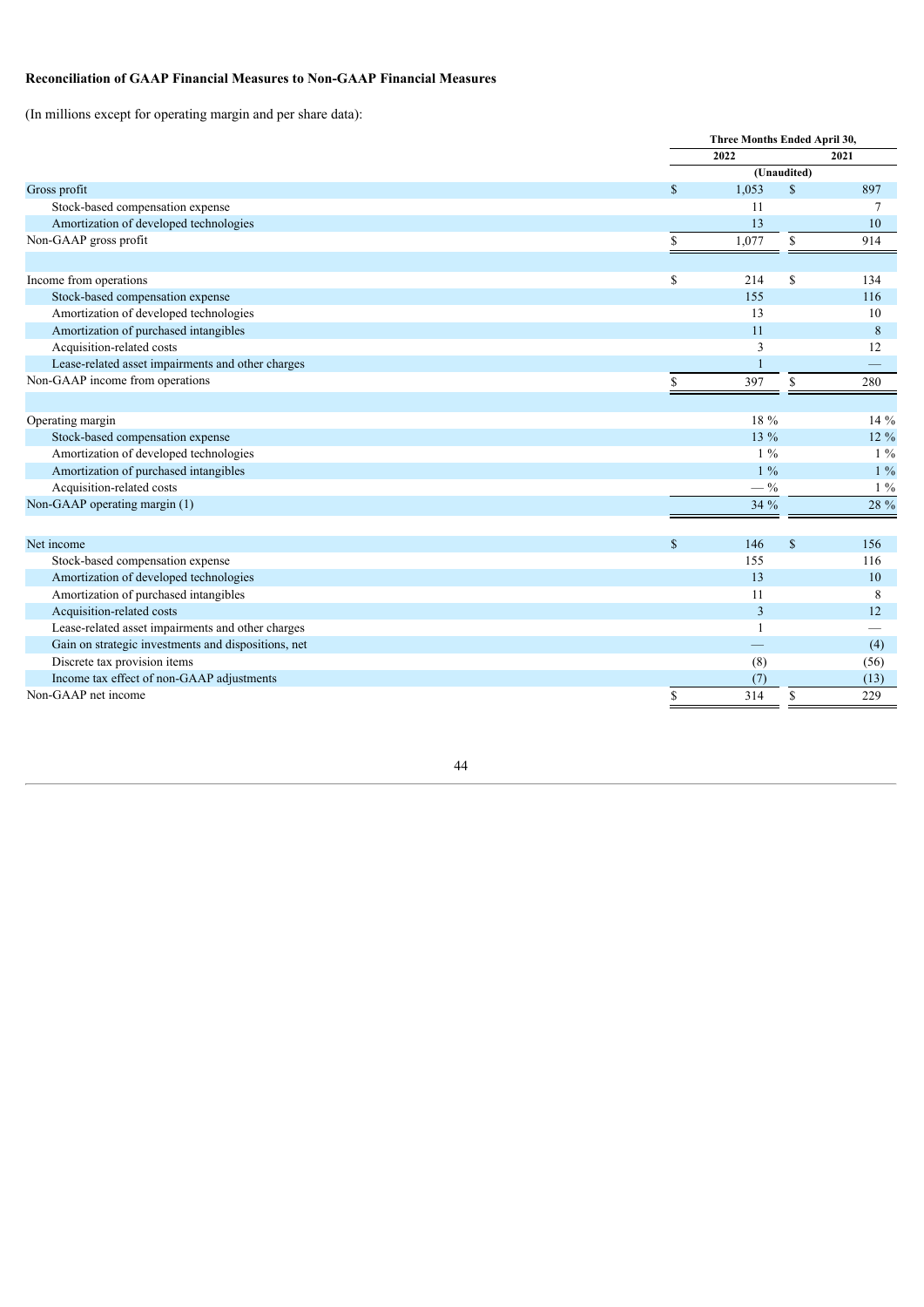|                                                     | Three Months Ended April 30, |             |                  |  |
|-----------------------------------------------------|------------------------------|-------------|------------------|--|
|                                                     |                              | 2022        | 2021             |  |
|                                                     |                              | (Unaudited) |                  |  |
| Diluted net income per share                        |                              | 0.67        | 0.70<br><b>S</b> |  |
| Stock-based compensation expense                    |                              | 0.71        | 0.52             |  |
| Amortization of developed technologies              |                              | 0.06        | 0.05             |  |
| Amortization of purchased intangibles               |                              | 0.05        | 0.04             |  |
| Acquisition-related costs                           |                              | 0.01        | 0.05             |  |
| Gain on strategic investments and dispositions, net |                              |             | (0.02)           |  |
| Discrete tax provision items                        |                              | (0.04)      | (0.25)           |  |
| Income tax effect of non-GAAP adjustments           |                              | (0.03)      | (0.06)           |  |
| Non-GAAP diluted net income per share               |                              | 1.43        | 1.03             |  |

(1) Totals may not sum due to rounding.

 $\mathcal{L}_\text{max}$ 

Our non-GAAP financial measures may exclude the following, as applicable:

*Stock-based compensation expenses.* We exclude stock-based compensation expenses from non-GAAP measures primarily because they are non-cash expenses and management finds it useful to exclude certain non-cash charges to assess the appropriate level of various operating expenses to assist in budgeting, planning, and forecasting future periods. Moreover, because of varying available valuation methodologies, subjective assumptions, and the variety of award types that companies can use under FASB ASC Topic 718, we believe excluding stock-based compensation expenses allows investors to make meaningful comparisons between our recurring core business operating results and those of other companies.

*Amortization of developed technologies and purchased intangibles.* We incur amortization of acquisition-related developed technologies and purchased intangibles in connection with acquisitions of certain businesses and technologies. Amortization of developed technologies and purchased intangibles is inconsistent in amount and frequency and is significantly affected by the timing and size of our acquisitions. Management finds it useful to exclude these variable charges from our cost of revenues to assist in budgeting, planning, and forecasting future periods. Investors should note that the use of intangible assets contributed to our revenues earned during the periods presented and will contribute to our future period revenues as well. Amortization of developed technologies and purchased intangible assets will recur in future periods.

*CEO transition costs.* We exclude amounts paid to the Company's former CEOs upon departure under the terms of their transition agreements, including severance payments, acceleration of restricted stock units, and continued vesting of performance stock units, and legal fees incurred with the transition. Also excluded from our non-GAAP measures are recruiting costs related to the search for a new CEO. These costs represent non-recurring expenses and are not indicative of our ongoing operating expenses. We further believe that excluding the CEO transition costs from our non-GAAP results is useful to investors in that it allows for period-over-period comparability.

*Goodwill impairment.* This is a non-cash charge to write down goodwill to fair value when there was an indication that the asset was impaired. As explained above, management finds it useful to exclude certain non-cash charges to assess the appropriate level of various operating expenses to assist in budgeting, planning, and forecasting future periods.

*Restructuring and other exit costs, net.* These expenses are associated with realigning our business strategies based on current economic conditions. In connection with these restructuring actions or other exit actions, we recognize costs related to termination benefits for former employees whose positions were eliminated, the closure of facilities, and cancellation of certain contracts. We exclude these charges because these expenses are not reflective of ongoing business and operating results. We believe it is useful for investors to understand the effects of these items on our total operating expenses.

*Lease-related asset impairments and other charges.* These charges are associated with the optimization of our facilities costs related to leases for facilities that we have recently vacated as a result of our one-time move to a more hybrid remote workforce. In connection with these facility leases, we recognize costs related to the impairment or abandonment of operating lease right-of-use assets, computer equipment, furniture, and leasehold improvements, and other costs. We exclude these charges because these expenses are not reflective of ongoing business and operating results. We believe it is useful for investors to understand the effects of these items on our total operating expenses.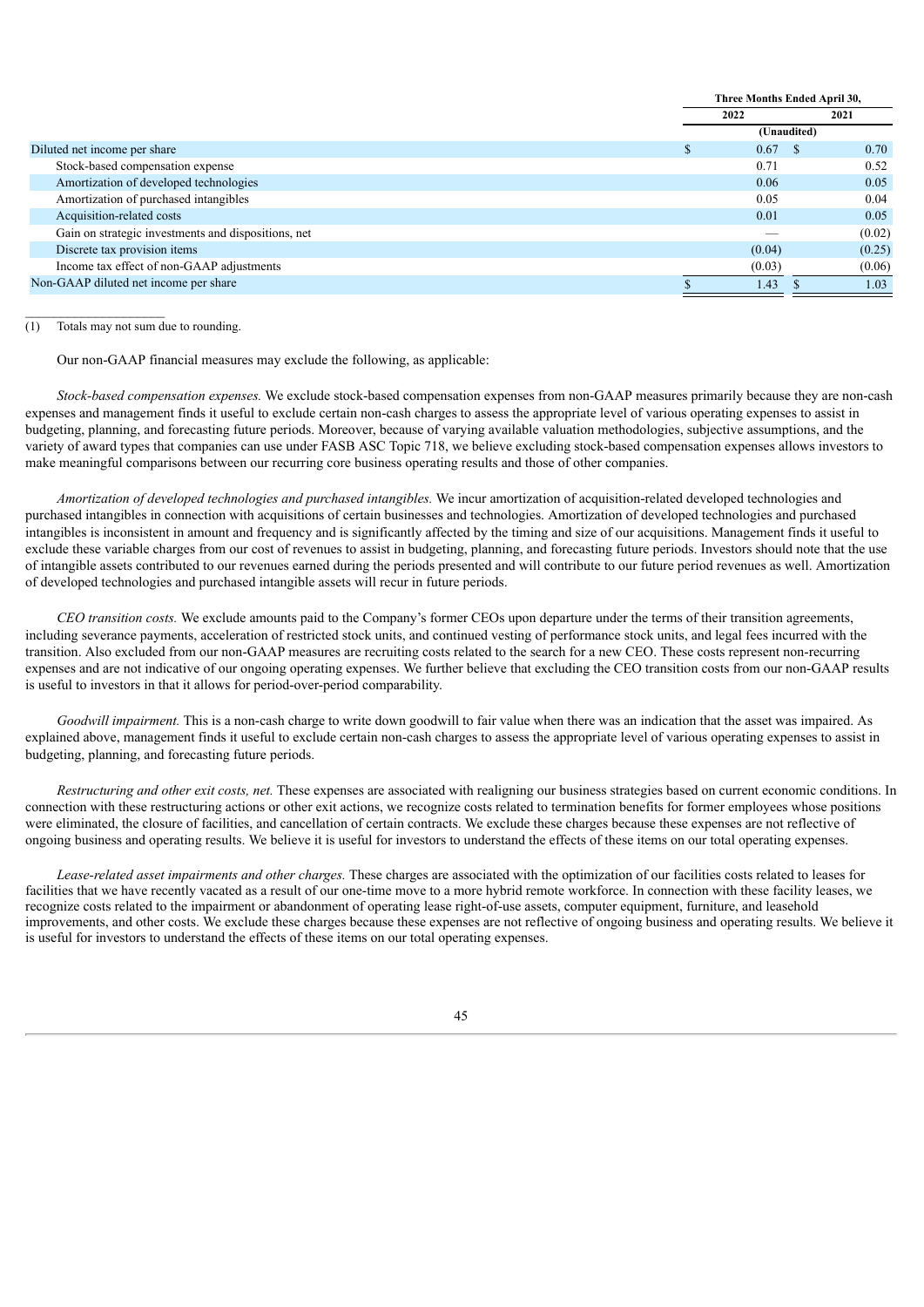*Acquisition-related costs.* We exclude certain acquisition-related costs, including due diligence costs, professional fees in connection with an acquisition, certain financing costs, and certain integration-related expenses. These expenses are unpredictable, and dependent on factors that may be outside of our control and unrelated to the continuing operations of the acquired business or our Company. In addition, the size and complexity of an acquisition, which often drives the magnitude of acquisition-related costs, may not be indicative of such future costs. We believe excluding acquisitionrelated costs facilitates the comparison of our financial results to the Company's historical operating results and to other companies in our industry.

*Loss (gain) on strategic investments and dispositions.* We exclude gains and losses related to our strategic investments and dispositions of strategic investments, purchased intangibles, and businesses from our non-GAAP measures primarily because management finds it useful to exclude these variable gains and losses on these investments and dispositions in assessing our financial results. Included in these amounts are non-cash unrealized gains and losses on the derivative components, dividends received, realized gains and losses on the sales or losses on the impairment of these investments, and gain and loss on dispositions. We believe excluding these items is useful to investors because these excluded items do not correlate to the underlying performance of our business and these losses or gains were incurred in connection with strategic investments and dispositions which do not occur regularly.

*Discrete tax provision items.* We exclude the GAAP tax provision, including discrete items, from the non-GAAP measure of net income (loss), and include a non-GAAP tax provision based upon the projected annual non-GAAP effective tax rate. Discrete tax items include income tax expenses or benefits that do not relate to ordinary income from continuing operations in the current fiscal year, unusual or infrequently occurring items, or the tax impact of certain stock-based compensation. Examples of discrete tax items include, but are not limited to, certain changes in judgment and changes in estimates of tax matters related to prior fiscal years, certain costs related to business combinations, certain changes in the realizability of deferred tax assets, or changes in tax law. Management believes this approach assists investors in understanding the tax provision and the effective tax rate related to ongoing operations. We believe the exclusion of these discrete tax items provides investors with useful supplemental information about our operational performance.

Establishment (release) of a valuation allowance on certain net deferred tax assets. This is a non-cash charge to record or to release a valuation allowance on certain deferred tax assets. As explained above, management finds it useful to exclude certain non-cash charges to assess the appropriate level of various cash expenses to assist in budgeting, planning, and forecasting future periods.

Income tax effects on the difference between GAAP and non-GAAP costs and expenses. The income tax effects that are excluded from the non-GAAP measures relate to the tax impact on the difference between GAAP and non-GAAP expenses, primarily due to stock-based compensation, amortization of purchased intangibles, and restructuring charges and other exit costs (benefits) for GAAP and non-GAAP measures.

# **Liquidity and Capital Resources**

Our primary source of cash is from the sale of our software and related services. Our primary use of cash is payment of our operating costs, which consist primarily of employee-related expenses, such as compensation and benefits, as well as general operating expenses for marketing, facilities, and overhead costs. Long-term cash requirements for items other than normal operating expenses are anticipated for the following: the acquisition of businesses, software products, or technologies complementary to our business; repayment of debt; common stock repurchases; and capital expenditures, including the purchase and implementation of internal-use software applications.

At April 30, 2022, our principal sources of liquidity were cash, cash equivalents, and marketable securities totaling \$1.62 billion and net accounts receivable of \$384 million.

In September 2021, Autodesk entered into an amended and restated credit agreement ("Credit Agreement") by and among Autodesk, the lenders party thereto, and Citibank, N.A., as agent, that provides for a revolving credit facility in the aggregate principal amount of \$1.5 billion with an option to be increased up to \$2.0 billion. The revolving credit facility is available for working capital or other business needs. The maturity date on the Credit Agreement is September 30, 2026. At April 30, 2022, Autodesk had no outstanding borrowings under the Credit Agreement. Additionally, as of June 2, 2022, we have no amounts outstanding under the Credit Agreement. See Part I, Item 1, Note 14, "Borrowing Arrangements," in the Notes to Condensed Consolidated Financial Statements for further discussion on our covenant requirements. If we are unable to remain in compliance with the covenants under the Credit Agreement, we will not be able to draw on our revolving credit facility.

As of April 30, 2022, we have \$2.65 billion aggregate principal amount of notes outstanding. See Part I, Item 1, Note 14, "Borrowing Arrangements," in the Notes to Condensed Consolidated Financial Statements for further discussion.

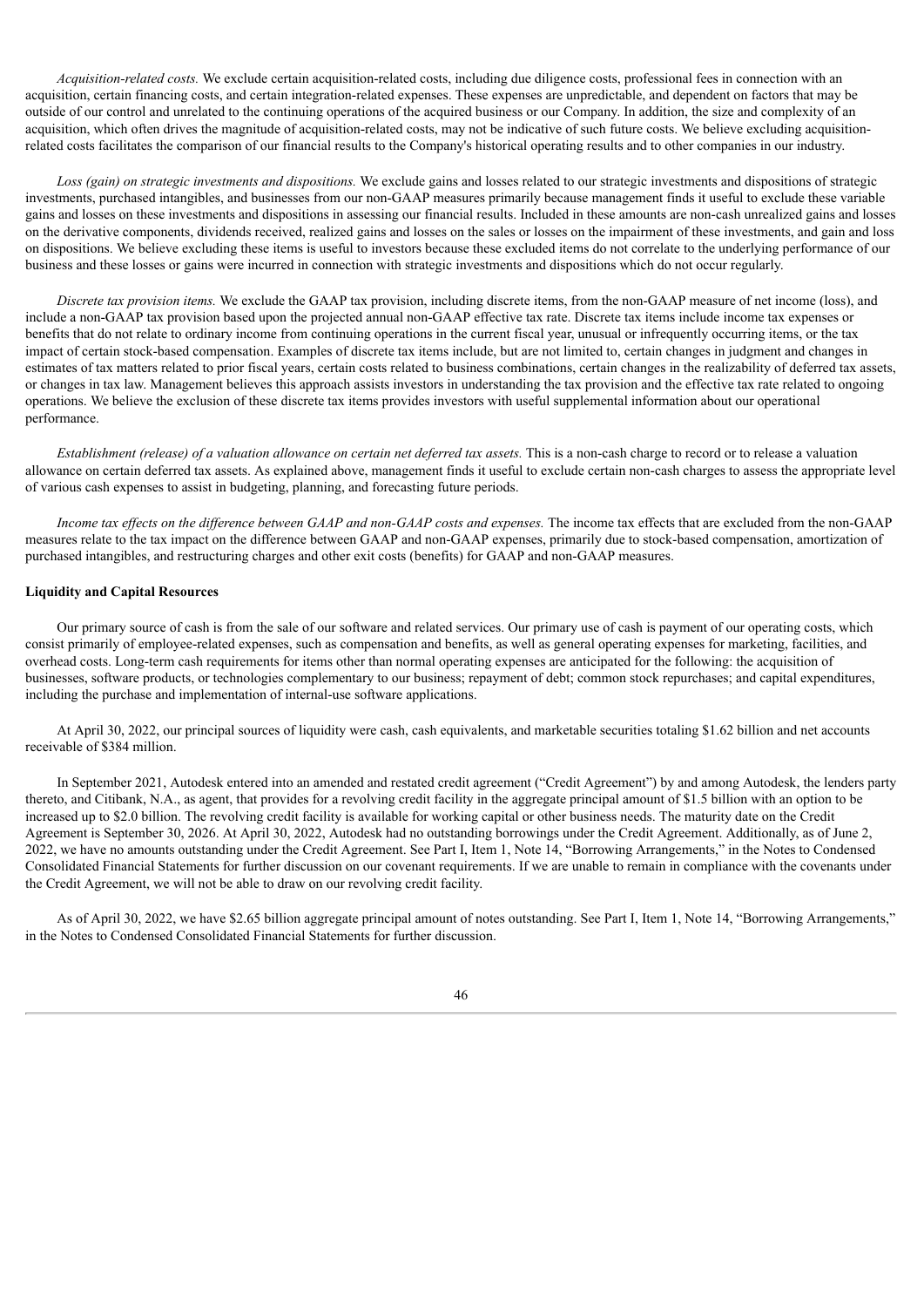Our cash and cash equivalents are held by diversified financial institutions globally. Our primary commercial banking relationship is with Citigroup and its global affiliates. In addition, Citibank N.A., an affiliate of Citigroup, is one of the lead lenders and agent in the syndicate of our \$1.5 billion revolving credit facility.

Our cash and cash equivalents balances are concentrated in a few locations around the world, with substantial amounts held outside of the United States. As of April 30, 2022, approximately 59% of our total cash or cash equivalents are located in foreign jurisdictions and that percentage will fluctuate subject to business needs. There are several factors that can impact our ability to utilize foreign cash balances, such as foreign exchange restrictions, foreign regulatory restrictions, or adverse tax costs. The Tax Act included a mandatory one-time tax on accumulated earnings of foreign subsidiaries and generally eliminated U.S. taxes on foreign subsidiary distributions in future periods. As a result, earnings in foreign jurisdictions are generally available for distribution to the United States with little to no incremental U.S. taxes. We regularly review our capital structure and consider a variety of potential financing alternatives and planning strategies to ensure we have the proper liquidity available in the locations in which it is needed. We expect to meet our liquidity needs through or in combination of current cash balances, ongoing cash flows, and external borrowings.

Cash from operations could also be affected by various risks and uncertainties, including, but not limited to, the risks detailed in Part II, Item 1A titled "Risk Factors." Based on our current business plan and revenue prospects, we believe that our existing cash and cash equivalents, our anticipated cash flows from operations, and our available revolving credit facility will be sufficient to meet our working capital and operating resource expenditure requirements for at least the next 12 months.

Our revenue, earnings, cash flows, receivables, and payables are subject to fluctuations due to changes in foreign currency exchange rates, for which we have put in place foreign currency contracts as part of our risk management strategy. See Part I, Item 3, "Quantitative and Qualitative Disclosures About Market Risk" for further discussion.

|                                                     | Three Months Ended April 30, |       |  |         |
|-----------------------------------------------------|------------------------------|-------|--|---------|
| (in millions)                                       |                              | 2022  |  | 2021    |
| Net cash provided by operating activities           |                              | 434   |  | 336     |
| Net cash provided by (used in) investing activities |                              |       |  | (1,040) |
| Net cash used in financing activities               |                              | (460) |  | (142)   |

Net cash provided by operating activities of \$434 million for the three months ended April 30, 2022, primarily consisted of \$146 million of our net income adjusted for \$197 million non-cash items such as stock-based compensation expense, and depreciation, amortization, and accretion expense, leaserelated impairment charges, and deferred income tax. The increase in cash provided by working capital was primarily due to a decrease in accounts receivable of \$332 million due to the seasonality of our billings in the fourth fiscal quarter and timing of cash collections from customers offset in part by a decrease in accounts payable and other liabilities of \$218 million due to the timing of payments related to employee compensation and related costs.

Net cash provided by operating activities of \$336 million for the three months ended April 30, 2021, primarily consisted of \$156 million of our net income adjusted for \$187 million non-cash items such as stock-based compensation expense, and depreciation, amortization, and accretion expense. The decrease in cash provided by changes in working capital was due to a decrease in accounts payable and other liabilities of \$182 million, due to the timing of payments related to employee compensation and related costs, an increase in prepaid expenses and other assets of \$126 million, due to timing of prepaid operating expenses offset by a decrease in accounts receivable of \$324 million, due to the seasonality of our billings in the fourth fiscal quarter and timing of cash collections from customers.

Net cash provided by investing activities was \$31 million for the three months ended April 30, 2022, primarily due to the sales and maturities of marketable securities partially offset by business combinations, net of cash acquired. Net cash used in investing activities was \$1,040 million for the three months ended April 30, 2021, and was primarily due to a business combination, net of cash acquired.

Net cash used in financing activities was \$460 million for the three months ended April 30, 2022, primarily due to repurchases of common stock. Net cash used in financing activities was \$142 million for the three months ended April 30, 2021, primary due to the repurchases of common stock. These cash outflows were offset in part by cash proceeds from the issuance of common stock.

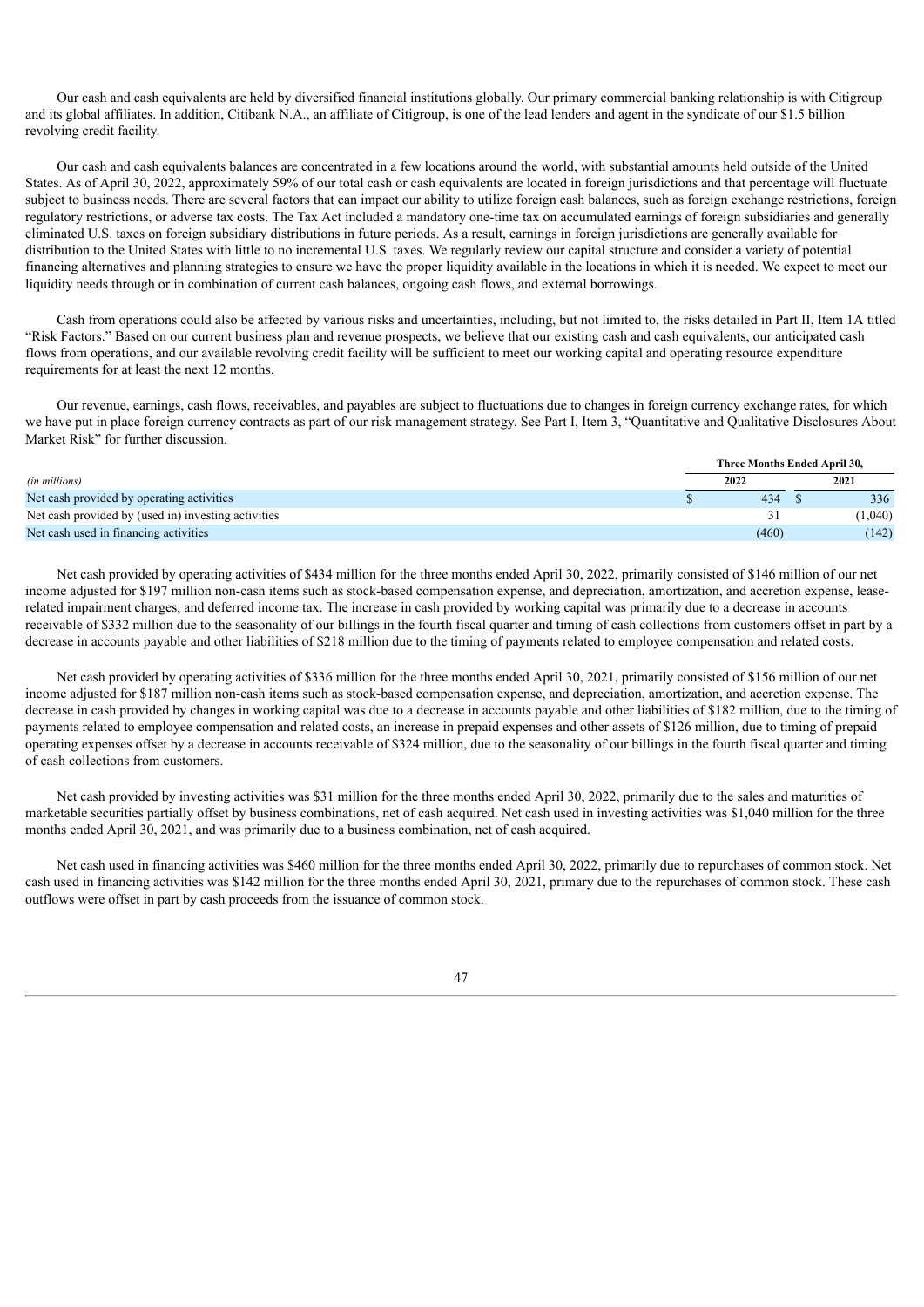# **Issuer Purchases of Equity Securities**

Autodesk's stock repurchase program provides Autodesk with the ability to offset the dilution from the issuance of stock under our employee stock plans and reduce shares outstanding over time, and has the effect of returning excess cash generated from our business to stockholders. Under the share repurchase program, Autodesk may repurchase shares from time to time in open market transactions, privately negotiated transactions, accelerated share repurchase programs, tender offers, or by other means. The share repurchase program does not have an expiration date and the pace and timing of repurchases will depend on factors such as cash generation from operations, available surplus, the volume of employee stock plan activity, remaining shares available in the authorized pool, cash requirements for acquisitions, economic and market conditions, stock price, and legal and regulatory requirements.

The following table provides information about the repurchase of common stock in open-market transactions during the three months ended April 30, 2022:

| (Shares in thousands)    | <b>Total Number of</b><br><b>Shares</b><br>Purchased | <b>Average Price</b><br><b>Paid per Share</b> | <b>Total Number of Shares</b><br><b>Purchased as Part of Publicly</b><br><b>Announced Plans or Programs (1)</b> | <b>Maximum Number of</b><br><b>Shares that May Yet Be</b><br><b>Purchased Under the Plans or</b><br>Programs (2) |
|--------------------------|------------------------------------------------------|-----------------------------------------------|-----------------------------------------------------------------------------------------------------------------|------------------------------------------------------------------------------------------------------------------|
| February 1 - February 28 | 761                                                  | 231.13                                        | 761                                                                                                             | 7,362                                                                                                            |
| March 1 - March 31       | 501                                                  | 204.14                                        | 501                                                                                                             | 6,861                                                                                                            |
| April 1- April 30        | 796                                                  | 197.89                                        | 796                                                                                                             | 6,065                                                                                                            |
| Total                    | 2,058                                                | 211.71                                        | 2,058                                                                                                           |                                                                                                                  |

(1) This represents shares purchased in open-market transactions under the stock repurchase plan approved by the Board of Directors.

(2) These amounts correspond to the plan publicly announced and approved by the Board of Directors in September 2016 that authorized the repurchase of 30 million shares. The plan does not have a fixed expiration date. See Note 18, "Stockholders' Equity ," in the Notes to the Condensed Consolidated Financial Statements for further discussion.

### **Glossary of Terms**

*Billings:* Total revenue plus the net change in deferred revenue from the beginning to the end of the period.

*Cloud Service Of erings*: Represents individual term-based offerings deployed through web browser technologies or in a hybrid software and cloud configuration. Cloud service offerings that are bundled with other product offerings are not captured as a separate cloud service offering.

*Constant Currency (CC) Growth Rates:* We attempt to represent the changes in the underlying business operations by eliminating fluctuations caused by changes in foreign currency exchange rates as well as eliminating hedge gains or losses recorded within the current and comparative periods. We calculate constant currency growth rates by (i) applying the applicable prior period exchange rates to current period results and (ii) excluding any gains or losses from foreign currency hedge contracts that are reported in the current and comparative periods.

*Design Business:* Represents the combination of maintenance, product subscriptions, and all EBAs. Main products include, but are not limited to, AutoCAD, AutoCAD LT, Industry Collections, Revit, Inventor, Maya and 3ds Max. Certain products, such as our computer aided manufacturing solutions, incorporate both Design and Make functionality and are classified as Design.

*Enterprise Business Agreements (EBAs):* Represents programs providing enterprise customers with token-based access to a broad pool of Autodesk products over a defined contract term.

*Free Cash Flow:* Cash flow from operating activities minus capital expenditures.

*Industry Collections:* Autodesk Industry Collections are a combination of products and services that target a specific user objective and support a set of workflows for that objective. Our Industry Collections consist of: Autodesk Architecture, Engineering and Construction Collection, Autodesk Product Design and Manufacturing Collection, and Autodesk Media and Entertainment Collection.

*Maintenance Plan:* Our maintenance plans provide our customers with a cost effective and predictable budgetary option to obtain the productivity benefits of our new releases and enhancements when and if released during the term of their contracts.

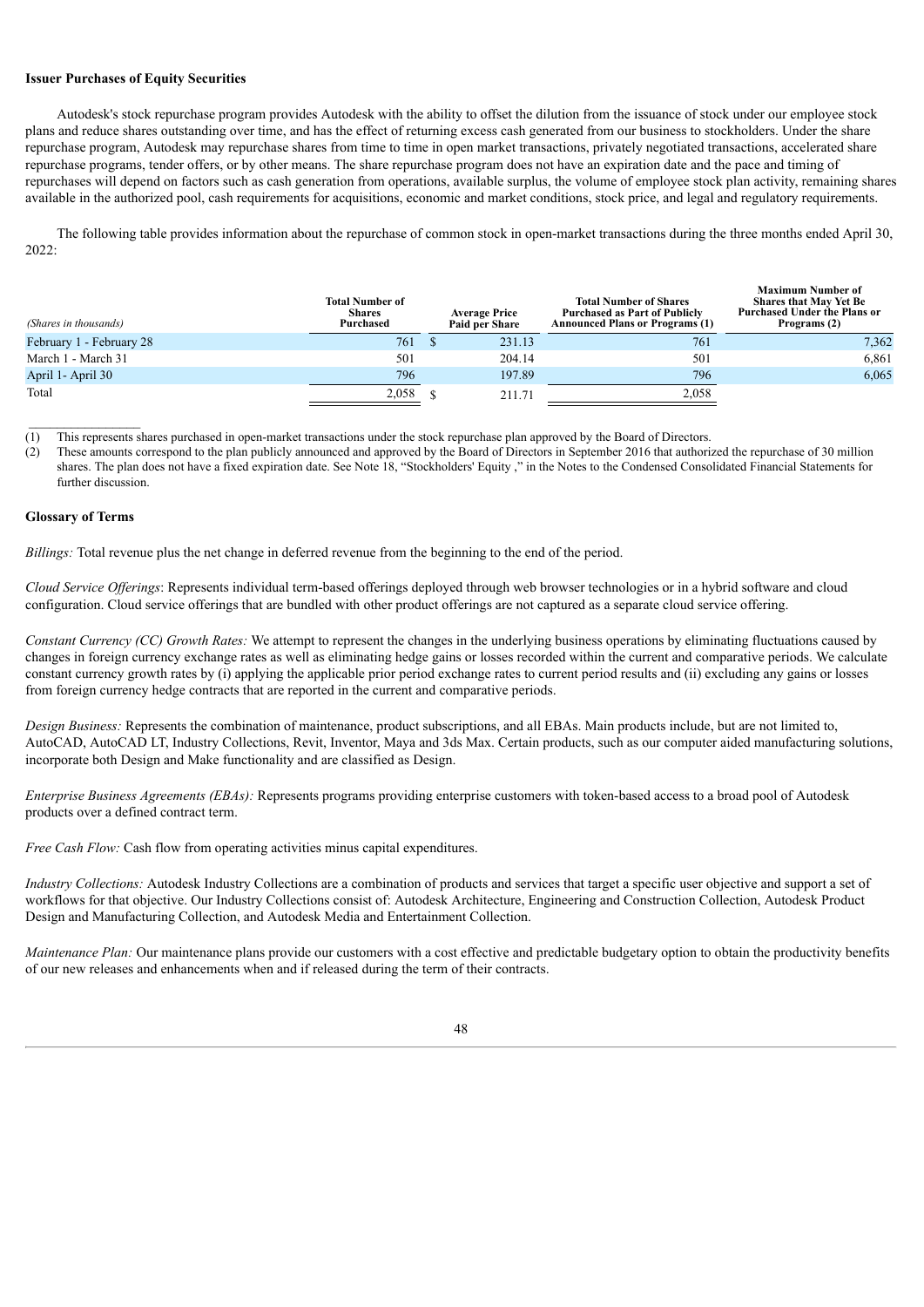Under our maintenance plans, customers are eligible to receive unspecified upgrades when and if available, and technical support. We recognize maintenance revenue over the term of the agreements, generally one year.

*Make Business:* Represents certain cloud-based product subscriptions. Main products include, but are not limited to, Assemble, Autodesk Build, BuildingConnected, Fusion 360 and ShotGrid. Certain products, such as Fusion 360, incorporate both Design and Make functionality and are classified as Make.

*Net Revenue Retention Rate (NR3):* Measures the year-over-year change in Recurring Revenue for the population of customers that existed one year ago ("base customers"). Net revenue retention rate is calculated by dividing the current quarter Recurring Revenue related to base customers by the total corresponding quarter Recurring Revenue from one year ago. Recurring Revenue is based on USD reported revenue, and fluctuations caused by changes in foreign currency exchange rates and hedge gains or losses have not been eliminated. Recurring Revenue related to acquired companies, one year after acquisition, has been captured as existing customers until such data conforms to the calculation methodology. This may cause variability in the comparison.

*Other Revenue:* Consists of revenue from consulting, training, and other products and services, and is recognized as the products are delivered and services are performed.

*Product Subscription:* Provides customers a flexible, cost-effective way to access and manage 3D design, engineering, and entertainment software tools. Our product subscriptions currently represent a hybrid of desktop and cloud functionality, which provides a device-independent, collaborative design workflow for designers and their stakeholders.

*Recurring Revenue:* Consists of the revenue for the period from our traditional maintenance plans, our subscription plan offerings, and certain Other revenue. It excludes subscription revenue related to third-party products. Recurring revenue acquired with the acquisition of a business is captured when total subscriptions are captured in our systems and may cause variability in the comparison of this calculation.

*Remaining Performance Obligations (RPO):* The sum of total short-term, long-term, and unbilled deferred revenue. Current remaining performance obligations is the amount of revenue we expect to recognize in the next twelve months.

*Spend*: The sum of cost of revenue and operating expenses.

*Subscription Plan:* Comprises our term-based product subscriptions, cloud service offerings, and EBAs. Subscriptions represent a combined hybrid offering of desktop software and cloud functionality which provides a device-independent, collaborative design workflow for designers and their stakeholders. With subscription, customers can use our software anytime, anywhere, and get access to the latest updates to previous versions.

*Subscription Revenue:* Includes our cloud-enabled term-based product subscriptions, cloud service offerings, and flexible EBAs.

*Unbilled Deferred Revenue:* Unbilled deferred revenue represents contractually stated or committed orders under early renewal and multi-year billing plans for subscription, services, and maintenance for which the associated deferred revenue has not been recognized. Under FASB Accounting Standards Codification ("ASC") Topic 606, unbilled deferred revenue is not included as a receivable or deferred revenue on our Condensed Consolidated Balance Sheet.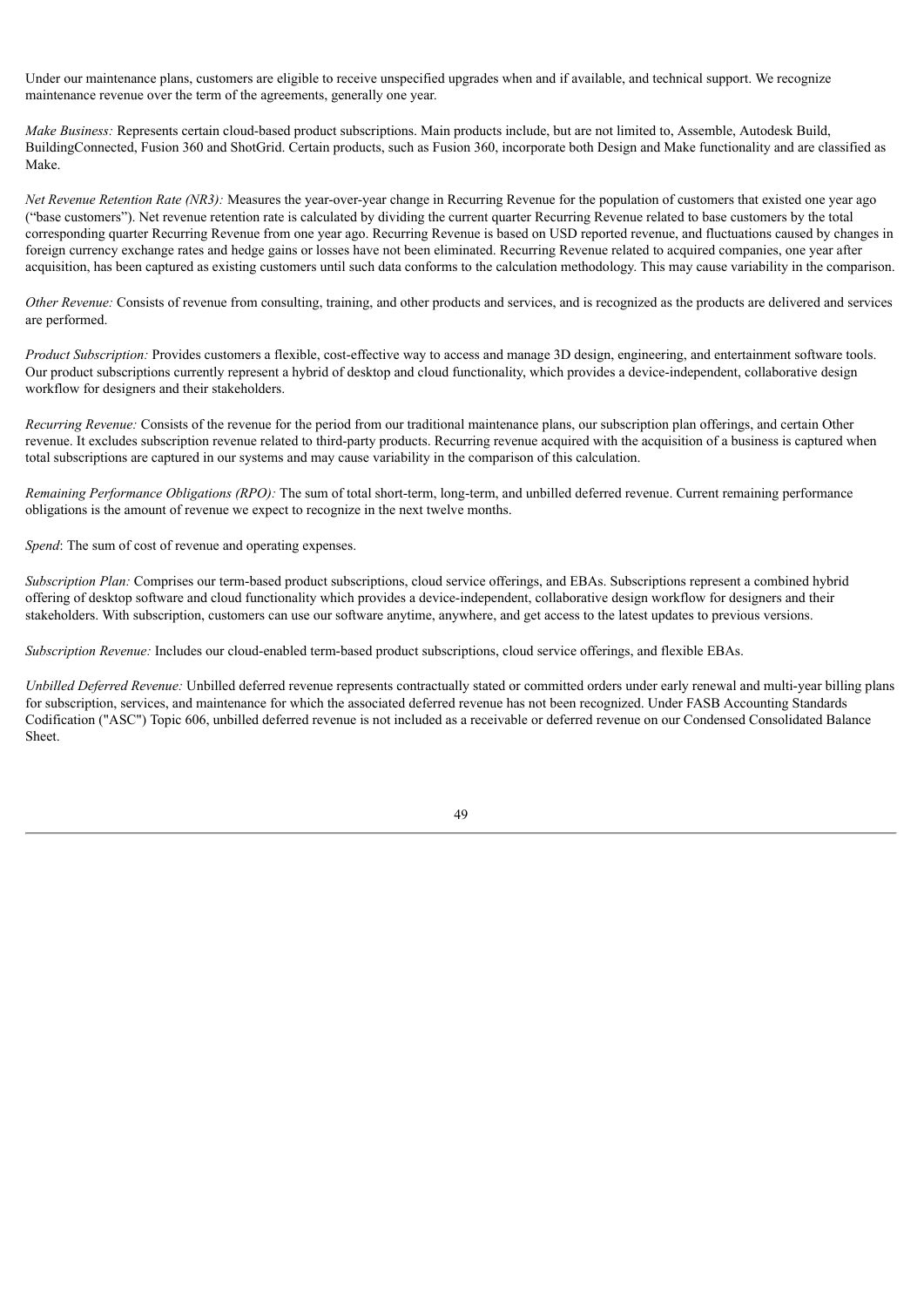## **ITEM 3. QUANTITATIVE AND QUALITATIVE DISCLOSURES ABOUT MARKET RISK**

# **Foreign Currency Exchange Risk**

Our revenue, earnings, cash flows, receivables, and payables are subject to fluctuations due to changes in foreign currency exchange rates. Our risk management strategy utilizes foreign currency contracts to manage our exposure to foreign currency volatility that exists as part of our ongoing business operations. We utilize cash flow hedge contracts to reduce the exchange rate impact on a portion of the net revenue or operating expense of certain anticipated transactions. In addition, we use balance sheet hedge contracts to reduce the exchange rate risk associated primarily with foreign currency denominated receivables and payables. As of April 30, 2022, and January 31, 2022, we had open cash flow and balance sheet hedge contracts with future settlements generally within one to 12 months. Contracts were primarily denominated in euros, Japanese yen, British pounds, Canadian dollars, Australian dollars, Singapore dollars, Swiss francs, Swedish krona, and Czech koruna. We do not enter into foreign exchange derivative instruments for trading or speculative purposes.

Our option and foreign exchange forward contracts outstanding as of the respective period-ends are summarized in U.S. dollar equivalents as follows (in millions):

|                           | April 30, 2022         |                   | <b>January 31, 2022</b> |                   |  |
|---------------------------|------------------------|-------------------|-------------------------|-------------------|--|
|                           | <b>Notional Amount</b> | <b>Fair Value</b> | <b>Notional Amount</b>  | <b>Fair Value</b> |  |
| <b>Forward Contracts:</b> |                        |                   |                         |                   |  |
| Purchased                 | \$<br>614              | (20)              | 852                     | (10)              |  |
| Sold                      | 1,257                  | 27                | 1,612                   |                   |  |
| <b>Option Contracts:</b>  |                        |                   |                         |                   |  |
| Purchased                 | 1,165                  | 71                | 1,273                   | 18                |  |
| Sold                      | 1,209                  | (5)               | 1,322                   | (8)               |  |

We use foreign currency contracts to reduce the exchange rate impact on the net revenue and operating expenses of certain anticipated transactions. A sensitivity analysis performed on our hedging portfolio as of April 30, 2022, indicated that a hypothetical 10% appreciation of the U.S. dollar from its value at April 30, 2022, and January 31, 2022, would increase the fair value of our foreign currency contracts by \$240 million and \$218 million, respectively. A hypothetical 10% depreciation of the dollar from its value at April 30, 2022, and January 31, 2022, would decrease the fair value of our foreign currency contracts by \$84 million and \$138 million, respectively.

# **Interest Rate Risk**

Interest rate movements affect both the interest income we earn on our short-term investments and the market value of certain longer-term securities. At April 30, 2022, we had \$790 million of cash equivalents and marketable securities, including \$67 million classified as short-term marketable securities. If interest rates were to move up or down by 50 or 100 basis points over a 12-month period, the market value change of these securities would not have a material impact on our results of operations.

### **Other Market Risk**

From time to time, we make direct investments in privately held companies. Privately held company investments generally are considered inherently risky. The technologies and products these companies have under development are typically in the early stages and may never materialize, which could result in a loss of all or a substantial part of our initial investment in these companies. The evaluation of privately held companies is based on information that we request from these companies, which is not subject to the same disclosure regulations as U.S. publicly traded companies, and as such, the basis for these evaluations is subject to the timing and accuracy of the data received from these companies. See Note 5, "Financial Instruments," in the Notes to Condensed Consolidated Financial Statements for further discussion regarding these strategic investments.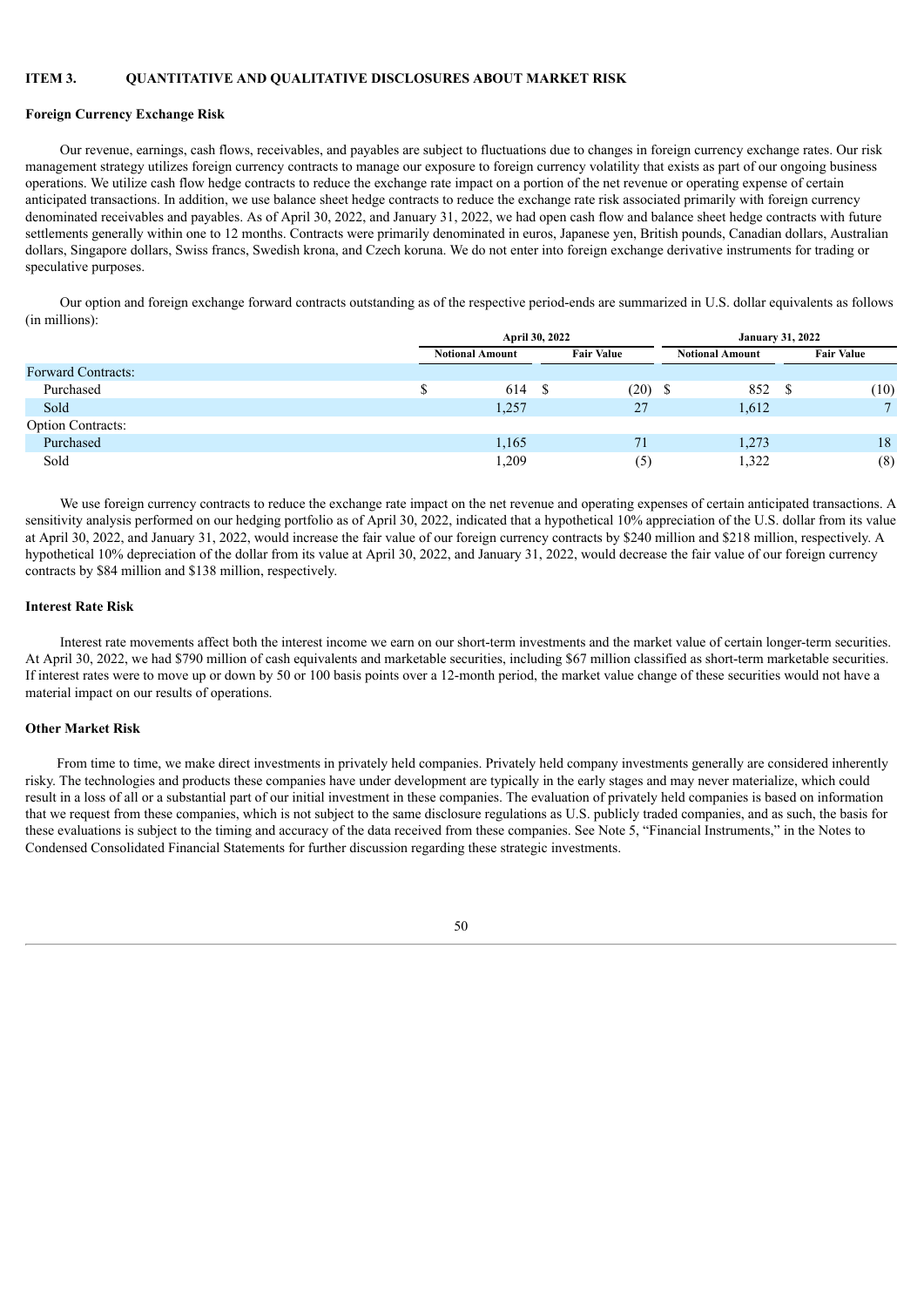### **ITEM 4. CONTROLS AND PROCEDURES**

### **Evaluation of Disclosure Controls and Procedures**

We maintain "disclosure controls and procedures," as defined in Rule 13a-15(e) and 15d-15(e) under the Securities Exchange Act of 1934, as amended (the "Exchange Act"). Our disclosure controls and procedures are designed to ensure that information required to be disclosed in our Exchange Act reports is (i) recorded, processed, summarized, and reported within the time periods specified in the rules of the Securities and Exchange Commission, and (ii) accumulated and communicated to Autodesk management, including our CEO and CFO, to allow timely decisions regarding required disclosure. We conducted an evaluation, under the supervision and with the participation of our CEO and CFO, of the effectiveness of the design and operation of our disclosure controls and procedures as of the end of the period covered by this Quarterly Report on Form 10-Q. Based upon this evaluation, our CEO and CFO have concluded that our disclosure controls and procedures were effective to meet the objective for which they were designed and operated at the reasonable assurance level.

Our disclosure controls and procedures include components of our internal control over financial reporting. Our management, including our CEO and CFO, does not expect that our disclosure controls and procedures or our internal control over financial reporting will necessarily prevent all errors and all fraud. A control system, no matter how well conceived and operated, can provide only reasonable, not absolute, assurance that the objectives of the control system are met. Further, the design of a control system must reflect the fact that there are resource constraints, and the benefits of controls must be considered relative to their costs. Because of the inherent limitations in all control systems, no evaluation of controls can provide absolute assurance that all control issues and instances of fraud, if any, within Autodesk have been detected.

### **Changes in Internal Control Over Financial Reporting**

There were no changes in our internal control over financial reporting (as such term is defined in Rules 13a-15(f) and 15d-15(f) under the Exchange Act) during the three months ended April 30, 2022, that have materially affected, or are reasonably likely to materially affect, our internal control over financial reporting.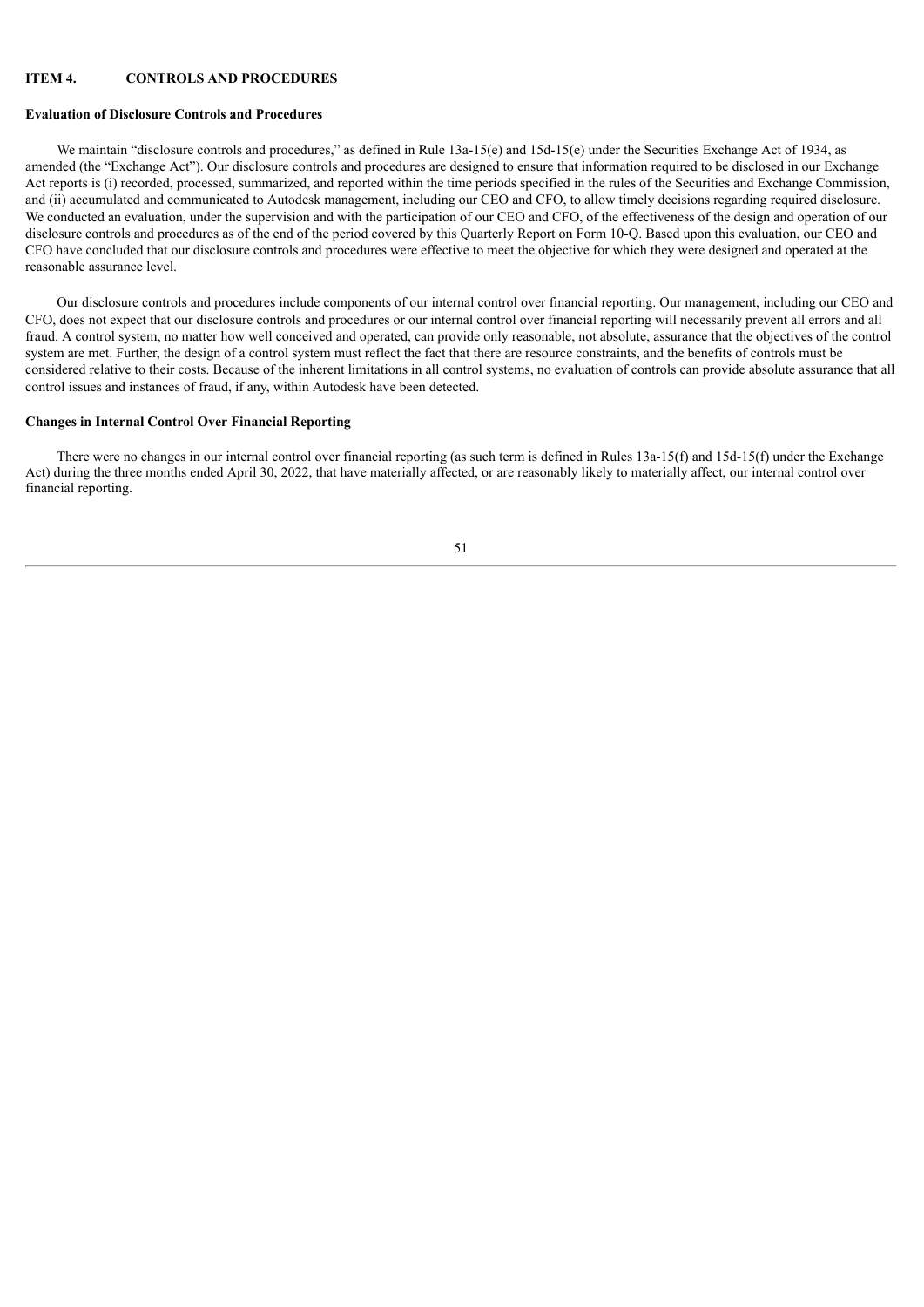## **PART II. OTHER INFORMATION**

# **ITEM 1. LEGAL PROCEEDINGS**

We are involved in a variety of claims, suits, investigations, inquiries and proceedings in the normal course of business activities including claims of alleged infringement of intellectual property rights, commercial, employment, tax, prosecution of unauthorized use, business practices, and other matters. In our opinion, resolution of pending matters is not expected to have a material adverse impact on our consolidated results of operations, cash flows, or financial position. Given the unpredictable nature of legal proceedings, there is a reasonable possibility that an unfavorable resolution of one or more such proceedings could in the future materially affect our results of operations, cash flows, or financial position in a particular period; however, based on the information known by us as of the date of this filing and the rules and regulations applicable to the preparation of our financial statements, any such amount is either immaterial or it is not possible to provide an estimated amount of any such potential loss.

### **ITEM 1A. RISK FACTORS**

We operate in a rapidly changing environment that involves significant risks, a number of which are beyond our control. In addition to the other information contained in this Form 10-Q, the following discussion highlights some of these risks and the possible impact of these factors on our business, financial condition, and future results of operations. If any of the following risks actually occur, our business, financial condition, or results of operations may be adversely impacted, causing the trading price of our common stock to decline. In addition, these risks and uncertainties may impact the forwardlooking statements described elsewhere in this Form 10-Q and in the documents incorporated herein by reference. They could affect our actual results of operations, causing them to differ materially from those expressed in forward-looking statements.

# *Summary of Risk Factors*

Our business is subject to numerous risks and uncertainties that you should consider before investing in our securities. These risks are described more fully below and include, but are not limited to, risks relating to the following:

- Our strategy to develop and introduce new products and services, exposing us to risks such as limited customer acceptance, costs related to product defects, and large expenditures.
- The effects of the COVID-19 pandemic and related public health measures.
- Global economic and political conditions.
- Costs and challenges associated with strategic acquisitions and investments.
- Dependency on international revenue and operations, exposing us to significant international regulatory, economic, intellectual property, collections, currency exchange rate, taxation, political, and other risks.
- Inability to predict subscription renewal rates and their impact on our future revenue and operating results.
- Existing and increased competition and rapidly evolving technological changes.
- Fluctuation of our financial results, key metrics and other operating metrics.
- Deriving a substantial portion of our net revenue from a small number of solutions, including our AutoCAD-based software products and collections.
- Any failure to successfully execute and manage initiatives to realign or introduce new business and sales initiatives.
- Net revenue, billings, earnings, cash flow, or subscriptions shortfalls or volatility of the market causing the market price of our stock to decline.
- Social and ethical issues relating to the use of artificial intelligence in our offerings.
- Security incidents compromising the integrity of our or our customers' offerings, services, data, or intellectual property.
- Reliance on third parties to provide us with a number of operational and technical services as well as software.
- Our highly complex software, which may contain undetected errors, defects, or vulnerabilities.
- Increasing regulatory focus on privacy issues and expanding laws.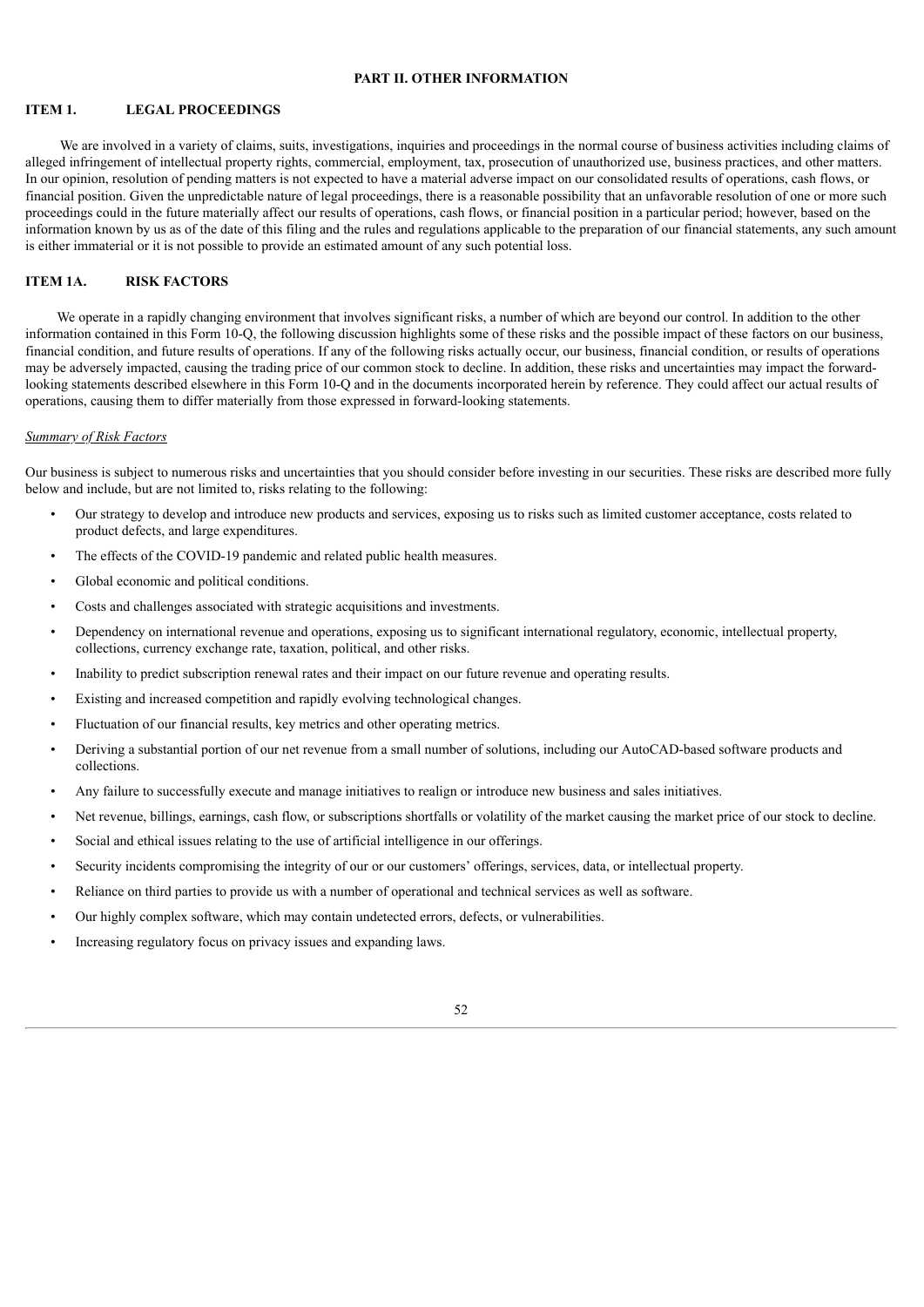- Governmental export and import controls that could impair our ability to compete in international markets or subject us to liability if we violate the controls.
- Protection of our intellectual property rights and intellectual property infringement claims from others.
- The government procurement process.
- Fluctuations in currency exchange rates.
- Our debt service obligations.
- Our investment portfolio consisting of a variety of investment vehicles that are subject to interest rate trends, market volatility, and other economic factors.

# *Risks Relating to Our Business and Strategy*

Our strategy to develop and introduce new products and services exposes us to risks such as limited customer acceptance, costs related to product defects, *and large expenditures, each of which may result in no additional net revenue or decreased net revenue.*

The software industry is characterized by rapid technological changes as well as changes in customer requirements and preferences. In recent years, the industry has undergone a transition from developing and selling perpetual licenses and on-premises products to subscriptions and cloud-enabled technologies. Customers are also reconsidering how they purchase software products, which requires us to constantly evaluate our business model and strategy. In response, we are focused on providing solutions to enable our customers to be more agile and collaborative on their projects. We devote significant resources to the development of new technologies. In addition, we frequently introduce new business models or methods that require a considerable investment of technical and financial resources, such as our introduction of flexible subscription and service offerings and our transition of multi-subscription plans to named-user plans. It is uncertain whether these strategies, including our product and pricing changes, will accurately reflect customer demand or be successful, or whether we will be able to develop the necessary infrastructure and business models more quickly than our competitors. We make such investments through further development and enhancement of our existing products and services, as well as through acquisitions. Such investments may not result in sufficient revenue generation to justify their costs and could result in decreased net revenue or profitability. If we are not able to meet customer requirements, either with respect to our software or the manner in which we provide such products, or if we are not able to adapt our business model to meet our customers' requirements, our business, financial condition, or results of operations may be adversely impacted.

In particular, a critical component of our growth strategy is to have customers of our AutoCAD and AutoCAD LT products, as well as other individual Autodesk products, expand their portfolios to include our other offerings and cloud-based functionality, and we are taking steps to accelerate this migration. At times, sales of our AutoCAD and AutoCAD LT or individual Autodesk flagship products have decreased without a corresponding increase in Industry Collections or cloud-based functionality revenue, or without purchases of customer seats to our Industry Collections. Should this continue, our results of operations will be adversely affected.

Our executive management team must continuously act quickly and with vision, given the rapidly changing customer expectations and technology advancements inherent in the software industry, the extensive and complex efforts required to create useful and widely accepted products, and the rapid evolution of cloud computing, mobile devices, new computing platforms, and other technologies, such as consumer products. Although we have articulated a strategy that we believe will fulfill these challenges, if we fail to execute properly on that strategy or adapt the strategy as market conditions evolve, we may fail to meet our customers' expectations, be unable to compete with our competitors' products and technology, and lose the confidence of our channel partners and employees. This in turn could adversely affect our business and financial performance.

### The effects of the COVID-19 pandemic and related public health measures have affected how we and our customers are operating our respective *businesses, and the extent of the impact on our business and results of operations remains uncertain*.

We are continuing to conduct business during the COVID-19 pandemic with substantial modifications to employee travel and work locations, as well as virtualization, postponement, or cancellation of certain sales and marketing events, among other changes. We have observed other companies as well as governments taking precautionary measures to address COVID-19. While government authorities in some geographies are removing COVID-19 related business operations restrictions, we continue to actively monitor the situation and may take further actions to alter our business operations as may be required by federal, state, or local authorities, or that we determine are in the best interests of our employees, customers, partners, suppliers, and stockholders, including in response to outbreaks and variants. The extent of the impact of any such

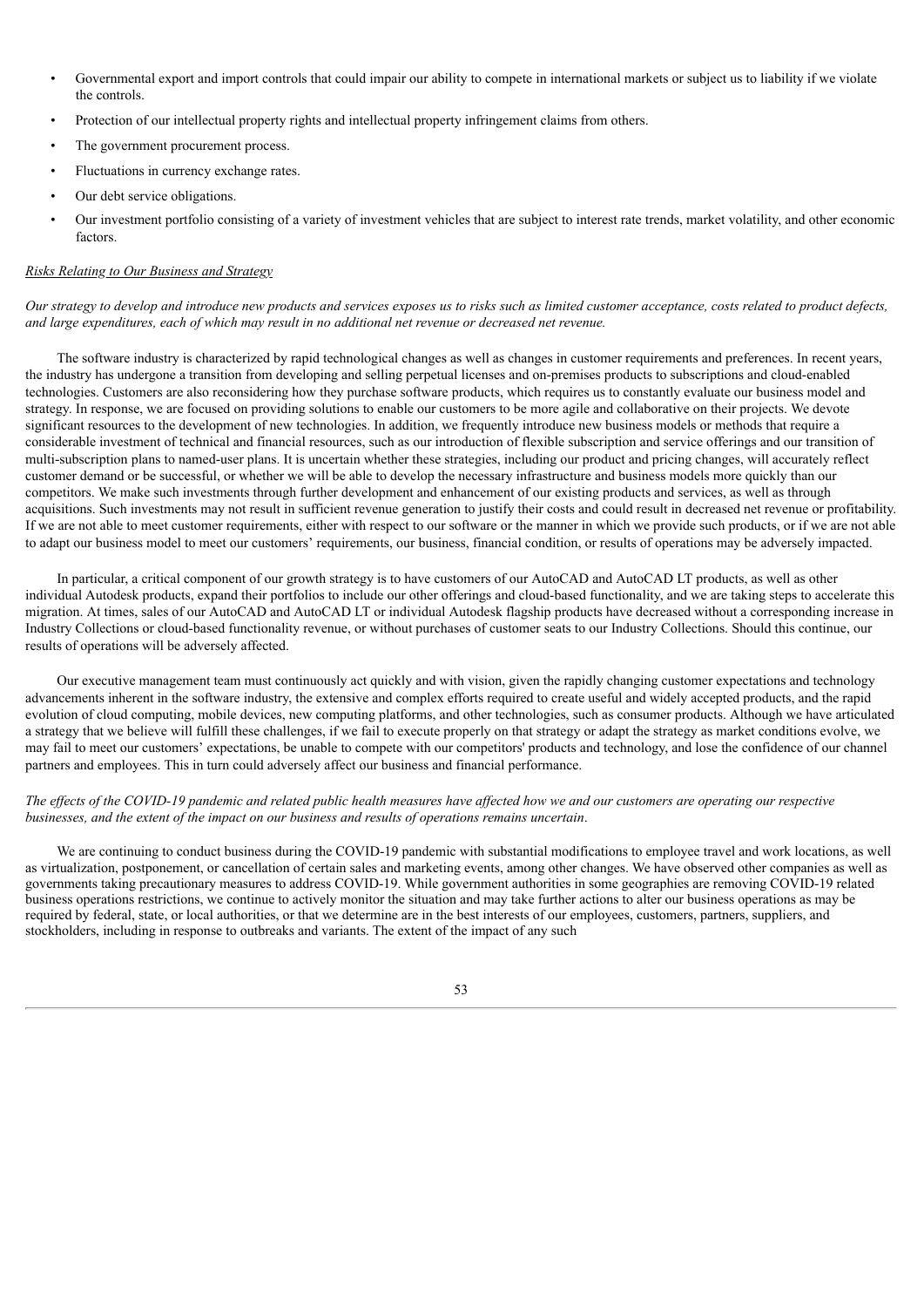modifications on our business, including the effects on our customers and prospects, and on our financial results, remains uncertain.

We will continue to invest in critical areas such as research and development, construction, and digitizing the company to support our future success as we come out of the pandemic. If we are not able to successfully manage our spending and investment, it could have a material adverse effect on our cash balances, business, and results of operations.

Although recent vaccine approvals and rollouts have raised hopes of a turnaround in the COVID-19 pandemic, renewed waves and new variants as well as delays in vaccinations pose risks to recovery and our outlook. In addition, global economic and political conditions described elsewhere in this Risk Factor section, including supply chain disruption and resulting inflationary pressures, a global labor shortage, and the ebb and flow of COVID-19, including in specific geographies, the war in Ukraine, and foreign exchange rate fluctuations may impact our outlook. Growth may slow if virus outbreaks (including from new variants) prove difficult to contain, infections and deaths mount rapidly before vaccines are widely available, and social distancing measures and/or lockdowns return and are more stringent than anticipated. Moreover, if economic policy support is insufficient or withdrawn before full economic recovery, bankruptcies of viable but illiquid companies could mount, leading to further or renewed employment and income losses and a more protracted recovery. Together, these uncertainties and risks could have a material adverse impact on our financial condition, business and results of operations.

### *Global economic and political conditions may further impact our industries, business, and financial results.*

Our overall performance depends largely upon domestic and worldwide economic and political conditions. The United States and other countries' economies have experienced cyclical downturns, in which economic activity was impacted by falling demand for a variety of goods and services, restricted credit, poor liquidity, decreased government spending, reduced corporate profitability, volatility in credit, equity, and foreign exchange markets, bankruptcies, and overall uncertainty. These economic conditions can occur abruptly. For example, current geopolitical and global macro-economic challenges and the coronavirus (COVID-19) pandemic have caused uncertainty in the global economy, and an economic downturn or recession in the United States or in other countries may occur or has already occurred and may continue. The extent to which these challenges will impact our financial condition or results of operations is still uncertain and will continue to depend on developments such as the impact of these challenges on our customers, vendors, distributors, and resellers, such as the supply chain disruption and resulting inflationary pressures and global labor shortage that we have seen recently, as well as other factors; the ebb and flow of COVID-19, including in specific geographies and as a result of outbreaks and variants; actions taken by governments, businesses, and consumers in response to these challenges; speed and timing of economic recovery, including in specific geographies; speed of rollout of COVID-19 vaccines, lifting of restrictions on movement, and normalization of full-time return to work and social events; our billings and renewal rates, including new business close rates, rate of multi-year contracts, pace of closing larger transactions, and new unit volume growth; the war in Ukraine; foreign exchange rate fluctuations; and the effect of these challenges on margins and cash flow. All of these factors continue to evolve and remain uncertain at this time, and some of these factors are not within our control. Due to our subscription-based business model, the effect of COVID-19 may not be fully reflected in our results of operations until future periods, if at all. If economic growth in countries where we do business slows or if such countries experience further economic recessions, customers may delay or reduce technology purchases, which we have seen recently in certain countries including China. Our customers include government entities, including the U.S. federal government, and if spending cuts impede the ability of governments to purchase our products and services, our revenue could decline. In addition, a number of our customers rely, directly and indirectly, on government spending.

As described elsewhere in these risk factors, we are dependent on international revenue and operations and are subject to related risks of conducting business globally. Trends toward nationalism and protectionism and the weakening or dissolution of international trade pacts may increase the cost of, or otherwise interfere with, conducting business. These trends have increased political and economic unpredictability globally and may increase the volatility of global financial markets, and the impact of such developments on the global economy remains uncertain. Political instability or adverse political developments in any of the countries in which we do business could harm our business, results of operations, and financial condition. A financial sector credit crisis could impair credit availability and the financial stability of our customers, including our distribution partners and channels. A disruption in the financial markets may also have an effect on our derivative counter-parties and could also impair our banking partners, on which we rely for operating cash management. War, including the significant military action against Ukraine launched by Russia and any related political or economic responses and counter-responses or otherwise by various global actors or the general effect on the global economy, could also affect our business. Any of these events could harm our business, results of operations, and financial condition.

### Our business could be adversely impacted by the costs and challenges associated with strategic acquisitions and investments.

We regularly acquire or invest in businesses, software solutions, and technologies that are complementary to our business through acquisitions, strategic alliances, or equity or debt investments, including several transactions in fiscal 2022 and the first fiscal quarter in fiscal 2023. The risks associated with such acquisitions include the difficulty of integrating solutions,

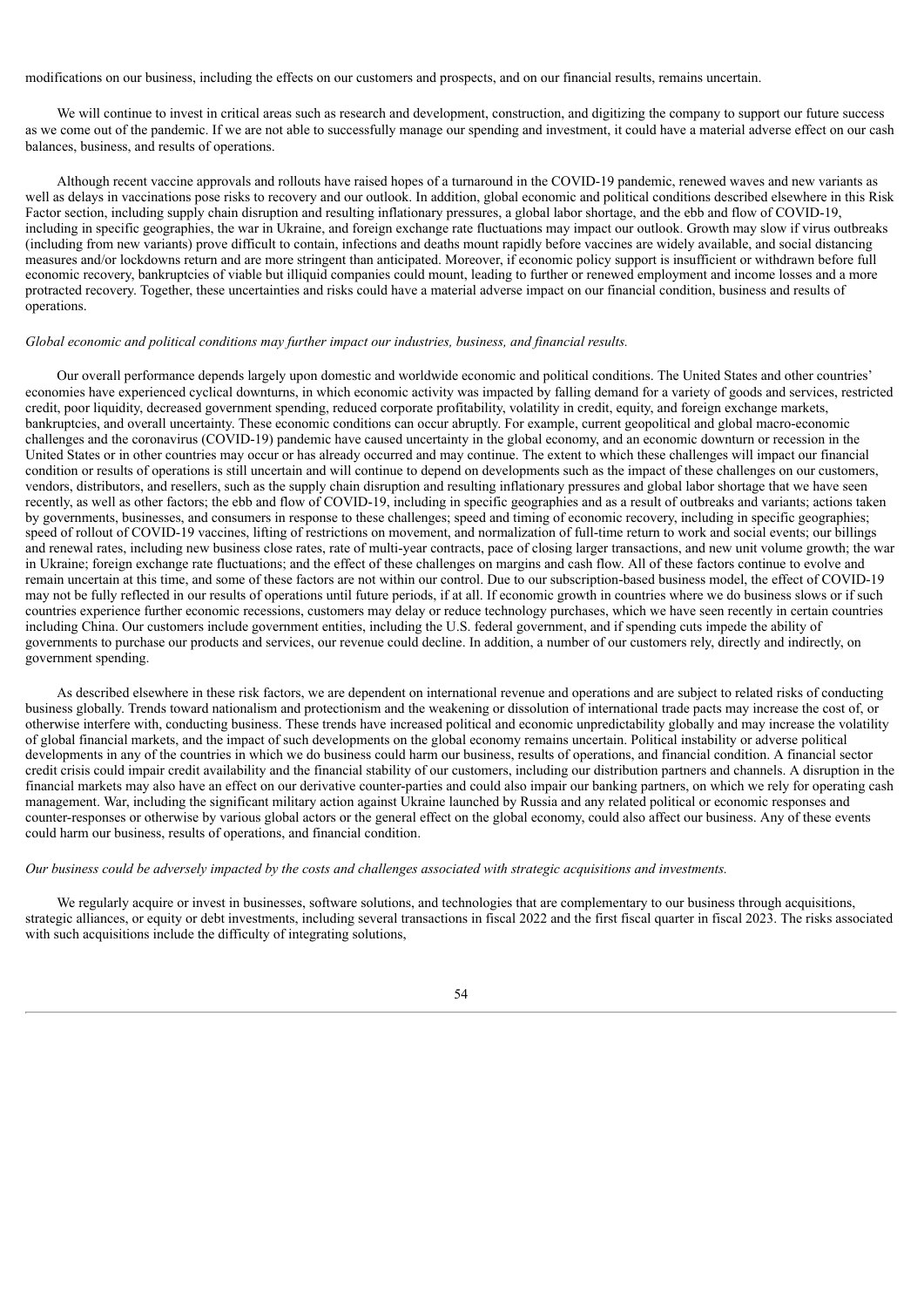operations, and personnel; inheriting liabilities such as intellectual property infringement claims; failure to realize anticipated revenue and cost projections and expected synergies; the requirement to test and assimilate the internal control processes of the acquired business in accordance with the requirements of Section 404 of the Sarbanes-Oxley Act of 2002; and diversion of management's time and attention. In addition, such acquisitions and investments involve other risks such as:

- the inability to retain customers, key employees, vendors, distributors, business partners, and other entities associated with the acquired business;
- the potential that due diligence of the acquired business or solution does not identify significant problems;
- exposure to litigation or other claims in connection with, or inheritance of claims or litigation risk as a result of, an acquisition, including claims from terminated employees, customers, or other third parties;
- the potential for incompatible business cultures;
- significantly higher than anticipated transaction or integration-related costs;
- potential additional exposure to economic, tax, currency, political, legal, and regulatory risks associated with specific countries; and
- the potential impact on relationships with existing customers, vendors, and distributors as business partners as a result of acquiring another business.

We may not be successful in overcoming such risks, and such acquisitions and investments may negatively impact our business. In addition, if we do not complete an announced acquisition transaction or integrate an acquired business successfully and in a timely manner, we may not realize the benefits of the acquisition to the extent anticipated. Acquisitions and investments have in the past and may in the future contribute to fluctuations in our quarterly financial results. These fluctuations could arise from transaction-related costs and charges associated with eliminating redundant expenses or write-offs of impaired assets recorded in connection with acquisitions and investments, and could negatively impact our financial results.

# We are dependent on international revenue and operations, exposing us to significant international regulatory, economic, intellectual property, collections, *currency exchange rate, taxation, political, and other risks, which could adversely impact our financial results.*

International net revenue represented 66% and 67% of our net revenue for the three months ended April 30, 2022 and 2021, respectively. Our international revenue, some of which comes from emerging economies, is subject to economic and political conditions in foreign markets, including those resulting from economic and political conditions in the United States, as well as country-specific conditions related to COVID-19, such as varied speed of recovery in different geographies. For example, we have recently seen a deceleration in growth in certain geographies including China. Our total revenue is also impacted by the relative geographical and country mix of our revenue over time. Our dependency on international revenue makes us much more exposed to global economic and political trends, which can negatively impact our financial results even if our results in the United States are strong for a particular period.

We anticipate that our international operations will continue to account for a significant portion of our net revenue and, as we expand our international development, sales, and marketing expertise, will provide significant support to our overall efforts in countries outside of the United States. Risks inherent in our international operations include:

- economic volatility;
- tariffs, quotas, and other trade barriers and restrictions, including any political or economic responses and counter-responses or otherwise by various global actors to the significant military action against Ukraine launched by Russia;
- fluctuating currency exchange rates, including devaluations, currency controls, and inflation, and risks related to any hedging activities we undertake;
- changes in regulatory requirements and practices;
- delays resulting from difficulty in obtaining export licenses for certain technology;
- different purchase patterns as compared to the developed world;
- operating in locations with a higher incidence of corruption and fraudulent business practices, particularly in emerging economies;
- compliance with the U.S. Foreign Corrupt Practices Act, the U.K. Bribery Act, and other anti-corruption laws;
- difficulties in staffing and managing foreign sales and development operations;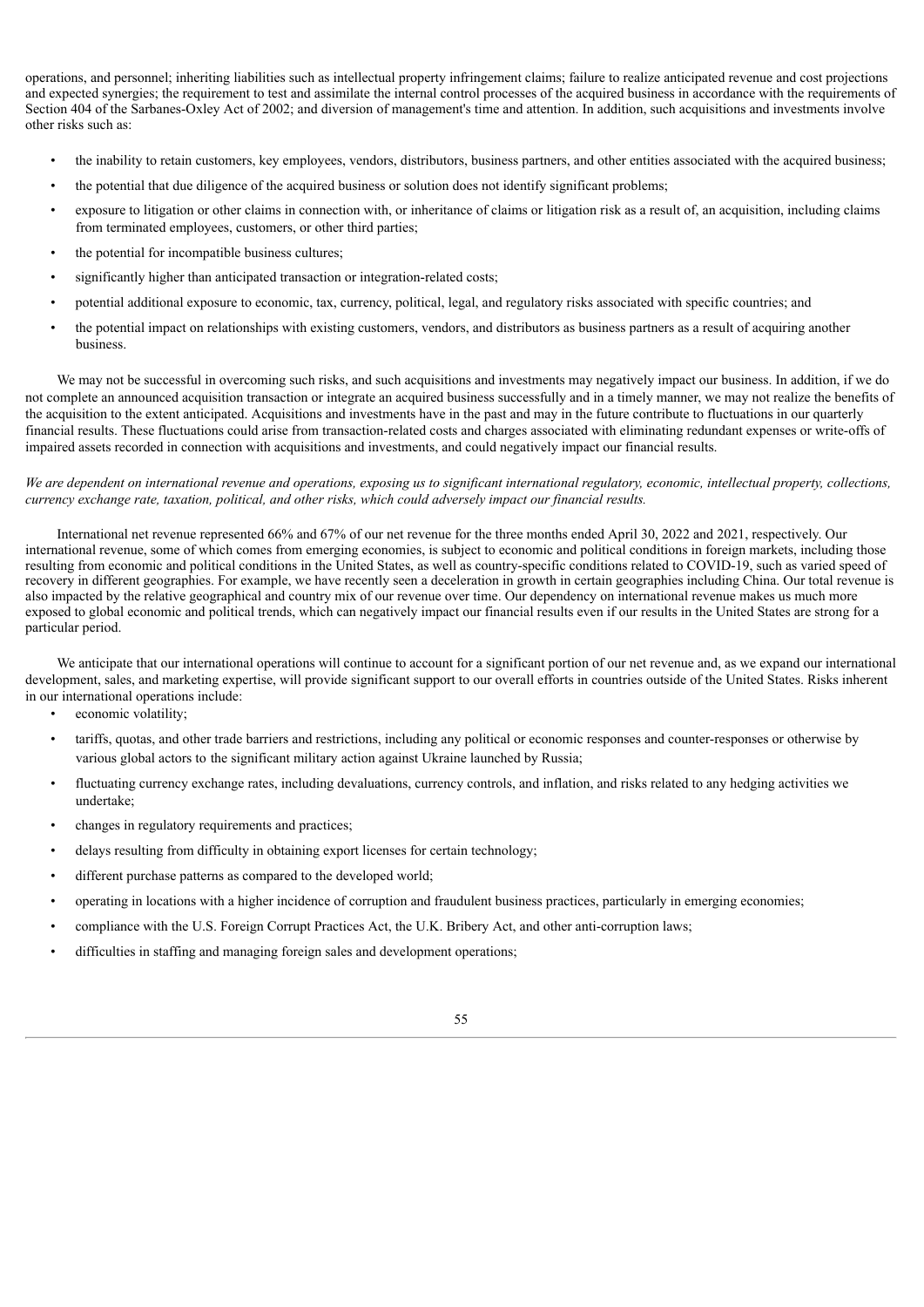- local competition;
- longer collection cycles for accounts receivable;
- U.S. and foreign tax law changes and the complexities of tax reporting;
- laws regarding the free flow of data across international borders and management of and access to data and public networks;
- possible future limitations upon foreign-owned businesses;
- increased financial accounting and reporting burdens and complexities;
- inadequate local infrastructure;
- greater difficulty in protecting intellectual property;
- software piracy; and
- other factors beyond our control, including popular uprisings, terrorism, war (including the significant military action against Ukraine launched by Russia and any related political or economic responses and counter-responses or otherwise by various global actors or the general effect on the global economy), natural disasters, and diseases and pandemics, such as COVID-19.

Some of our business partners also have international operations and are subject to the risks described above.

The application of the Trade and Cooperation Agreement between the European Union, the European Atomic Energy Community, and the United Kingdom signed in December 2020 (the "TCA"), which took effect January 1, 2021, could have adverse tax, tax treaty, banking, operational, legal, regulatory, or other impacts on our businesses in the region. The withdrawal could also, among other potential outcomes, create currency volatility; disrupt the free movement of goods, services, and people between the United Kingdom and the European Union; and significantly disrupt trade between the United Kingdom and the European Union and other parties. Uncertainty around these and related issues could lead to adverse effects on the United Kingdom economy, the European Union economies, and the other economies in which we operate.

In addition, in recent years, the United States has instituted or proposed changes to foreign trade policy, including the negotiation or termination of trade agreements, the imposition of tariffs on products imported from certain countries, economic sanctions on individuals, corporations, or countries, and other government regulations affecting trade between the United States and other countries in which we do business. More recently, the United States and other global actors have imposed sanctions as a result of the significant military action against Ukraine launched by Russia. New or increased tariffs and other changes in U.S. trade policy, including new sanctions, could trigger retaliatory actions by affected countries, including Russia. In addition, certain foreign governments, including the Chinese government, have instituted or considered imposing trade sanctions on certain U.S.-manufactured goods. The escalation of protectionist or retaliatory trade measures in either the United States or any other countries in which we do business, such as announcing sanctions, a change in tariff structures, export compliance, or other trade policies, may increase the cost of, or otherwise interfere with, the conduct of our business, and could have a material adverse effect on our operations and business outlook.

Furthermore, in response to the Russian invasion of Ukraine, effective early March 2022 we suspended all new and renewal business in Russia. Our revenue in both the first fiscal quarter of 2022 and in the fiscal year ended 2022 generated in Russia was less than 2% of total revenue for the respective period. We continue to evaluate our business operations there, including whether and how to support existing customers.

Even if we are able to successfully manage the risks of international operations, our business may be adversely affected if our business partners are not able to successfully manage these risks.

### We may not be able to predict subscription renewal rates and their impact on our future revenue and operating results.

Our customers are not obligated to renew their subscriptions for our offerings, and they may elect not to renew, upgrade, or expand their subscriptions. We cannot assure renewal rates or the mix of subscriptions renewals. Customer renewal rates may decline or fluctuate due to a number of factors, including offering pricing; competitive offerings; customer satisfaction; and reductions in customer spending levels, customer activity, or number of users due to economic downturns, including as a result of the current COVID-19 pandemic, or financial markets uncertainty. If our customers do not renew their subscriptions or if they renew on less favorable terms, our revenues may decline.

*Existing and increased competition and rapidly evolving technological changes may reduce our revenue and profits.*

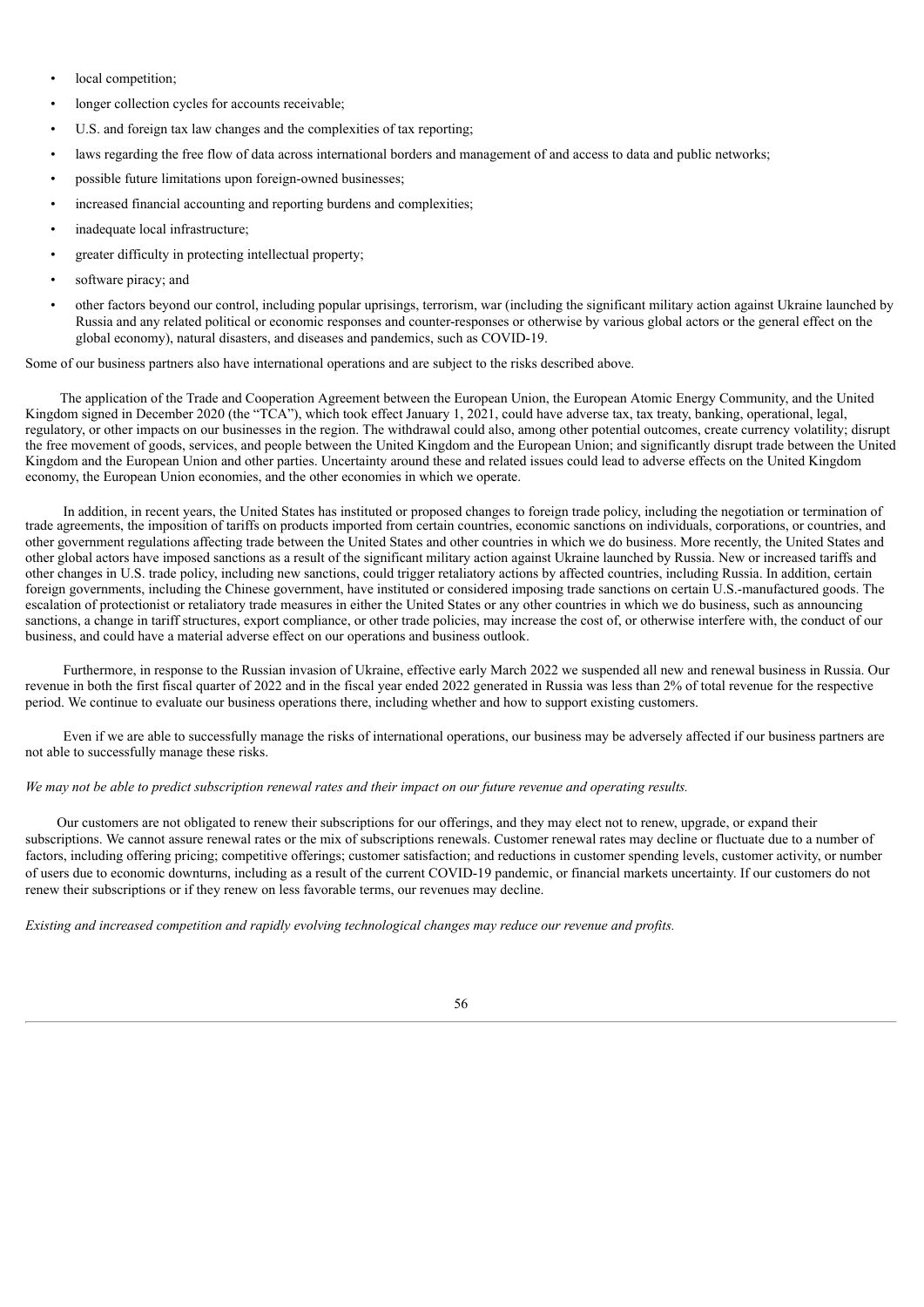The software industry has limited barriers to entry, and the availability of computing devices with continually expanding performance at progressively lower prices contributes to the ease of market entry. The industry has undergone a transition from developing and selling perpetual licenses and onpremises products to subscriptions and cloud-enabled technologies. This shift further lowers barriers to entry and poses a disruptive challenge to established software companies. The markets in which we operate are characterized by vigorous competition, both by entrants with innovative technologies and by consolidation of companies with complementary offerings and technologies. Some of our competitors have greater financial, technical, sales and marketing, and other resources. Furthermore, a reduction in the number and availability of compatible third-party applications or our inability to rapidly adapt to technological and customer preference changes, including those related to cloud computing, mobile devices, and new computing platforms, may adversely affect the sale of our solutions. Because of these and other factors, competitive conditions in the industry are likely to intensify in the future. Increased competition could result in price reductions, reduced net revenue and profit margins, and loss of market share, any of which would likely harm our business.

## Our financial results, key metrics, and other operating metrics fluctuate within each quarter and from quarter to quarter, making our future revenue and *financial results dif icult to predict.*

Our quarterly financial results, key metrics, and other operating metrics have fluctuated in the past and will continue to do so in the future. These fluctuations could cause our stock price to change significantly or experience declines. We also provide investors with quarterly and annual financial forward-looking guidance that could prove to be inaccurate as a result of these fluctuations. In addition to the other risks described in these risk factors, some of the factors that could cause our financial results, key metrics, and other operating metrics to fluctuate include:

- *•* general market, economic, business, and political conditions in Europe, APAC, and emerging economies, including from an economic downturn or recession in the United States or other countries;
- failure to produce sufficient revenue, billings, subscription, profitability, and cash flow growth, including as a result of the COVID-19 pandemic;
- failure to accurately predict the impact of acquired businesses or to identify and realize the anticipated benefits of acquisitions, and successfully integrate such acquired businesses and technologies;
- potential goodwill impairment charges related to prior acquisitions;
- failure to manage spend;
- changes in billings linearity;
- changes in subscription mix, pricing pressure, or changes in subscription pricing;
- weak or negative growth in one or more of the industries we serve, including AEC, manufacturing, and digital media and entertainment markets;
- the success of new business or sales initiatives;
- security breaches, related reputational harm, and potential financial penalties to customers and government entities;
- restructuring or other accounting charges and unexpected costs or other operating expenses;
- timing of additional investments in our technologies or deployment of our services;
- changes in revenue recognition or other accounting guidelines employed by us and/or established by the Financial Accounting Standards Board, Securities and Exchange Commission, or other rulemaking bodies;
- fluctuations in foreign currency exchange rates and the effectiveness of our hedging activity;
- dependence on and timing of large transactions;
- adjustments arising from ongoing or future tax examinations;
- the ability of governments around the world to adopt fiscal policies, meet their financial and debt obligations, and finance infrastructure projects;
- failure to expand our AutoCAD and AutoCAD LT customer base to related design products and services;
- our ability to rapidly adapt to technological and customer preference changes, including those related to cloud computing, mobile devices, and new computing platforms;
- timing of the introduction of new products by us or our competitors;
- the financial and business condition of our reseller and distribution channels;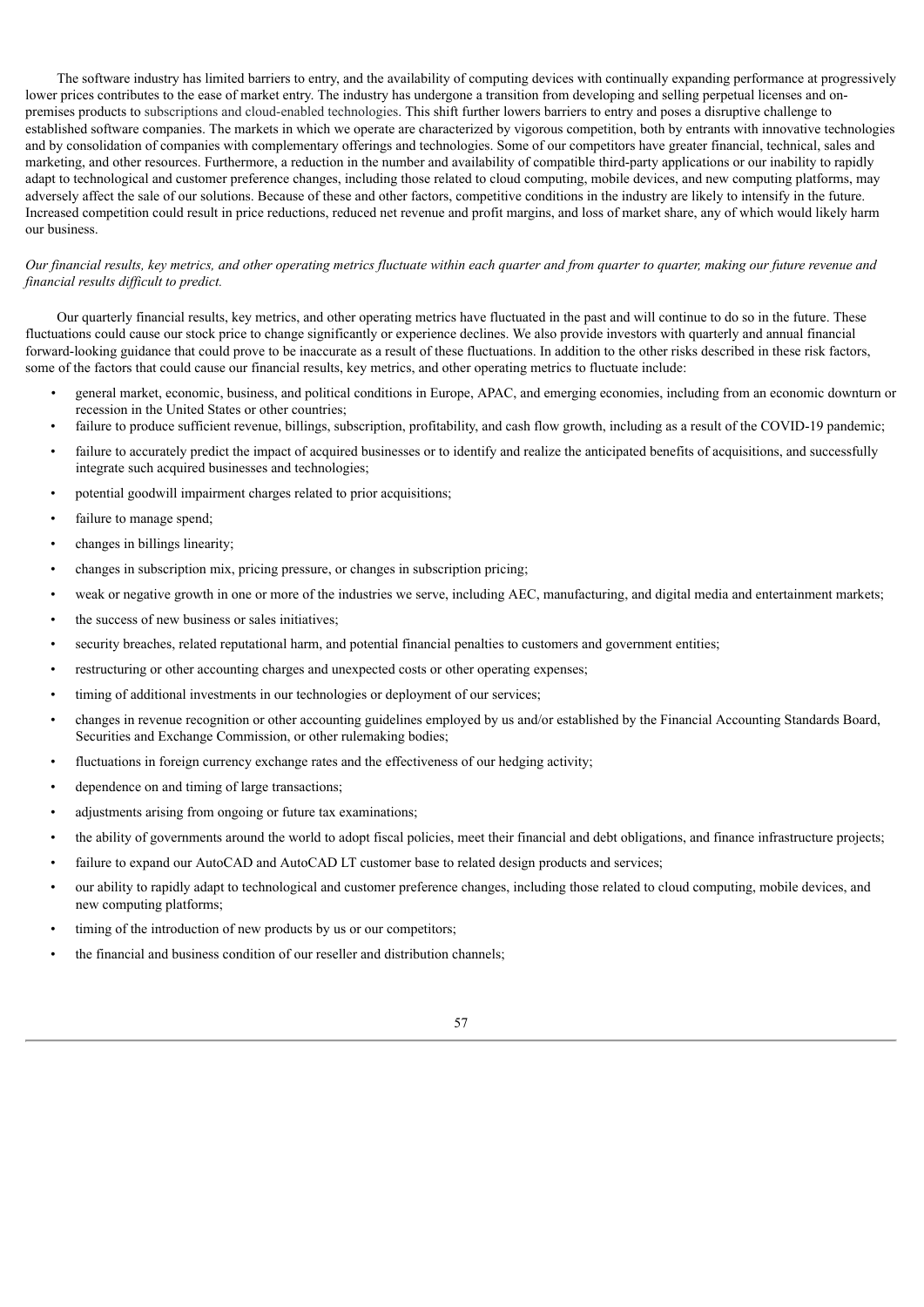- perceived or actual technical or other problems with a product or combination of subscriptions;
- unexpected or negative outcomes of matters and expenses relating to litigation or regulatory inquiries;
- increases in cloud functionality-related expenses;
- timing of releases and retirements of offerings:
- changes in tax laws or tax or accounting rules and regulations, such as increased use of fair value measures;
- changes in sales compensation practices;
- failure to effectively implement and maintain our copyright legalization programs, especially in developing countries;
- renegotiation or termination of royalty or intellectual property arrangements;
- interruptions or terminations in the business of our consultants or third-party developers;
- timing and degree of expected investments in growth and efficiency opportunities;
- failure to achieve continued success in technology advancements;
- catastrophic events, natural disasters, or public health events, such as pandemics and epidemics, including COVID-19;
- regulatory compliance costs; and
- failure to appropriately estimate the scope of services under consulting arrangements.

We have also experienced fluctuations in financial results in interim periods in certain geographic regions due to seasonality or regional economic or political conditions. In particular, our financial results in Europe during our third quarter are usually affected by a slower summer period, and our APAC operations typically experience seasonal slowing in our third and fourth quarters. War, including the significant military action against Ukraine launched by Russia and any related political or economic responses and counter-responses or otherwise by various global actors or the general effect on the global economy, could also affect our business.

Our operating expenses are based in part on our expectations for future revenue and are relatively fixed in the short term. Accordingly, any revenue shortfall below expectations has had, and in the future could have, an immediate and significant adverse effect on our profitability. Greater than anticipated expenses or a failure to maintain rigorous cost controls would also negatively affect profitability.

# We derive a substantial portion of our net revenue from a small number of solutions, including our AutoCAD-based software products and collections, and *if these of erings are not successful, our revenue would be adversely af ected.*

We derive a substantial portion of our net revenue from sales of subscriptions of a limited number of our offerings, including AutoCAD software, solutions based on AutoCAD, which include our collections that serve specific markets, and products that are interoperable with AutoCAD. Any factor adversely affecting sales of these subscriptions, including the product release cycle, market acceptance, product competition, performance and reliability, reputation, price competition, economic and market conditions, and the availability of third-party applications, would likely harm our financial results. During the three months ended April 30, 2022 and 2021, combined revenue from our AutoCAD and AutoCAD LT family products, not including collections having AutoCAD or AutoCAD LT as a component, represented 30% and 29% of our total net revenue, respectively.

# From time to time we realign or introduce new business and sales initiatives; if we fail to successfully execute and manage these initiatives, our results of *operations could be negatively impacted.*

As part of our effort to accommodate our customers' needs and demands and the rapid evolution of technology, from time to time we evolve our business and sales initiatives, such as realigning our development and marketing organizations, offering software as a service, and realigning our internal resources in an effort to improve efficiency. We may take such actions without clear indications that they will prove successful and, at times, we have been met with short-term challenges in the execution of such initiatives. Market acceptance of any new business or sales initiative is dependent on our ability to match our customers' needs at the right time and price. Often, we have limited prior experience and operating history in these new areas of emphasis. If any of our assumptions about expenses, revenue, or revenue recognition principles from these initiatives proves incorrect, or our attempts to improve efficiency are not successful, our actual results may vary materially from those anticipated, and our financial results will be negatively impacted.

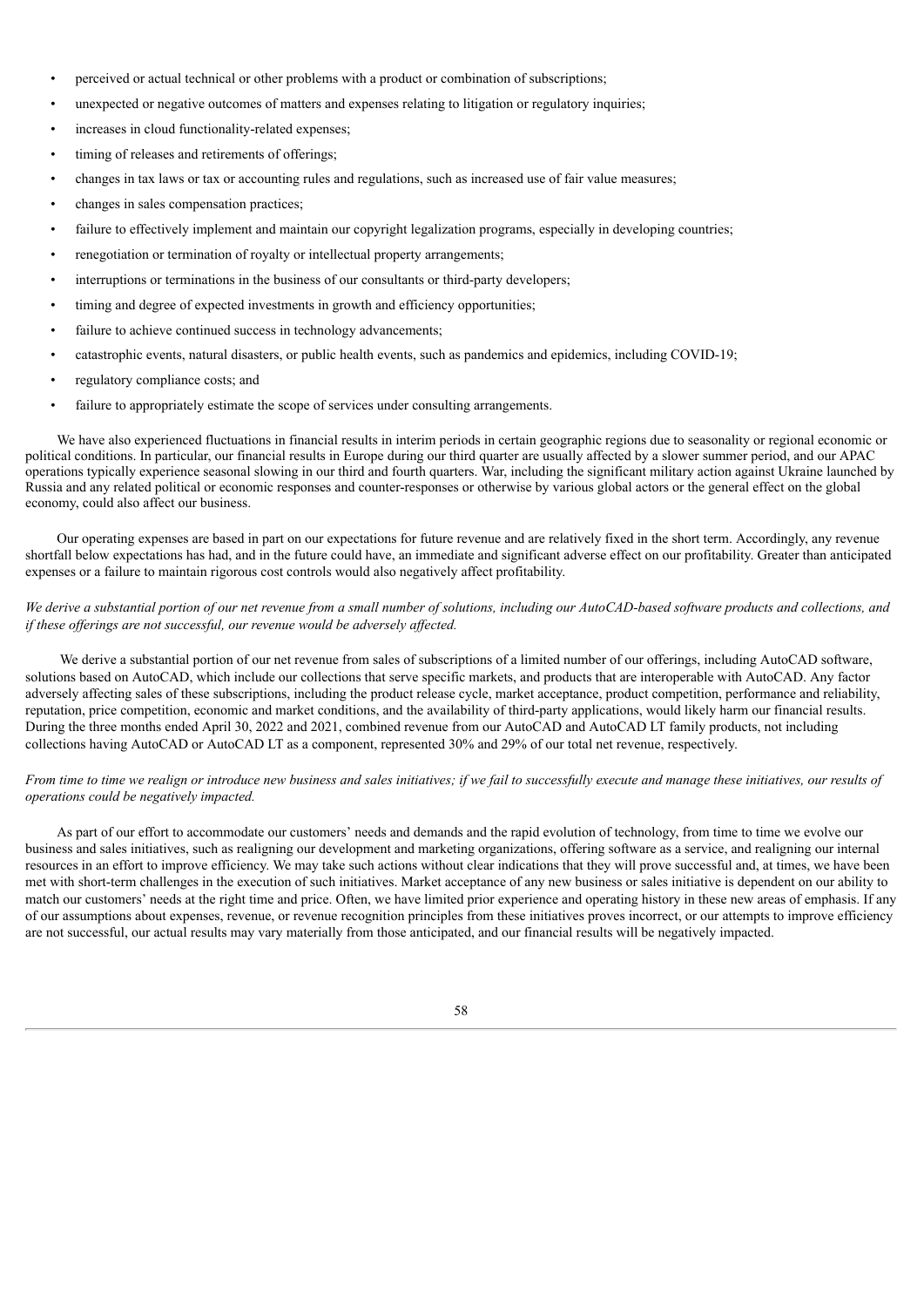Net revenue, billings, earnings, cash flow, or subscriptions shortfalls or volatility of the market generally may cause the market price of our stock to *decline.*

The market price for our common stock has experienced significant fluctuations and may continue to fluctuate significantly. The market price for our common stock may be affected by a number of factors, including the other risks described in these risk factors and the following:

- shortfalls in our expected financial results, including net revenue, billings, earnings, and cash flow or key performance metrics, such as subscriptions, including as a result of the current COVID-19 pandemic, and how those results compare to securities analyst expectations, including whether those results fail to meet, exceed, or significantly exceed securities analyst expectations;
- quarterly variations in our or our competitors' results of operations;
- general socioeconomic, political, or market conditions, including from an economic downturn or recession in the United States or in other countries;
- changes in forward-looking estimates of future results, how those estimates compare to securities analyst expectations, or changes in recommendations or confusion on the part of analysts and investors about the short- and long-term impact to our business;
- uncertainty about certain governments' abilities to repay debt or effect fiscal policy;
- announcements of new offerings or enhancements by us or our competitors;
- unusual events such as significant acquisitions, divestitures, regulatory actions, and litigation;
- changes in laws, rules, or regulations applicable to our business;
- outstanding debt service obligations; and
- other factors, including factors unrelated to our operating performance, such as instability affecting the economy or the operating performance of our competitors.

Significant changes in the price of our common stock could expose us to costly and time-consuming litigation. Historically, after periods of volatility in the market price of a company's securities, a company becomes more susceptible to securities class action litigation. This type of litigation is often expensive and diverts management's attention and resources.

### As a result of our strategy of partnering with other companies for product development, our product delivery schedules could be adversely affected if we *experience dif iculties with our product development partners.*

We partner with certain independent firms and contractors to perform some of our product development activities. We believe our partnering strategy allows us to achieve efficiencies in developing new products and maintaining and enhancing existing product offerings. This strategy creates a dependency on independent developers. Independent developers, including those who currently develop solutions for us in the United States and throughout the world, may not be able or willing to provide development support to us in the future. In addition, use of development resources through consulting relationships, particularly in non-U.S. jurisdictions with developing legal systems, may be adversely impacted by, and expose us to risks relating to, evolving employment, export, and intellectual property laws. These risks could, among other things, expose our intellectual property to misappropriation and result in disruptions to product delivery schedules.

#### Social and ethical issues relating to the use of artificial intelligence in our offerings may result in reputational harm or liability.

Social and ethical issues relating to the use of new and evolving technologies such as artificial intelligence ("AI") in our offerings, may result in reputational harm and liability, and may cause us to incur additional research and development costs to resolve such issues. We are increasingly building AI into many of our offerings. As with many innovations, AI presents risks and challenges that could affect its adoption, and therefore our business. AI presents emerging ethical issues and if we enable or offer solutions that draw controversy due to their perceived or actual impact on society, we may experience brand or reputational harm, competitive harm, or legal liability. Potential government regulation in the space of AI ethics may also increase the burden and cost of research and development in this area, subjecting us to brand or reputational harm, competitive harm, or legal liability. Failure to address AI ethics issues by us or others in our industry could undermine public confidence in AI and slow adoption of AI in our products and services.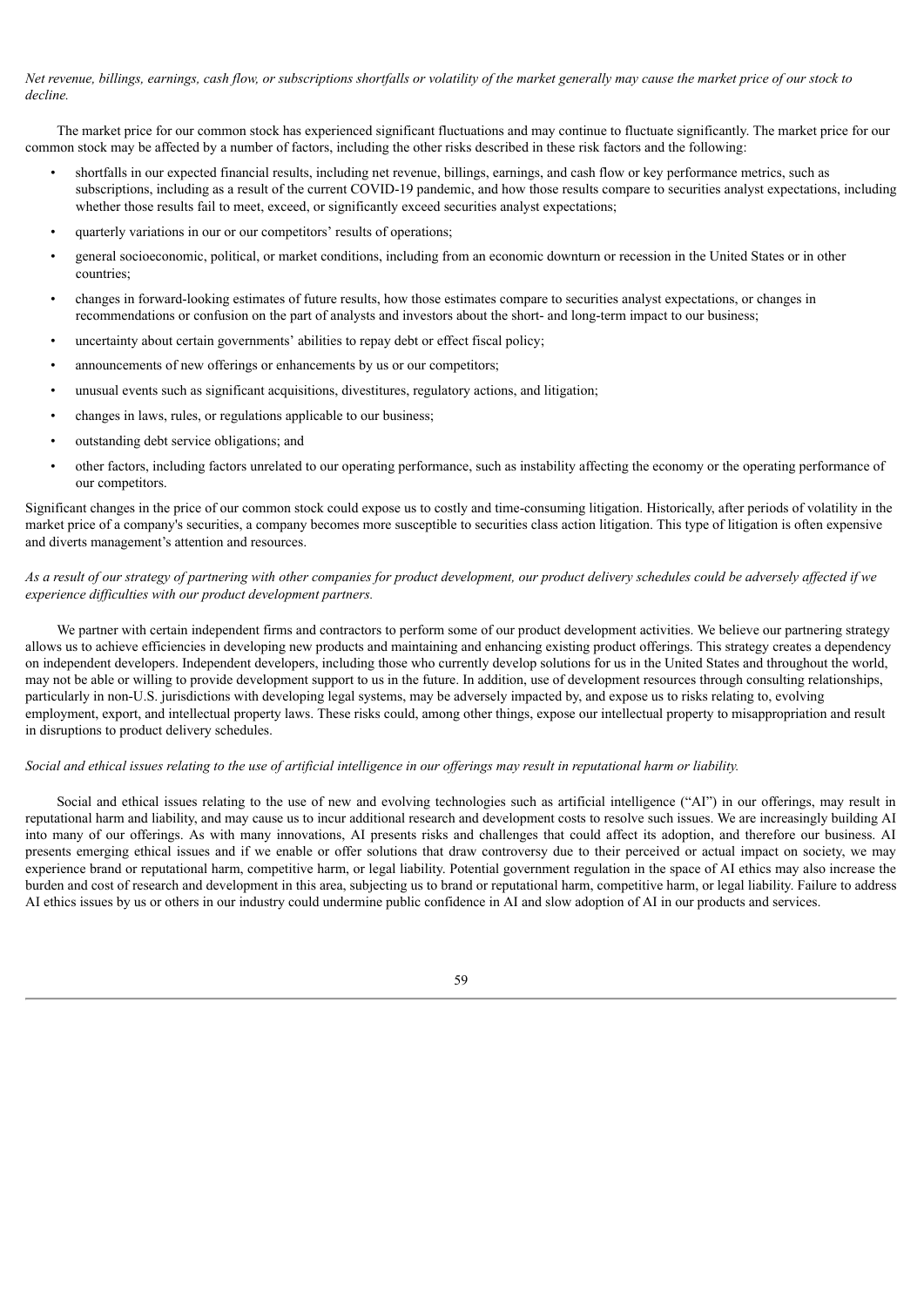## *Risks Relating to Our Operations*

Security incidents may compromise the integrity of our or our customers' systems, solutions, offerings, services, applications, data, or intellectual property, harm our reputation, damage our competitiveness, create additional liability, and adversely impact our financial results.

As we digitize Autodesk and use cloud- and web-based technologies to leverage customer data to deliver the total customer experience, we are exposed to increased security risks and the potential for unauthorized access to, or improper use of, our and our customers' information. Like other software offerings and systems, ours are vulnerable to security incidents, including those from acquired companies. Also, our ability to mitigate the security incident risk may be impacted by our limited control over our customers or third-party technology providers and vendors, or the processing of data by third-party technology providers and vendors, which may not allow us to maintain the integrity or security of such transmissions or processing. We devote significant resources in an effort to maintain the security and integrity of our systems, offerings, services, and applications (online, mobile, and desktop), including by enhancing security features, conducting penetration tests, code hardening, releasing security vulnerability updates, and accelerating our incident response time. We also provide annual information security training to our employees. Despite these efforts, we may not prevent security incidents, and we may face delays or other difficulties in identifying, responding to, or remediating security incidents.

Hackers regularly have targeted our systems, offerings, services, and applications, and we expect them to do so in the future. To date, such identified security events have not been material or significant to us or our customers, including to our reputation or business operations, or had a material financial impact, but there can be no assurance that future cyberattacks will not be material or significant. Security incidents could disrupt the proper functioning of our systems, solutions, offerings, applications, or services; cause errors in the output of our customers' work; allow unauthorized access to or unauthorized use, disclosure, modification, loss, or destruction of, sensitive data or intellectual property, including proprietary or confidential information of ours or our customers; or cause other destructive outcomes. The risk of a security incident, particularly through cyber-attack or cyber intrusion, including by computer hackers, foreign governments, and cyber terrorists, has increased as the number, intensity, and sophistication of attempted attacks and intrusions from around the world have increased. These threats include identity theft, unauthorized access, DNS attacks, wireless network attacks, viruses and worms, malware, bugs, vulnerabilities, advanced persistent threats (APT), application-centric attacks, peer-to-peer attacks, social engineering, phishing, credential stuffing, malicious file uploads, backdoor trojans, supply chain attacks, ransomware attacks, and distributed denial of service (DDoS) attacks. In addition, third parties may attempt to fraudulently induce our employees, vendors, partners, customers, or users to disclose information to gain access to our data or our customers' or users' data and there is the risk of employee, contractor, or vendor error or malfeasance. These existing risks are compounded given the COVID-19 pandemic and the resulting shift to work-from-home arrangements for a large population of employees and contractors, as well as employees and contractors of our third-party technology providers and vendors, and the risks could also be elevated in connection with the Russian invasion of Ukraine as we and our third-party technology providers and vendors are vulnerable to a heightened risk of cyberattacks from or affiliated with nation-state actors, including retaliatory attacks from Russian actors against U.S.-based companies. Despite our significant efforts to create security barriers to such threats, we cannot entirely mitigate these risks, and there is no guarantee that inadvertent or unauthorized use or disclosure of such information will not occur or that third parties will not gain unauthorized access to such information.

Many governments have enacted laws requiring companies to provide notice of security incidents involving certain types of personal data and personal information. We are also contractually required to notify certain customers of certain security incidents. If any of the foregoing security incidents were to occur or to be perceived to have occurred, our reputation may suffer, our competitive position may be diminished, customers may stop paying for our solutions and services, we could be required to expend significant capital and other resources to evaluate and alleviate the security incident and to try to prevent further or additional incidents, and we could face regulatory inquiry, lawsuits, and potential liability. We could incur significant costs and liabilities, including due to litigation, indemnity obligations, damages for contract breach, penalties for violation of applicable laws or regulations, and costs for remediation and other incentives offered to customers or other business partners in an effort to maintain business relationships after a security incident, and our financial performance could be negatively impacted.

We cannot assure you that any limitations of liability provisions in our contracts would be enforceable or adequate or would otherwise protect us from any liabilities or damages with respect to any particular claim relating to a security incident. We also cannot be sure that our existing insurance coverage will continue to be available on acceptable terms or will be available in sufficient amounts to cover one or more large claims related to a security incident, or that the insurer will not deny coverage as to any future claim. The successful assertion of one or more large claims against us that exceed available insurance coverage, or the occurrence of changes in our insurance policies, including premium increases or the imposition of large deductible or coinsurance requirements, could have a material adverse effect on our business, including our financial condition, operating results, and reputation.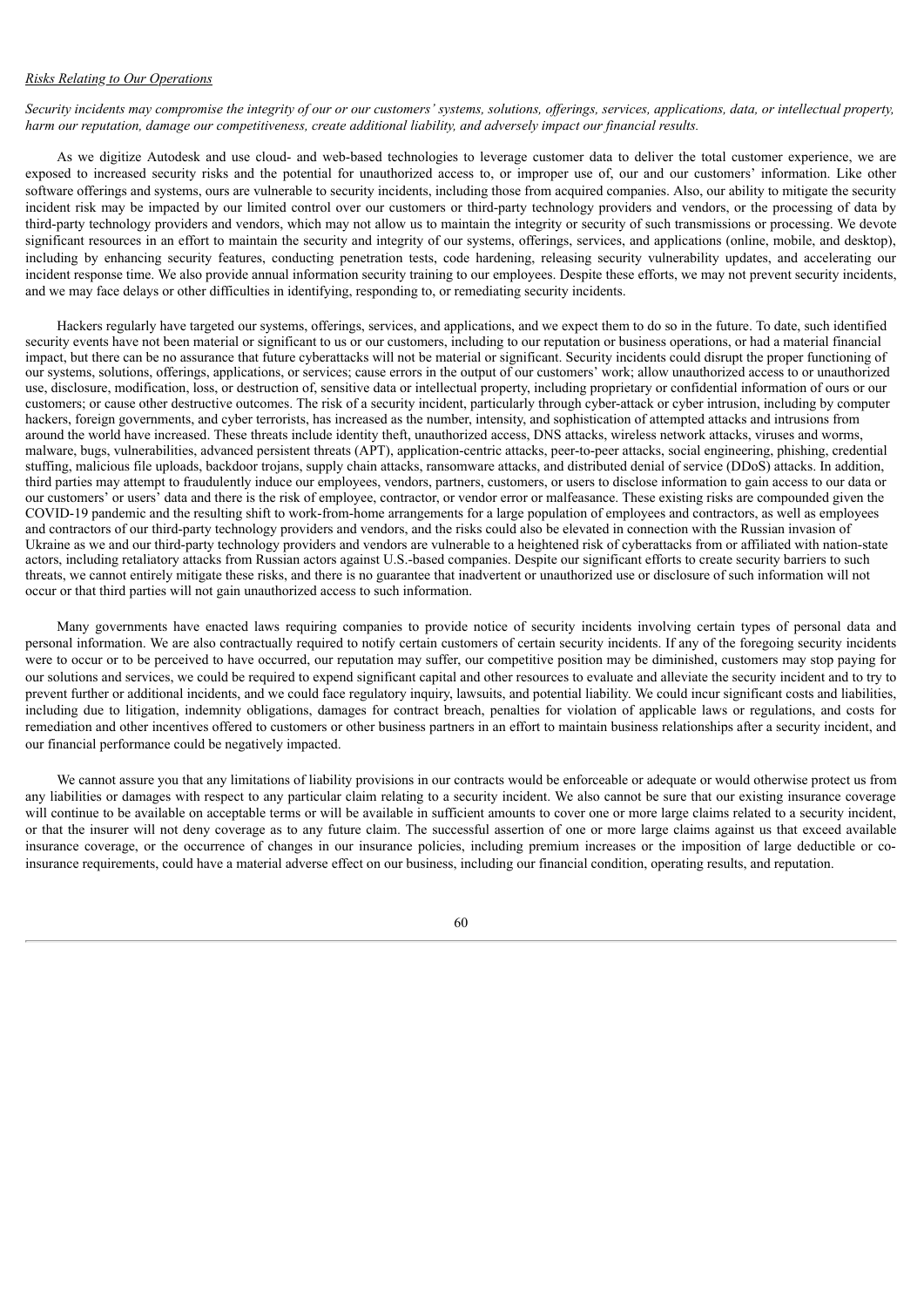## Our use of third-party open source software could negatively affect our ability to sell subscriptions to access our products and subject us to possible *litigation and greater security risks.*

We use third-party open source software. From time to time, companies that use third-party open source software have faced claims challenging the use of such open source software and compliance with the open source software license terms. Accordingly, we may be subject to suits by parties claiming ownership of what we believe to be open source software or claiming non-compliance with the applicable open source licensing terms. Some open source software licenses require end-users, who distribute or make available across a network software and services that include open source software, to make publicly available or to license all or part of such software (which in some circumstances could include valuable proprietary code, such as modifications or derivative works created, based upon, incorporating, or using the open source software) under the terms of the particular open source license. While we employ practices designed to monitor our compliance with the licenses of third-party open source software and protect our valuable proprietary source code, we may inadvertently use third-party open source software in a manner that exposes us to claims of non-compliance with the terms of the applicable license, including claims of intellectual property rights infringement or for breach of contract. Furthermore, there exists today an increasing number of types of open source software licenses, almost none of which have been tested in courts of law to provide clarity on their proper legal interpretation. If we were to receive a claim of non-compliance with the terms of any of these open source licenses, we may be required to publicly release certain portions of our proprietary source code. We could also be required to expend substantial time and resources to re-engineer some or all of our software. Any of the foregoing could materially adversely affect our business, financial condition, results of operations, and prospects.

In addition, the use of third-party open source software typically exposes us to greater risks than the use of third-party commercial software because open source licensors generally do not provide warranties or controls on the functionality or origin of the software. Use of open source software may also present additional security risks because the public availability of such software may make it easier for hackers and other third parties to determine how to compromise our platform. Any of the foregoing could materially adversely affect our business, financial condition, results of operations, and prospects and could help our competitors develop products and services that are similar to or better than ours.

# We rely on third parties to provide us with a number of operational and technical services: third-party security incidents could result in the loss of our or our customers' data, expose us to liability, harm our reputation, damage our competitiveness, and adversely impact our financial results.

We rely on third parties, such as Amazon Web Services, to provide us with operational and technical services. These third parties may have access to our systems, provide hosting services, or otherwise process data about us or our customers, employees, or partners. Our ability to monitor such third parties' security measures is limited. There have been and may continue to be significant supply chain attacks, and we cannot guarantee that our or our such third parties' systems have not been breached or that they do not contain exploitable defects, bugs, or vulnerabilities that could result in an incident, breach, or other disruption to, our or these third parties' systems. Any security incident involving such third parties could compromise the integrity or availability of, or result in the theft of, our and our customers' data. In addition, our operations or the operations of our customers or partners could be negatively affected in the event of a security incident and could be subject to the loss or theft of confidential or proprietary information, including source code. Unauthorized access to data and other confidential or proprietary information may be obtained through break-ins, network breaches by unauthorized parties, employee theft or misuse, or other misconduct. If any of the foregoing were to occur or to be perceived to occur, our reputation may suffer, our competitive position may be diminished, customers may buy fewer of our offerings and services, we could face lawsuits, regulatory investigation, fines, and potential liability, and our financial results could be negatively impacted.

### Delays in service from third-party service providers could expose us to liability, harm our reputation, damage our competitiveness, and adversely impact *our financial results.*

From time to time, we may rely on a single or limited number of suppliers, or upon suppliers in a single country, for the provision of services and materials that we use in the operation of our business and production of our solutions. Inability of such third parties to satisfy our requirements could disrupt our operations or make it more difficult for us to implement our strategy. If any of these situations were to occur, our reputation could be harmed, we could be subject to third-party liability, including under data protection and privacy laws in certain jurisdictions, and our financial results could be negatively impacted.

We are investing in resources to update and improve our information technology systems to digitize Autodesk and support our customers. Should our investments not succeed, or if delays or other issues with new or existing information technology systems disrupt our operations, our business could be *harmed.*

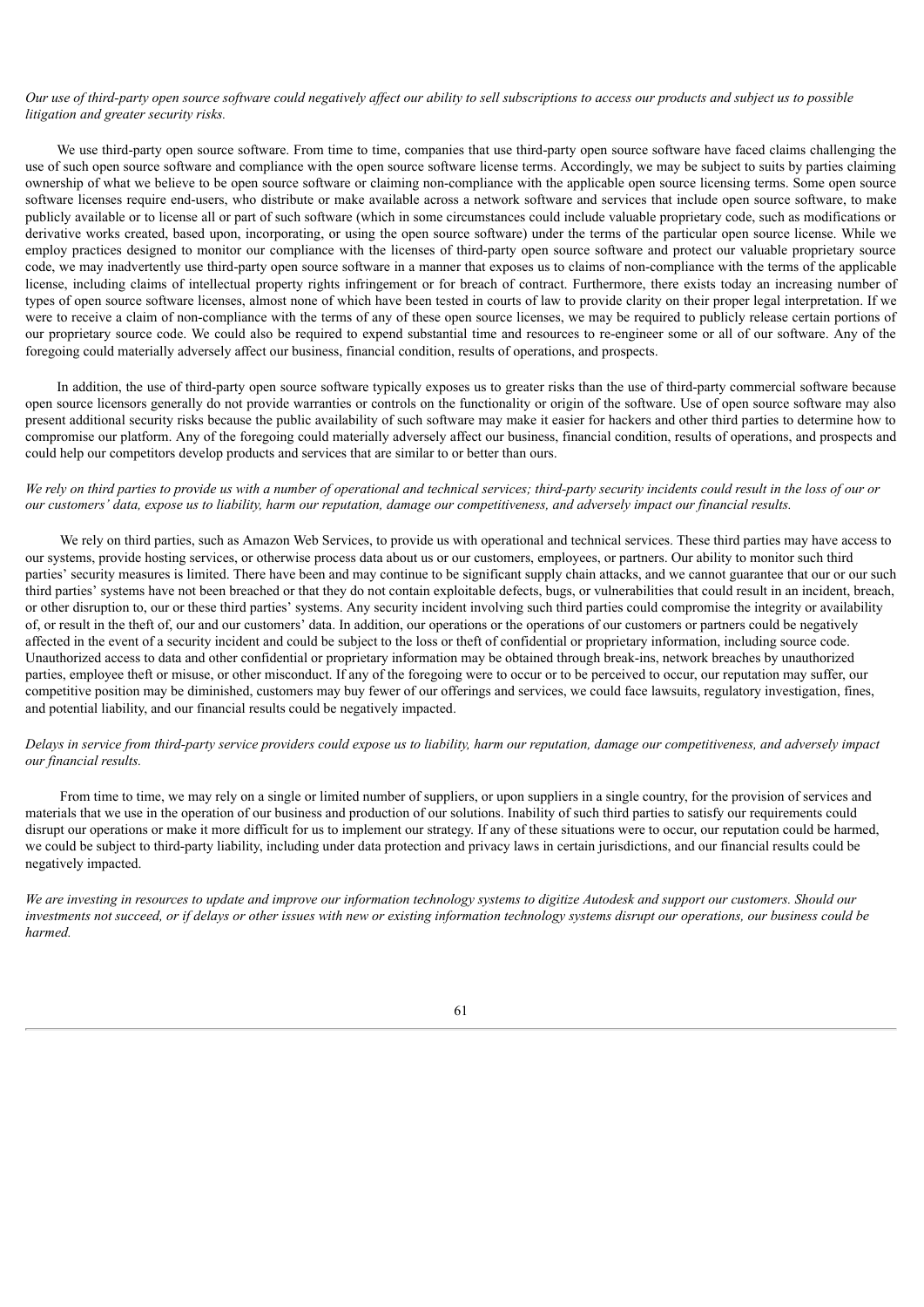We rely on our network and data center infrastructure, technology systems, and websites for our development, marketing, operational, support, sales, accounting, and financial reporting activities. We continually invest resources to update and improve these systems to meet the evolving requirements of our business and customers. In particular, our transition to cloud-based products and a subscription-only business model involves considerable investment in the development of technologies, as well as back-office systems for technical, financial, compliance, and sales resources. Such improvements are often complex, costly, and time consuming. In addition, such improvements can be challenging to integrate with our existing technology systems, or may uncover problems with those systems. Unsuccessful implementation of hardware or software updates and improvements could result in disruption in our business operations, loss of customers, loss of revenue, errors in our accounting and financial reporting, or damage to our reputation, all of which could harm our business.

## Our software is highly complex and may contain undetected errors, defects, or vulnerabilities, each of which could harm our business and financial *performance.*

The software solutions that we offer are complex and, despite extensive testing and quality control, may contain errors, defects, or vulnerabilities. Some errors, defects, or vulnerabilities in our software solutions may only be discovered after they have been released. Any errors, defects, or vulnerabilities could result in the need for corrective releases to our software solutions, damage to our reputation, loss of revenue, an increase in subscription cancellations, or lack of market acceptance of our offerings, any of which would likely harm our business and financial performance.

# If we do not maintain good relationships with the members of our distribution channel, or if our distribution channel suffers financial losses, becomes financially unstable or insolvent, or is not provided the right mix of incentives to sell our subscriptions, our ability to generate revenue will be adversely *af ected.*

We sell our software products both directly to end users and through a network of distributors and resellers. For the three months ended April 30, 2022 and 2021, approximately 66% and 67%, respectively, of our revenue was derived from indirect channel sales through distributors and resellers, and we expect that the majority of our revenue will continue to be derived from indirect channel sales in the near future. Our ability to effectively distribute our solutions depends in part upon the financial and business condition of our distributor and reseller network. Computer software distributors and resellers typically are not highly capitalized, and have previously experienced difficulties during times of economic contraction as well as during the past several years. We have processes to ensure that we assess the creditworthiness of distributors and resellers prior to our sales to them. In the past we have taken steps to support them, and may take additional steps in the future, such as extending credit terms and adjusting our incentives. These steps, if taken, could harm our financial results. If our distributors and resellers were to become insolvent, they would not be able to maintain their business and sales or provide customer support services, which would negatively impact our business and revenue.

We rely significantly upon major distributors and resellers in both the U.S. and international regions, including the distributors Tech Data and Ingram Micro. Tech Data accounted for 36% of our total net revenue for both the three months ended April 30, 2022 and 2021, and Ingram Micro accounted for 9% and 10% of our total net revenue for the three months ended April 30, 2022 and 2021, respectively. Should any of our agreements with Tech Data or Ingram Micro be terminated, we believe the resellers and end users who currently purchase our products through Tech Data or Ingram Micro would be able to continue to do so under substantially the same terms from one of our many other distributors without substantial disruption to our revenue. Consequently, we believe our business is not substantially dependent on either Tech Data or Ingram Micro. However, if either distributor were to experience a significant business disruption or if our relationship with either were to significantly deteriorate, it is possible that our ability to sell to end users would, at least temporarily, be negatively impacted. This could, in turn, negatively impact our financial results. For example, in June 2020, an affiliate of funds managed by affiliates of Apollo Global Management, a global alternative investment manager, acquired Tech Data, and in July 2021, Platinum Equity, a global investment firm, acquired Ingram Micro from HNA Technology Co., Ltd. If there is any reseller or end user uncertainty caused by either acquisition, our ability to sell to these resellers and end users could, at least temporarily, be negatively impacted.

Over time, we have modified and will continue to modify aspects of our relationship with our distributors and resellers, such as their incentive programs, pricing to them, and our distribution model to motivate and reward them for aligning their businesses with our strategy and business objectives. Changes in these relationships and underlying programs could negatively impact their business and harm our business. Further, our distributors and resellers may lose confidence in our business, move to competitive products, or not have the skills or ability to support customers. The loss of or a significant reduction in business with those distributors or resellers could harm our business. In particular, if one or more of such distributors or resellers were unable to meet their obligations with respect to accounts payable to us, we could be forced to write off such accounts and may be required to delay the recognition of revenue on future sales to these customers. These events could have a material adverse effect on our financial results.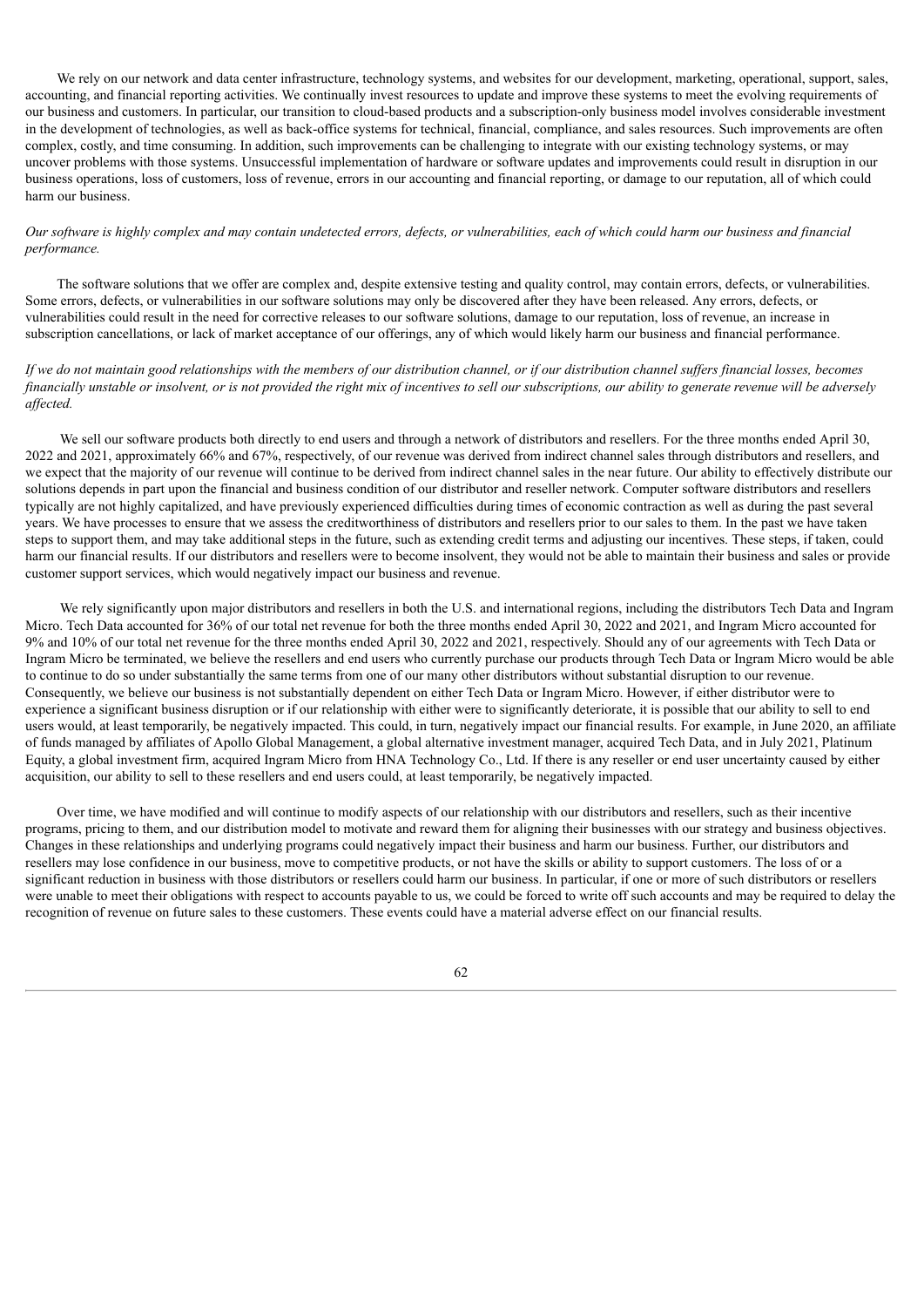### We rely on software from third parties, and a failure to properly manage our use of third-party software could result in increased costs or loss of revenue.

Many of our products are designed to include software licensed from third parties. Such third-party software includes software licensed from commercial suppliers and under public open source licenses. While we have internal processes to manage our use of such third-party software, if such processes are inadequate, we may be subject to copyright infringement or other third-party claims. If we are non-compliant with a license for commercial software, we may be required to pay penalties or undergo costly audits pursuant to the license agreement. In the case of open-source software licensed under certain "copyleft" licenses, the license itself, or a court-imposed remedy for non-compliant use of the open source software, may require that proprietary portions of our own software be publicly disclosed or licensed. This could result in a loss of intellectual property rights, increased costs, reengineering of our software, damage to our reputation, or loss of revenue.

In addition to risks related to license requirements, usage of open source software can lead to greater risks than use of third-party commercial software, as open source licensors generally do not provide warranties, support, indemnities, assurances of title or controls on origin of the software, or other contractual protections regarding infringement claims or the quality of the code. Likewise, some open source projects have known security and other vulnerabilities and architectural instabilities, or are otherwise subject to security attacks due to their wide availability, and are provided on an "as-is" basis.

### *Our business could be adversely af ected if we are unable to attract and retain key personnel.*

Our success and ability to invest and grow depend largely on our ability to attract and retain highly skilled technical, professional, managerial, sales, and marketing personnel. Historically, competition for these key personnel has been intense. The loss of services of any of our key personnel, including key personnel joining our company through acquisitions, inability to retain and attract qualified employees in the future, or delays in hiring required personnel, particularly engineering and sales personnel, could make it difficult to meet key objectives, such as timely and effective product introductions and financial goals.

We rely on third-party technologies and if we are unable to use or integrate these technologies, our solutions and service development may be delayed and *our financial results negatively impacted.*

We rely on certain software that we license from third parties, including software that is integrated with internally developed software and used in our offerings to perform key functions. These third-party software licenses may not continue to be available on commercially reasonable terms, and the software may not be appropriately supported, maintained, or enhanced by the licensors. The loss of licenses to, or inability to support, maintain, and enhance any such software could result in increased costs or delays until equivalent software can be developed, identified, licensed, and integrated, which would likely harm our business.

#### *Disruptions in licensing relationships and with third-party developers could adversely impact our business.*

We license certain key technologies from third parties. Licenses may be restricted in the term or the use of such technology in ways that negatively affect our business. Similarly, we may not be able to obtain or renew license agreements for key technology on favorable terms, if at all, and any failure to do so could harm our business. Our business strategy has historically depended in part on our relationships with third-party developers who provide products that expand the functionality of our design software. Some developers may elect to support other products or may experience disruption in product development and delivery cycles or financial pressure during periods of economic downturn. In particular markets, such disruptions have in the past, and would likely in the future, negatively impact these third-party developers and end users, which could harm our business.

Technology created by outsourced product development, whether outsourced to third parties or developed externally and transferred to us through business or technology acquisitions, involves additional risks such as effective integration into existing products, adequate transfer of technology knowhow, and ownership and protection of transferred intellectual property.

# *Risks Relating to Laws and Regulations*

Increasing regulatory focus on privacy, data protection, and information security issues and new and expanding laws may impact our business and expose *us to increased liability.*

Our strategy to digitize Autodesk involves increasing our use of cloud- and web-based technologies and applications to leverage customer data to improve our offerings for the benefit of our customers. To accomplish this strategy, we must collect

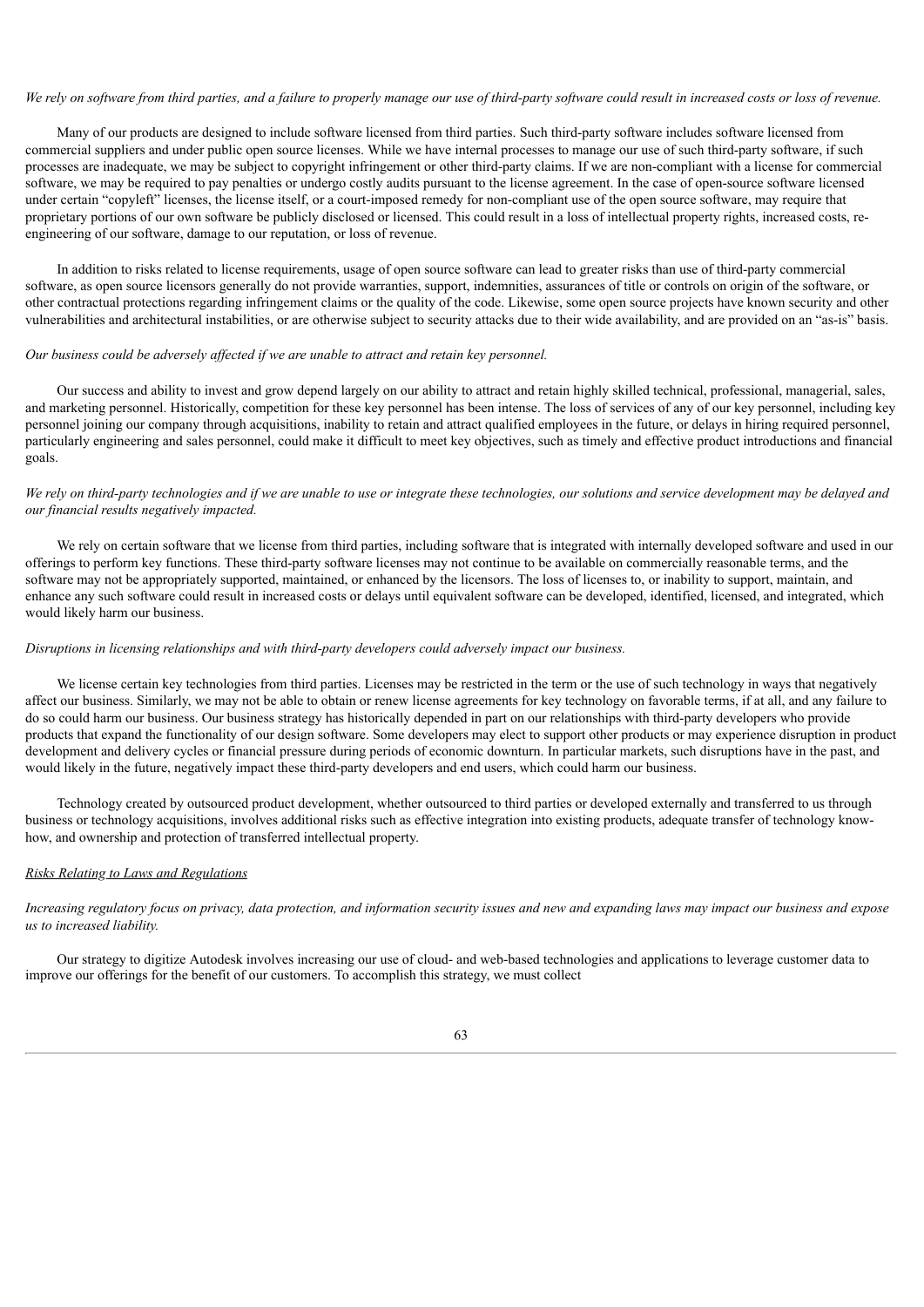and otherwise process customer data, which may include personal data and personal information of users from different jurisdictions globally. We also collect and otherwise process personal data and personal information of our employees and contractors. As a result, federal, state, and global laws relating to privacy, data protection, and information security apply to Autodesk's personal data and personal information processing activities. The scope of these laws and regulations is rapidly evolving, subject to differing interpretations, may be inconsistent among jurisdictions, or conflict with other rules and is likely to remain uncertain for the foreseeable future. We also expect that there will continue to be new laws, regulations, and industry standards concerning privacy, data protection, and information security proposed and enacted in various jurisdictions. Globally, laws such as the General Data Protection Regulation (EU) 2016/679 ("GDPR") in the European Union ("EU") and the Personal Information Protection Law ("PIPL") in China have been enacted. In addition, new and emerging state laws in the United States governing privacy, data protection, and information security, such as the California Consumer Privacy Act ("CCPA"), the California Privacy Rights Act ("CPRA"), the Virginia Consumer Data Protection Act ("VCDPA"), the Colorado Privacy Act ("CPA"), the Utah Consumer Privacy Act ("UCPA"), and Connecticut's Act Concerning Personal Data Privacy and Online Monitoring ("CTDPA") have been enacted. These laws and regulations, as well as industry self-regulatory codes, create new compliance obligations and substantially expand the scope of potential liability and provide greater penalties for non-compliance. For example, the GDPR provides for penalties of up to €20 million or 4% of a company's annual global revenue, whichever is greater, the PIPL provides for penalties of up to 50 million renminbi or 5% of a company's annual revenue and disgorgement of all illegal gains, whichever is greater, and the CCPA provides for penalties of up to \$7,500 per violation. These laws, regulations and codes may also impact our innovation and business drivers in developing new and emerging technologies (e.g., artificial intelligence and machine learning). These requirements, among others, may impact demand for our offerings and force us to bear the burden of expanded obligations in our contracts.

In addition, there is continued instability of international personal data transfer legal mechanisms that are complex, uncertain, and subject to active litigation and enforcement actions in a number of jurisdictions around the world. For example, on June 4, 2021, the European Commission published a new set of modular standard contractual clause ("SCCs"), providing for an 18-month implementation period, which became effective on June 29, 2021, and imposes on companies obligations relating to personal data transfers, including the obligation to conduct a transfer impact assessment and, depending on a party's role in the transfer, to implement additional security measures and to update internal privacy practices. If we elect to rely on the new SCCs for personal data transfers, we may be required to expend significant time and resources to update our contractual arrangements and to comply with new obligations. If we are unable to implement a valid mechanism for personal data transfers from the EU, we will face increased exposure to regulatory actions, substantial fines and injunctions against processing personal data from the EU.

In addition, the United Kingdom's ("UK") exit from the EU, and ongoing developments in the UK, have created uncertainty with regard to data protection regulation in the UK. Data processing in the UK is now governed by the UK General Data Protection Regulation and supplemented by other domestic data protection laws, such as the UK Data Protection Act 2018, which authorizes fines of up to £17.5 million or 4% of annual global revenue, whichever is higher. We are also exposed to potentially divergent enforcement actions for certain violations. Furthermore, the new SCCs apply only to the transfer of personal data outside the EU and not the UK. Although the European Commission adopted an adequacy decision for the UK on June 28, 2021, allowing the continued flow of personal data from the EU to the UK, this decision will be regularly reviewed going forward and may be revoked if the UK diverges from its current adequate data protection laws following its exit from the EU. On February 2, 2022, the UK's Information Commissioner's Office issued new standard contractual clauses to support personal data transfers out of the UK ("UK SCCs"), which became effective March 21, 2022. We may, in addition to other impacts, experience additional costs associated with increased compliance burdens and be required to engage in new contract negotiations with third parties that aid in processing personal data on our behalf or localize certain personal data.

Several other countries, including China, Australia, New Zealand, Brazil, and Japan, have also established specific legal requirements for crossborder data transfers. There is also an increasing trend towards data localization policies. For example, in 2015, Russia introduced data localization laws. In 2021, China introduced localization requirements for certain data. There are also other countries, such as India, that are considering data localization requirements. If this trend continues, and countries implement more restrictive regulations for cross-border personal data transfers (or do not permit personal data to leave the country of origin), our business, financial condition, and results of operations in those jurisdictions could be impacted.

In addition, the new state laws – the CPRA and the VCDPA – that become effective on January 1, 2023, the CPA and CTDPA that become effective on July 1, 2023, and the UCPA that becomes effective on December 31, 2023, introduce additional obligations such as data minimization and storage limitations, granting additional rights to consumers such as correction of personal information and additional opt-out rights. The CPRA also creates a new agency to implement and enforce the law. These new state laws will require us to modify our data processing practices and policies and may cause us to incur substantial costs and expenses in order to comply. Laws in all 50 states, and some of our contracts, require us to provide notice under certain circumstances to customers whose personal information has been disclosed as a result of a data breach. Also, if third parties we work with, such as suppliers, violate applicable data protection laws or regulations, such violations may also put our users' information at risk and could materially adversely affect our business, financial condition, results of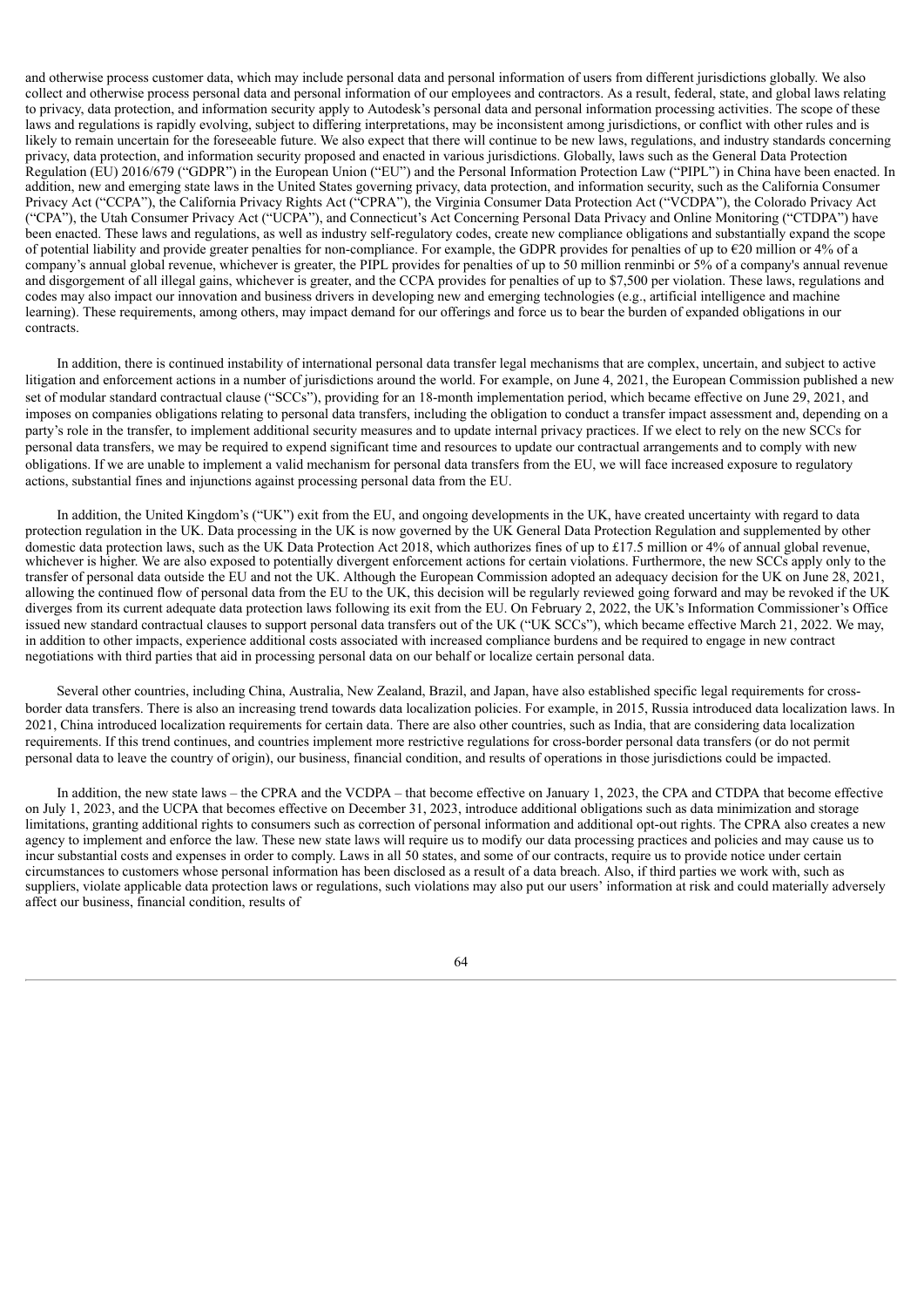operations, and prospects. Additionally, in addition to government activity, privacy advocacy groups and technology and other industries are considering various new, additional or different self-regulatory standards that may place additional burdens on us. Evolving legislation and the interplay of federal and state laws may be subject to varying interpretations by courts and government agencies, creating complex compliance issues and have and may cause variation in requirements, increase restrictions and potential legal risk and impact strategies and the availability of previously useful data, potentially exposing us to additional expense, adverse publicity, and liability.

In the EU and the UK, regulators are increasingly focusing on compliance with requirements in the online behavioral advertising ecosystem, and current national laws that implement the ePrivacy Directive are highly likely to be replaced by an EU regulation known as the ePrivacy Regulation, which is expected to significantly increase fines for non-compliance. While the text of the ePrivacy Regulation is under development, recent European case law and regulators' recent guidance are driving increased attention to cookies and tracking technologies. This could lead to substantial costs, require significant system changes, limit the effectiveness of our marketing activities, divert the attention of our technology personnel, adversely affect our margins, increase costs, and subject us to additional liabilities. Regulation of cookies and similar technologies, and any decline of cookies or similar online tracking technologies as a means to identify and potentially target users, may lead to broader restrictions and impairments on our marketing and personalization activities and may negatively impact our efforts to understand our customers.

Governments, regulators, plaintiffs' attorneys, privacy advocates have increased their focus on how companies collect, process, use, store, share, and transmit personal data and personal information. Any perception of our practices, products, offerings, or services as a violation of individual privacy or data protection rights may subject us to public criticism, lawsuits, reputational harm, or investigations or claims by regulators, industry groups or other third parties, all of which could disrupt or adversely impact our business and expose us to increased liability. Moreover, because the interpretation and application of many laws and regulations relating to privacy, data protection, and information security are uncertain, it is possible that these laws and regulations may be interpreted and applied in a manner that is inconsistent with our existing data management practices or the features of our products, offerings, and services. We could be required to fundamentally change our business activities and practices or modify our offerings and services, any of which could require significant additional expense and adversely affect our business, including impacting our ability to innovate, delaying our development roadmap and adversely affecting our relationships with customers and our ability to compete. If we are obligated to fundamentally change our business activities and practices or modify our products, offerings, or services, we may be unable to make such changes and modifications in a commercially reasonable manner, or at all, and our ability to develop new products, offerings, and services could be limited.

### We are subject to governmental export and import controls that could impair our ability to compete in international markets or subject us to liability if we *violate the controls.*

Our offerings are subject to export controls and economic sanctions laws and regulations that prohibit the delivery of certain solutions and services without the required export authorizations or export to locations, governments, and persons targeted by applicable sanctions. While we have processes to prevent our offerings from being exported in violation of these laws, including obtaining authorizations as appropriate and screening against U.S. government and international lists of restricted and prohibited persons, we cannot guarantee that these processes will prevent all violations of export control and sanctions laws.

If our channel partners fail to obtain appropriate import, export, or re-export licenses or permits, we may also be adversely affected, through reputational harm as well as other negative consequences including government investigations and penalties. We presently incorporate export control and sanctions compliance requirements in our channel partner agreements. Complying with export control and sanctions regulations for a particular sale may be time-consuming and may result in the delay or loss of sales opportunities. Violations of applicable sanctions or export control laws can result in fines or penalties.

For additional risks regarding sanctions and trade protectionism, please see the risk factor entitled "We are dependent on international revenue and operations . . ." earlier in this section.

#### *If we are not able to adequately protect our proprietary rights, our business could be harmed.*

We rely on a combination of patent, copyright, and trademark laws, trade secret protections, confidentiality procedures, and contractual provisions to protect our proprietary rights. However, the steps we take to protect our intellectual property rights may be inadequate. While we have patent applications pending in the United States and throughout the world, we may be unable to obtain patent protection for the technology covered in our patent applications. In addition, any patents issued to us in the future may not provide us with competitive advantages or may be successfully challenged by third parties. Furthermore,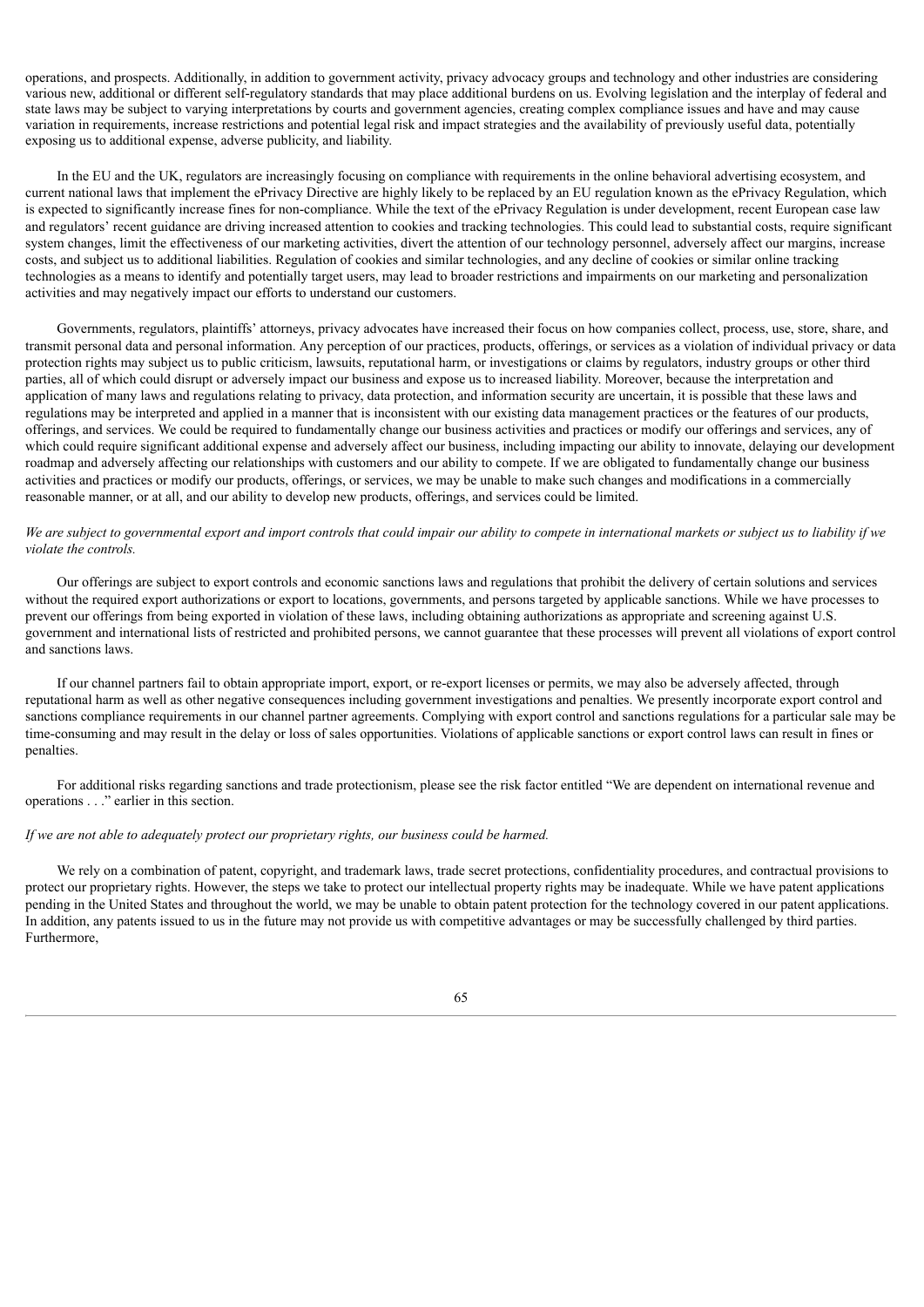legal standards relating to the validity, enforceability, and scope of protection of intellectual property rights are uncertain. Despite our efforts to protect our proprietary rights, unauthorized parties from time to time have copied or reverse engineered aspects of our software or have obtained and used information that we regard as proprietary. Policing unauthorized use of our software is time-consuming and costly. We are unable to measure the extent to which unauthorized use of our software exists and we expect that unauthorized use of software will remain a persistent problem, particularly in emerging economies.

Additionally, we actively protect the secrecy of our confidential information and trade secrets, including our source code. If unauthorized disclosure of our source code occurs, we could potentially lose future trade secret protection for that source code. Unauthorized disclosure of our source code could make it easier for third parties to compete with our offerings by copying functionality, which could adversely affect our financial performance and our reputation. We also seek to protect our confidential information and trade secrets through the use of non-disclosure agreements with our employees, customers, contractors, vendors, and partners. However, it is possible that our confidential information and trade secrets may be disclosed or published without our authorization. If this were to occur, it may be difficult and/or costly for us to enforce our rights, and our financial performance and reputation could be negatively impacted.

### We may face intellectual property infringement claims that could be costly to defend and result in the loss of significant rights.

Our competitors, as well as a number of other entities and individuals, may own or claim to own intellectual property relating to our business. Third parties may claim that we are infringing upon or misappropriating their intellectual property rights, and we may be found to be infringing upon such rights, even if we are unaware of the intellectual property rights claimed against us. As more software patents are granted worldwide, the number of offerings and competitors in our industries grows, and the functionality of products in different industries overlaps, we expect that software developers will be increasingly subject to infringement claims. Additionally, certain patent assertion entities have become more aggressive in threatening and pursuing litigation in attempts to obtain fees for licensing the right to use patents.

Any claims or threats of infringement or misappropriation, whether with or without merit, have been and could in the future be time-consuming to defend, result in costly litigation and diversion of resources, cause product delays, require us to change our products or business practices, prevent us from offering our software and services, or require us to enter into royalty or licensing agreements. In addition, such royalty or license agreements, if required, may not be available on acceptable terms, if at all, which would likely harm our business. We may also be obligated to indemnify our customers or business partners or pay substantial settlement costs, including royalty payments, in connection with any such claim or litigation and to obtain licenses, modify applications, or refund fees, which could be costly. Furthermore, from time to time we may introduce or acquire new products, including in areas where we historically have not competed, which could increase our exposure to patent and other intellectual property claims.

### *Contracting with government entities exposes us to additional risks inherent in the government procurement process.*

We provide products and services, directly and indirectly, to a variety of government entities. Risks associated with licensing and selling products and services to government entities include extended sales and collection cycles, varying governmental budgeting processes, and adherence to complex procurement regulations and other government-specific contractual requirements. We may be subject to audits and investigations relating to our government contracts and any violations could result in civil and criminal penalties and administrative sanctions, including termination of contracts, payment of fines, and suspension or debarment from future government business, as well as harm to our reputation and financial results.

#### *Risks Relating to Financial Developments*

# We are exposed to fluctuations in currency exchange rates that could negatively impact our financial results and cash flows.

Because we conduct a substantial portion of our business outside the United States, we face exposure to adverse movements in foreign currency exchange rates, which could have a material adverse impact on our financial results and cash flows. These exposures may change over time as business practices evolve and economic conditions change. We use derivative instruments to manage a portion of our cash flow, revenue and expense exposure to fluctuations in foreign currency exchange rates. As part of our risk management strategy, we use foreign currency contracts to manage a portion of our exposures of underlying assets, liabilities, and other obligations, which exist as part of our ongoing business operations. These foreign currency instruments may have maturities that extend for one to 18 months in the future and provide us with some protection against currency exposures. However, our attempts to hedge against these risks may not be completely successful, resulting in an adverse impact on our financial results.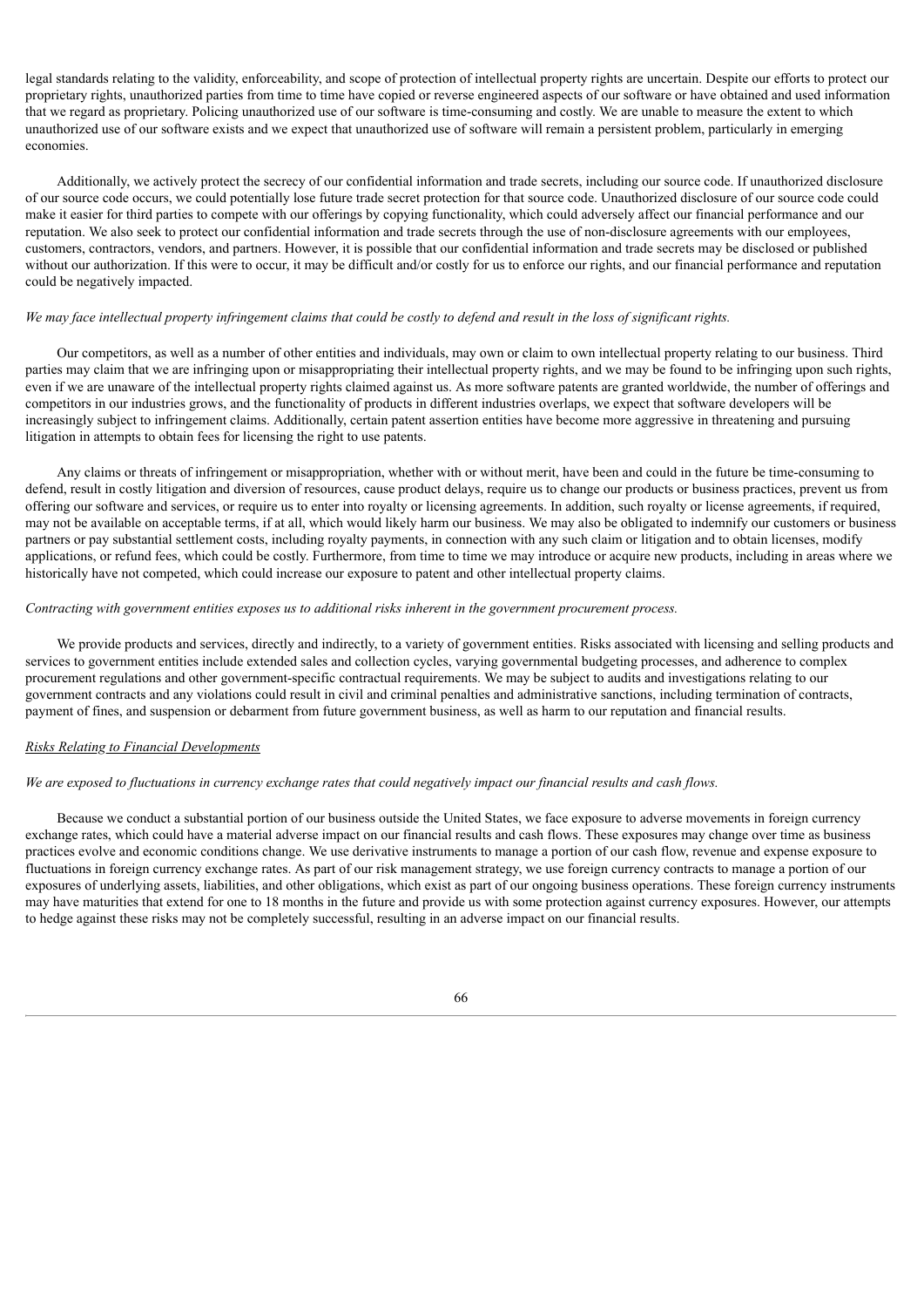The fluctuations of currencies in which we conduct business can both increase and decrease our overall revenue and expenses for any given period. Although our foreign currency cash flow hedge program extends beyond the current quarter in order to reduce our exposure to foreign currency volatility, we do not attempt to completely mitigate this risk, and in any case, will incur transaction fees in adopting such hedging programs. Such volatility, even when it increases our revenues or decreases our expenses, impacts our ability to accurately predict our future results and earnings.

In addition, global events, including the sudden and unexpected effects of the COVID-19 pandemic as well as geopolitical developments, may contribute to volatility in foreign exchange markets, which we may not be able to effectively manage, and our financial results could be adversely impacted. Additionally, countries in which we operate may be classified as highly inflationary economies, requiring special accounting and financial reporting treatment for such operations, or such countries' currencies may be devalued, or both, which may adversely impact our business operations and financial results.

### *Our debt service obligations may adversely af ect our financial condition and cash flows from operations.*

We have \$2.65 billion of principal debt, consisting of notes due at various times from December 2022 to December 2031, as of April 30, 2022, as described in Part I, Item 1. We also entered into a credit agreement that provides for an unsecured revolving loan facility in the aggregate principal amount of \$1.5 billion, with an option to be increased up to \$2.0 billion, as described in Part I, Item 1. Maintenance of our indebtedness, contractual restrictions, and additional issuances of indebtedness could:

- cause us to dedicate a substantial portion of our cash flows from operations towards debt service obligations and principal repayments;
- increase our vulnerability to adverse changes in general economic, industry, and competitive conditions;
- limit our flexibility in planning for, or reacting to, changes in our business and our industry;
- impair our ability to obtain future financing for working capital, capital expenditures, acquisitions, general corporate, or other purposes; and
- due to limitations within the debt instruments, restrict our ability to grant liens on property, enter into certain mergers, dispose of all or substantially all of the assets of Autodesk and its subsidiaries, taken as a whole, materially change our business, and incur subsidiary indebtedness, subject to customary exceptions.

We are required to comply with the covenants set forth in our credit agreement. If we breach any of the covenants and do not obtain a waiver from the note holders or lenders, then, subject to applicable cure periods, we would not be able to incur additional indebtedness under the credit agreement described in Part I, Item 1, and any outstanding indebtedness under the credit agreement may be declared immediately due and payable. In addition, changes by any rating agency to our credit rating may negatively impact the value and liquidity of our securities. Under certain circumstances, if our credit ratings are downgraded or other negative action is taken, the interest rate payable by us under our credit agreement could increase. Downgrades in our credit ratings could also restrict our ability to obtain additional financing in the future and could affect the terms of any such financing.

Our investment portfolio consists of a variety of investment vehicles that are subject to interest rate trends, market volatility, and other economic factors. If general economic conditions decline, this could cause the credit ratings of our investments to deteriorate and illiquidity in the financial marketplace, and we may experience a decline in interest income and an inability to sell our investments, leading to impairment in the value of our investments.

It is our policy to invest our cash, cash equivalents, and marketable securities in highly liquid instruments with, and in the custody of, financial institutions with high credit ratings and to limit the amounts invested with any one institution, type of security, or issuer. However, we are subject to general economic conditions, interest rate trends, and volatility in the financial marketplace that can affect the income that we receive from our investments, the net realizable value of our investments (including our cash, cash equivalents, and marketable securities), and our ability to sell them. Any one of these factors could reduce our investment income or result in material charges, which in turn could impact our overall net income (loss) and earnings (loss) per share.

From time to time we make direct investments in privately held companies. Investments in privately held companies are considered inherently risky. The technologies and products these companies have under development are typically in the early stages and may never materialize, which could result in a loss of all or a substantial part of our initial investment in these companies. The evaluation of privately held companies is based on information that we request from these companies, which is not subject to the same disclosure regulations as U.S. publicly traded companies and, as such, the basis for these evaluations is subject to the timing and accuracy of the data received from these companies.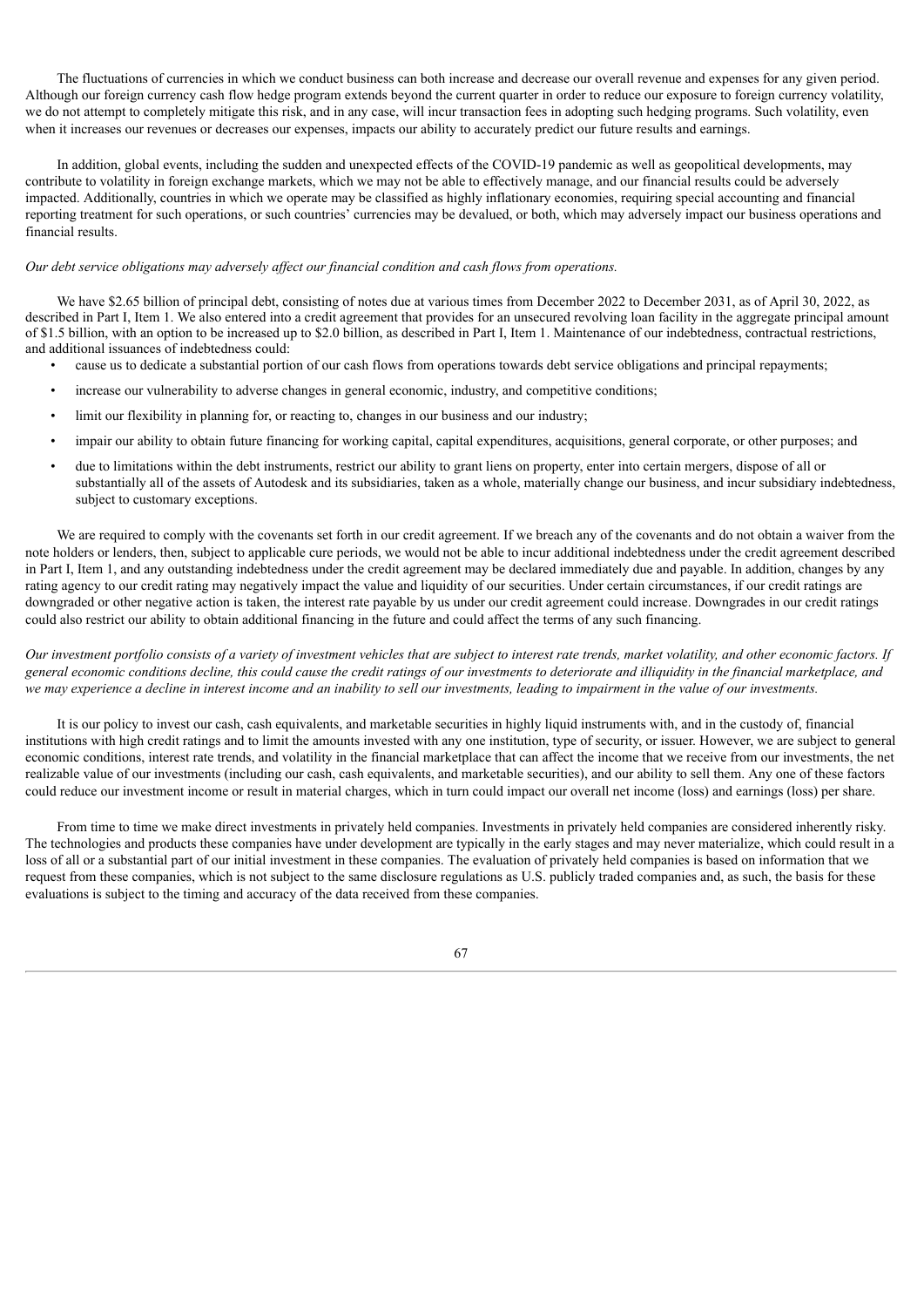A loss on any of our investments may cause us to record an other-than-temporary impairment charge. The effect of this charge could impact our overall net income (loss) and earnings (loss) per share. In any of these scenarios, our liquidity may be negatively impacted, which in turn may prohibit us from making investments in our business, taking advantage of opportunities, and potentially meeting our financial obligations as they come due.

## Changes in tax rules and regulations, and uncertainties in interpretation and application, could materially affect our tax obligations and effective tax rate.

We are a U.S.-based multinational company subject to tax in multiple U.S. and foreign tax jurisdictions. Our effective tax rate is primarily based on our geographic mix of earnings; statutory rates; stock-based compensation; intercompany arrangements, including the manner we develop, value, and license our intellectual property; and enacted tax rules. Significant judgment is required in determining our effective tax rate and in evaluating our tax positions on a worldwide basis. While we believe our tax positions, including intercompany transfer pricing policies, are consistent with the tax laws in the jurisdictions in which we conduct our business, it is possible that these positions may be challenged by tax authorities and may have a significant impact on our effective tax rate and cash taxes.

Tax laws in the United States and in foreign tax jurisdictions are dynamic and subject to change as new laws are passed and new interpretations of the law are issued or applied. For example, the U.S. government enacted significant tax law changes in December 2017, the Tax Act, which impacted our tax obligations and effective tax rate beginning in our fiscal 2018 tax year, and significant tax legislation was included in the March 2020 CARES Act and subsequent Consolidated Appropriations Act in December 2020. Due to the complexity and varying interpretations of the Tax Act and the CARES Act, the U.S. Department of Treasury and other standard-setting bodies have been issuing and will continue to issue regulations and interpretative guidance that could significantly impact how we will apply the law and the ultimate effect on our results of operations from both the Tax Act and the CARES Act, including for our prior tax years. In addition, increases in corporate tax rates, could increase our effective tax rate, cash taxes and have an adverse effect on our results from operations.

Increasingly, tax authorities are reviewing existing corporate tax regulatory and legal regimes. Many countries in the European Union as well as other countries and organizations such as the Organization for Economic Cooperation and Development are actively considering new taxing regimes and changes to existing tax laws. If U.S. or foreign tax authorities change applicable tax laws or successfully challenge how or where our profits are currently recognized, our overall taxes could increase, and our business, financial condition, or results of operations may be adversely impacted.

# If we were required to record an impairment charge related to the value of our long-lived assets or an additional valuation allowance against our deferred *tax assets, our results of operations would be adversely af ected.*

Our long-lived assets are tested for impairment if indicators of impairment exist. If impairment testing shows that the carrying value of our long-lived assets exceeds their estimated fair values, we would be required to record a non-cash impairment charge, which would decrease the carrying value of our long-lived assets, adversely affecting our results of operations. Our deferred tax assets include net operating loss, amortizable tax assets, and tax credit carryforwards that can be used to offset taxable income and reduce income taxes payable in future periods. Each quarter, we assess the need for a valuation allowance, considering both positive and negative evidence to determine whether all or a portion of the deferred tax assets are more likely than not to be realized. We continue to have a full valuation allowance against certain U.S. and foreign deferred tax assets. Changes in the amount of the U.S. and foreign jurisdictions valuation allowance could also result in a material non-cash expense or benefit in the period in which the valuation allowance is adjusted, and our results of operations could be materially affected. We will continue to perform these tests on our worldwide deferred tax assets, and any future adjustments to the realizability of our deferred tax assets may have a material effect on our financial condition and results of operations.

## *General Risk Factors*

### *Our business may be significantly disrupted upon the occurrence of a catastrophic event.*

Our business is highly automated and relies extensively on the availability of our network and data center infrastructure, our internal technology systems, and our websites. We also rely on hosted computer services from third parties for services that we provide to our customers and computer operations for our internal use. The failure of our systems or hosted computer services due to a catastrophic event, such as an earthquake, fire, flood, tsunami, weather event, telecommunications failure, power failure, cyber attack, terrorism or war (including the significant military action against Ukraine launched by Russia and any related political or economic responses and counter-responses or otherwise by various global actors or the general effect on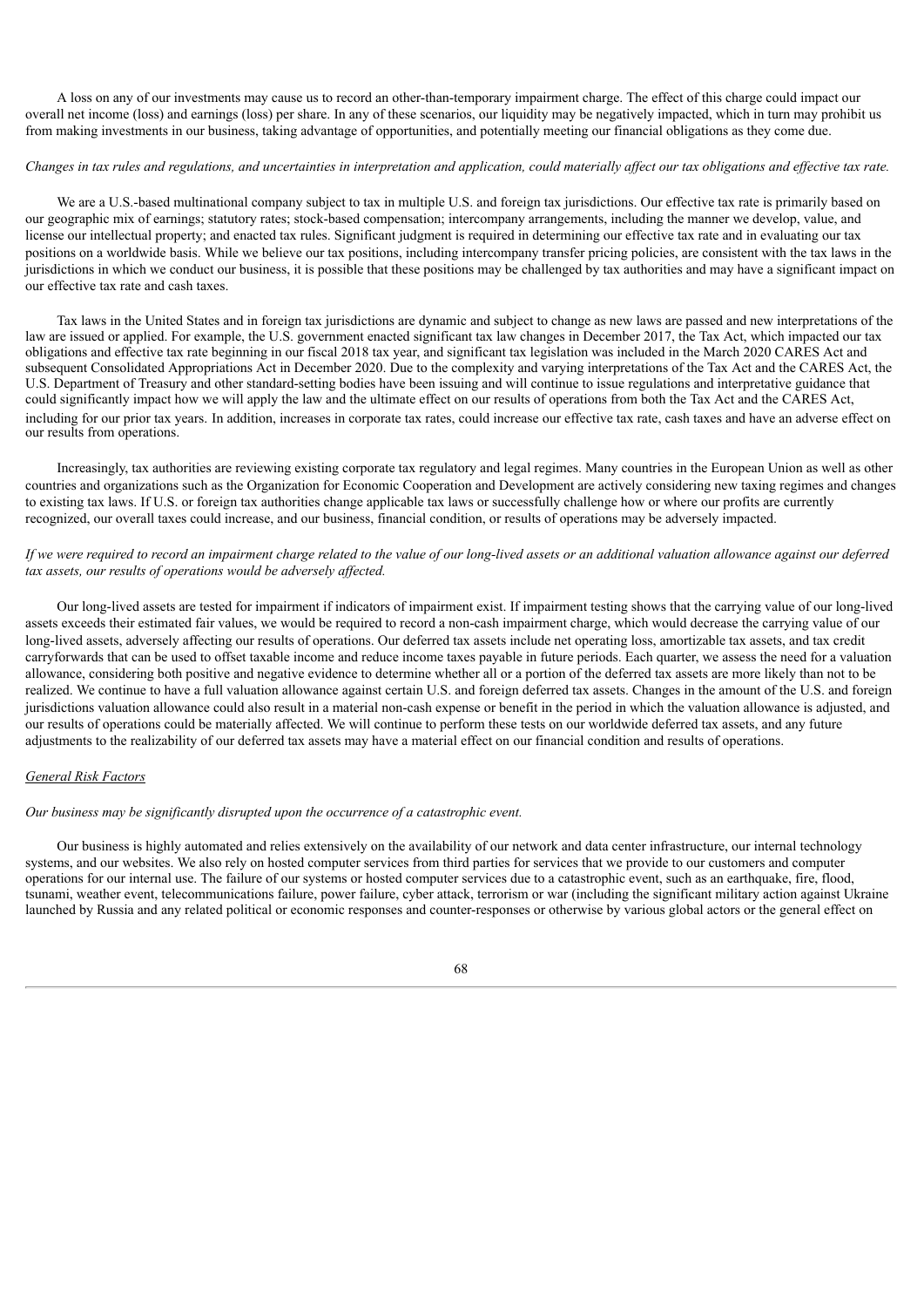the global economy), or business interruption from epidemics or pandemics, or the fear of such events, could adversely impact our business, financial results, and financial condition. For example, our corporate headquarters and executive offices are located near major seismic faults in the San Francisco Bay Area and face annual periods of wildfire danger, which increase the probability of power outages and may impact employees' abilities to commute to work or to work from home. We have developed disaster recovery plans and maintain backup systems in order to reduce the potential impact of a catastrophic event; however, there can be no assurance that these plans and systems would enable us to return to normal business operations. In addition, any such event could negatively impact a country or region in which we sell our products. This could in turn decrease that country's or region's demand for our products, negatively impacting our financial results.

We are subject to legal proceedings and regulatory inquiries, and we may be named in additional legal proceedings or become involved in regulatory inquiries in the future, all of which are costly, distracting to our core business, and could result in an unfavorable outcome or a material adverse effect on *our business, financial condition, results of operations, cash flows, or the trading prices for our securities.*

We are involved in legal proceedings and receive inquiries from regulatory agencies. As the global economy has changed and our business has evolved, we have seen an increase in litigation activity and regulatory inquiries. Like many other technology companies, the number and frequency of inquiries from U.S. and foreign regulatory agencies we have received regarding our business and our business practices, as well as the business practices of others in our industry, have increased in recent years. In the event we are involved in significant disputes or are the subject of a formal action by a regulatory agency, we could be exposed to costly and time-consuming legal proceedings that could result in any number of outcomes. Any claims or regulatory actions initiated by or against us, whether successful or not, could result in high defense costs, damage awards, injunctive relief, increased costs of business, fines or orders to change certain business practices, significant dedication of management time, diversion of operational resources, or otherwise harm our business. In any such event, our financial results, results of operations, cash flows, or trading prices for our securities could be negatively impacted.

### Changes in existing financial accounting standards or practices, or taxation rules or practices may adversely affect our results of operations.

Changes in existing accounting or taxation rules or practices, new accounting pronouncements or taxation rules, or varying interpretations of current accounting pronouncements or taxation practices could have a significant adverse effect on our results of operations or the way we conduct our business. Further, such changes could potentially affect our reporting of transactions completed before such changes are effective.

# We are required to evaluate our internal control over financial reporting under Section 404 of the Sarbanes-Oxley Act of 2002 and any adverse results from such evaluation could result in a loss of investor confidence in our financial reports and have an adverse effect on our stock price.

Pursuant to Section 404 of the Sarbanes-Oxley Act of 2002, we are required to furnish a report by our management on our internal control over financial reporting, including an assessment of the effectiveness of our internal control over financial reporting as of the end of our fiscal year. This assessment must include a statement as to whether or not our internal control over financial reporting is effective and disclosure of any material weaknesses in our internal control over financial reporting identified by management. If our management or independent registered public accounting firm identifies one or more material weaknesses in our internal control over financial reporting, we are unable to assert that our internal control over financial reporting is effective, or our independent registered public accounting firm is unable to express an opinion that our internal controls are effective, investors could lose confidence in the accuracy and completeness of our financial reports, which could have an adverse effect on our business and stock price.

# In preparing our financial statements we make certain assumptions, judgments, and estimates that affect amounts reported in our consolidated financial *statements which, if not accurate, may significantly impact our financial results.*

We make assumptions, judgments, and estimates for a number of items, including revenue recognition for product subscriptions and enterprise business arrangements ("EBAs"), the determination of the fair value of acquired assets and liabilities, goodwill, financial instruments including strategic investments, long-lived assets, and intangible assets, the realizability of deferred tax assets, and the fair value of stock awards. We also make assumptions, judgments, and estimates in determining the accruals for uncertain tax positions, variable compensation, partner incentive programs, product returns reserves, allowances for credit losses, asset retirement obligations, legal contingencies, and operating lease liabilities. These assumptions, judgments, and estimates are drawn from historical experience and various other factors that we believe are reasonable under the circumstances as of the date of the consolidated financial statements. Actual results could differ materially from our estimates, and such differences could significantly impact our financial results.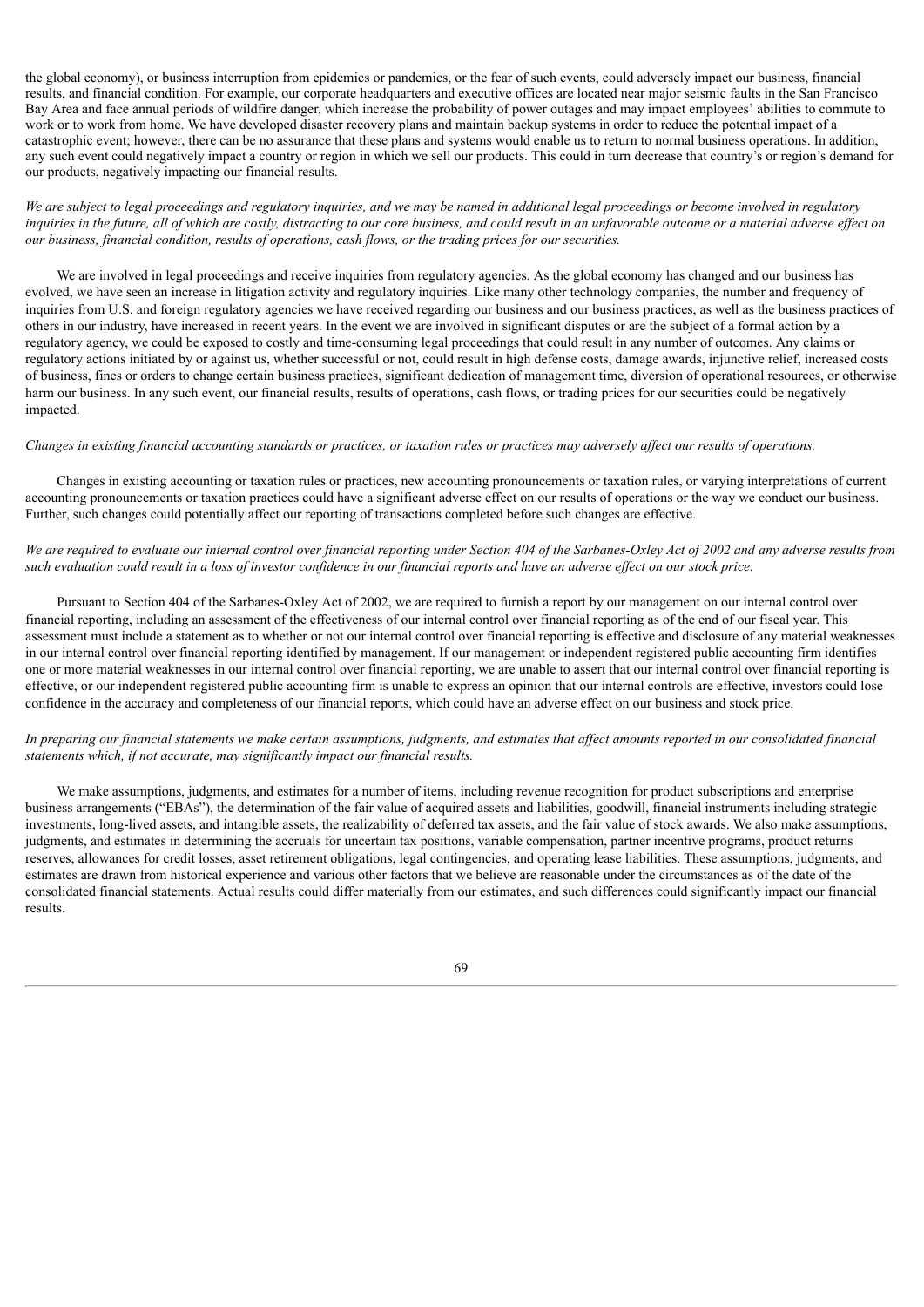# **ITEM 2. UNREGISTERED SALES OF EQUITY SECURITIES AND USE OF PROCEEDS**

We issued 40,289 shares of our restricted common stock, in connection with an acquisition completed during the three months ended April 30, 2022, as partial consideration for the acquisition. The restricted common stock is subject to transfer restrictions. 40% of the shares are released from restriction on the one-year anniversary of the issuance date and the remaining 60% on the two-year anniversary of the issuance date contingent on continued employment. These shares were issued in a private placement exempt from the registration requirements of the Securities Act of 1933, as amended (the "Securities Act"), in reliance on the exemptions set forth in Section 4(a)(2) of the Securities Act and Rule 506 under Regulation D.

In connection with an acquisition completed during the three months ended April 30, 2022, we entered into an agreement to issue up to an estimated 22,000 shares of our common stock (based on the closing price of our common stock on April 29, 2022, the last trading day of the fiscal quarter) as partial consideration for the acquisition, contingent upon the achievement of certain events expected to occur in fiscal 2024 and fiscal 2025. The exact number of shares will be determined and issued following these events. The issuance of shares of our common stock in this acquisition will not be registered under the Securities Act of 1933, as amended (the "Securities Act"). Such shares will be issued in a private placement exempt from the registration requirements of the Securities Act in reliance on the exemptions set forth in Section  $4(a)(2)$  of the Securities Act and Rule 506 under Regulation D.

The information concerning issuer purchases of equity securities required by this Item is incorporated by reference herein to the section of this Report entitled "Issuer Purchases of Equity Securities" in Part I, Item 2 above.

# **ITEM 3. DEFAULTS UPON SENIOR SECURITIES**

Not applicable.

### **ITEM 4. MINE SAFETY DISCLOSURES**

Not applicable.

# **ITEM 5. OTHER INFORMATION**

None.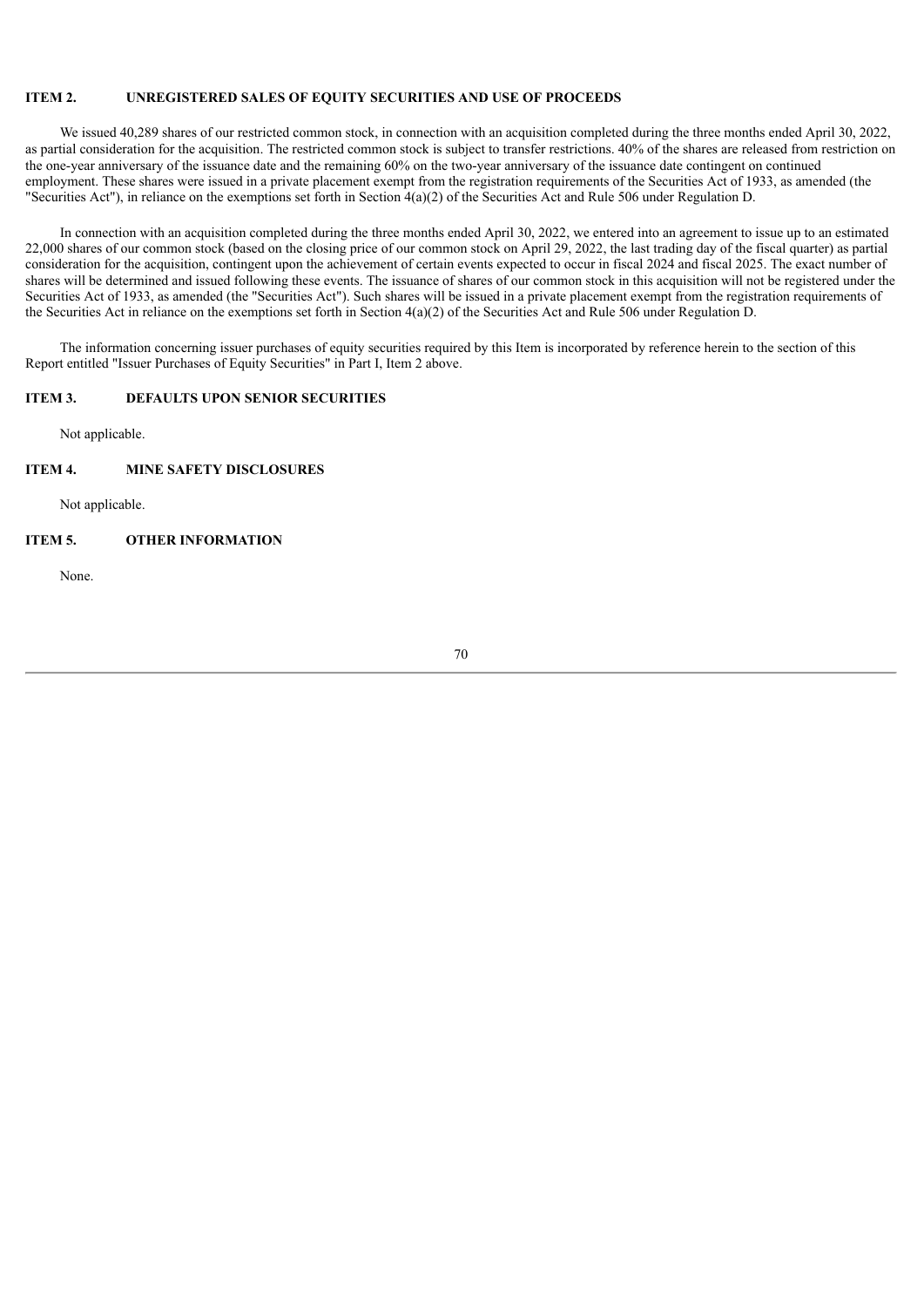# **ITEM 6. EXHIBITS**

The Exhibits listed below are filed or incorporated by reference as part of this Form 10-Q.

| Exhibit No.                         | Description                                                                                                                                                                                                     |
|-------------------------------------|-----------------------------------------------------------------------------------------------------------------------------------------------------------------------------------------------------------------|
| $10.1*$                             | Amended and Restated Executive Change in Control Program (incorporated by reference from Exhibit 10.1 of the Form 8-K filed on<br><u>April 28, 2022)</u>                                                        |
| $10.2*$                             | First Amendment to the Employment Agreement, dated as of June 19, 2017, by and between the Company and Andrew Anagnost<br>(incorporated by reference from Exhibit 10.2 of the Form 8-K filed on April 28, 2022) |
| 31.1                                | Certification of Chief Executive Officer pursuant to Rule 13a-14(a) of the Securities Exchange Act of 1934                                                                                                      |
| 31.2                                | Certification of Chief Financial Officer pursuant to Rule 13a-14(a) of the Securities Exchange Act of 1934                                                                                                      |
| $32.1 +$                            | Certification of Chief Executive Officer and Chief Financial Officer pursuant to 18 U.S.C. Section 1350, as adopted pursuant to Section<br>906 of the Sarbanes-Oxley Act of 2002                                |
| $101$ . INS $\ddagger \ddagger$     | XBRL Instance Document - the instance document does not appear in the Interactive Data File because its XBRL tags are embedded<br>within the Inline XBRL document                                               |
| 101.SCH ††                          | <b>XBRL Taxonomy Extension Schema</b>                                                                                                                                                                           |
| 101.CAL ††                          | <b>XBRL Taxonomy Extension Calculation Linkbase</b>                                                                                                                                                             |
| 101.DEF ††                          | <b>XBRL Taxonomy Definition Linkbase</b>                                                                                                                                                                        |
| $101$ .LAB $\ddagger\ddagger$       | XBRL Taxonomy Extension Label Linkbase                                                                                                                                                                          |
| <b><i>AAA</i> PERSONAL PROPERTY</b> |                                                                                                                                                                                                                 |

101.PRE †† XBRL Taxonomy Extension Presentation Linkbase

104 †† Cover Page Interactive Data File (formatted as Inline XBRL and contained in Exhibit 101)

Denotes a management contract or compensatory plan or arrangement.

† The certifications attached as Exhibit 32 that accompany this Quarterly Report on Form 10-Q are not deemed filed with the Securities and Exchange Commission and are not to be incorporated by reference into any filing of Autodesk, Inc. under the Securities Act of 1933, as amended, or the Securities Exchange Act of 1934, as amended, whether made before or after the date of this Form 10-Q, irrespective of any general incorporation language contained in such filing.

†† The financial information contained in these XBRL documents is unaudited.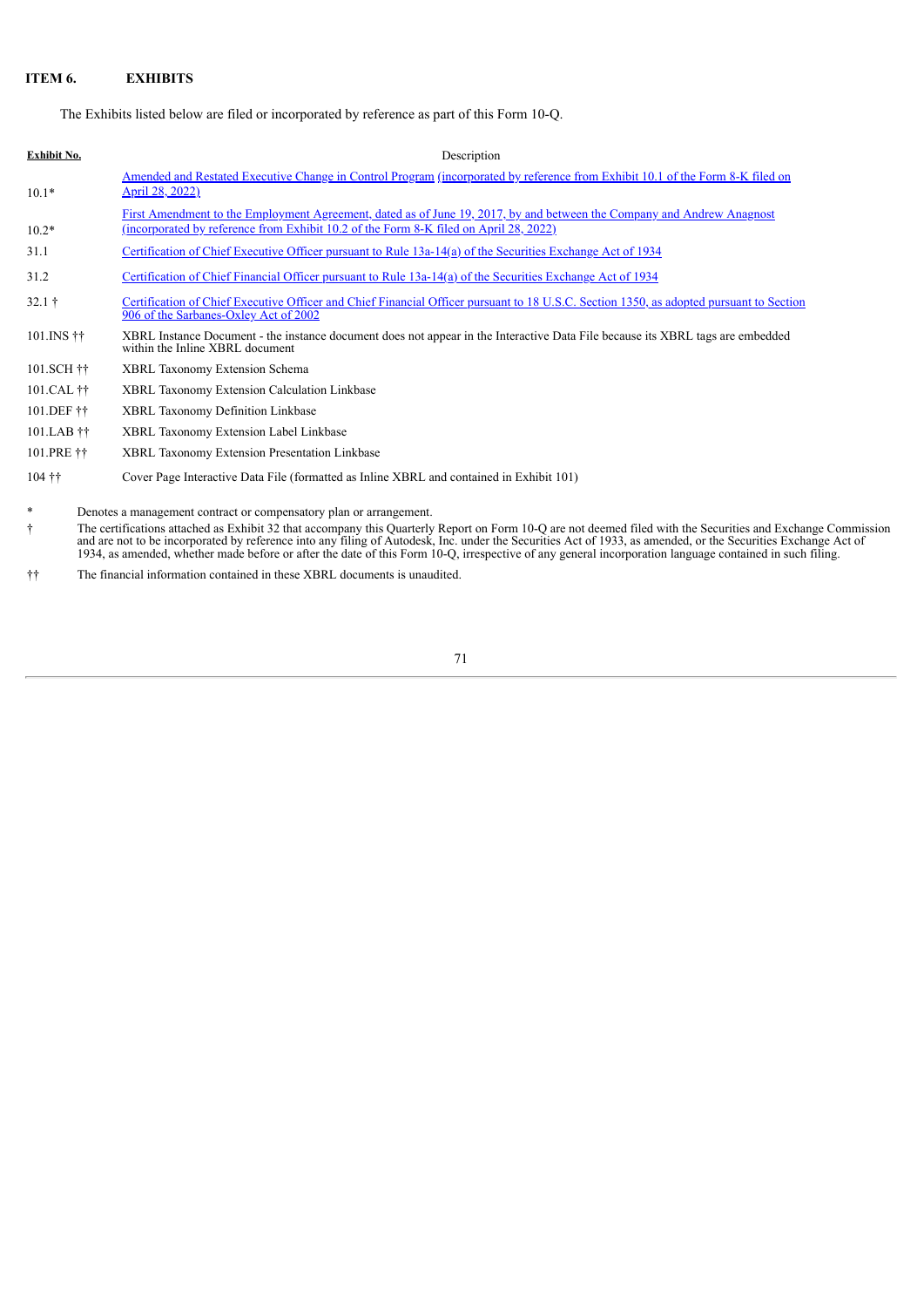# **SIGNATURES**

Pursuant to the requirements of the Securities Exchange Act of 1934, the registrant has duly caused this report to be signed on its behalf by the undersigned thereunto duly authorized.

Dated: June 2, 2022

AUTODESK, INC. (Registrant)

/s/ STEPHEN W. HOPE

**Stephen W. Hope Vice President and Chief Accounting Officer (Principal Accounting Officer)**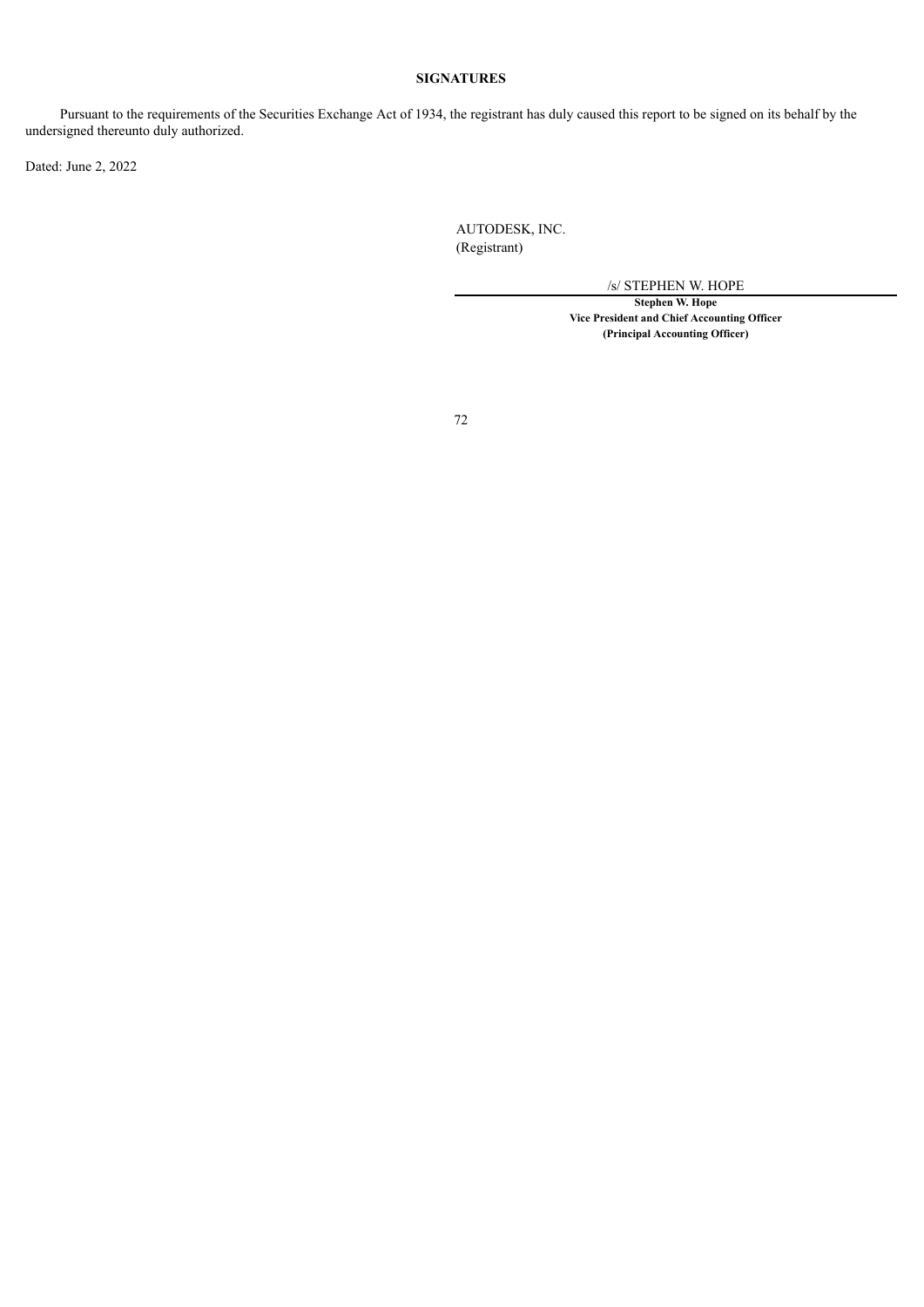## **CERTIFICATIONS**

I, Andrew Anagnost, certify that:

- 1. I have reviewed this report on Form 10-Q of Autodesk, Inc.;
- 2. Based on my knowledge, this report does not contain any untrue statement of a material fact or omit to state a material fact necessary to make the statements made, in light of the circumstances under which such statements were made, not misleading with respect to the period covered by this report;
- 3. Based on my knowledge, the financial statements, and other financial information included in this report, fairly present in all material respects the financial condition, results of operations and cash flows of the registrant as of, and for, the periods presented in this report;
- 4. The registrant's other certifying officer and I are responsible for establishing and maintaining disclosure controls and procedures (as defined in Exchange Act Rules 13a-15(e) and 15d-15(e)) and internal control over financial reporting (as defined in Exchange Act Rules 13a-15(f) and 15d-15(f)) for the registrant and have:
	- a) Designed such disclosure controls and procedures, or caused such disclosure controls and procedures to be designed under our supervision, to ensure that material information relating to the registrant, including its consolidated subsidiaries, is made known to us by others within those entities, particularly during the period in which this report is being prepared;
	- b) Designed such internal control over financial reporting, or caused such internal control over financial reporting to be designed under our supervision, to provide reasonable assurance regarding the reliability of financial reporting and the preparation of financial statements for external purposes in accordance with generally accepted accounting principles;
	- c) Evaluated the effectiveness of the registrant's disclosure controls and procedures and presented in this report our conclusions about the effectiveness of the disclosure controls and procedures, as of the end of the period covered by this report based on such evaluation; and
	- d) Disclosed in this report any change in the registrant's internal control over financial reporting that occurred during the registrant's most recent fiscal quarter (the registrant's fourth fiscal quarter in the case of an annual report) that has materially affected, or is reasonably likely to materially affect, the registrant's internal control over financial reporting; and
- 5. The registrant's other certifying officer and I have disclosed, based on our most recent evaluation of internal control over financial reporting, to the registrant's auditors and the audit committee of the registrant's board of directors (or persons performing the equivalent functions):
	- a) All significant deficiencies and material weaknesses in the design or operation of internal control over financial reporting which are reasonably likely to adversely affect the registrant's ability to record, process, summarize and report financial information; and
	- b) Any fraud, whether or not material, that involves management or other employees who have a significant role in the registrant's internal control over financial reporting.

Date: June 2, 2022

/s/ ANDREW ANAGNOST

**Andrew Anagnost President and Chief Executive Officer (Principal Executive Officer)**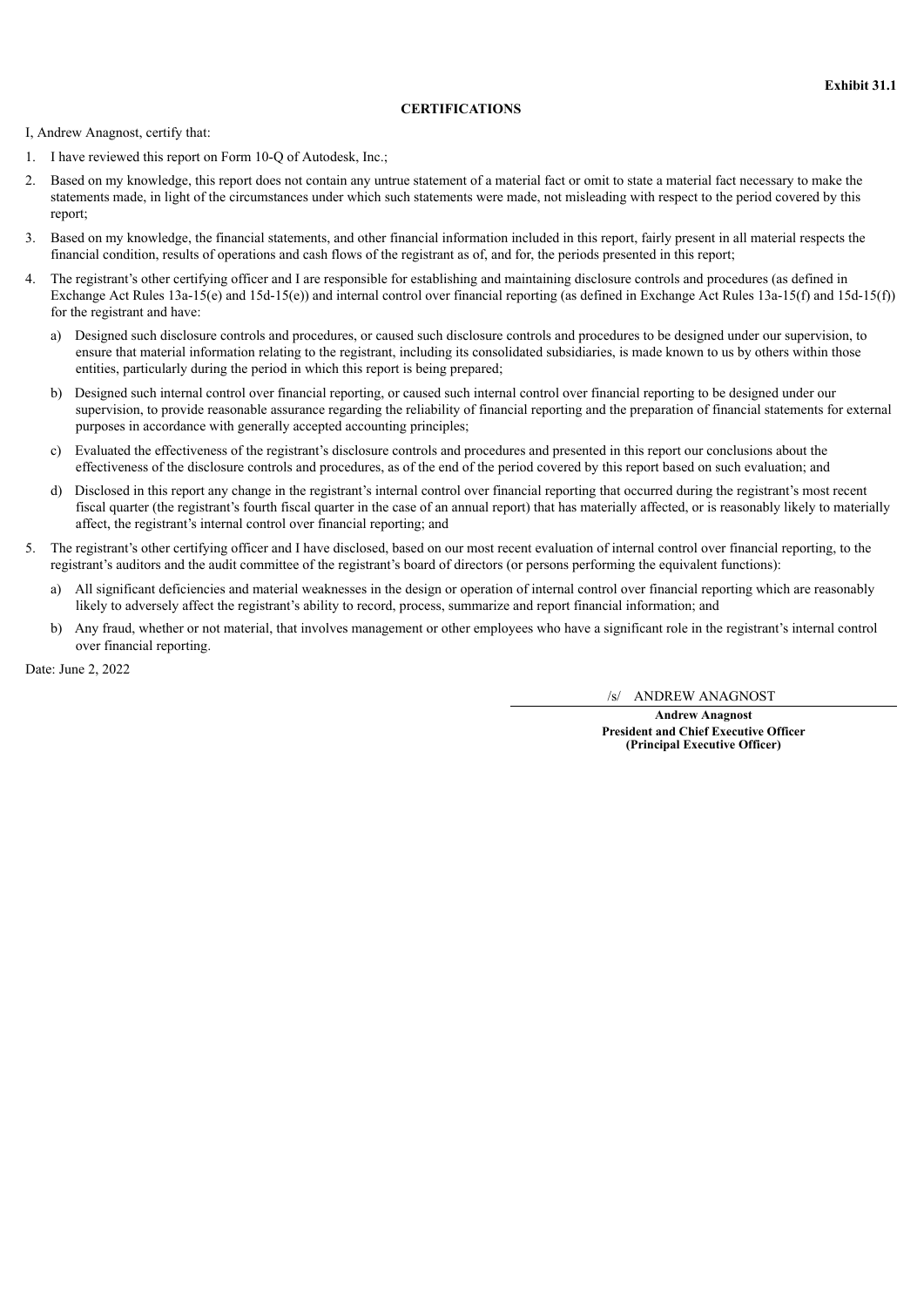## **CERTIFICATIONS**

I, Deborah L. Clifford, certify that:

- 1. I have reviewed this report on Form 10-Q of Autodesk, Inc.;
- 2. Based on my knowledge, this report does not contain any untrue statement of a material fact or omit to state a material fact necessary to make the statements made, in light of the circumstances under which such statements were made, not misleading with respect to the period covered by this report;
- 3. Based on my knowledge, the financial statements, and other financial information included in this report, fairly present in all material respects the financial condition, results of operations and cash flows of the registrant as of, and for, the periods presented in this report;
- 4. The registrant's other certifying officer and I are responsible for establishing and maintaining disclosure controls and procedures (as defined in Exchange Act Rules 13a-15(e) and 15d-15(e)) and internal control over financial reporting (as defined in Exchange Act Rules 13a-15(f) and 15d-15(f)) for the registrant and have:
	- a) Designed such disclosure controls and procedures, or caused such disclosure controls and procedures to be designed under our supervision, to ensure that material information relating to the registrant, including its consolidated subsidiaries, is made known to us by others within those entities, particularly during the period in which this report is being prepared;
	- b) Designed such internal control over financial reporting, or caused such internal control over financial reporting to be designed under our supervision, to provide reasonable assurance regarding the reliability of financial reporting and the preparation of financial statements for external purposes in accordance with generally accepted accounting principles;
	- c) Evaluated the effectiveness of the registrant's disclosure controls and procedures and presented in this report our conclusions about the effectiveness of the disclosure controls and procedures, as of the end of the period covered by this report based on such evaluation; and
	- d) Disclosed in this report any change in the registrant's internal control over financial reporting that occurred during the registrant's most recent fiscal quarter (the registrant's fourth fiscal quarter in the case of an annual report) that has materially affected, or is reasonably likely to materially affect, the registrant's internal control over financial reporting; and
- 5. The registrant's other certifying officer and I have disclosed, based on our most recent evaluation of internal control over financial reporting, to the registrant's auditors and the audit committee of the registrant's board of directors (or persons performing the equivalent functions):
	- a) All significant deficiencies and material weaknesses in the design or operation of internal control over financial reporting which are reasonably likely to adversely affect the registrant's ability to record, process, summarize and report financial information; and
	- b) Any fraud, whether or not material, that involves management or other employees who have a significant role in the registrant's internal control over financial reporting.

Date: June 2, 2022

/s/ DEBORAH L. CLIFFORD

**Deborah L. Clifford Executive Vice President and Chief Financial Officer (Principal Financial Officer)**